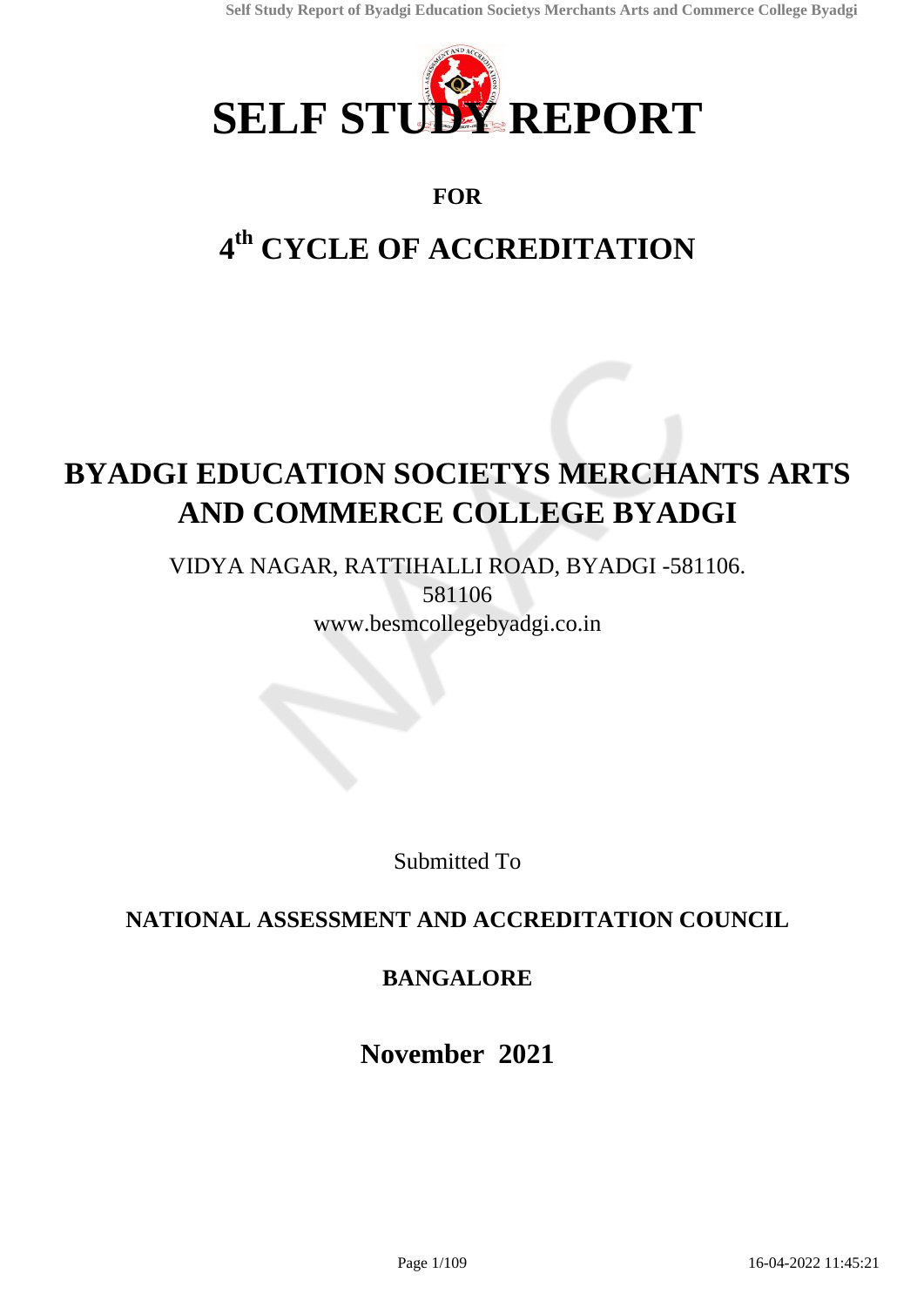# **1. EXECUTIVE SUMMARY**

# **1.1 INTRODUCTION**

It is believed that, the future of a nation lies in the hands of the youth. Hence the educational institutions across the country have obvious prime social obligation to nurture the young minds into socially conscious intellectuals and present them to society in a befitting manner. Our college realizing its liability since its inception, has the motto of educating the rural poor student community in Arts and Commerce fields and make them competent with their counterparts of the urban areas and motivate them to take up higher education available to the students of rural area. In order to accomplish this ambition the institution has placed the following vision, mission and objectives before it.

#### **Vision**

#### **Our vision:**

 To generate human beings to fit themselves in an ideal society to be full of love, affection, affinity, sacrifice, selflessness, tolerance and universal brotherhood.

#### **Mission**

#### **Our mission:**

To generate noble feelings, noble thoughts and noble deeds.

# **1.2 Strength, Weakness, Opportunity and Challenges(SWOC)**

#### **Institutional Strength**

1) Encouraging and highly supportive management.

- 2) Our college is government aided and recognized by the UGC under section 2(f) and 12(B).
- 3) Accredited by the NAAC at the "B" level in all the three cycles.
- 4) Adequate infrastructure with ICT facility.
- 5) Well-equipped class rooms with smart board facility.
	- 1. Qualified, committed and experienced teaching staff.
	- 2. Well-equipped library with good number of text books, reference books, periodicals and a special facility for Poor Students to avail books (PSLL) and also N-LIST web Library.
	- 3. Moderate and fair fee structure as per government guidelines.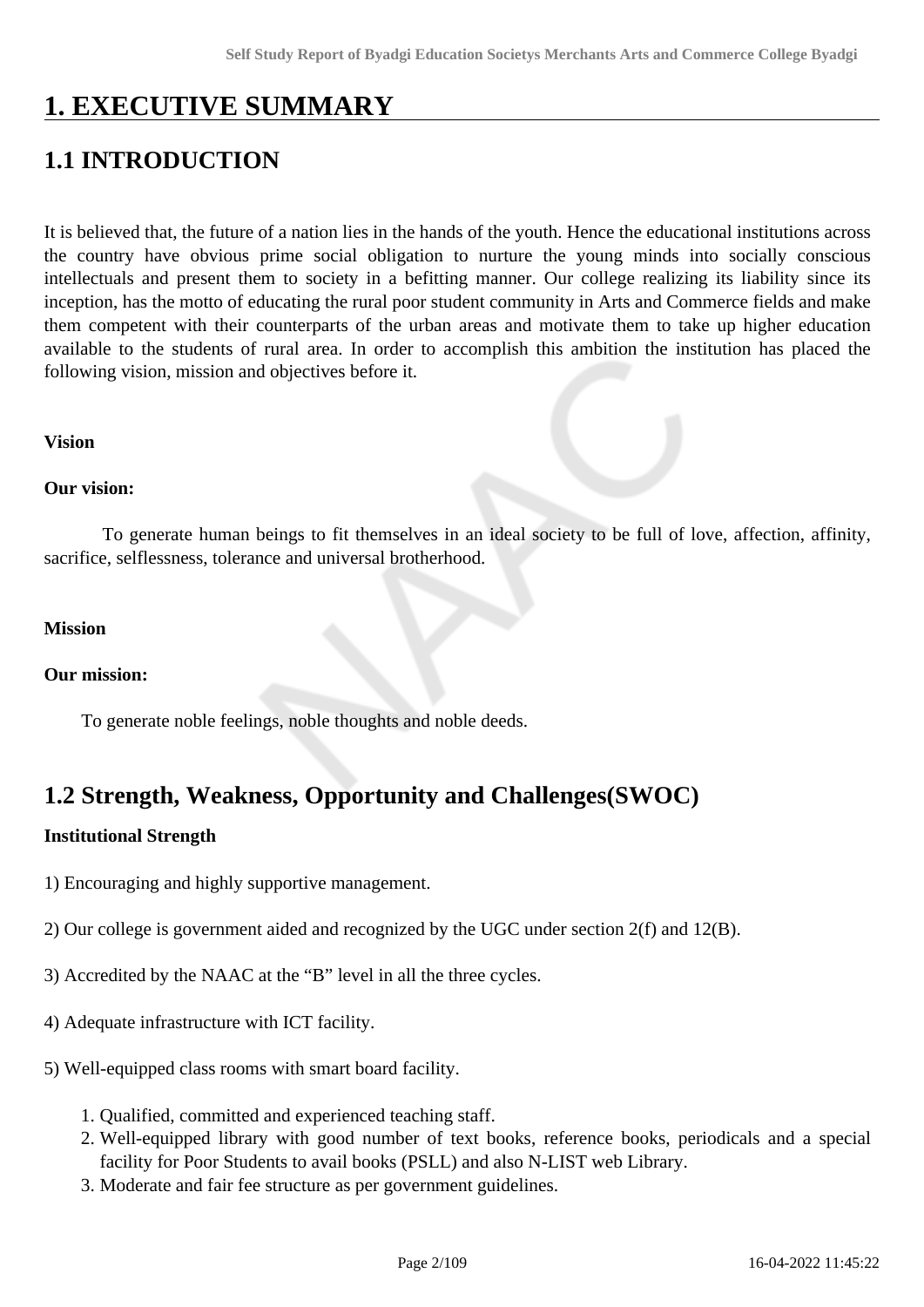- 4. Supportive non-teaching staff.
- 5. Supportive atmosphere for sports and co-curricular activities.
- 6. Computer Lab with internet facility.
- 7. Conducting curricular and co-curricular activities regularly.
- 8. Well-equipped auditorium.
- 9. Vast play ground.
- 10. Good relationship with parents and alumni.
- 11. Conducting fair and strict examinations.
- 12. Separate rest room for girl-students with good number of computers with internet facility and separate drinking water purifier unit.
- 13. Comfortable staffroom.
- 14. Commendable achievements in sports, curricular, co-curricular activities and N.S.S and Youth Red Cross activities.

#### **Institutional Weakness**

- 1. Least funding for infrastructure from the government.
- 2. Lack of hostel facility.
- 3. Inadequate research activities.
- 4. Lack of coaching centers for competitive examinations in the locality.
- 5. Limited academic flexibility as we are an affiliated college.
- 6. Lack of local industries supporting the resource mobilization and employment generation.
- 7. Lack of competency, especially in the communication area, among the students at the entry level.
- 8. No permission from the government to fill all the vacancies.

#### **Institutional Opportunity**

- 1. To start post graduate programs.
- 2. To organize training programs for faculty development.
- 3. To encourage research activities.
- 4. To introduce the need based subjects' combinations.
- 5. To upgrade the existing infrastructure.
- 6. To motivate alumni and parents to take more active part in the institutional developmental programs.
- 7. Opportunities to undertake the location specific research works/projects relevant to rural agrarian and local market needs.

#### **Institutional Challenge**

- 1. Commercialization of higher education.
- 2. Economy measures imposed by the government.
- 3. Enabling students to improve their oral English Communication to cope up with the contemporary competitive dimension.
- 4. Boosting the students' confidence level.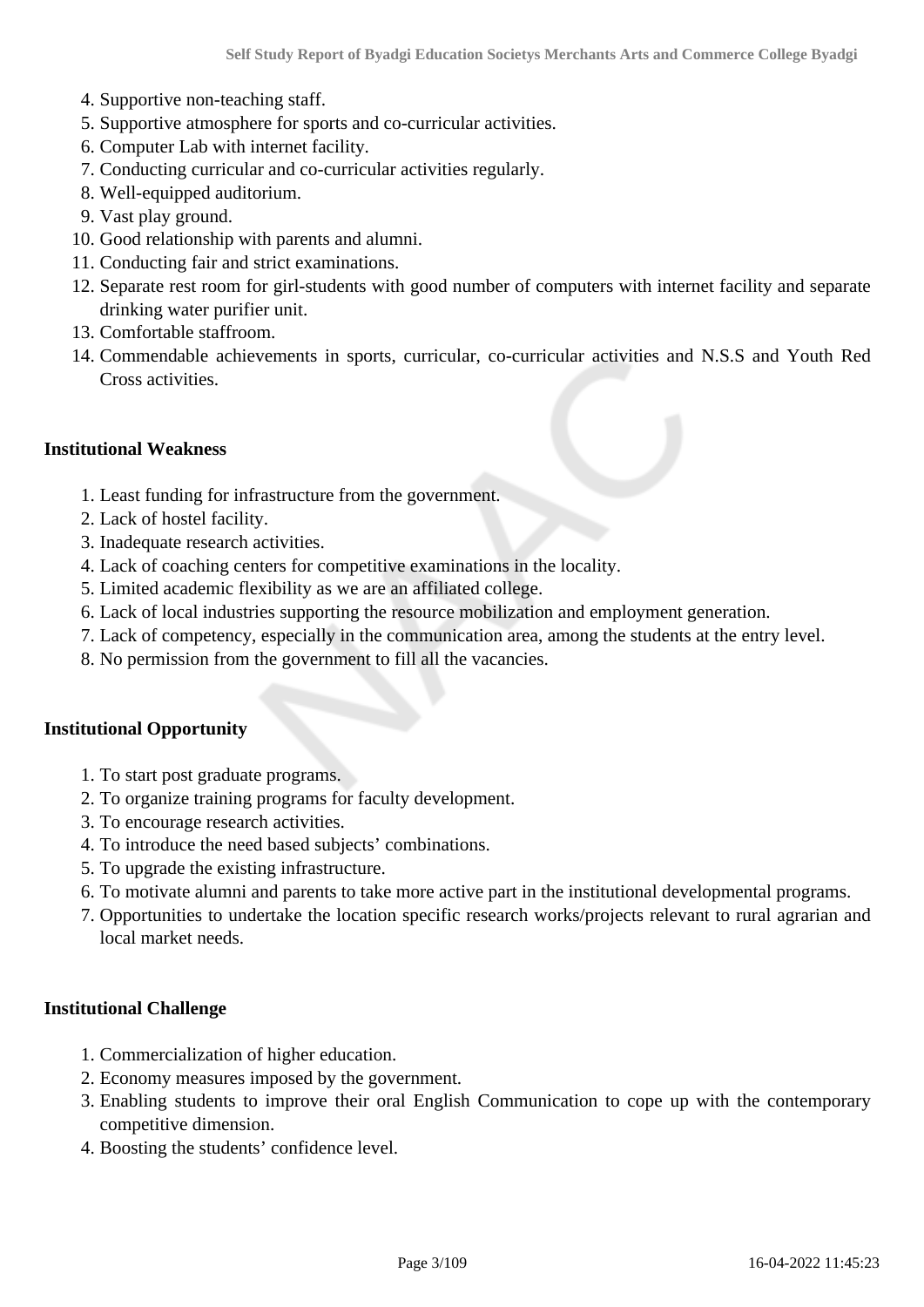# **1.3 CRITERIA WISE SUMMARY**

#### **Curricular Aspects**

The college is affiliated to Karnatak University, Dharwad.University develops the curriculum. The IQAC prepares the calendar of events for the academic year. Various committees are constituted by the principal to run the routine activities of the institution. At the beginning of the academic year all the members of the faculty prepare the lesson plan and follow it strictly. The faculty engages classes as per the time table prepared by the committee. The members of the teaching faculty follow the calendar of events and complete the syllabus within the stipulated time. Special classes are conducted in case the syllabus is not completed. Conventional teaching is sandwiched with reasonable usage of ICT to make the teaching- learning process learner-centric. Experiential learning, participative learning and problem solving methods are employed for effective delivery of curriculum. The senior staff members who are on the board of studies have contributed for the revision of the syllabus.

 The college has no academic flexibility. But apart from the syllabus prescribed college has introduced certificate courses for which the syllabus is prepared by the faculty. Certificate course in English Grammar is conducted by the Department of English. Likewise Vachan Kammata is another certificate course introduced in the college.

 As far as curricular enrichment is concerned the members of the faculty organize class room seminars, group discussions and assign home assignments. To make the curriculum more interesting the faculty members make use of computers, smart boards and LCD projectors in their teaching. The students are encouraged to make use of the library, wifi, internet facilities made available in the college. The efforts to integrate the cross cutting issues like professional ethics, gender, human values, environment and sustainability in the curriculum are underscored. Apart from these, seminars, special lectures, field\industry visit and study tours are organized to strengthen the knowledge of the students on curriculum.

 At the end of every academic year feedback is collected regarding the curriculum. After analyzing the feedback, the members of the faculty who are the BOS members are informed about the changes that are to be introduced in the curriculum.

#### **Teaching-learning and Evaluation**

 Teaching –Learning and Evaluation are the essential components of Higher Education. The success of Higher Education depends on the teaching-learning and evaluation process. Access to and equity in Higher Education are the main agenda of Higher Education Policy.

 Imparting education in the institution begins with the process of Admission. Admissions are made available to all candidates in a fair manner by following the rules of the government. Majority of the students are from rural agrarian background and economically weaker sections. They are given equal opportunity in higher education.

 Soon after the admission process the institution organizes Orientation Programme. Enough information about facilities and privileges from the college, government etc. are given to the students. Based on their performance in the previous examinations students are identified as slow learners and advanced learners. After knowing their leaning levels training, bridge courses and remedial classes are conducted. The advanced learners are given boost and motivated to take active part in curricular and co-curricular activities.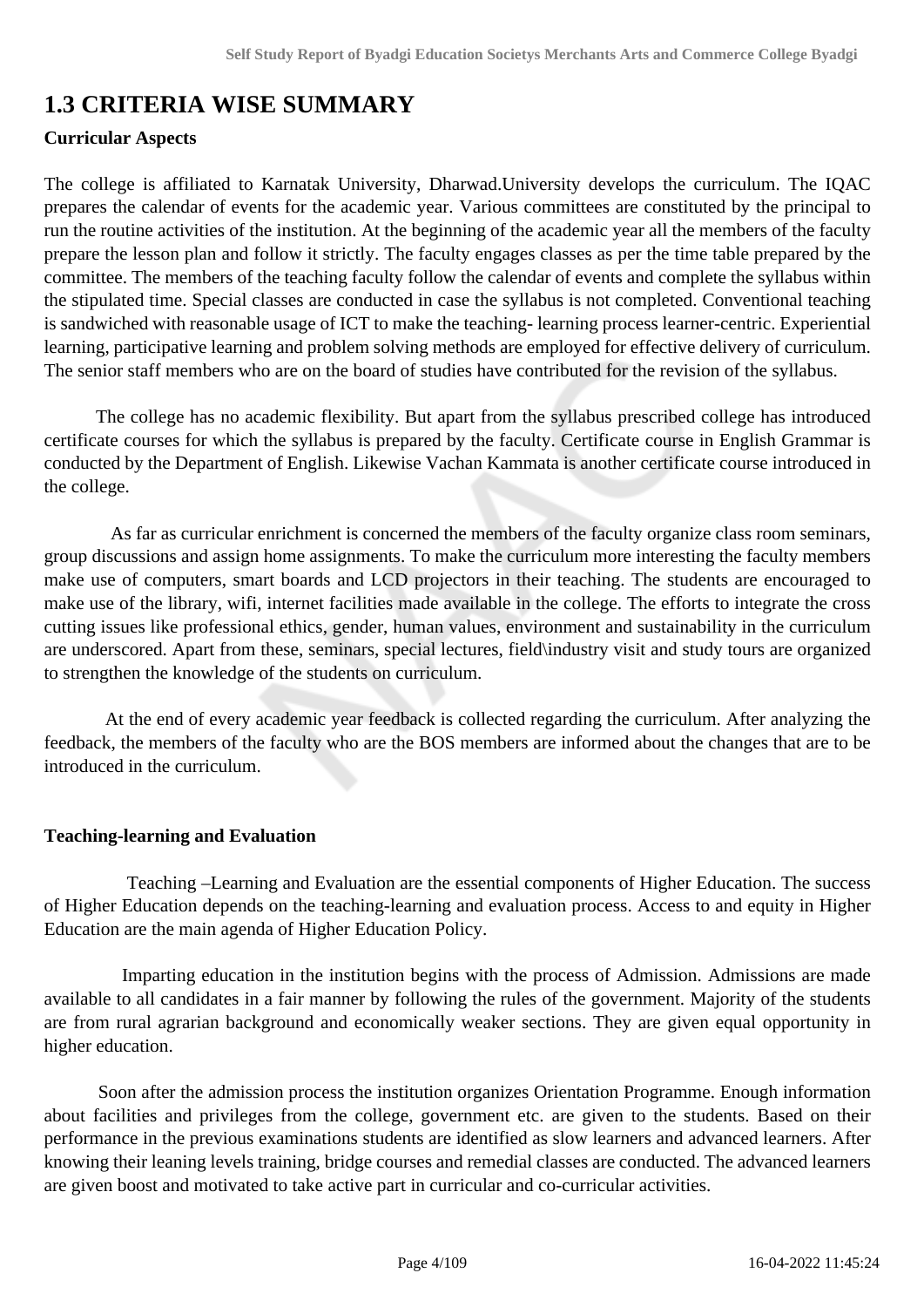To enhance the learning experiences faculty employ participative learning experiential learning, problem solving methods, seminars, field visits etc.

Teachers use smart boards in teaching whenever they feel essential. The auditorium is equipped with Audio-Visual facility. The students are encouraged to use the ICT in learning process. Internet, LAN facility and computers etc. E-learning resources are provided. During the Covid-19 period Google Meet, Zoom and other supportive teaching applications were employed in teaching and reaching the students.

 The Internal Assessment mechanism is transparent. The grievances relating to Internal Examination are settled in transparent, efficient and time bound period. The evaluation is student centric.

The programme outcomes and course outcomes are displayed on the college Website. These are acquainted to the students at the time of admission and in the class by the teachers. The institution evaluates the course out comes and programme outcomes after the announcement of End-Semester results. Mini projects are given to students. The subject teachers concerned guide them. The students are encouraged to write papers and to present them in Seminars outside the campus and in the college magazine **Hongirana** respectively.

#### **Research, Innovations and Extension**

Department of English is actively involved in the research activities. Three non-UGC translation projects have been successfully completed by Prof. S. G. Vaidya. Although the projects have been successfully completed no funding has been received from any agency or government.

 Apart from the workshops on Personality Development, Life Skill, Communication Skills etc. the college has conducted one State Level workshop on GST in association with the alumni in the academic year 2017-18. A National Seminar on Regional Imbalance and its Redressal in the memory of Dr. D. M. Nanjundappa, the renowned economist, in the academic year 2018-19. The papers /proceedings of the seminar are published in the form of a book.

 The members of teaching faculty have published research articles in reputed academic journals. Many teachers have participated in the National and International Seminars and Conferences. There, they have presented papers also. The Scholarly papers and chapters written by the teachers of our college are included in the volumes edited by reputed scholars. Dr. S.G. Vaidya of department of English has been honoured with many awards and felicitations including Kanaka Gourava Puraskar ( 2020) instituted by Government of Karnataka.

 The N.S.S units and Youth Red Cross Units and Rovers and Rangers Units regularly conduct the community oriented programmes. In order to develop the sense of belongingness and social responsibility among the students various extension activities such as Blood Donation Camp, fund raising for the flood hit population (2018-19 and 2019-20), gender sensitization, AIDS awareness programs, water conservation etc. are organized. Such activities are conducted in collaboration with agencies and NGOs like Vishwadhara Blood Bank Haveri, Indian Medical Aassociation Byadgi, Rakshita network, Saint John Ambulance Byagdi etc. Our college has been awarded with silver zone award by International Association for Blind regularly for blind empowerment fund sent to the association.

#### **Infrastructure and Learning Resources**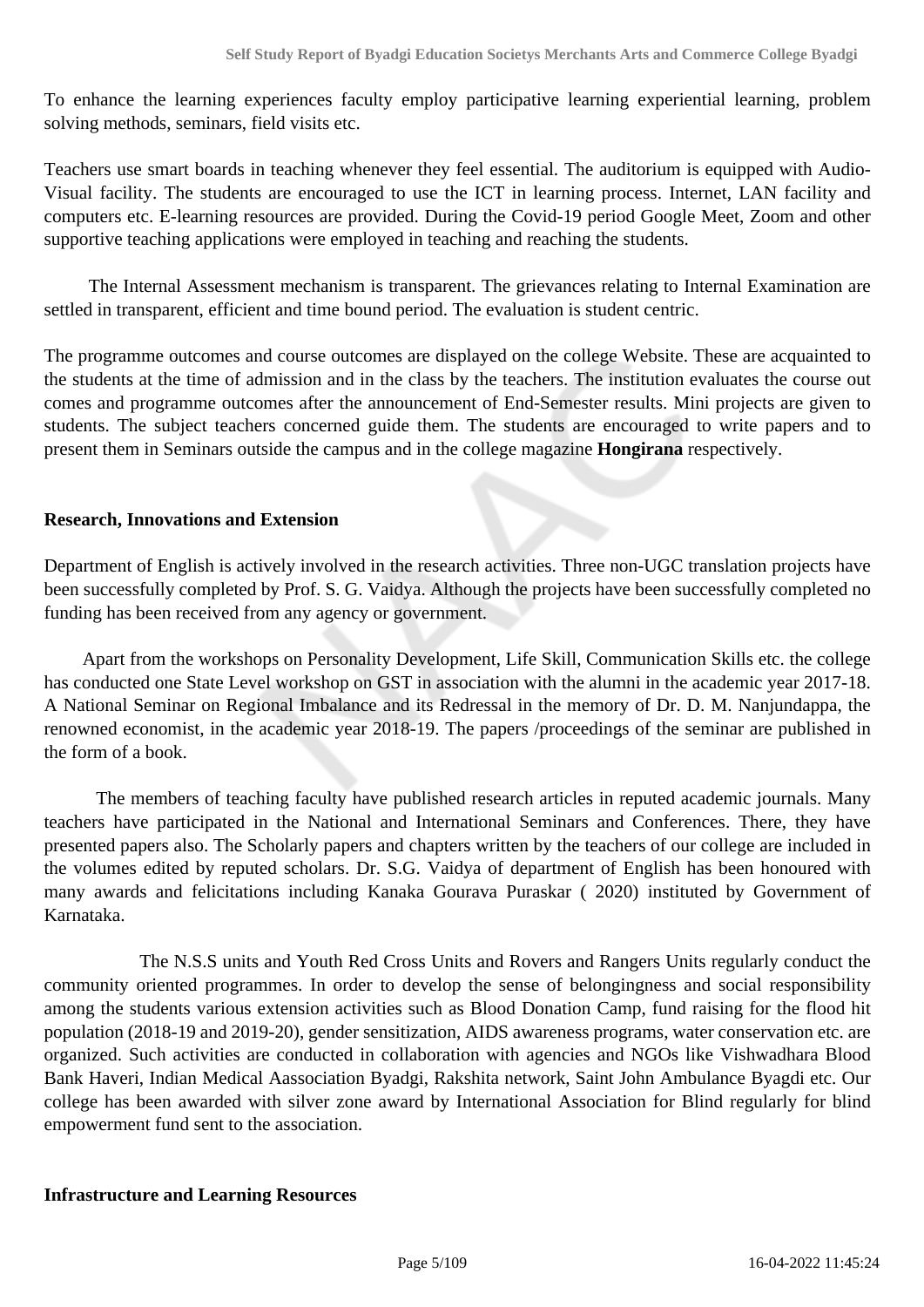Infrastructure and physical facilities are important component in enhancing the teaching-learning process. Established in the year 1984 the institution celebrated its Silver Jubilee in the year 2009. The college building is constructed in the area of 4.14 acres of land. Enough provision has been made for sufficient number of class rooms (13 rooms) on Ground Floor and First Floor. Of the 13 rooms 6 rooms are provided with smart boards. All the class rooms are spacious, well ventilated and are provided with fans mounted and CCTV cameras affixed. The college has been provided with well-equipped office room, Principal's Chamber with good ante chamber. There is also well equipped staff room newly constructed with cubicles. LAN and Wifi facility is provided in the important areas. Some of the teachers use the smart boards and ICT. There are two Computer Laboratories: one General Computer Laboratory and another computer lab with internet facility in the Ladies' room. In order to provide uninterrupted power supply a power generator has been installed in the college. Vast area, in front of the college building provides for playground and parking place for vehicles of students and staff. Separate rooms for N.S.S offices, Sports room Canteen etc. are provided. There is an independent library building with a Ground Floor and the First Floor measuring 1800 sq. feet each. It comprises of good stock of books, journals, automation, N-List, E-Library and computers with Internet facility. Separate Auditorium is constructed with seating capacity of 500 audience. It has mounted fans, CCTV cameras, LCD Projector and audio system. The auditorium is optimally used for co-curricular activities. Verdant garden is maintained around the college. There are two bore wells on the campus to provide water for drinking and garden. There is one wormy culture unit and a Rain Water Harvesting Unit on the campus. Purified Drinking Water units are installed in important places viz: one near the office, one at the staff room, one in the girl students' room. The department of History has collected and conserved the old statues on the Campus. The institution provides necessary funds for the infrastructure.

#### **Student Support and Progression**

Our institution offers support services in the overall development of the personality of students. Students who seek admission are usually from rural agricultural background. Keeping in mind the diverse background that the students come from, our college puts sincere efforts to deal with them and to provide them with the necessary academic and extracurricular assistance. Financial help is provided to the poor and needy students through cash Prizes by the teaching and non-teaching staff, alumni and stake holders. Number of scholarships are sanctioned by State and Central Governments. Updated prospectus is provided to every student before the admission, containing the necessary information about the courses, facilities available, fee structure and various scholarships etc. Majority of the students coming from financially backward families are availing one or the other kind of scholarship. The success rate of the students is quite good. The capacity building and skill enhancement initiatives such as workshops on soft skill, communication skill are conducted regularly. For instance: Vachana Kammata, Certificate Course in English Grammar etc.

Counseling facilities are provided to the students during the process of admission and also during their stay in the college. Career Guidance and Placement Cell takes initiation to conduct various activities on career guidance and competitive examinations from time to time. In addition to these support services, assistance is provided to Girl students through Ladies' Association, Anti-Ragging Committee, and Anti-Sexual Harassment Cell. The N.S.S units and Youth Red Cross Units conduct Social Awareness programmmes and thereby make the students socially sensitive. The number of passing out students shows the progression to the higher education, professional courses etc. During the last five years many cultural competitions and Kabbaddi Tournaments have been conducted. Enough students' representation is given to students to train them up. The institution has a functional Alumni Association which contributes in conducting Blood Donation Camp, competitions and Sports Activities, Personality Development programmes and in awarding cash prizes which go a long way in student support.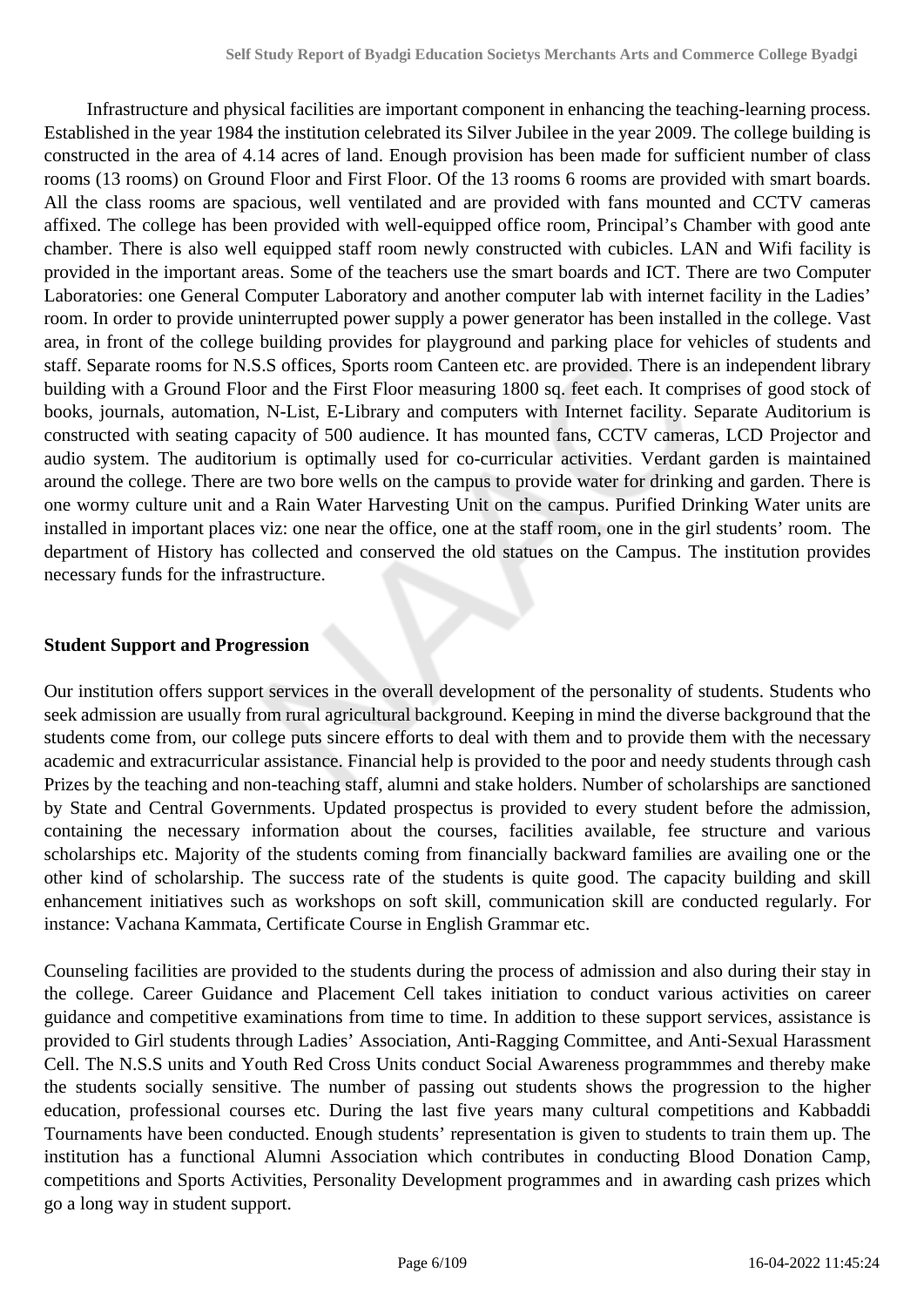#### **Governance, Leadership and Management**

The nature of governance and decision making bodies of the institution hold up the mirror to the vision and mission of B.E. Society and the college. Principal is the chief executive and academic officer of the college. He is duly assisted by the administrative staff and attenders. The institution has efficient coordinating and monitoring mechanism through the board of management of Byadgi Education Society, Department of collegiate education, Government of Karnataka, and Karnatak University Dharwad. The management has been extending the financial assistance to enable the college to develop perspective plans for development which include: Teaching-Learning Process, Recruitment of Temporary Staff, Research and Development, community engagement, Human Resource Planning etc. Committees constituted by the principal help in this regard. Periodical Government audit is conducted by the Joint Director of Collegiate Education Dharwad / The Director Collegiate Education Bengaluru.

The IQAC prepares an action plan for the overall development of the institution. The goals set by the IQAC are implemented by the staff, students, alumni and parents. It also monitors and evaluates the performance of the institution. In the process of decentralization, the coordinators of the different committees, department heads and office staff have been entrusted with the powers for smooth running of the administrative machinery. The faculty are encouraged by the Principal to take active part in the academic and extra –curricular activities. The institution constantly motivates the faculty to engage actively in research, to participate in Seminars/Conferences/Workshops, to write and publish research papers and books. The students are encouraged to involve in cultural events, sports events and are trained well. Committees like SC and ST students' Grievance Redressal Committee, Ladies' Association and Anti-Raging Committees serve and support the student community. The financial transactions of the Resource Mobilization availed from different sources are audited and the transparency is maintained thereof.

 The system of Performance Appraisal is proper. The system of appraisal for Teaching and Nonteaching involves the fourfold system 1) Student Feedback 2) Alumni Feedback appraisal 3) Parent Association Feedback. The system has helped a lot in improving the quality service and quality education in the institution.

#### **Institutional Values and Best Practices**

 The institution aims to promote the overall development of the students. As more number of students is girls, the institution promotes the gender equity. Programmes are organized regularly. Energy saving is important consequently LED bulbs are fixed to save electric power. College cares for Waste management. Activities and programmes are conducted. Wormy culture unit is maintained. There is rain water harvesting unit in the college. Bore wells, water distribution system is up-kept regularly. Plant pots are maintained. N.S.S units and Y.R.C organize Blood Donation Camps. The volunteers collect funds for suffering population. Number of Programmes are organized to inculcate patriotic and human values. Independence Day and other Days of national importance are observed to sensitize the students to the constitutional obligation and duties. The codes of conduct for teachers, students and staff, are followed and programmes are held periodically. The following Best Practices are followed.

- 1. Surveys :-help students to develop research aptitude.
- 2. Cash Prize Awarding:- College staff, alumni, parents and members of the Managing Committee award cash prizes to the highest scorers.
- 3. Thought for the day:- a final year student is entrusted with the responsibility of writing a thought on the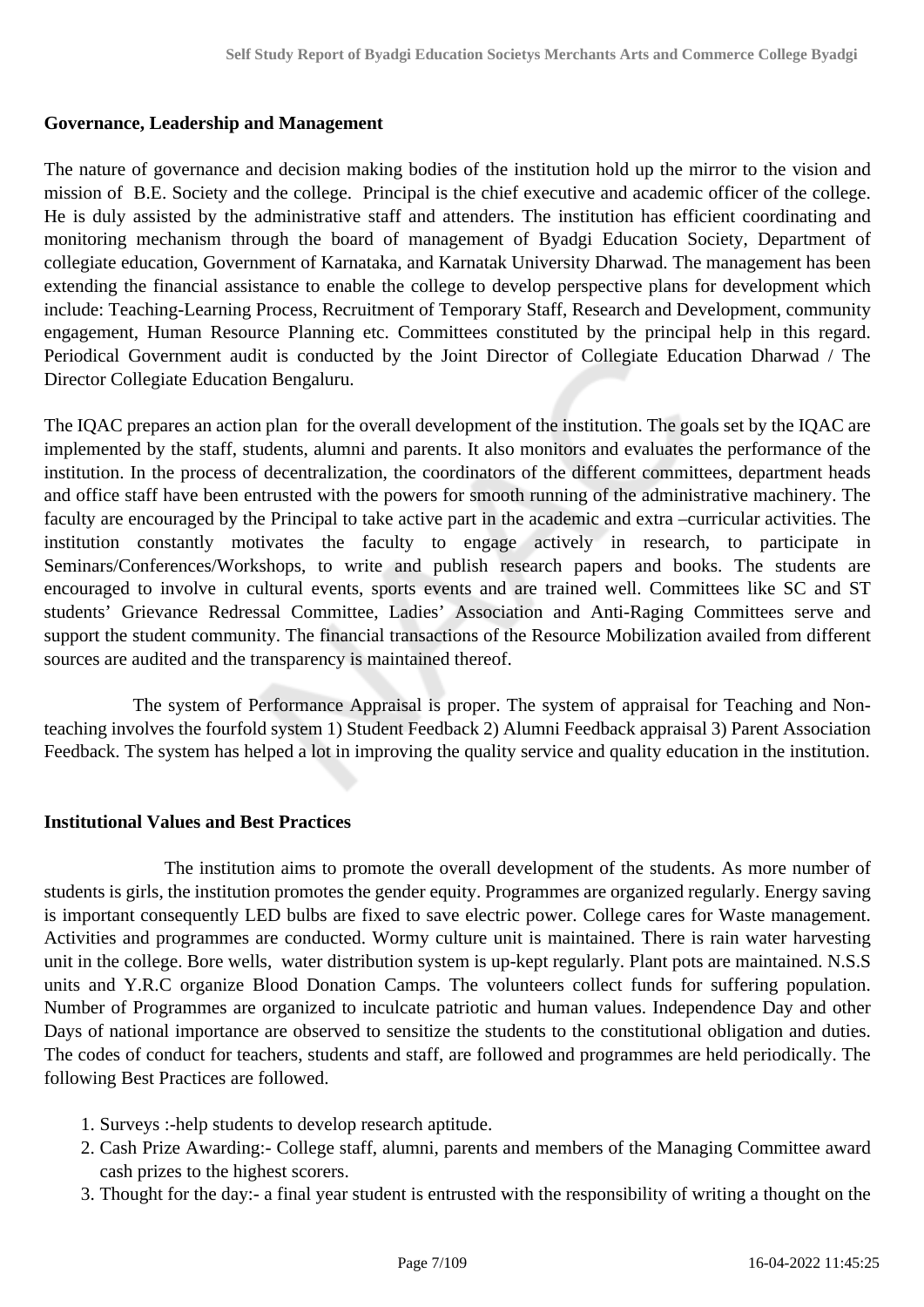Board meant for it at the entrance of the corridor under the supervision of one teacher.

- 4. Rain Water Harvesting Unit:- Rain Water Harvesting unit is constructed near the Bore Well of the college as a model for the students.
- 5. Collection of portraits:- portraits of great Poets or Personalities of Kannada and English Literature are exhibited in the library.
- 6. Poor student's Lending Library:- innovative practice of institution to provide additional number of books to the students who are poor.
- 7. Historical monuments on the college campus:- The practice helps the students and visitors to feel a sense of pride about our glorious past and heritage.
- 8. Students Exchange and Teacher Exchange Programme:- This is a practice wherethrough the students and Teachers - from our college go to the neighboring colleges and vis-à-vis.

Of these best practices mentioned above practice number -2 and 7 are identified as the distinguish marks of our college.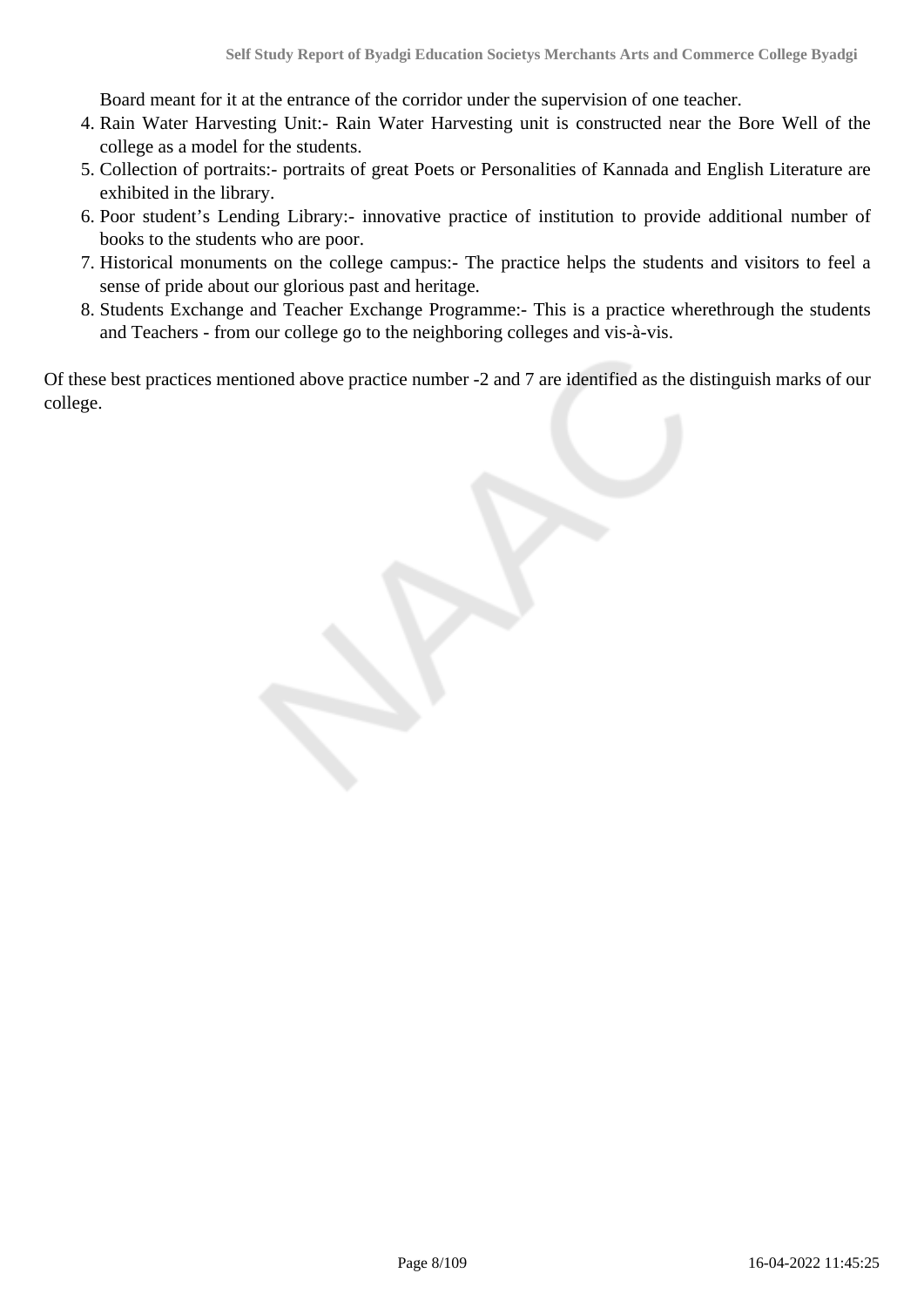# **2. PROFILE**

# **2.1 BASIC INFORMATION**

| Byadgi Education Societys Merchants Arts and<br>Commerce College Byadgi |
|-------------------------------------------------------------------------|
| VIDYA NAGAR, RATTIHALLI ROAD,<br>BYADGI -581106.                        |
| <b>BYADGI</b>                                                           |
| Karnataka                                                               |
| 581106                                                                  |
| www.besmcollegebyadgi.co.in                                             |
|                                                                         |

| <b>Contacts for Communication</b> |                               |                                          |               |                      |                                   |  |  |  |  |
|-----------------------------------|-------------------------------|------------------------------------------|---------------|----------------------|-----------------------------------|--|--|--|--|
| <b>Designation</b>                | <b>Name</b>                   | <b>Telephone with</b><br><b>STD Code</b> | <b>Mobile</b> | Fax                  | Email                             |  |  |  |  |
| Principal                         | M. G.<br><b>NANDARA</b><br>GI | 08375-228401                             | 9480582522    | 08375-22840          | besmbydcollege@r<br>ediffmail.com |  |  |  |  |
| Associate<br>Professor            | S. G.<br><b>VAIDYA</b>        | 08375-226392                             | 9449900523    | 08375-08375<br>22840 | drsgvaidya65@gm<br>ail.com        |  |  |  |  |

| <b>Status of the Institution</b> |              |
|----------------------------------|--------------|
| <b>Institution Status</b>        | Grant-in-aid |

| Type of Institution |              |  |  |  |  |  |
|---------------------|--------------|--|--|--|--|--|
| By Gender           | Co-education |  |  |  |  |  |
| By Shift            | Day          |  |  |  |  |  |

| Recognized Minority institution            |    |
|--------------------------------------------|----|
| If it is a recognized minroity institution | No |

| <b>Establishment Details</b> |  |
|------------------------------|--|
|------------------------------|--|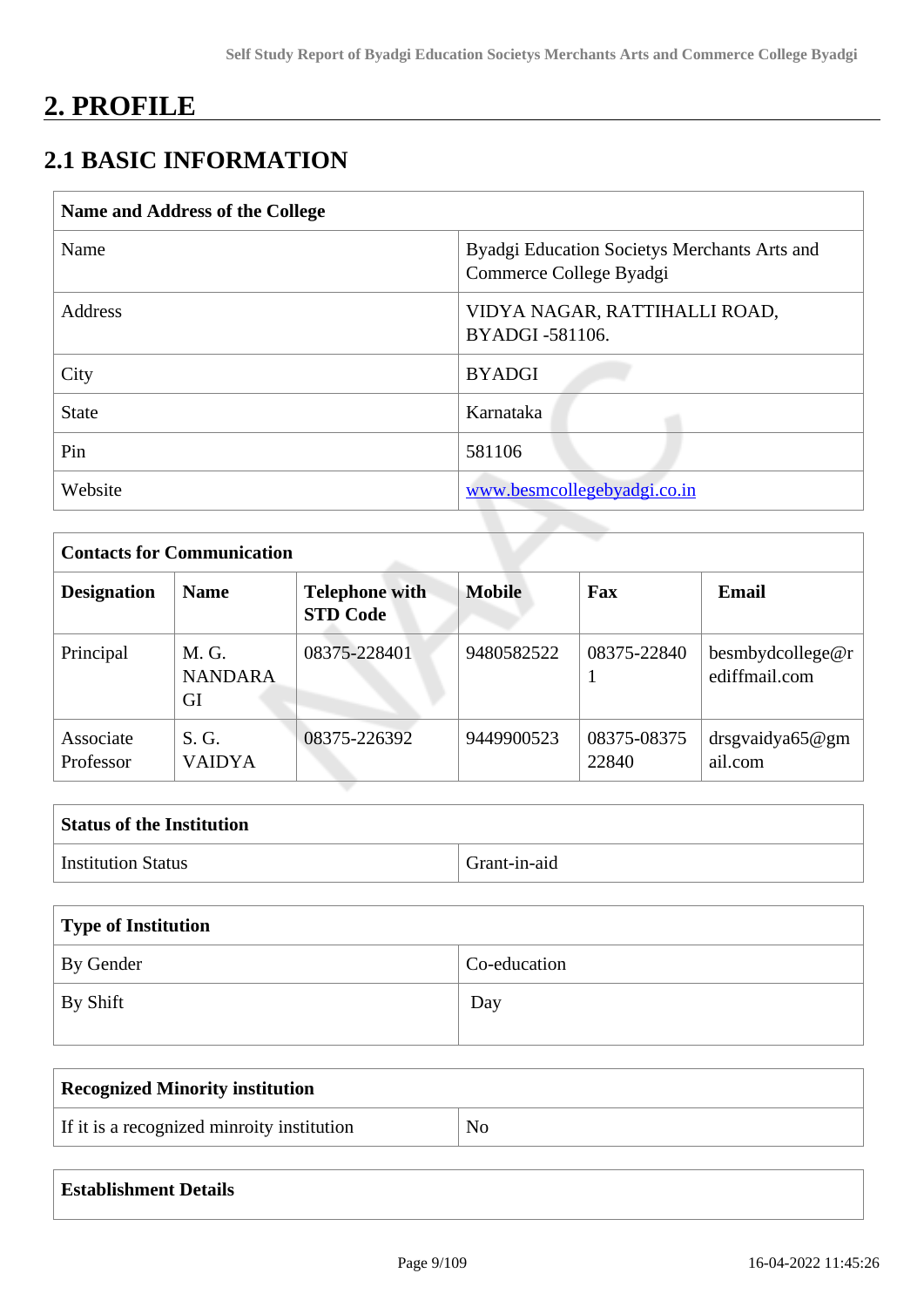|                                                                                                                                               | Date of establishment of the college                |                                        |                                                                      |  |                      |                                                                                                     |  |
|-----------------------------------------------------------------------------------------------------------------------------------------------|-----------------------------------------------------|----------------------------------------|----------------------------------------------------------------------|--|----------------------|-----------------------------------------------------------------------------------------------------|--|
| college)                                                                                                                                      |                                                     |                                        |                                                                      |  |                      | University to which the college is affiliated/ or which governs the college (if it is a constituent |  |
| <b>State</b>                                                                                                                                  | <b>University name</b>                              | <b>Document</b>                        |                                                                      |  |                      |                                                                                                     |  |
| Karnataka                                                                                                                                     |                                                     |                                        | Karnataka University                                                 |  |                      | <b>View Document</b>                                                                                |  |
| <b>Details of UGC recognition</b>                                                                                                             |                                                     |                                        |                                                                      |  |                      |                                                                                                     |  |
| <b>Under Section</b>                                                                                                                          |                                                     |                                        | <b>Date</b>                                                          |  |                      | <b>View Document</b>                                                                                |  |
| 2f of UGC                                                                                                                                     |                                                     | 29-10-1988                             |                                                                      |  | <b>View Document</b> |                                                                                                     |  |
| 12B of UGC                                                                                                                                    |                                                     | 02-08-1994                             | <b>View Document</b>                                                 |  |                      |                                                                                                     |  |
|                                                                                                                                               | AICTE, NCTE, MCI, DCI, PCI, RCI etc(other than UGC) |                                        | Details of recognition/approval by stationary/regulatory bodies like |  |                      |                                                                                                     |  |
| <b>Recognition/App</b><br><b>Statutory</b><br>roval details Inst<br><b>Regulatory</b><br><b>Authority</b><br>itution/Departme<br>nt programme |                                                     | Day, Month and<br>year(dd-mm-<br>yyyy) | <b>Validity in</b><br>months                                         |  | <b>Remarks</b>       |                                                                                                     |  |
| No contents                                                                                                                                   |                                                     |                                        |                                                                      |  |                      |                                                                                                     |  |

| <b>Details of autonomy</b>                                                                                                           |     |
|--------------------------------------------------------------------------------------------------------------------------------------|-----|
| Does the affiliating university Act provide for<br>conferment of autonomy (as recognized by the<br>UGC), on its affiliated colleges? | Yes |
| If yes, has the College applied for availing the<br>autonomous status?                                                               | No  |

| <b>Recognitions</b>                                                                  |    |
|--------------------------------------------------------------------------------------|----|
| Is the College recognized by UGC as a College<br>with Potential for Excellence(CPE)? | No |
| Is the College recognized for its performance by<br>any other governmental agency?   | No |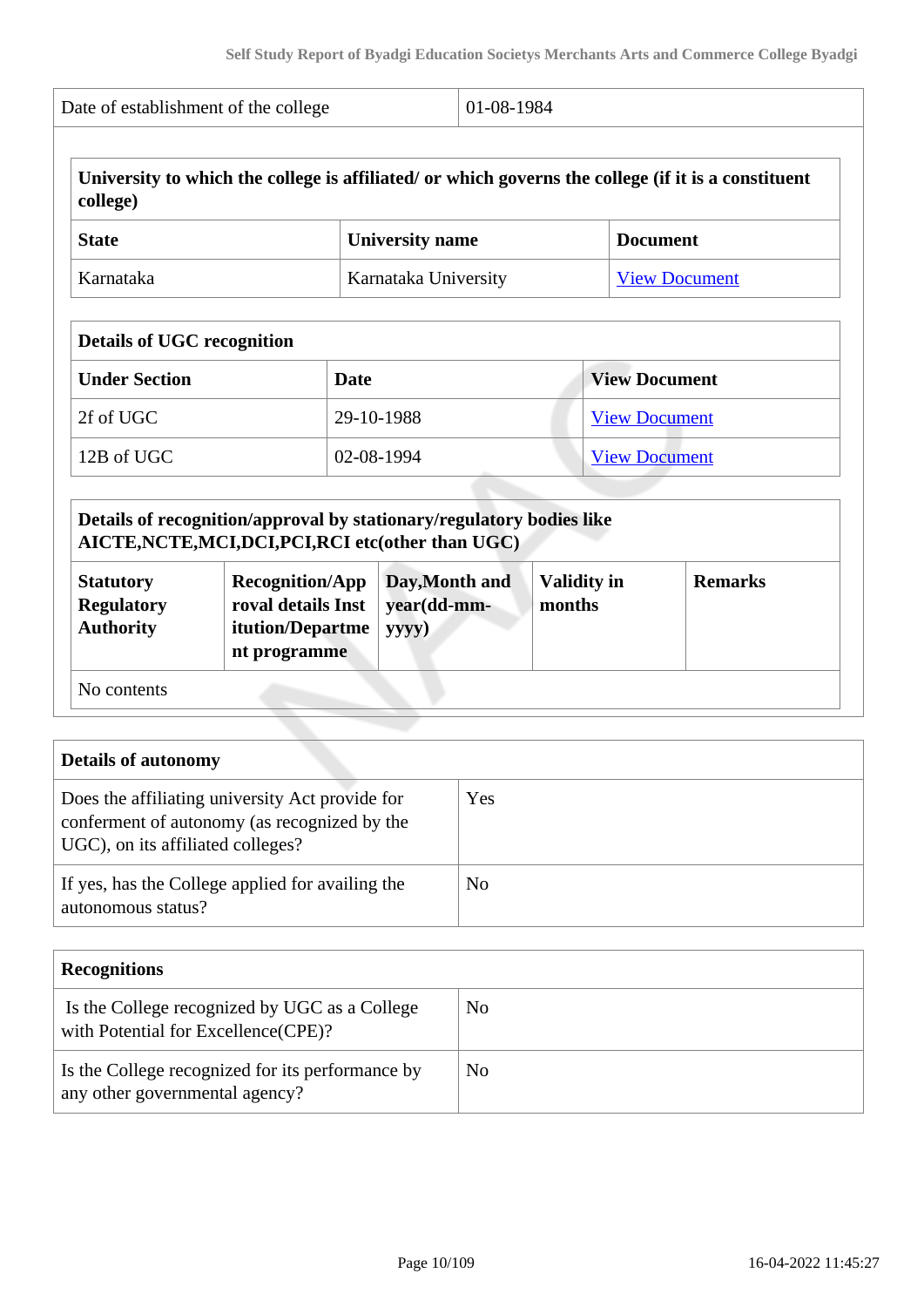| <b>Location and Area of Campus</b> |                                                     |            |                                |                             |  |  |  |  |  |
|------------------------------------|-----------------------------------------------------|------------|--------------------------------|-----------------------------|--|--|--|--|--|
| <b>Campus Type</b>                 | <b>Address</b>                                      | Location*  | <b>Campus Area</b><br>in Acres | Built up Area in<br>sq.mts. |  |  |  |  |  |
| Main campus<br>area                | VIDYA NAGAR,<br>RATTIHALLI ROAD,<br>BYADGI -581106. | Semi-urban | 4.16                           | 1440.67                     |  |  |  |  |  |

# **2.2 ACADEMIC INFORMATION**

|                           | Details of Programmes Offered by the College (Give Data for Current Academic year) |                                     |                                             |                                        |                                      |                                             |  |  |  |  |
|---------------------------|------------------------------------------------------------------------------------|-------------------------------------|---------------------------------------------|----------------------------------------|--------------------------------------|---------------------------------------------|--|--|--|--|
| <b>Programme</b><br>Level | Name of Pr<br>ogramme/C<br>ourse                                                   | <b>Duration</b> in<br><b>Months</b> | <b>Entry</b><br>Qualificatio<br>$\mathbf n$ | <b>Medium of</b><br><b>Instruction</b> | <b>Sanctioned</b><br><b>Strength</b> | No.of<br><b>Students</b><br><b>Admitted</b> |  |  |  |  |
| <b>UG</b>                 | <b>BA, Arts</b><br>Faculty                                                         | 24                                  | <b>PUC</b><br><b>SECOND</b><br><b>YEAR</b>  | English, Kan<br>nada                   | 60                                   | 23                                          |  |  |  |  |
| <b>UG</b>                 | <b>BA, Arts</b><br>Faculty                                                         | 24                                  | <b>PUC</b><br><b>SECOND</b><br><b>YEAR</b>  | English, Kan<br>nada                   | 60                                   | 31                                          |  |  |  |  |
| <b>UG</b>                 | <b>BA, Arts</b><br>Faculty                                                         | 24                                  | <b>PUC</b><br><b>SECOND</b><br><b>YEAR</b>  | English, Kan<br>nada                   | 60                                   | 22                                          |  |  |  |  |
| <b>UG</b>                 | <b>BA, Arts</b><br>Faculty                                                         | 24                                  | <b>PUC</b><br><b>SECOND</b><br><b>YEAR</b>  | English, Kan<br>nada                   | 60                                   | 19                                          |  |  |  |  |
| <b>UG</b>                 | BCom,Com<br>merce<br>Faculty                                                       | 24                                  | <b>PUC</b><br><b>SECOND</b><br><b>YEAR</b>  | English, Kan<br>nada                   | 150                                  | 143                                         |  |  |  |  |

**Position Details of Faculty & Staff in the College**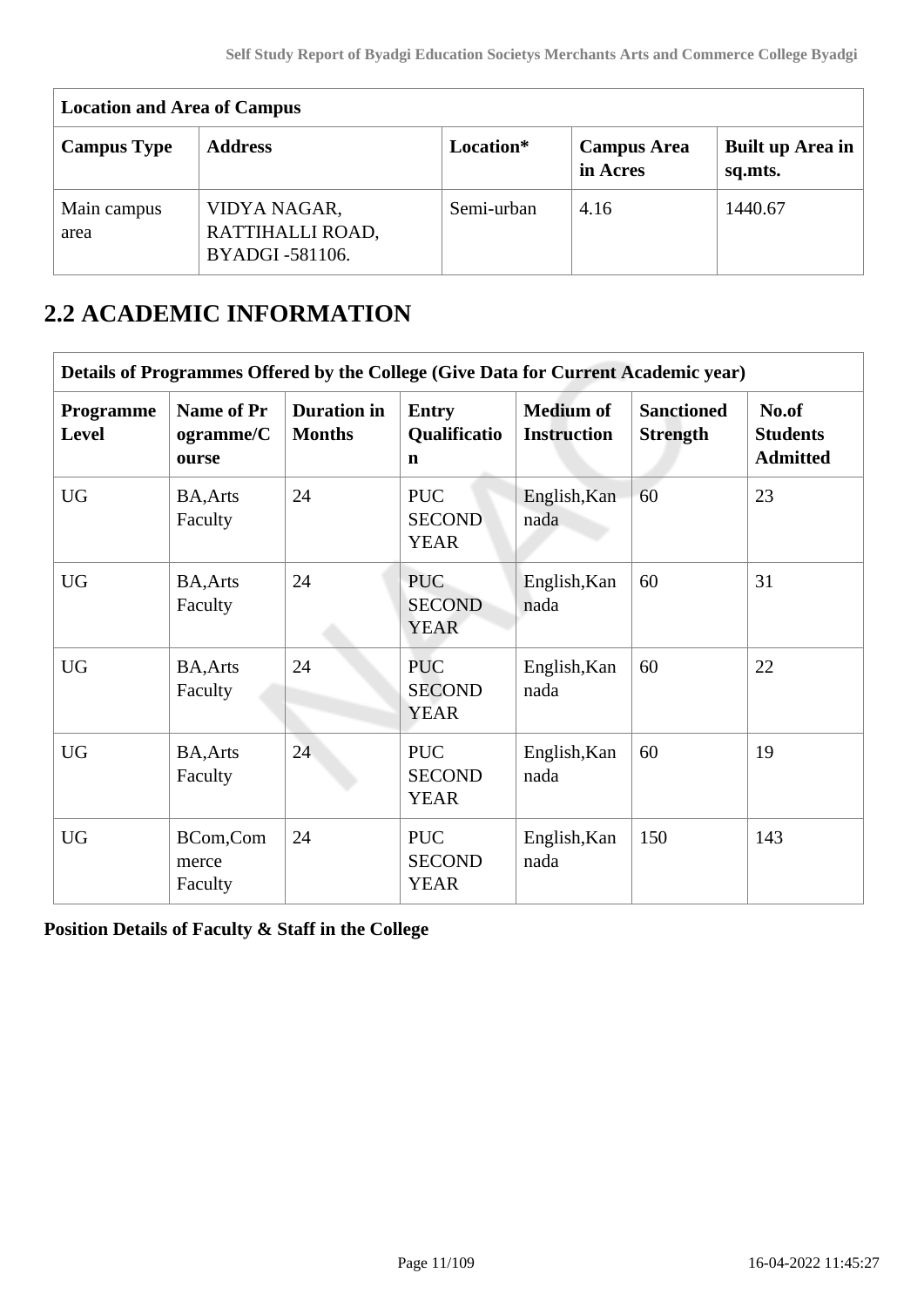| <b>Teaching Faculty</b>                                                             |                  |                |                |                |                |                            |                |                |                            |                |                |          |
|-------------------------------------------------------------------------------------|------------------|----------------|----------------|----------------|----------------|----------------------------|----------------|----------------|----------------------------|----------------|----------------|----------|
|                                                                                     | <b>Professor</b> |                |                |                |                | <b>Associate Professor</b> |                |                | <b>Assistant Professor</b> |                |                |          |
|                                                                                     | Male             | Female         | Others         | Total          | Male           | Female                     | Others         | Total          | Male                       | Female         | Others         | Total    |
| Sanctioned by the<br>UGC /University<br><b>State</b><br>Government                  |                  |                |                | $\overline{0}$ |                |                            |                | $\overline{4}$ |                            |                |                | 13       |
| Recruited                                                                           | $\overline{0}$   | $\mathbf{0}$   | $\overline{0}$ | $\overline{0}$ | $\overline{4}$ | $\overline{0}$             | $\overline{0}$ | $\overline{4}$ | $\mathfrak{Z}$             | $\theta$       | $\overline{0}$ | 3        |
| Yet to Recruit                                                                      |                  |                |                | $\overline{0}$ |                |                            |                | $\theta$       |                            |                |                | 10       |
| Sanctioned by the<br>Management/Soci<br>ety or Other<br>Authorized<br><b>Bodies</b> |                  |                |                | $\overline{0}$ |                |                            |                | $\overline{0}$ |                            |                |                | 8        |
| Recruited                                                                           | $\boldsymbol{0}$ | $\overline{0}$ | $\overline{0}$ | $\overline{0}$ | $\overline{0}$ | $\overline{0}$             | $\overline{0}$ | $\overline{0}$ | 6                          | $\overline{2}$ | $\overline{0}$ | 8        |
| Yet to Recruit                                                                      |                  |                |                | $\overline{0}$ |                |                            |                | $\overline{0}$ |                            |                |                | $\theta$ |

| <b>Non-Teaching Staff</b>                                                       |                |               |                  |                |  |  |  |
|---------------------------------------------------------------------------------|----------------|---------------|------------------|----------------|--|--|--|
|                                                                                 | <b>Male</b>    | <b>Female</b> | <b>Others</b>    | <b>Total</b>   |  |  |  |
| Sanctioned by the<br><b>UGC</b> / University State<br>Government                |                |               |                  | 17             |  |  |  |
| Recruited                                                                       | 7              | $\mathbf{1}$  | $\boldsymbol{0}$ | 8              |  |  |  |
| <b>Yet to Recruit</b>                                                           |                |               |                  | 9              |  |  |  |
| Sanctioned by the<br>Management/Society<br>or Other Authorized<br><b>Bodies</b> |                |               |                  | $\overline{2}$ |  |  |  |
| Recruited                                                                       | $\overline{2}$ | $\mathbf{0}$  | $\overline{0}$   | $\overline{2}$ |  |  |  |
| Yet to Recruit                                                                  |                |               |                  | $\overline{0}$ |  |  |  |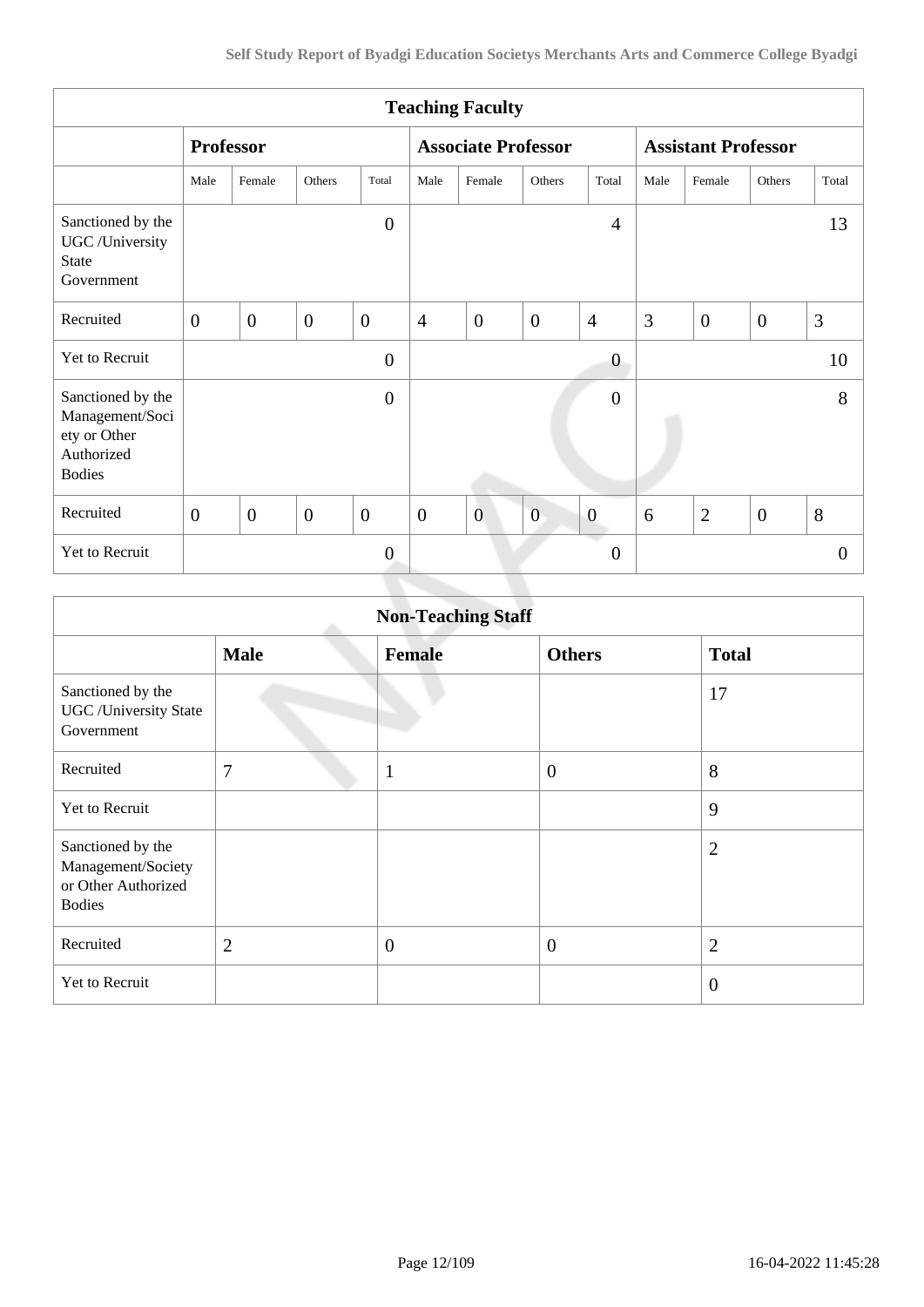| <b>Technical Staff</b>                                                          |                |              |                |                |  |  |  |  |
|---------------------------------------------------------------------------------|----------------|--------------|----------------|----------------|--|--|--|--|
|                                                                                 | <b>Male</b>    | Female       | <b>Others</b>  | <b>Total</b>   |  |  |  |  |
| Sanctioned by the<br><b>UGC</b> / University State<br>Government                |                |              |                | $\overline{0}$ |  |  |  |  |
| Recruited                                                                       | $\mathbf{0}$   | $\mathbf{0}$ | $\overline{0}$ | $\theta$       |  |  |  |  |
| Yet to Recruit                                                                  |                |              |                | $\overline{0}$ |  |  |  |  |
| Sanctioned by the<br>Management/Society<br>or Other Authorized<br><b>Bodies</b> |                |              |                | $\overline{0}$ |  |  |  |  |
| Recruited                                                                       | $\overline{0}$ | $\theta$     | $\overline{0}$ | $\overline{0}$ |  |  |  |  |
| Yet to Recruit                                                                  |                |              |                | $\overline{0}$ |  |  |  |  |

# **Qualification Details of the Teaching Staff**

|                                     | <b>Permanent Teachers</b> |                  |                |                            |                  |                            |                |                |                |                |
|-------------------------------------|---------------------------|------------------|----------------|----------------------------|------------------|----------------------------|----------------|----------------|----------------|----------------|
| <b>Highest</b><br>Qualificatio<br>n |                           | <b>Professor</b> |                | <b>Associate Professor</b> |                  | <b>Assistant Professor</b> |                |                |                |                |
|                                     | Male                      | Female           | <b>Others</b>  | Male                       | Female           | Others                     | Male           | Female         | Others         | Total          |
| D.sc/D.Litt/<br><b>LLD</b>          | $\overline{0}$            | $\overline{0}$   | $\overline{0}$ | $\overline{0}$             | $\boldsymbol{0}$ | $\overline{0}$             | $\theta$       | $\overline{0}$ | $\overline{0}$ | $\mathbf{0}$   |
| Ph.D.                               | $\overline{0}$            | $\overline{0}$   | $\overline{0}$ | 1                          | $\overline{0}$   | $\overline{0}$             | 1              | $\overline{0}$ | $\overline{0}$ | $\overline{2}$ |
| M.Phil.                             | $\overline{0}$            | $\overline{0}$   | $\overline{0}$ | $\overline{2}$             | $\overline{0}$   | $\overline{0}$             | 1              | $\overline{0}$ | $\overline{0}$ | 3              |
| PG                                  | $\overline{0}$            | $\overline{0}$   | $\overline{0}$ |                            | $\overline{0}$   | $\overline{0}$             | $\overline{0}$ | $\theta$       | $\overline{0}$ | $\mathbf{1}$   |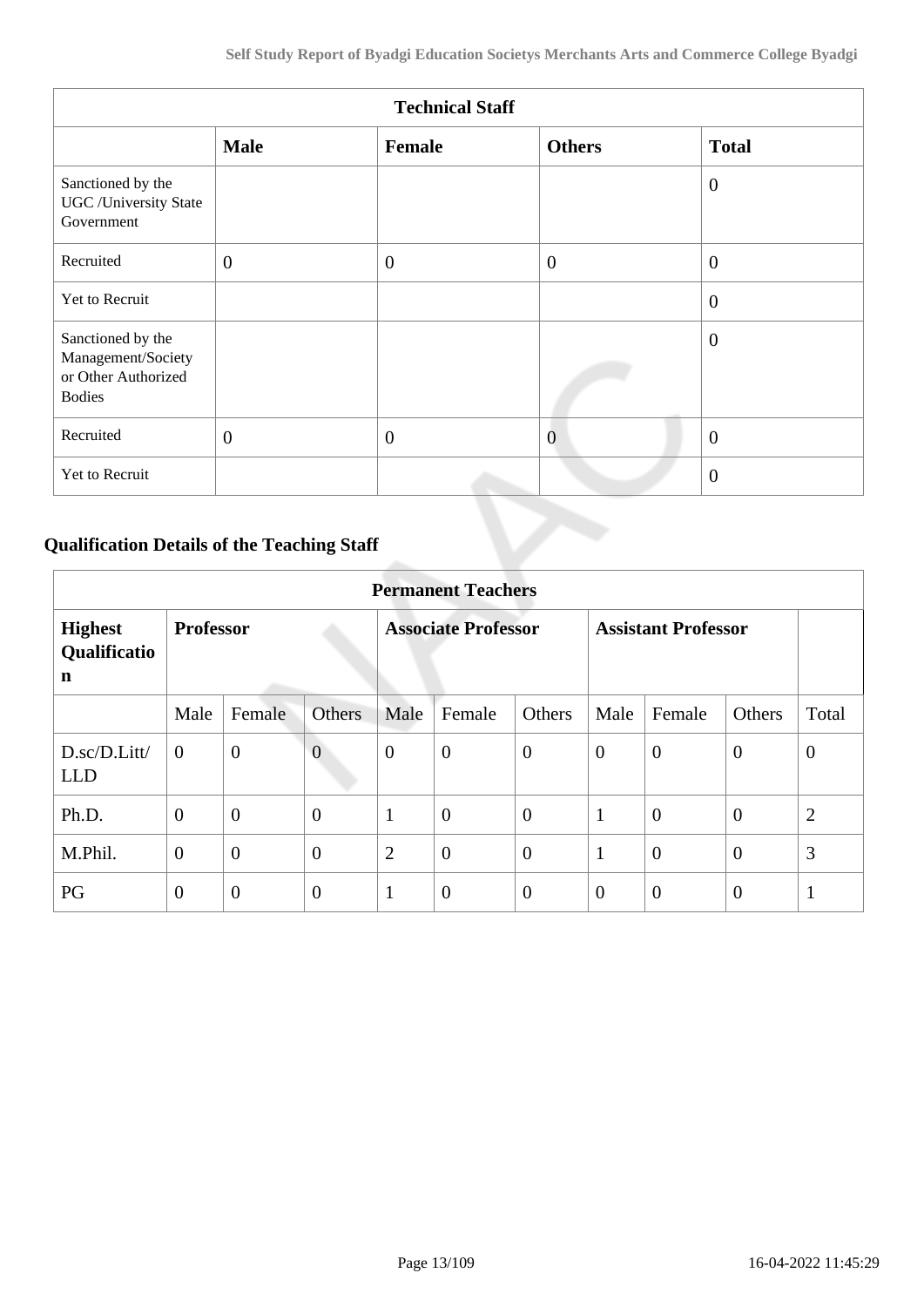| <b>Temporary Teachers</b>                     |                  |                  |                            |                |                  |                            |                  |                  |                  |                  |
|-----------------------------------------------|------------------|------------------|----------------------------|----------------|------------------|----------------------------|------------------|------------------|------------------|------------------|
| <b>Highest</b><br>Qualificatio<br>$\mathbf n$ | <b>Professor</b> |                  | <b>Associate Professor</b> |                |                  | <b>Assistant Professor</b> |                  |                  |                  |                  |
|                                               | Male             | Female           | Others                     | Male           | Female           | Others                     | Male             | Female           | Others           | Total            |
| D.sc/D.Litt/<br><b>LLD</b>                    | $\overline{0}$   | $\overline{0}$   | $\boldsymbol{0}$           | $\overline{0}$ | $\boldsymbol{0}$ | $\theta$                   | $\boldsymbol{0}$ | $\boldsymbol{0}$ | $\boldsymbol{0}$ | $\boldsymbol{0}$ |
| Ph.D.                                         | $\overline{0}$   | $\boldsymbol{0}$ | $\boldsymbol{0}$           | $\overline{0}$ | $\overline{0}$   | $\overline{0}$             | $\theta$         | $\boldsymbol{0}$ | $\mathbf{0}$     | $\mathbf{0}$     |
| M.Phil.                                       | $\overline{0}$   | $\boldsymbol{0}$ | $\boldsymbol{0}$           | $\mathbf{0}$   | $\overline{0}$   | $\overline{0}$             | $\overline{0}$   | $\mathbf{0}$     | $\mathbf{0}$     | $\theta$         |
| PG                                            | $\theta$         | $\overline{0}$   | $\boldsymbol{0}$           | $\overline{0}$ | $\boldsymbol{0}$ | $\overline{0}$             | $\boldsymbol{0}$ | $\mathbf{0}$     | $\boldsymbol{0}$ | $\boldsymbol{0}$ |
|                                               |                  |                  |                            |                |                  |                            |                  |                  |                  |                  |

|                                     | <b>Part Time Teachers</b> |                |                |                            |                |                            |                |                |                |              |
|-------------------------------------|---------------------------|----------------|----------------|----------------------------|----------------|----------------------------|----------------|----------------|----------------|--------------|
| <b>Highest</b><br>Qualificatio<br>n | <b>Professor</b>          |                |                | <b>Associate Professor</b> |                | <b>Assistant Professor</b> |                |                |                |              |
|                                     | Male                      | Female         | Others         | Male                       | Female         | Others                     | Male           | Female         | Others         | Total        |
| D.sc/D.Litt/<br><b>LLD</b>          | $\boldsymbol{0}$          | $\mathbf{0}$   | $\overline{0}$ | $\overline{0}$             | $\overline{0}$ | $\mathbf{0}$               | $\overline{0}$ | $\overline{0}$ | $\mathbf{0}$   | $\theta$     |
| Ph.D.                               | $\mathbf{0}$              | $\overline{0}$ | $\overline{0}$ | $\overline{0}$             | $\overline{0}$ | $\boldsymbol{0}$           | 1              | $\overline{0}$ | $\overline{0}$ | $\mathbf{1}$ |
| M.Phil.                             | $\mathbf{0}$              | $\overline{0}$ | $\overline{0}$ | $\overline{0}$             | $\overline{0}$ | $\boldsymbol{0}$           | 1              | $\overline{0}$ | $\theta$       | $\mathbf{1}$ |
| PG                                  | $\mathbf{0}$              | $\overline{0}$ | $\overline{0}$ | $\overline{0}$             | $\overline{0}$ | $\overline{0}$             | $\overline{4}$ | $\overline{2}$ | $\overline{0}$ | 6            |

| <b>Details of Visting/Guest Faculties</b> |             |               |               |              |  |  |  |
|-------------------------------------------|-------------|---------------|---------------|--------------|--|--|--|
| <b>Number of Visiting/Guest Faculty</b>   | <b>Male</b> | <b>Female</b> | <b>Others</b> | <b>Total</b> |  |  |  |
| engaged with the college?                 |             |               |               |              |  |  |  |

**Provide the Following Details of Students Enrolled in the College During the Current Academic Year**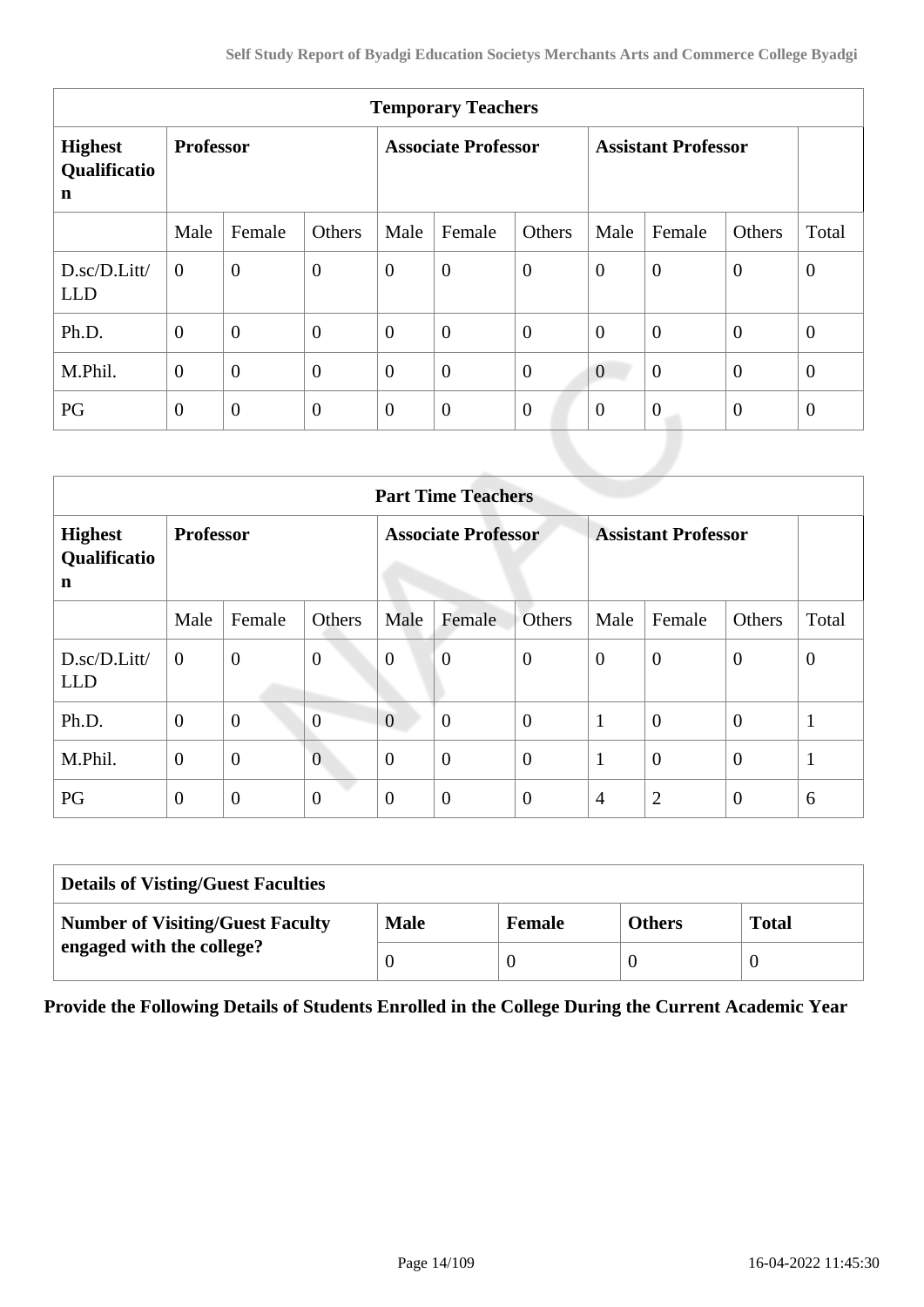| <b>Programme</b> |        | <b>From the State</b><br><b>Where College</b><br>is Located | <b>From Other</b><br><b>States of India</b> | <b>NRI Students</b> | Foreign<br><b>Students</b> | <b>Total</b> |
|------------------|--------|-------------------------------------------------------------|---------------------------------------------|---------------------|----------------------------|--------------|
| <b>UG</b>        | Male   | 275                                                         |                                             | U                   | -0                         | 275          |
|                  | Female | 349                                                         | 0                                           | $\theta$            | 0                          | 349          |
|                  | Others | 0                                                           |                                             | $\cup$              | 0                          | $\theta$     |

 **Provide the Following Details of Students admitted to the College During the last four Academic Years**

| Programme |        | Year 1         | Year 2           | Year 3           | Year 4           |
|-----------|--------|----------------|------------------|------------------|------------------|
| <b>SC</b> | Male   | 34             | 35               | $28\,$           | 23               |
|           | Female | $30\,$         | 24               | 24               | 20               |
|           | Others | $\overline{0}$ | $\overline{0}$   | $\boldsymbol{0}$ | $\mathbf{0}$     |
| <b>ST</b> | Male   | 36             | 35               | 22               | 25               |
|           | Female | 55             | 56               | 41               | 37               |
|           | Others | $\overline{0}$ | $\overline{0}$   | $\boldsymbol{0}$ | $\boldsymbol{0}$ |
| OBC       | Male   | 191            | 200              | 205              | 225              |
|           | Female | 229            | 257              | 256              | 284              |
|           | Others | $\overline{0}$ | $\boldsymbol{0}$ | $\boldsymbol{0}$ | $\boldsymbol{0}$ |
| General   | Male   | 23             | 11               | 8                | $\overline{4}$   |
|           | Female | 12             | $\overline{7}$   | 5                | $\overline{3}$   |
|           | Others | $\overline{0}$ | $\boldsymbol{0}$ | $\overline{0}$   | $\overline{0}$   |
| Others    | Male   | $\overline{0}$ | $\boldsymbol{0}$ | $\overline{0}$   | $\mathbf{0}$     |
|           | Female | $\overline{0}$ | $\boldsymbol{0}$ | $\overline{0}$   | $\mathbf{0}$     |
|           | Others | $\overline{0}$ | $\overline{0}$   | $\overline{0}$   | $\overline{0}$   |
| Total     |        | 610            | 625              | 589              | 621              |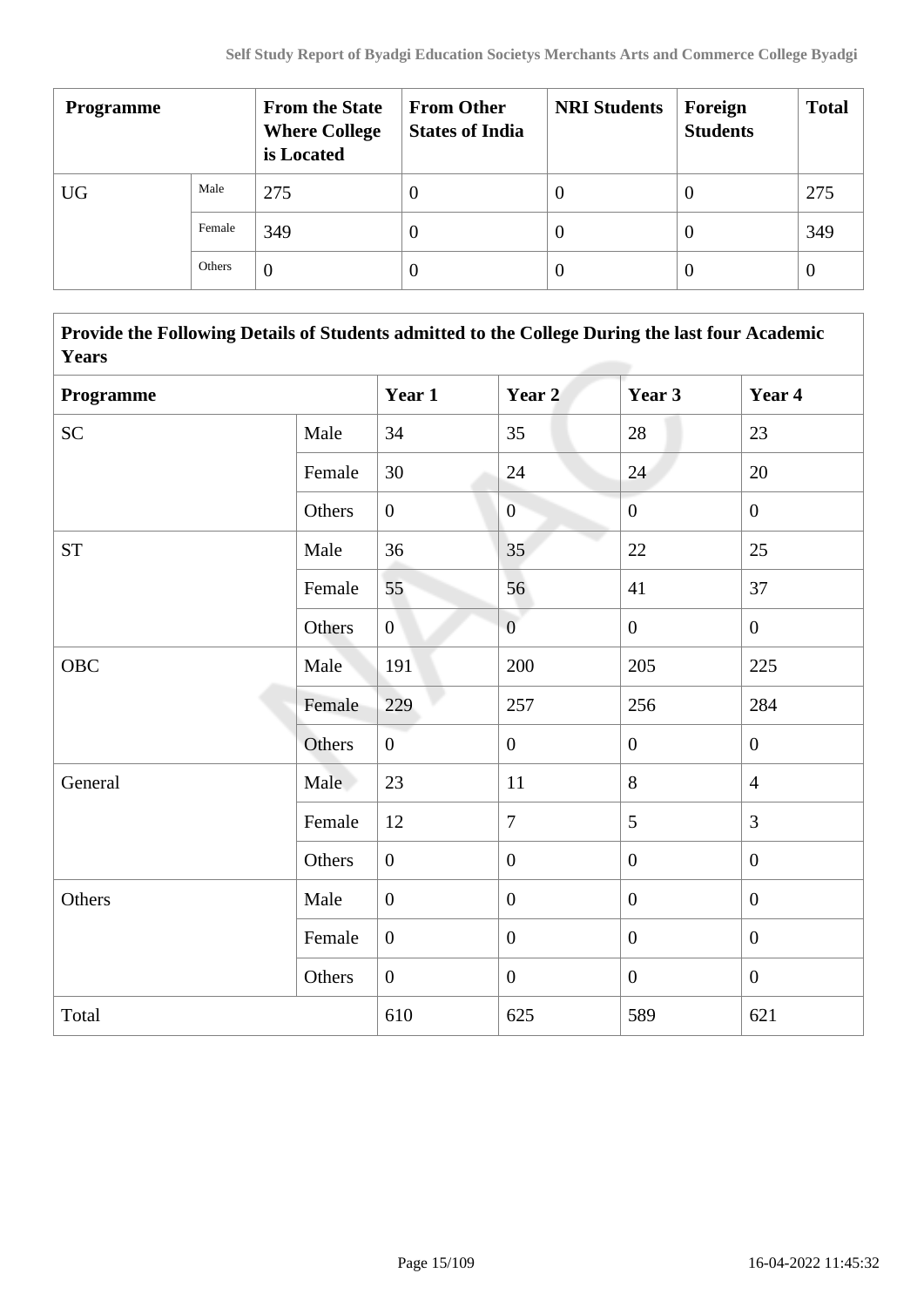# **Extended Profile**

# **1 Program**

# **1.1**

#### **Number of courses offered by the Institution across all programs during the last five years**

| 2020-21                                 | 2019-20 | 2018-19 |                      | 2017-18 | 2016-17 |  |
|-----------------------------------------|---------|---------|----------------------|---------|---------|--|
| 49                                      | 49      | 49      |                      | 49      | 49      |  |
| <b>File Description</b>                 |         |         | Document             |         |         |  |
| Institutional data in prescribed format |         |         | <b>View Document</b> |         |         |  |

### **1.2**

#### **Number of programs offered year-wise for last five years**

| 2020-21 | 2019-20 | 2018-19 | $ 2017-18 $ | 2016-17                  |
|---------|---------|---------|-------------|--------------------------|
|         | ັ       | ັ       | ັ           | $\overline{\phantom{0}}$ |

# **2 Students**

#### **2.1**

#### **Number of students year-wise during last five years**

| 2020-21                                 | 2019-20 | 2018-19 |                      | 2017-18 | 2016-17 |  |
|-----------------------------------------|---------|---------|----------------------|---------|---------|--|
| 624                                     | 621     | 589     |                      | 608     | 597     |  |
| <b>File Description</b>                 |         |         | Document             |         |         |  |
| Institutional data in prescribed format |         |         | <b>View Document</b> |         |         |  |

#### **2.2**

# **Number of seats earmarked for reserved category as per GOI/State Govt rule year-wise during last five years**

| 2020-21 | 2019-20 | 2018-19 | 2017-18 | 2016-17 |
|---------|---------|---------|---------|---------|
| 942     | 942     | 942     | 942     | 942     |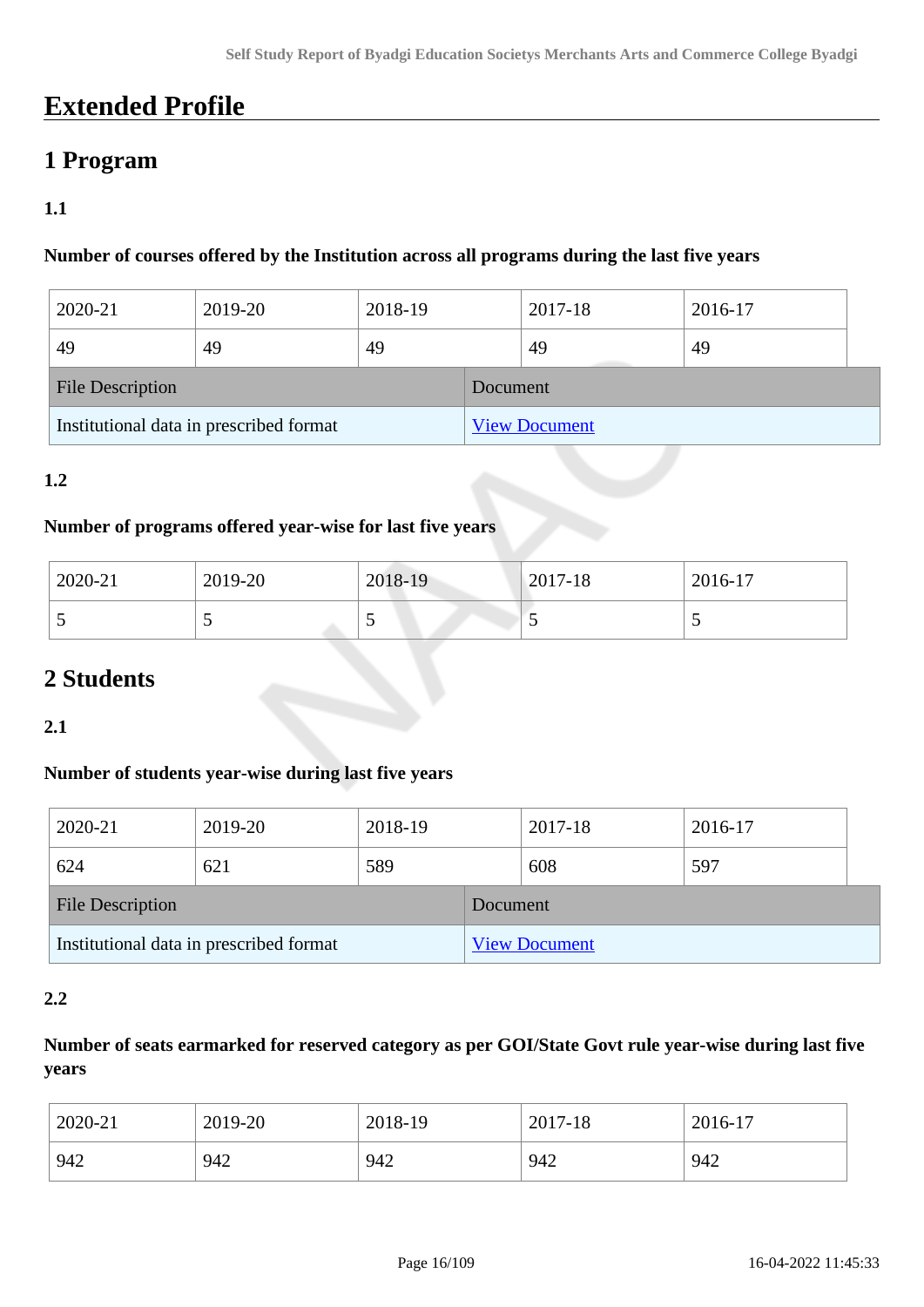| <b>File Description</b>                 | Document             |
|-----------------------------------------|----------------------|
| Institutional data in prescribed format | <b>View Document</b> |

# **2.3**

#### **Number of outgoing / final year students year-wise during last five years**

| 2020-21                 | 2019-20                                 | 2018-19 |          | 2017-18              | 2016-17 |  |
|-------------------------|-----------------------------------------|---------|----------|----------------------|---------|--|
| 148                     | 147                                     | 126     |          | 173                  | 109     |  |
| <b>File Description</b> |                                         |         | Document |                      |         |  |
|                         | Institutional data in prescribed format |         |          | <b>View Document</b> |         |  |

# **3 Teachers**

# **3.1**

# **Number of full time teachers year-wise during the last five years**

| 2020-21                 | 2019-20                                 | 2018-19 |          | 2017-18              | 2016-17 |  |
|-------------------------|-----------------------------------------|---------|----------|----------------------|---------|--|
| 14                      | 16                                      | 14      |          | 14                   | 15      |  |
| <b>File Description</b> |                                         |         | Document |                      |         |  |
|                         | Institutional data in prescribed format |         |          | <b>View Document</b> |         |  |

# **3.2**

# **Number of sanctioned posts year-wise during last five years**

| 2020-21                 | 2019-20                                 | 2018-19 |          | 2017-18              | 2016-17 |  |
|-------------------------|-----------------------------------------|---------|----------|----------------------|---------|--|
|                         |                                         |         |          | 17                   |         |  |
| <b>File Description</b> |                                         |         | Document |                      |         |  |
|                         | Institutional data in prescribed format |         |          | <b>View Document</b> |         |  |

# **4 Institution**

# **4.1**

**Total number of classrooms and seminar halls**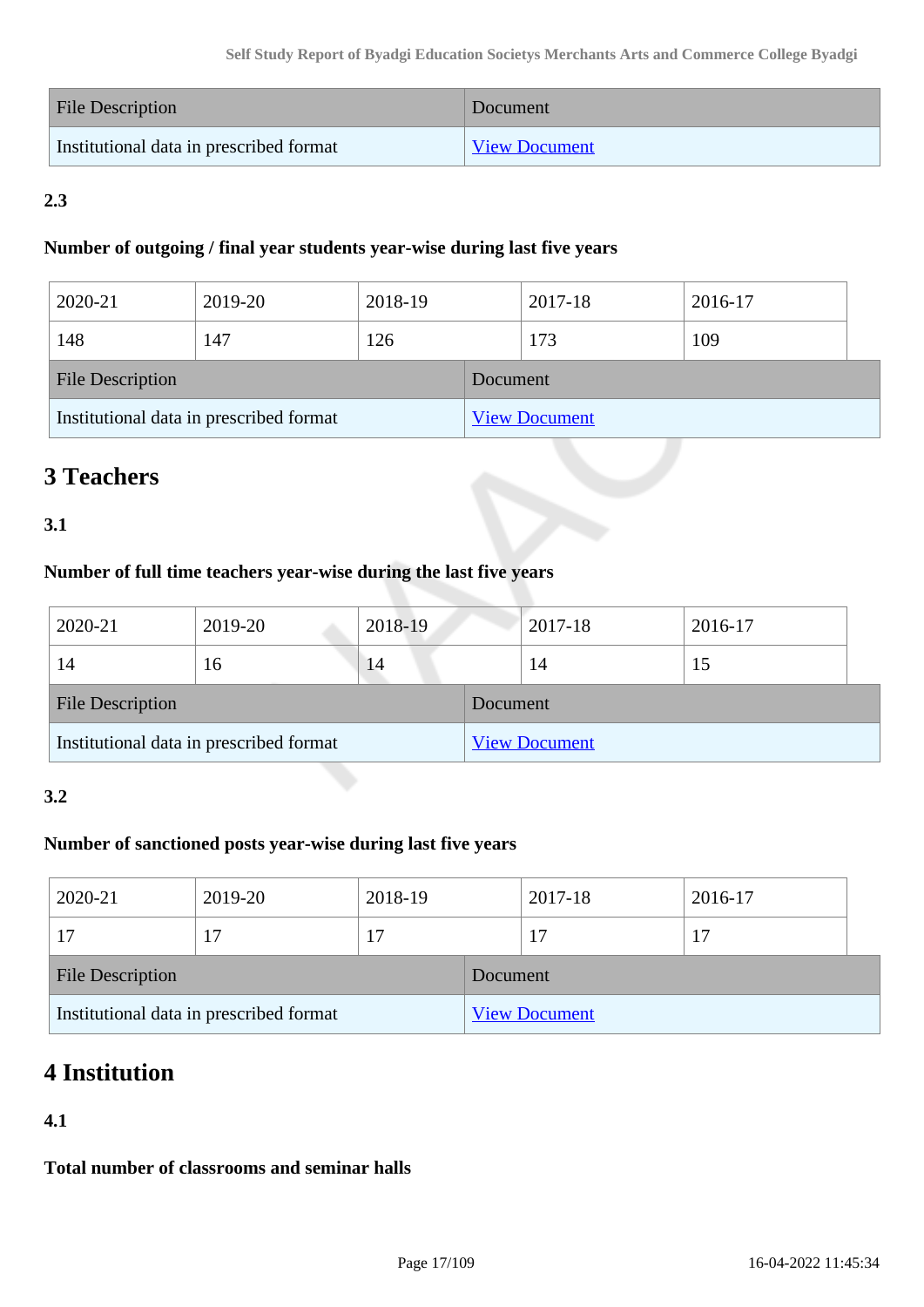# **Response: 13**

# **4.2**

### **Total Expenditure excluding salary year-wise during last five years ( INR in Lakhs)**

| 2020-21      | 2019-20 | 2018-19                | 2017-18                  | 2016-17                    |
|--------------|---------|------------------------|--------------------------|----------------------------|
| $\mathbf{r}$ | 9.0     | Q <sub>2</sub><br>ر. ر | $\sim$ $\epsilon$<br>ن.ر | $\Omega$<br>$\mathcal{O}.$ |

# **4.3**

# **Number of Computers**

#### **Response: 53**

### **4.4**

**Total number of computers in the campus for academic purpose**

# **Response: 43**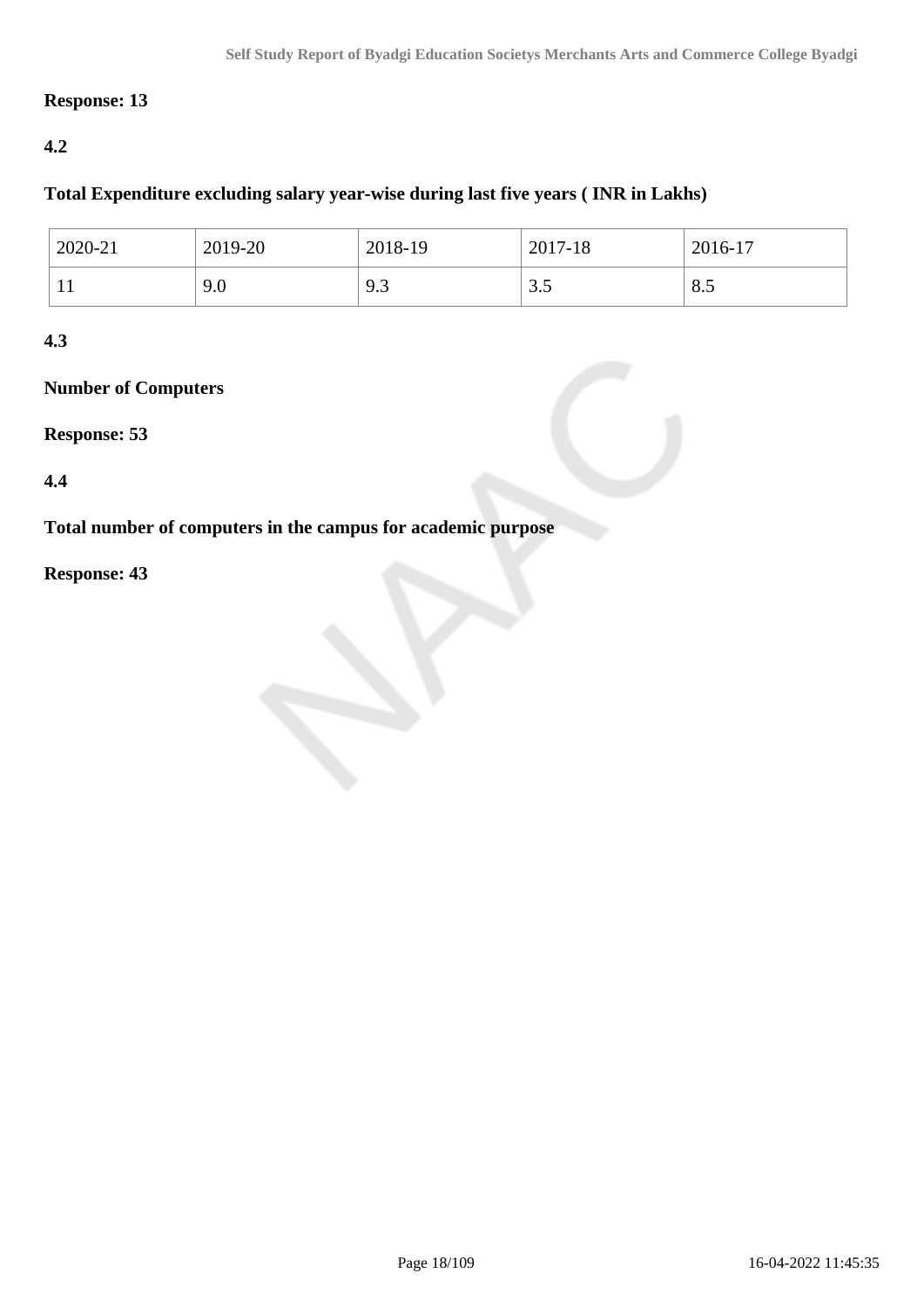# **4. Quality Indicator Framework(QIF)**

# **Criterion 1 - Curricular Aspects**

# **1.1 Curricular Planning and Implementation**

 **1.1.1 The Institution ensures effective curriculum delivery through a well planned and documented process**

### **Response:**

- 1.The institution is affiliated to Karnatak University Dharwad. The university designs the syllabus and forwards the same to the affiliated colleges.
- 2.The annual academic calendar is prepared according to the university calendar for the academic year by the IQAC specifying the tentative dates for activities to be carried out throughout the year to ensure effective teaching-learning process and continuous evaluation.
- 3.The Principal holds the meeting of the heads of the departments and discusses in detail and directs the faculty is to prepare the lesson plan and engage the classes regularly to cover and complete of the prescribed syllabi in time.
- 4.Afterwards based on the expertise of the individual teachers the syllabi gets distributed for the semester session.
- 5.Then the teachers prepare the teaching plan allocating the semester wise topics to be taught.
- 6.Syllabus of each subject for the particular semester is provided to the taughts in the class as the teachers maintain their personal diaries for academic planning, implementation and review of the curriculum. syllabus is also provided in the college prospectus given during admission process.
- 7.The classes are engaged according to the time table which is prepared prior to the commencement of semesters (academic year) by the time table committee duly constituted by the Principal. The time table is displayed on the general notice board for students and notice board in the staff room for teachers.
- 8.Apart from conventional class room teaching through chalk and talk method the teachers use ICT reasonably to make the teaching –learning process, intensively learner-centric and effective. Along with this participative learning problem solving method, experiential learning methods are employed for effective curriculum delivery.
- 9.Seminars, special lectures, paper presentations, group discussions, project works, educational tours (Dept. of History) industrial visits ( Dept. of Economics and Commerce) are held to make the delivery of curriculum more effective and learning a pleasing experience.
- 10.The Principal constitutes examination committee to supervise and regulate the Internal Tests, class tests etc. as per the university guidelines. The progress of the students is monitored. The remedial and special classes are conducted for slow learners.
- 11.The students are encouraged to present the papers in the seminars/workshops held in the neighboring colleges. Students are also given nominal financial assistance for their logistics etc.
- 12.Faculty members encourage the students to take active parts in co-curricular activities: such as Cultural activities, Debate Competitions, Youth Fests and Unifests. The participants are provided financial assistance by the college.
- 13.In order to make the curriculum delivery interesting Teacher-student exchange programs are on the run.
- 14.The institution encourages the teachers to attend workshops organized by the subjects' teachers' Associations concerned at the university level. They are also encouraged to participate and present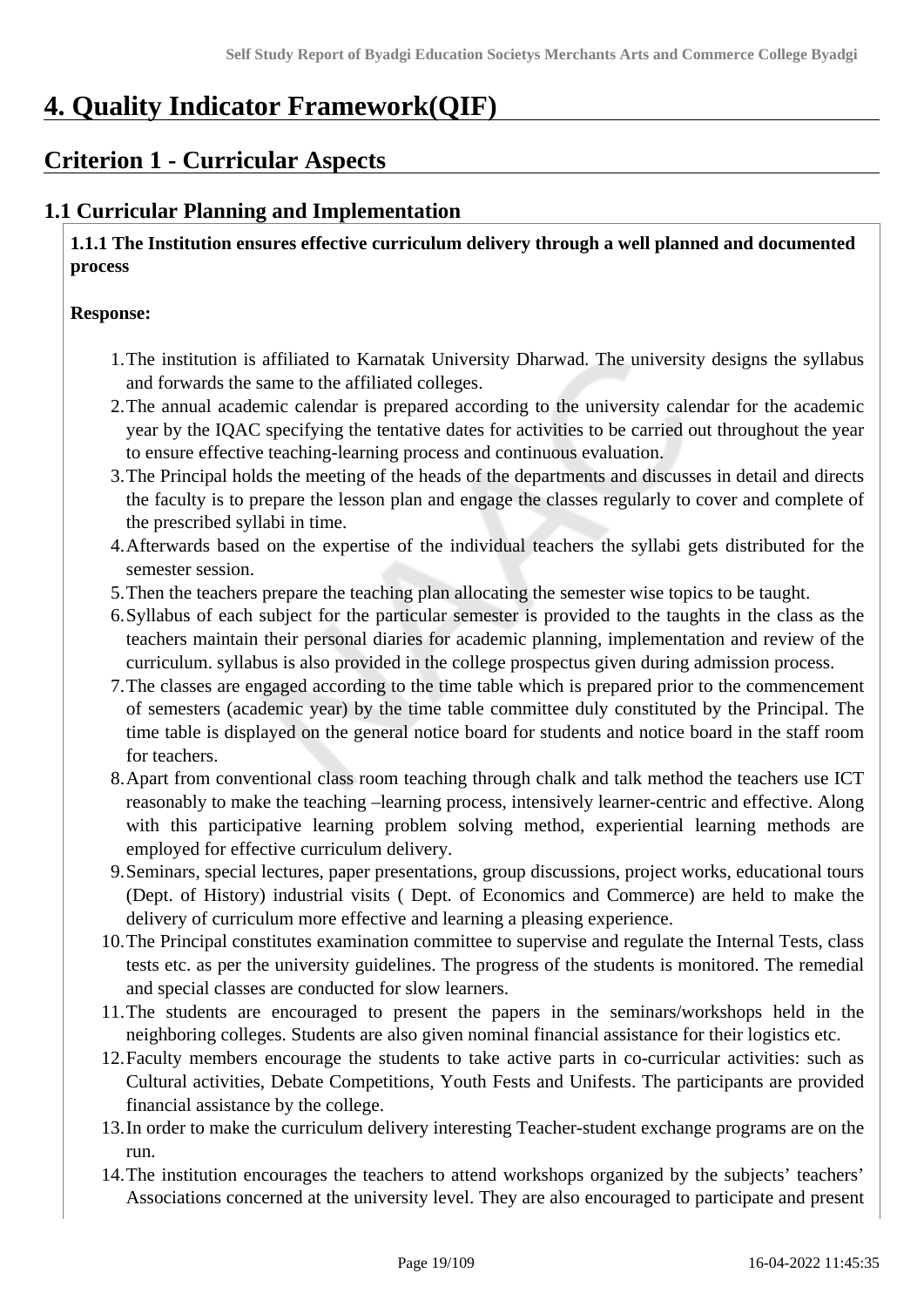papers in the Seminars / Conference for acquiring necessary skills for effective delivery of the curriculum.

Faculty member whosoever participates in such programmes outside the campus are asked to submit the relevant documents to the committee constituted by the Principal for documentation.

| <b>File Description</b>              | <b>Document</b>      |
|--------------------------------------|----------------------|
| <b>Upload Additional information</b> | <b>View Document</b> |
| Link for Additional information      | <b>View Document</b> |

#### **1.1.2 The institution adheres to the academic calendar including for the conduct of CIE**

#### **Response:**

- 1.Academic calendar is the important to direct the activities to be carried out throughout the year by the institution. It consists of the steps to be taken in Continuous Internal Evaluation. To carry out Continuous Internal Evaluation follows the guidelines issued by Karnatak University, Dharwad. The classes commence as per the university academic calendar. Continuous internal evaluation includes two internal tests, regular attendance to class by students and assignments for each semester. As per the University guidelines Internal Tests of 20 marks are scheduled to be conducted after the 8th and the 12th weeks after commencement of semesters.
- 2.The examination committee constituted by the Principal informs the schedule of conduct of tests well in advance. It circulates notice to each class and displays the same on the college notice board and also sends the message to the students through whatsapp groups which are formed.
- 3.The Examination Committee circulates a copy of such notice among the teaching staff and informs them to prepare the question papers and conduct the Internal Tests as per the schedule. The members of the teaching staff are asked to complete the process of evaluation within 10 days and submit the report to examination committee along with the evaluated answer scripts. It compiles the marks sheets of all subjects.
- 4.The teachers bring it to the notice of the students that their performance is poor, if any. The students are made aware of their learning level. If the students express their difficulties in understanding and answering any questions the topic are re-discussed in the lecture hours by the subject teacher. Such students are asked to write answers to the same questions with suggestions made by teachers. The performance of their wards is updated to the parents in the Parent-Teacher meetings.
- 5. The duties and activities of the Examination Committee :-
- 1.Announcement of schedule of Internal Tests in consultation with IQAC and Principal
- 2.Preparation of time table.
- 3.Collection and preservation of attendance sheets and marks sheets along with bundles of Evaluated Answer scripts.
- 4.Notifying the absentees to attend Special Internal Tests in case of genuineness based on documentary evidence.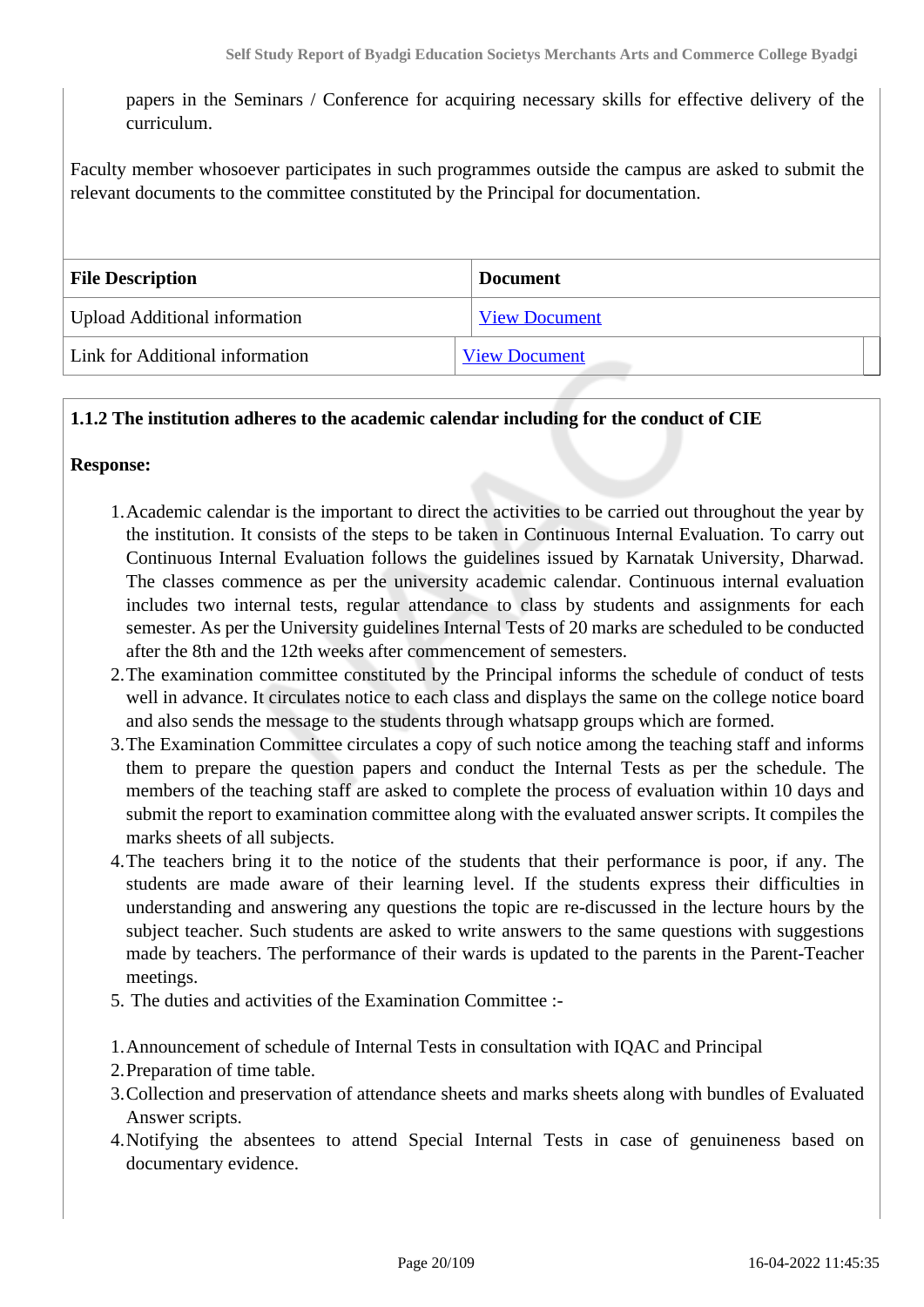#### **The institution has implemented the following Evaluation Methods**.

- 1.Home Assignments: Are intended to develop the writing and organizational skills.
- 2.Group Discussions: Oratory skills, Presentation skill, Social Awareness, subject knowledge etc. are evaluated and encouraged.
- 3.Seminars: Selected topics are assigned to the students. They are asked to study the topic thoroughly, prepare and present a paper in the classes. The paper reading session is followed by interaction session. This caters to the confidence building and communication skills of students.
- 4.Project works: Students are given project works and case studies sometimes individual and sometimes groups. This activity will enhance the ability of data collection and analysis.
- 5.Semester end Examination: These help teachers in discerning the level of understanding of curriculum delivered.
- 6.Impact: By adopting above methods of Continuous Evaluation System increased success rate has been noticed in the institution.

| <b>File Description</b>              | <b>Document</b>      |
|--------------------------------------|----------------------|
| <b>Upload Additional information</b> | <b>View Document</b> |
| Link for Additional information      | <b>View Document</b> |

# **1.1.3 Teachers of the Institution participate in following activities related to curriculum development and assessment of the affiliating University and/are represented on the following academic bodies during the last five years**

- **1.Academic council/BoS of Affiliating university**
- **2.Setting of question papers for UG/PG programs**

**3.Design and Development of Curriculum for Add on/ certificate/ Diploma Courses** 

**4.Assessment /evaluation process of the affiliating University**

**Response:** B. Any 3 of the above

| <b>File Description</b>                                                                                      | <b>Document</b>      |
|--------------------------------------------------------------------------------------------------------------|----------------------|
| Institutional data in prescribed format                                                                      | <b>View Document</b> |
| Details of participation of teachers in various<br>bodies/activities provided as a response to the<br>metric | <b>View Document</b> |
| Any additional information                                                                                   | <b>View Document</b> |

# **1.2 Academic Flexibility**

# **1.2.1 Percentage of Programmes in which Choice Based Credit System (CBCS)/ elective course system has been implemented**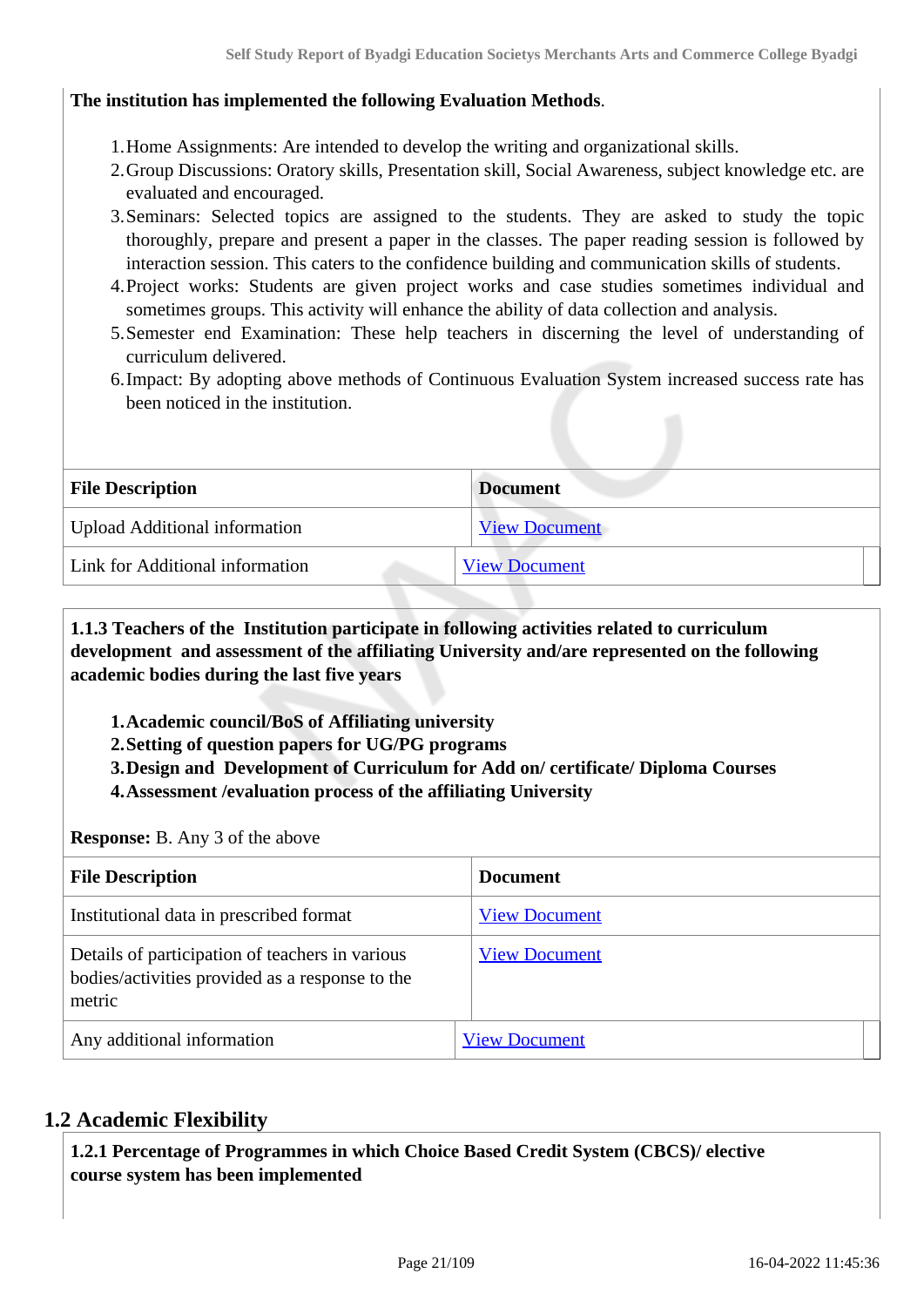#### **Response:** 40

### 1.2.1.1 **Number of Programmes in which CBCS/ Elective course system implemented.**

Response: 2

| <b>File Description</b>                               | <b>Document</b>      |
|-------------------------------------------------------|----------------------|
| Minutes of relevant Academic Council/ BOS<br>meetings | <b>View Document</b> |
| Institutional data in prescribed format               | <b>View Document</b> |

#### **1.2.2 Number of Add on /Certificate programs offered during the last five years**

**Response:** 7

#### 1.2.2.1 **How many Add on /Certificate programs are offered within the last 5 years.**

| 2020-21 | 2019-20 | 2018-19 | 2017-18 | 2016-17 |
|---------|---------|---------|---------|---------|
|         | ∼       | ∼       | -       |         |

| <b>File Description</b>                                                    | <b>Document</b>      |
|----------------------------------------------------------------------------|----------------------|
| Institutional data in prescribed format                                    | <b>View Document</b> |
| Brochure or any other document relating to Add on<br>/Certificate programs | <b>View Document</b> |

 **1.2.3 Average percentage of students enrolled in Certificate/ Add-on programs as against the total number of students during the last five years**

**Response:** 0.9

1.2.3.1 **Number of students enrolled in subject related Certificate or Add-on programs year wise during last five years**

| O<br>$\circ$ | U |
|--------------|---|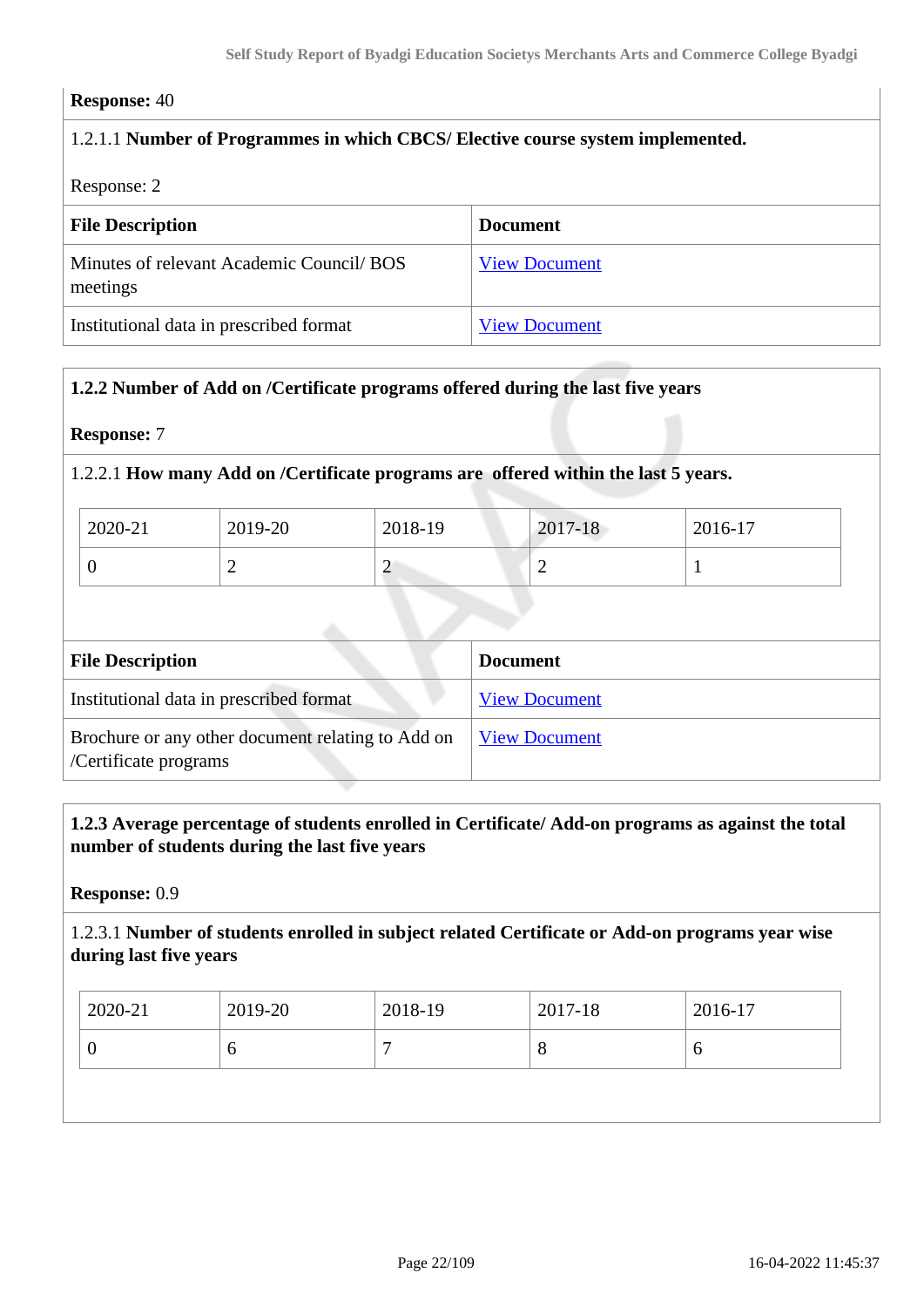| <b>File Description</b>                                                                | <b>Document</b>      |
|----------------------------------------------------------------------------------------|----------------------|
| Details of the students enrolled in Subjects related<br>to certificate/Add-on programs | <b>View Document</b> |
| Any additional information                                                             | <b>View Document</b> |

# **1.3 Curriculum Enrichment**

 **1.3.1 Institution integrates crosscutting issues relevant to Professional Ethics ,Gender, Human Values ,Environment and Sustainability into the Curriculum**

### **Response:**

Efforts to integrate the cross cutting issues like professional ethics, gender, human values, environment and sustainability in the curriculum have been made sincerely by institute. These relevant issues have been addressed in curriculum which has undergone revisions. Apart from contextualization of the syllabi of the courses in general which include religious elements, literacy, violence against women, mandatory papers in Communication Skills, Personality development, ICT, Environment science and Human Rights, Indian Constitution courses have been introduced for all-round development of personality of learners. Personal Ethics, Personality Development Programmes are organized in the Institution in order to inculcate ethical values and professional ethics. In such programs B.K. Surekha and B.K. Bharati of Iswariya Vishwavidyalaya, Byadgi and Kampli are invited. They deliver Lectures on ethics related and spiritual values related topics. Such programmes enhance the personal and professional ethics among the students. Workshops related to this area are organized regularly.

# **Gender:**

The institution organized the following gender related programmes.

- 1.Special programmes on POCSO and the rights of women jointly with the Police and Judiciary Departments.
- 2.Programmes/ Special Lectures on malnutrition and Sanitary Awareness among the girl students Lady doctors are invited to deliver the lectures.
- 3.Competitions like rangoli, mehandi art, hairstyle, singing and cooking competitions are organized annually by the Ladies' Association.
- 4.Special Lectures by eminent personalities and experts are organized, at least once a year.
- 5.Girl students are given special attention and sent to seminars and workshops for whom logistic arrangements are made.
- 6.Sari Day to imbibe Cultural consciousness is observed in the even semester (Feb. /March).

#### **Human Values:**

The very vision of the institute is "to generate HUMAN BEINGS to fit themselves in an IDEAL SOCIETY to be full of love, affection, affinity, sacrifice, selflessness, tolerance and universal brotherhood". The institute puts sincere efforts to develop human values among students with proper curriculum delivery.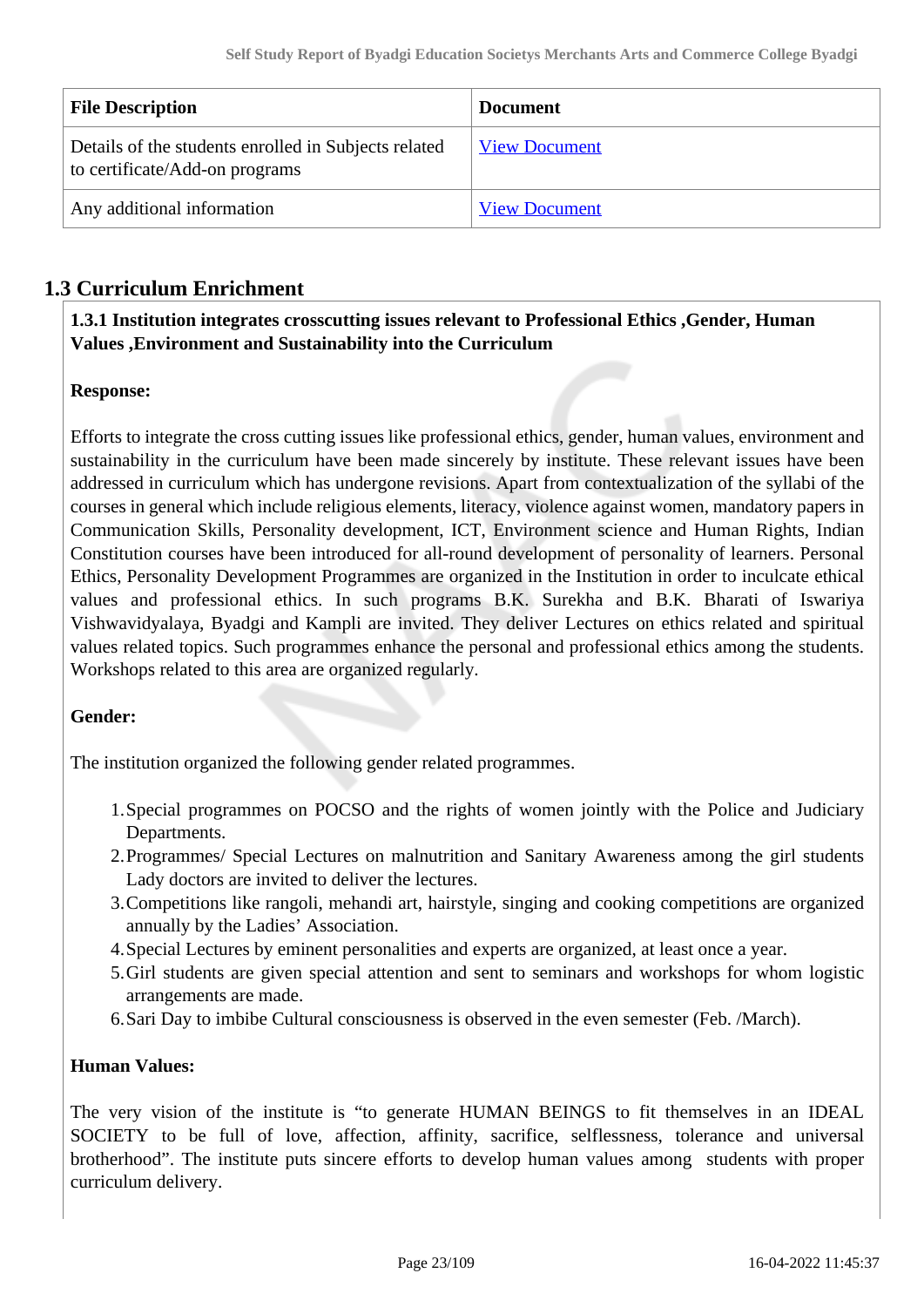1.The institute has introduced Certificate Course "Vachan Kammata" which concentrates on human values that were practiced and propagated by the 12th Century Sharanas, a team of Veerashaiva saints. The students studying U.G courses get enrolled themselves. The syllabi and the examinations are conducted at three levels namely:

 **First year/level**: Anubhaava – Teaches human and Cultural values.

**Second year/ level**: Anubhooti-highlights gender equity

**Third year/ level**: Ananda –includes the role models of spiritual gurus.

This value added Certificate Course is run in almost all the colleges across Karnataka state.. The rank holders of this examination are honored with cash prizes. Until last year Smt. C.S. Korrishettar, Head, Dept. of Kannada was the co-ordinator. This academic year onwards Smt. Prof. Jyoti Hiremath of Dept. of English has been the co-ordinator.

# **Environment and Sustainability:**

Awareness about the environment conservation is the acute need of the time. To create awareness of environment and water resources institute observes every year:

- 1. Vanamahotsava.
- 2.World Water Day and World Earth Day.
- 3.Special lectures are organized every year with Municipal authorities on the waste management.
- 4.Rain water Harvesting unit is constructed in the college Campus.

| <b>File Description</b>                                                                                                                                              | <b>Document</b>      |
|----------------------------------------------------------------------------------------------------------------------------------------------------------------------|----------------------|
| Upload the list and description of courses which<br>address the Professional Ethics, Gender, Human<br>Values, Environment and Sustainability into the<br>Curriculum. | <b>View Document</b> |
| Any additional information                                                                                                                                           | <b>View Document</b> |

### **1.3.2 Average percentage of courses that include experiential learning through project work/field work/internship during last five years**

**Response:** 4.08

# 1.3.2.1 **Number of courses that include experiential learning through project work/field work/internship year-wise during last five years**

| 2020-21 | 2019-20 | 2018-19 | 2017-18 | 2016-17 |
|---------|---------|---------|---------|---------|
| ∽       | ∽       | -       | ∼       | -       |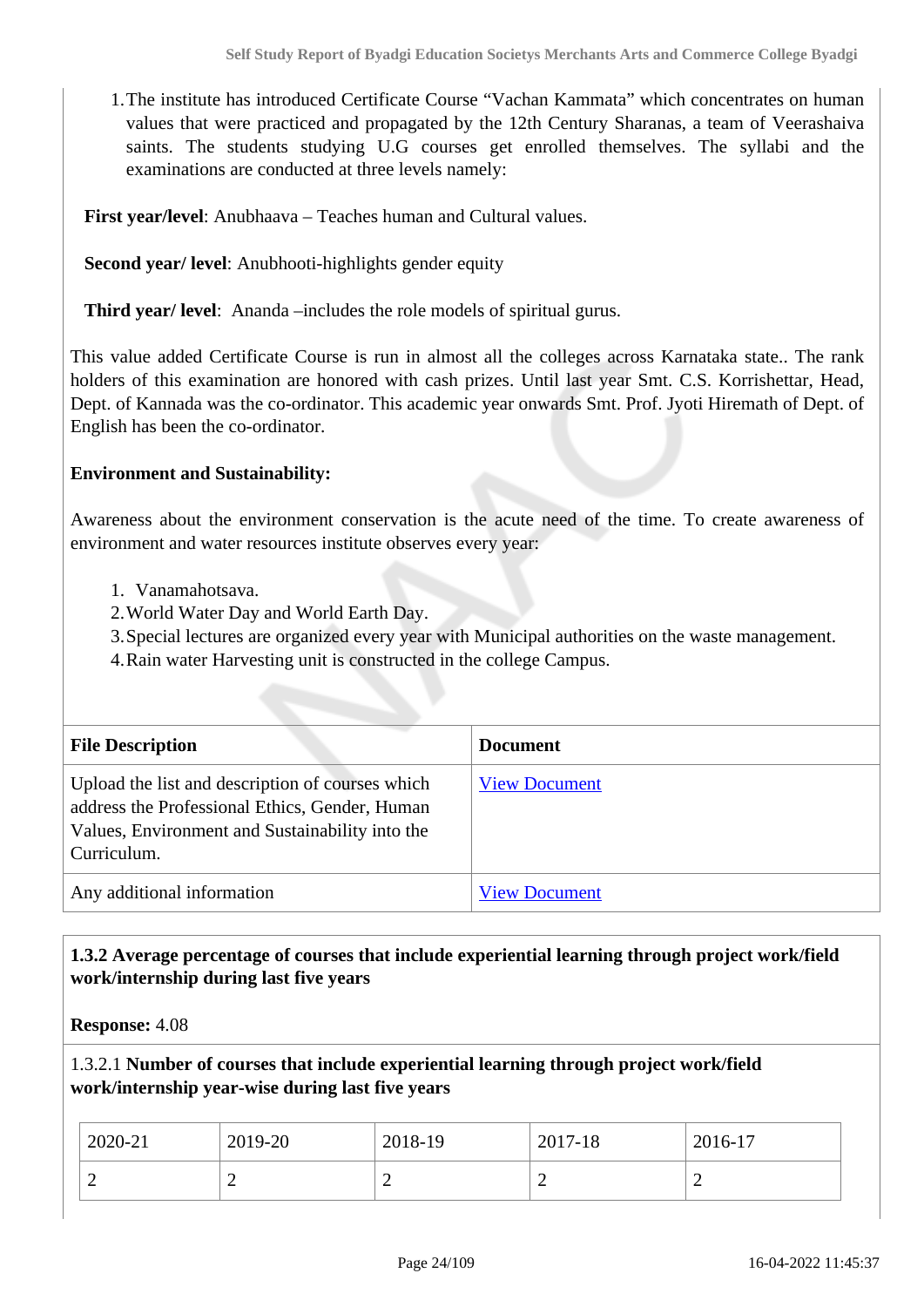| <b>File Description</b>                         | <b>Document</b>      |
|-------------------------------------------------|----------------------|
| Programme / Curriculum/ Syllabus of the courses | <b>View Document</b> |
| Institutional data in prescribed format         | <b>View Document</b> |

#### **1.3.3 Percentage of students undertaking project work/field work/ internships (Data for the latest completed academic year**

**Response:** 10.26

#### 1.3.3.1 **Number of students undertaking project work/field work / internships**

| Response: 64                            |                      |
|-----------------------------------------|----------------------|
| <b>File Description</b>                 | <b>Document</b>      |
| Institutional data in prescribed format | <b>View Document</b> |
| Any additional information              | <b>View Document</b> |

# **1.4 Feedback System**

 **1.4.1** *Institution obtains feedback on the syllabus and its transaction at the institution from the following stakeholders 1) Students 2)Teachers 3)Employers 4)Alumni* 

**Response:** C. Any 2 of the above

| <b>File Description</b>             | <b>Document</b>      |
|-------------------------------------|----------------------|
| Any additional information (Upload) | <b>View Document</b> |
| URL for stakeholder feedback report | <b>View Document</b> |

**1.4.2 Feedback process of the Institution may be classified as follows: Options:**

**1.Feedback collected, analysed and action taken and feedback available on website**

- **2.Feedback collected, analysed and action has been taken**
- **3.Feedback collected and analysed**
- **4.Feedback collected**
- **5. Feedback not collected**

**Response:** C. Feedback collected and analysed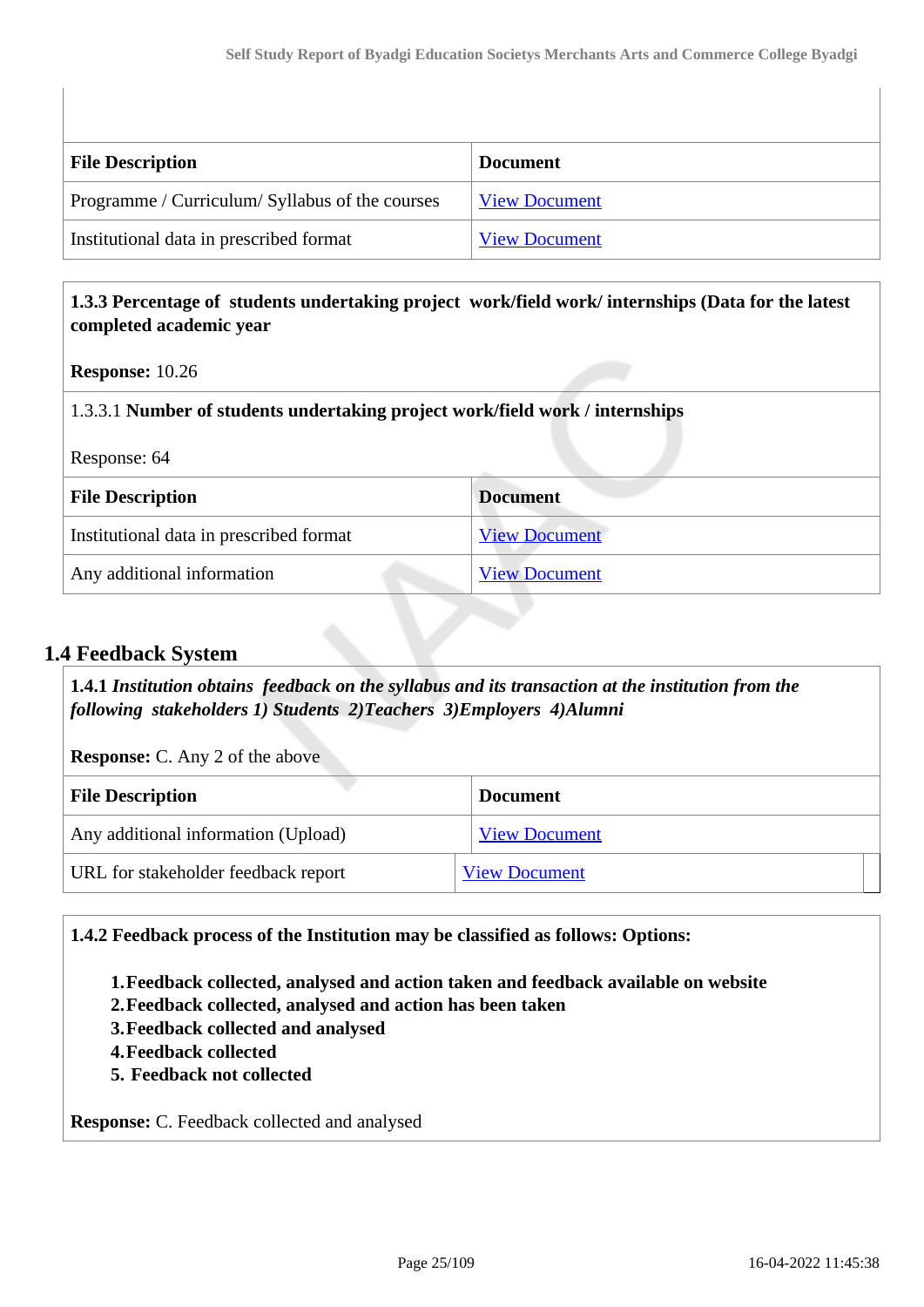| <b>File Description</b>           | <b>Document</b>      |
|-----------------------------------|----------------------|
| Upload any additional information | <b>View Document</b> |
| URL for feedback report           | <b>View Document</b> |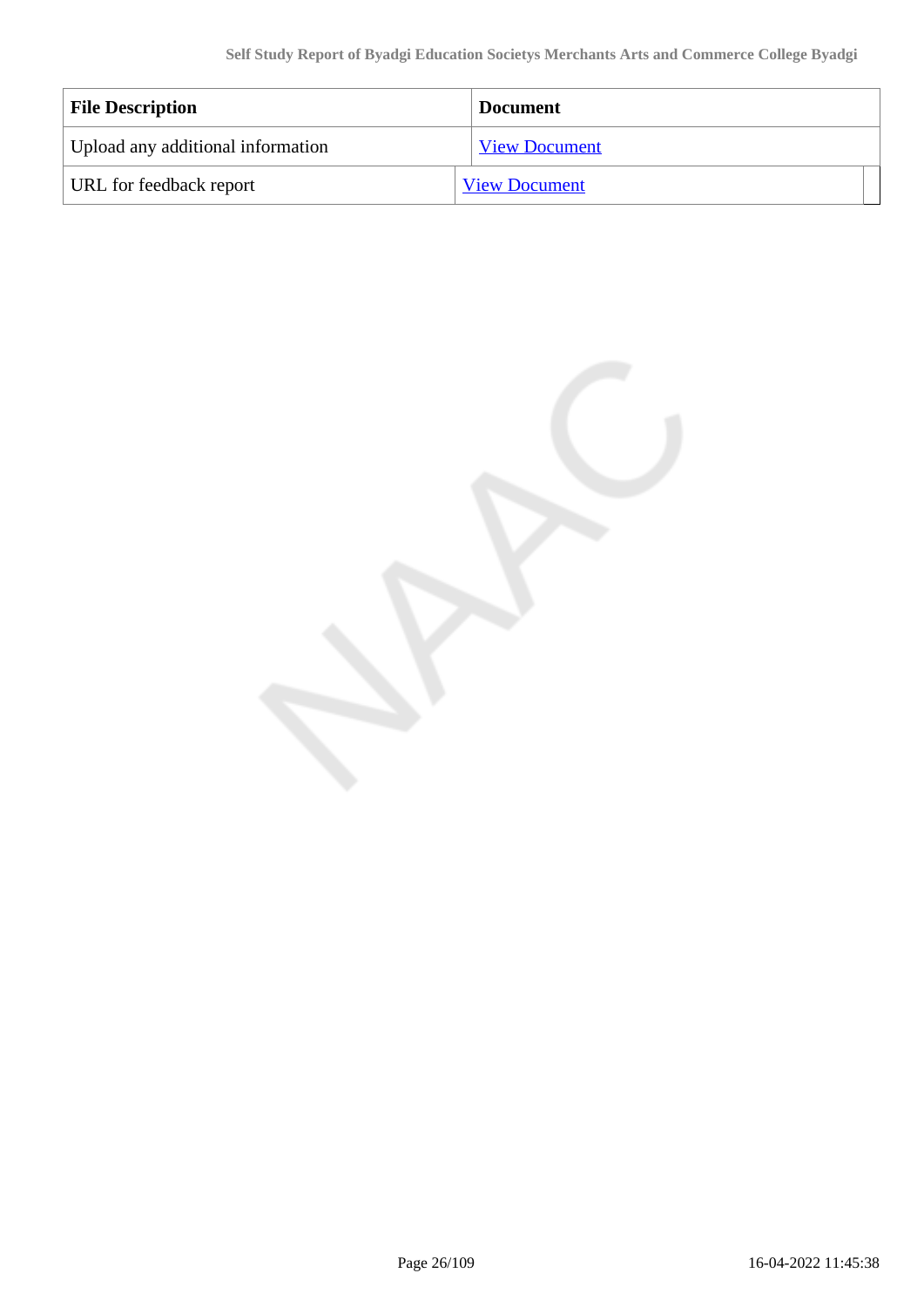# **Criterion 2 - Teaching-learning and Evaluation**

# **2.1 Student Enrollment and Profile**

| Response: 47.33         |         | 2.1.1.1 Number of students admitted year-wise during last five years |                 |         |
|-------------------------|---------|----------------------------------------------------------------------|-----------------|---------|
| 2020-21                 | 2019-20 | 2018-19                                                              | 2017-18         | 2016-17 |
| 624                     | 621     | 573                                                                  | 625             | 610     |
|                         |         | 2.1.1.2 Number of sanctioned seats year wise during last five years  |                 |         |
| 2020-21                 | 2019-20 | 2018-19                                                              | 2017-18         | 2016-17 |
| 1290                    | 1290    | 1290                                                                 | 1290            | 1290    |
|                         |         |                                                                      |                 |         |
| <b>File Description</b> |         |                                                                      | <b>Document</b> |         |

 **2.1.2 Average percentage of seats filled against reserved categories (SC, ST, OBC, Divyangjan, etc. as per applicable reservation policy ) during the last five years ( exclusive of supernumerary seats)**

**Response:** 61.78

2.1.2.1 **Number of actual students admitted from the reserved categories year wise during last five years**

| 2020-21 | 2019-20 | 2018-19 | 2017-18 | 2016-17 |
|---------|---------|---------|---------|---------|
| 589     | 614     | 576     | 581     | 550     |

| <b>File Description</b>                 | <b>Document</b>      |
|-----------------------------------------|----------------------|
| Institutional data in prescribed format | <b>View Document</b> |
| Any additional information              | <b>View Document</b> |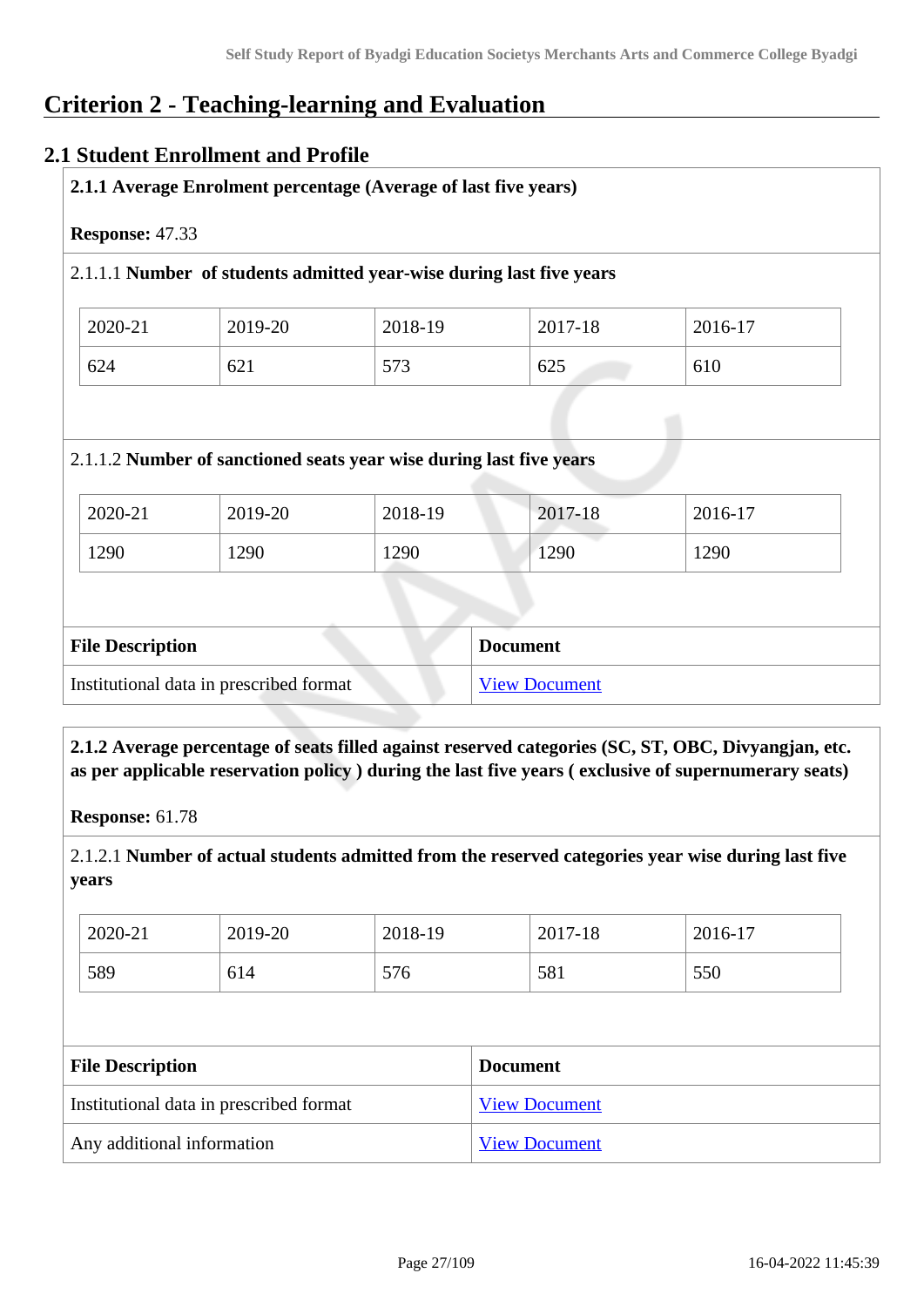# **2.2 Catering to Student Diversity**

### **2.2.1 The institution assesses the learning levels of the students and organises special Programmes for advanced learners and slow learners**

### **Response:**

The Institute puts sincere efforts in assessing the learning levels of the students and organizes many special programmes. Following are the programmes organized.

- 1.Soon after admission process is over the institute organizes Orientations Programme for the freshers. The new comers are given enough information regarding the provisions and facilities available in college and from the government. Teachers and Non-teaching staff including the Librarian, Physical Education instructor acquaint students regarding the functional system of the college.
- 2.The students' performance is measured based on their performance in the previous examinations. Their achievements in extra-curricular activities are identified. After knowing their learning level necessary training, bridge course, remedial classes etc. are held. The teachers review the academic performance of students through class room lectures, discussion, unit tests and seminars. This helps in identifying the numbers of advanced learners and slow learners among students.
- 3.Special attention is given to slow learners. Teachers ask the students to speak out their problems or difficulties personal or academic. Suitable measures are taken.
- 4.Special coaching is adopted by the institution to bridge knowledge gap of students enrolled for B.A and B.Com-1st year. Through Bridge Course the students from non-commerce stream in P.U level are given enough guidance. And for B.A students special English Grammar coaching classes and Hand writing improvement programmes are conducted.
- 5.Extra classes are conducted for full coverage of the syllabus where the involvement of the students is ensured. This results in interactive teaching learning process.
- 6.Remedial classes are conducted for weaker students/slow learners based on the results of class tests and seminars.
- 7.Monitoring system is in practice in the institution for students to reduce dropouts through personal counseling by faculty. Consequently regular attendance, in co-curricular activities, better discipline on the campus, cordial relationship between students and teacher and better results in examinations have been evidenced.

### **Advanced learners are motivated to strive for higher goals. They are provided with special inputs and feedback for further development of their personality.**

- 1.Students, who are advanced learners, are facilitated to excel through special encouragement to participate in the competitions, seminars, exhibitions and events organized by other Institutions through cash prizes and sponsorship.
- 2.Advanced learners are motivated to get involved in projects in their subjects of study to imbibe research culture. This has resulted in high performance in Semester End Examinations.
- 3.Faculties organize student seminars, surveys, group discussions etc. to develop presentation skills and analytical outlook. Many commerce students are assigned case studies related to local problems.
- 4.Motivating the Advanced Learners to appear for Competitive Examinations. With this point in view college library has been enriched with enough number of books.
- 5.Computer facility with fast internet access has been provided to cater to independent learning.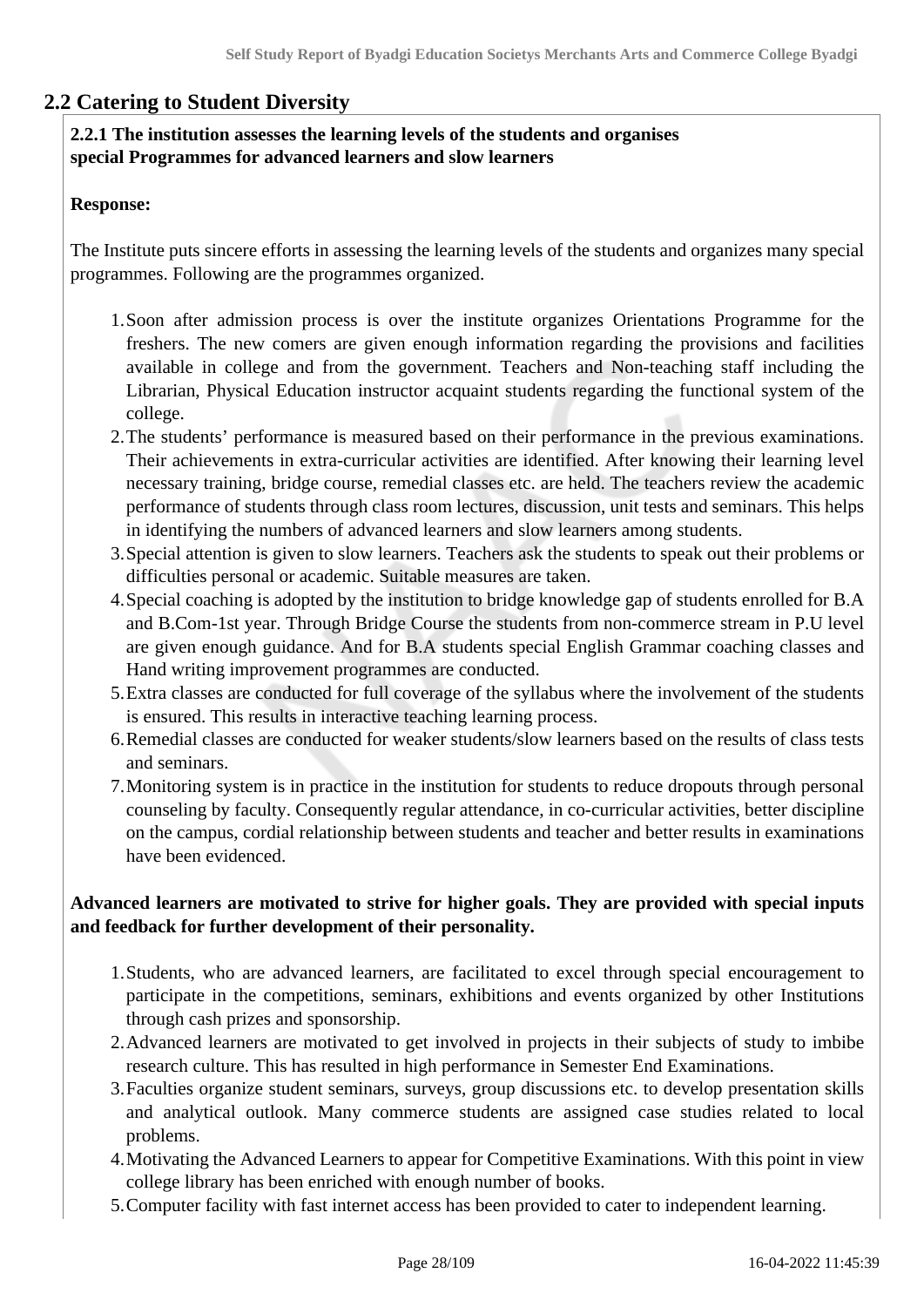- 6.Guest lectures, interactive sessions/workshops with Alumni have been organized in the institution to motivate students in general and Advanced learners in particular.
- 7.Workshops on Personality development are organized jointly with Vidya Poshak Graduate Finishing School Dharwad and Deshpande Foundation Hubballi.

| <b>File Description</b>               | <b>Document</b>      |
|---------------------------------------|----------------------|
| Upload any additional information     | <b>View Document</b> |
| Paste link for additional Information | <b>View Document</b> |

# **2.2.2 Student- Full time teacher ratio (Data for the latest completed academic year)**

| <b>Response: 44.57</b>     |                      |
|----------------------------|----------------------|
| <b>File Description</b>    | <b>Document</b>      |
| Any additional information | <b>View Document</b> |

# **2.3 Teaching- Learning Process**

 **2.3.1 Student centric methods, such as experiential learning, participative learning and problem solving methodologies are used for enhancing learning experiences**

#### **Response:**

Students are the Centre of learning ambience. In enhancing the learning experience student centric methods play a vital role. Sincere efforts are made by the institution to make the learning student centric. The teaching- learning process is carried out with a mission to foster a learning environment that nurtures exploration of various skills among the students. The following are the methods employed by the institution in making the learning student centric.

# **Experiential Learning:**

- 1.Well-equipped computer laboratories-2 of which one is in the Ladies' Room.
- 2.Group Discussion: The students of a class are divided into groups and topics are given to them to come out with their own views and arguments.
- 3.Arranging Educational Tours by the departments.
- 4.Arranging Surveys and mini-subject related projects.
- 5.Arranging Visits to Industries and Banks.
- 6.Arranging cooking competition for girls' students- by the Ladies Association.
- 7.Assignments

#### **Participative Learning:**

The motto of the institutions is to promote and bring the slow learners on par with the advanced learners.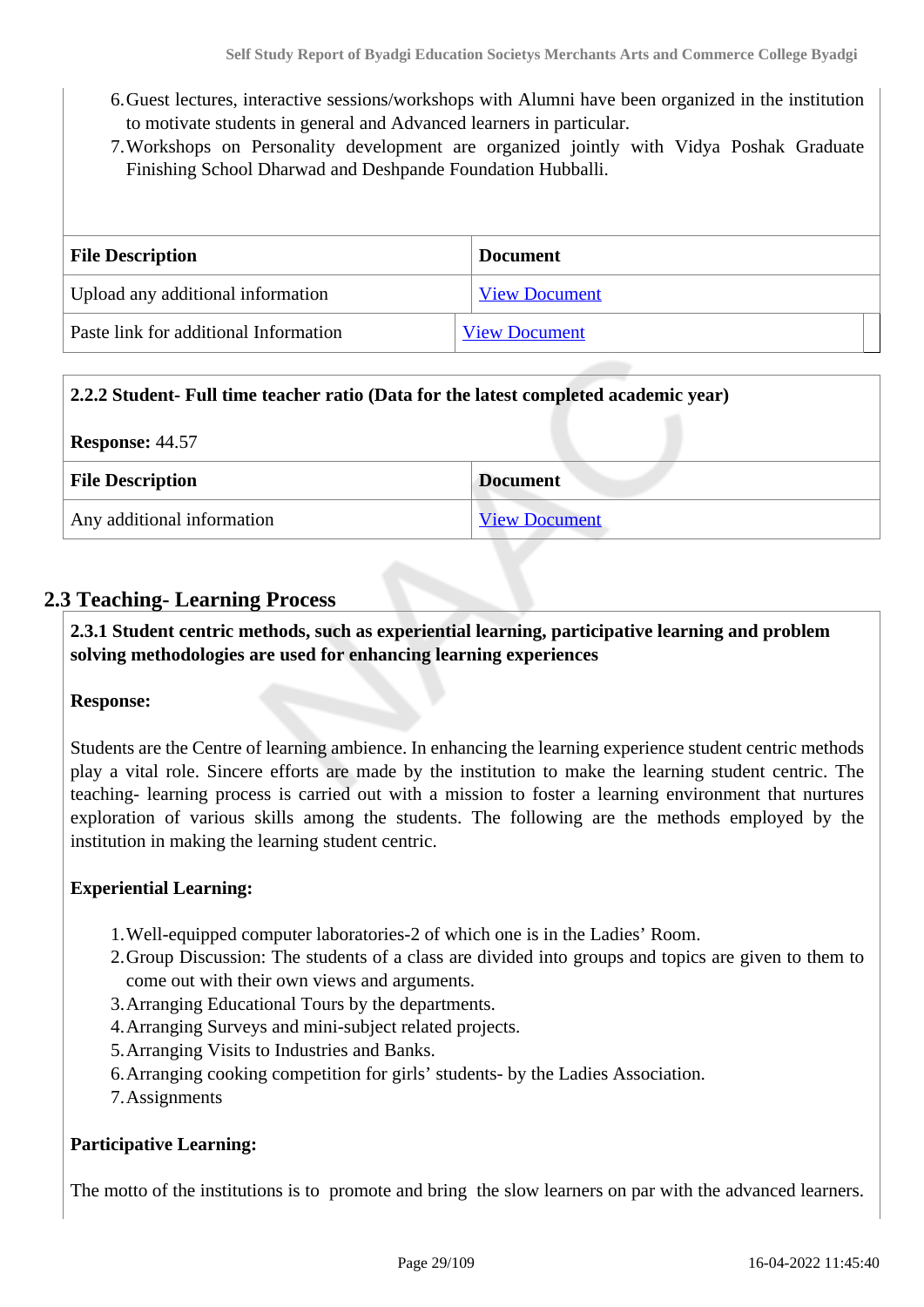In order to realize the motto the students are encouraged to be the part of the activities irrespective of their level of learning. The following are some of the initiatives undertaken by the institution.

- 1.Class Room Seminars.
- 2.Debate Competitions and Essay Competitions.
- 3.Visit to the places of important archeological sites.
- 4.Field visits.
- 5.Student exchange and teacher exchange programmes.
- 6.Various competitions such as Mehandi art, Cooking, Hairstyle, Rangoli etc. are organized.

### **Problem Solving Methodology:**

The institution puts honest efforts in getting the students involved in all the activities related to learning. Our students conduct many programmes under the guidance of the faculty.

- 1.The department of Commerce and also the Department of Economics have case study analysis problem solving questions to be answered by the students.
- 2.Assigning mini-subject oriented as well as business/society oriented topics for Projects to the selected students who collect and analyze data under the guidance and supervision of the subject teachers concerned.
- 3.Creating awareness regarding the problem of scarcity of water and motivating them to take up the rain-water harvesting units after model of the one in the college Campus
- 4.Motivating the students to take up the Socio-Economics-Educational surveys –Department of Economics, Sociology, Education, N.S.S etc.

| <b>File Description</b>           | <b>Document</b>      |  |
|-----------------------------------|----------------------|--|
| Upload any additional information | <b>View Document</b> |  |
| Link for additional information   | <b>View Document</b> |  |

# **2.3.2 Teachers use ICT enabled tools for effective teaching-learning process.**

# **Response:**

The teachers in the institution use ICT enabled tools for effective teaching learning process.

The institution believes positively in the use of technology in the class room situations. It is an effective way of connecting with the students of all levels of learning and styles of learning. Some of the classrooms in the institution are the smart class rooms equipped with overhead projectors. Audio-visual aids are also supplemented to the texts which makes the teaching-learning process more effective. Our teachers employ in their teaching different aids like models, power point presentations in the classes.

The auditorium is equipped with audio-visual facility. The teaching faculty are encouraged the use the ICT and Computer ICT enabled tools in the teaching-learning process.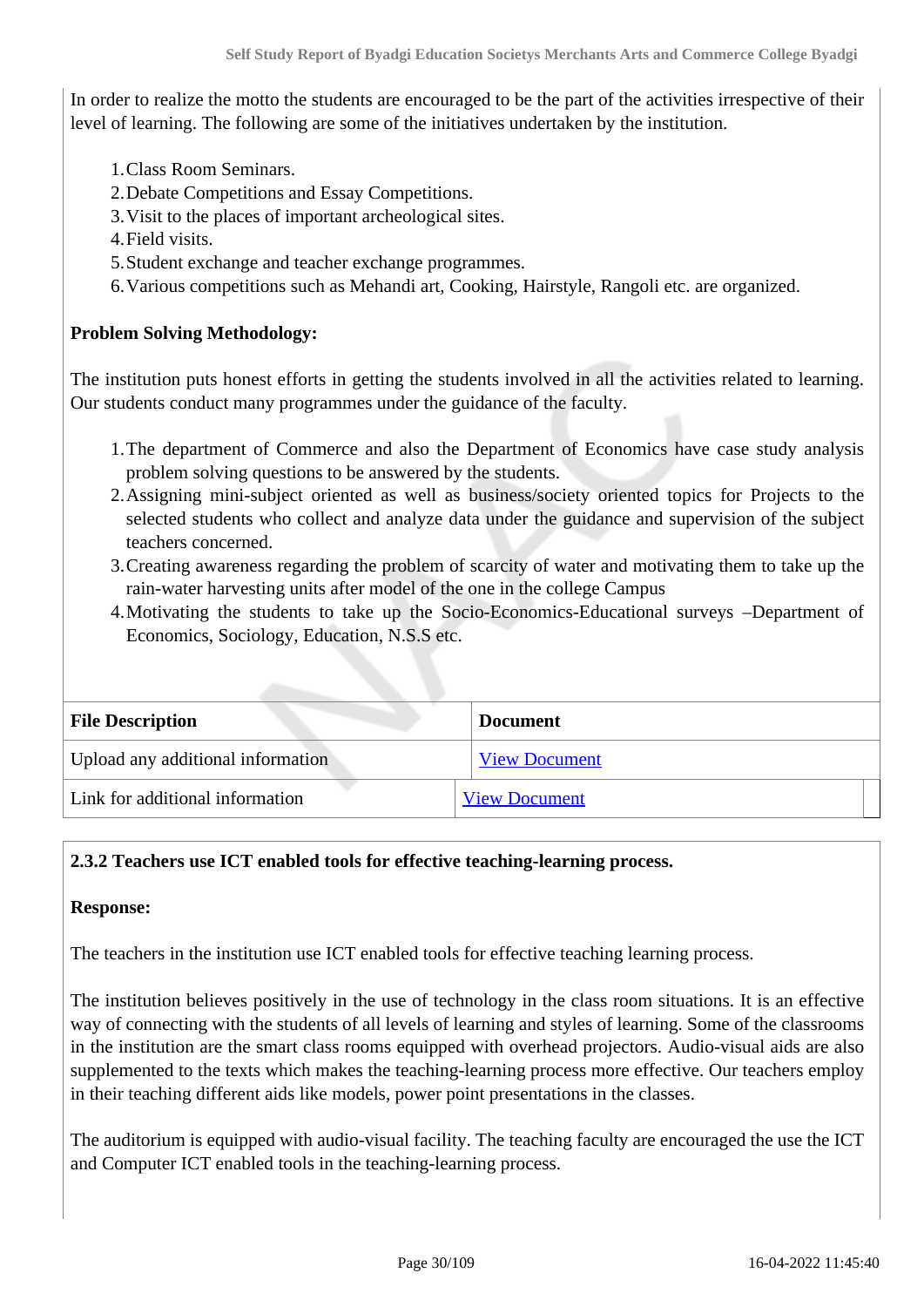The students are also encouraged to use the ICT tools in their learning process to derive more benefit and enjoy the process. The Computer Laboratory comes of greater help in this regard.

The students are encouraged to use the power point method during the course of their presentation of papers in the class seminars to boost up their level of confidence.

Internet and LAN facility is given in the institution for the students in the Computer Laboratory, Ladies' room and Central Library of the college.

E-learning resources are also procured and made available to the students.(E-journal and books)

During the covid-19 period when the students were withheld away from the college campus most of teachers used the Google meet, Zoom and other supportive applications to teach and reach the students.

| <b>File Description</b>                                                                                  | <b>Document</b>      |
|----------------------------------------------------------------------------------------------------------|----------------------|
| Upload any additional information                                                                        | <b>View Document</b> |
| Provide link for webpage describing the ICT<br>enabled tools for effective teaching-learning<br>process. | <b>View Document</b> |

 **2.3.3 Ratio of students to mentor for academic and other related issues (Data for the latest completed academic year )**

**Response:** 78

#### 2.3.3.1 **Number of mentors**

Response: 8

| <b>File Description</b>                                                          | <b>Document</b>      |
|----------------------------------------------------------------------------------|----------------------|
| Upload year wise, number of students enrolled and<br>full time teachers on roll. | <b>View Document</b> |
| Mentor/mentee ratio                                                              | <b>View Document</b> |
| Circulars pertaining to assigning mentors to mentees                             | <b>View Document</b> |

# **2.4 Teacher Profile and Quality**

**2.4.1 Average percentage of full time teachers against sanctioned posts during the last five years**

**Response:** 85.88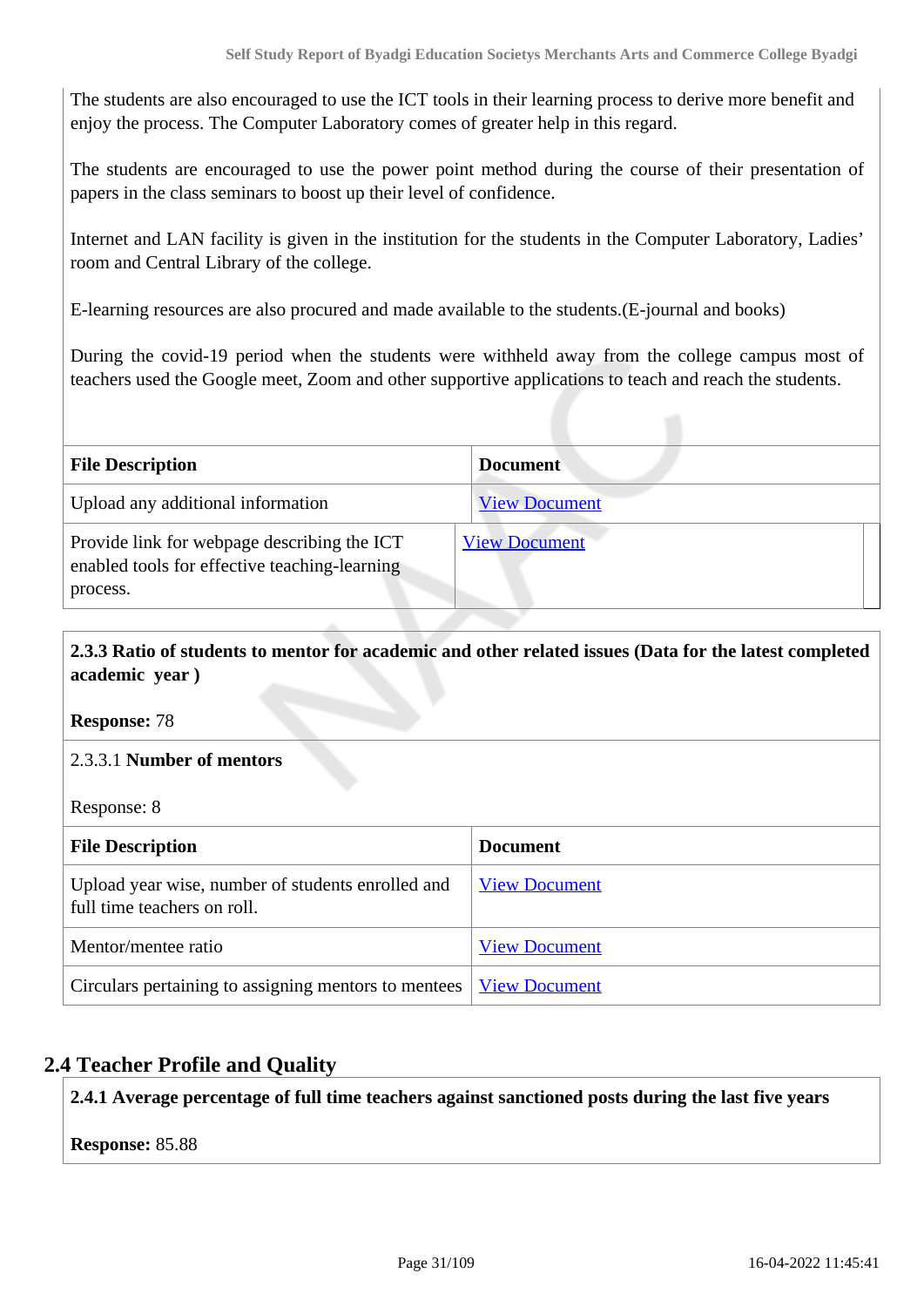| <b>File Description</b>                                         | <b>Document</b>      |
|-----------------------------------------------------------------|----------------------|
| List of the faculty members authenticated by the<br>Head of HEI | <b>View Document</b> |
| Institutional data in prescribed format                         | <b>View Document</b> |

 **2.4.2 Average percentage of full time teachers with Ph. D. / D.M. / M.Ch. / D.N.B Superspeciality / D.Sc. / D.Litt. during the last five years (consider only highest degree for count)**

**Response:** 14.99

2.4.2.1 **Number of full time teachers with** *Ph. D. / D.M. / M.Ch. / D.N.B Superspeciality / D.Sc. / D.Litt.* **year wise during the last five years**

| 2020-21 | 2019-20 | 2018-19 | 2017-18 | 2016-17 |
|---------|---------|---------|---------|---------|
|         |         | -       |         | -       |

| <b>File Description</b>                 | <b>Document</b>      |
|-----------------------------------------|----------------------|
| Institutional data in prescribed format | <b>View Document</b> |
| Any additional information              | <b>View Document</b> |

### **2.4.3 Average teaching experience of full time teachers in the same institution (Data for the latest completed academic year in number of years)**

**Response:** 14.5

#### 2.4.3.1 **Total experience of full-time teachers**

Response: 203

| <b>File Description</b>                 | <b>Document</b>      |
|-----------------------------------------|----------------------|
| Institutional data in prescribed format | <b>View Document</b> |
| Any additional information              | <b>View Document</b> |

# **2.5 Evaluation Process and Reforms**

**2.5.1 Mechanism of internal assessment is transparent and robust in terms of frequency and mode**

#### **Response:**

The Internal Assessment Examinations reveal the success of teaching –learning process .They also help in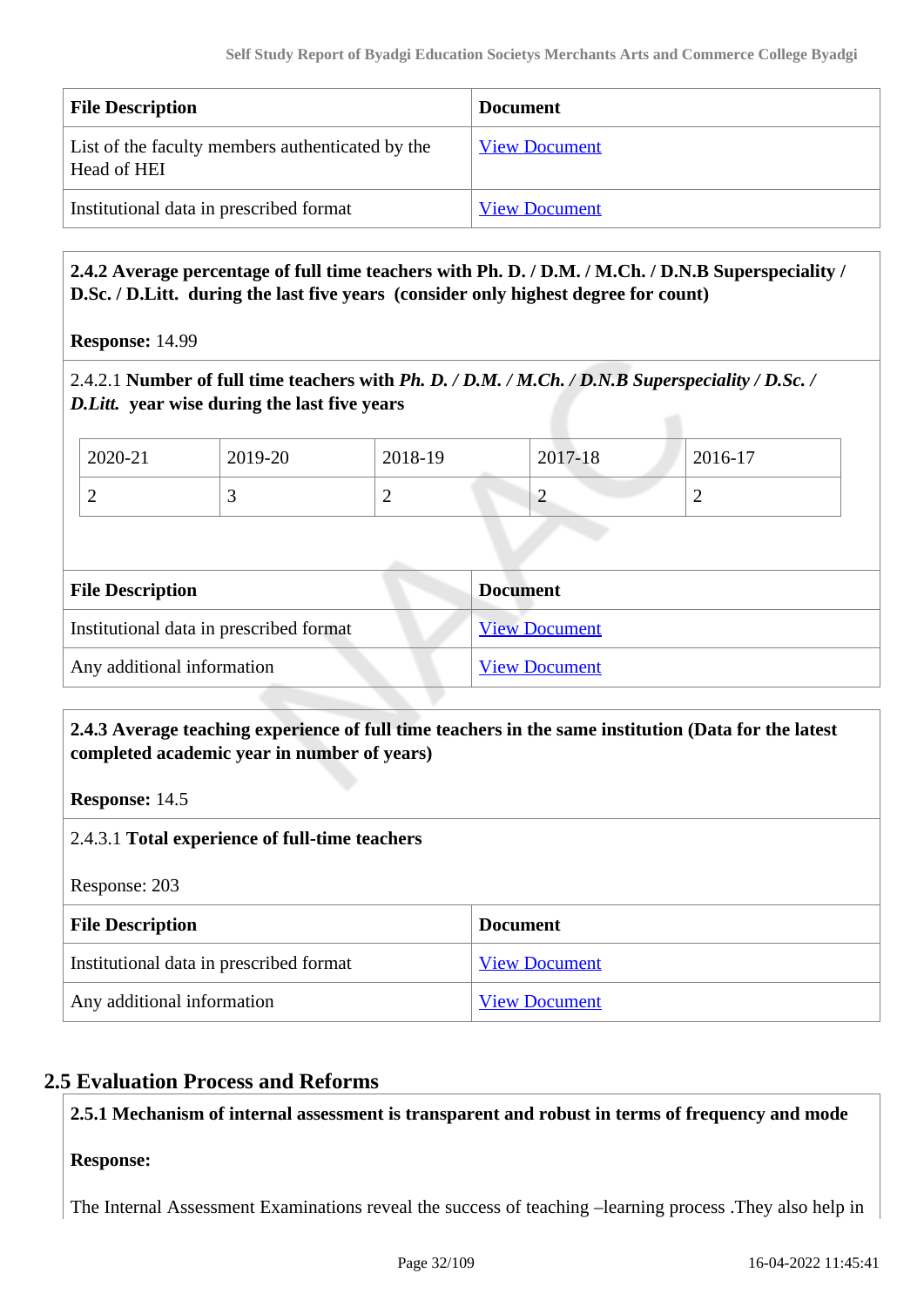gauging the graph of academic growth of students. The mechanism of Internal Assessment is made wellknown to the students in the very beginning of the academic year. The institution has adopted various measures to ensure the Internal Assessment process to be transparent able and robust in-terms of frequency and mode.

- The Internal Evaluation is based on pre-determined and transparent system. It involves two Internal Tests for each semester including assignments, seminars and attendance. The institution has adopted the system of allocation of 20 marks based on
- 1.Regular attendance -05 marks.
- 2.For 2 internal tests- 10 marks carrying 05 marks for each test.
- 3.Behavior and Assignment- 05 marks.

#### **Internal Examination and Assessment.**

- 1.The institution conducts two internal tests in each semester one after eight (8) weeks and the other after twelve (12) weeks of commencement semester classes.
- 2.The examination committee constituted at the institutional level carries out the overall supervision of the examination and assessment process.

#### **Assessment process:**

- 1.The committee directs the faculty to evaluate the internal test papers immediately after completion of the tests.
- 2.The faculty members bring to the notice of the students their score in the tests in their individual periods in the classes and suggestions are made to the students for further improvements.
- 3.The teachers maintain fairness and impartiality in the process of evaluation.
- 4.The students are allowed to lodge their grievances, if any, to the subject teacher concerned.
- 5.The students who exhibit good performance in the tests are appreciated in the class before all the students. The students whose performance is poor are given suggestion for further improvement and they are provided extra study material on demand, such as notes, books etc.

#### **Additional Tests/Examinations:**

- 1.The students who fail to attend the tests in the schedule of the time table issued by the Examination Committee are allowed to write the tests again based on the genuineness of the reason for their absence.
- 2.Finally after tabulation, the Internal Assessment marks obtained by the students get uploaded in the university portal.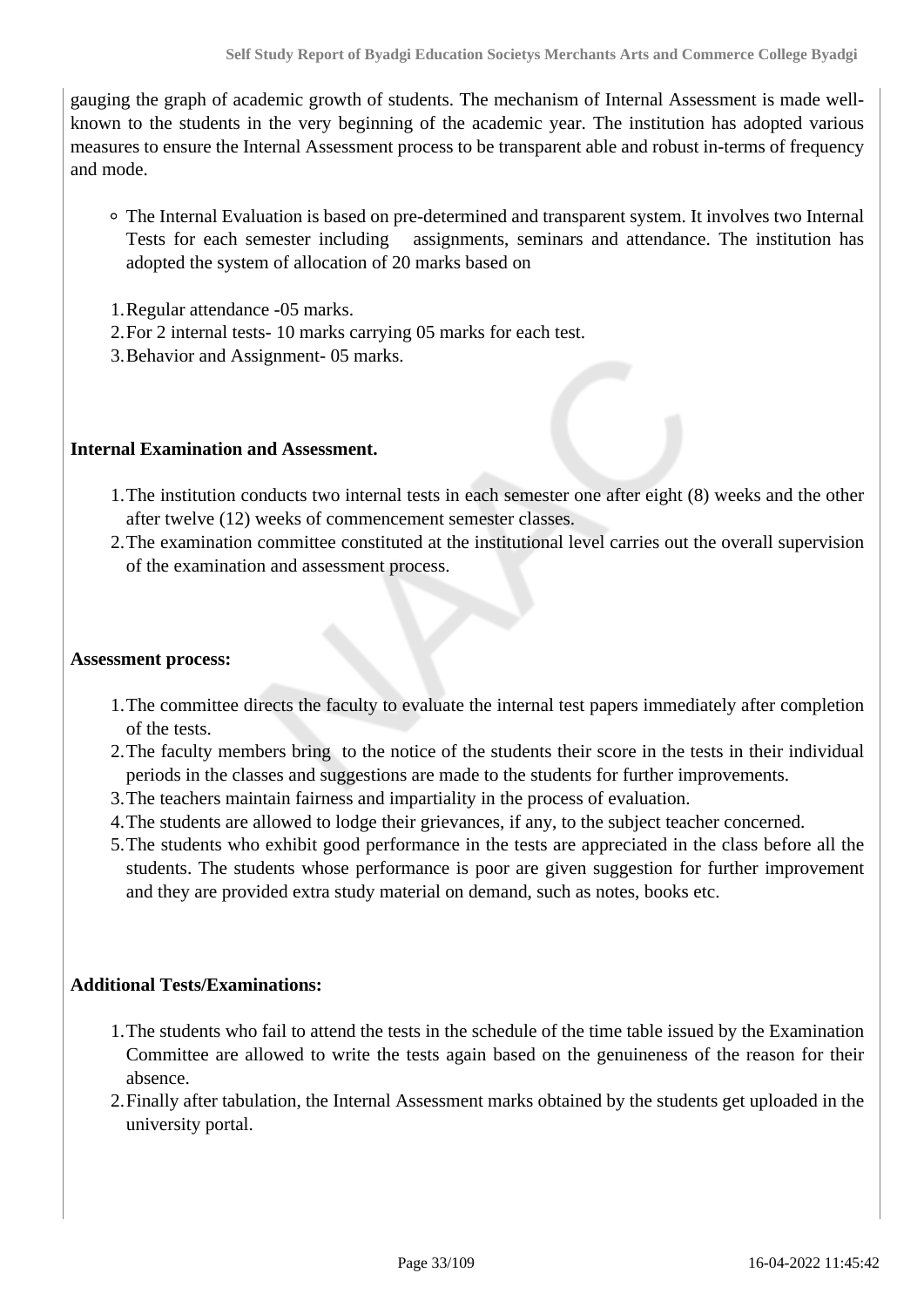# **CCTV Surveillance:**

CCTV cameras are installed in all the class rooms to ensure at-most transparency.

### **Attendance and Assignments:**

Assignments and Attendance are compulsory components of Internal Assessment mechanism. If a student has less than 75% of the attendance he/she will not be permitted to take End-Sem. Examinations.

| <b>File Description</b>         | <b>Document</b>      |
|---------------------------------|----------------------|
| Any additional information      | <b>View Document</b> |
| Link for additional information | <b>View Document</b> |

# **2.5.2 Mechanism to deal with internal examination related grievances is transparent, time- bound and efficient**

#### **Response:**

The institution deals with internal examination related grievances efficiently, timely and transparently. The institution has an examination committee constituted by the principal. The committee looks after the process of conducting the examinations, declaration of results and also attends to the grievances related to the Internal Examinations.

- 1.If for any student it is impossible to attend the Internal Examination Tests for any reason he/she remains absent to the tests the committee looks into such cases. It probes into the reasons and genuineness etc. and then arranges for supplementary tests. This practice has helped the students a lot.
- 2.During the regular schedule of the tests any student who actively participates in the extension activities or special camps through N.S.S or Youth Red Cross wing the cases of such students are also taken into consideration and they are permitted by the Examination Committee to attend the Separate Internal Tests.
- 3.Initially the grievances regarding the Internal Assessment Tests are handled by respective subject teachers and the heads of departments concerned. The students can approach the concerned subject teacher if there is any problem or confusion regarding the examination or evaluation of scripts. The teachers provide the necessary clarification regarding the grievances. If the reason is purely academic one, the teachers try honestly to convince the students regarding their problem and solve it properly.
- 4.As the institution is an affiliated one to Karnatak University Dharwad the evaluation reforms of the university and the institution are effectively implemented in the college. The principal convenes the meeting of the staff members and gives necessary information regarding the evaluation process to be adopted and followed.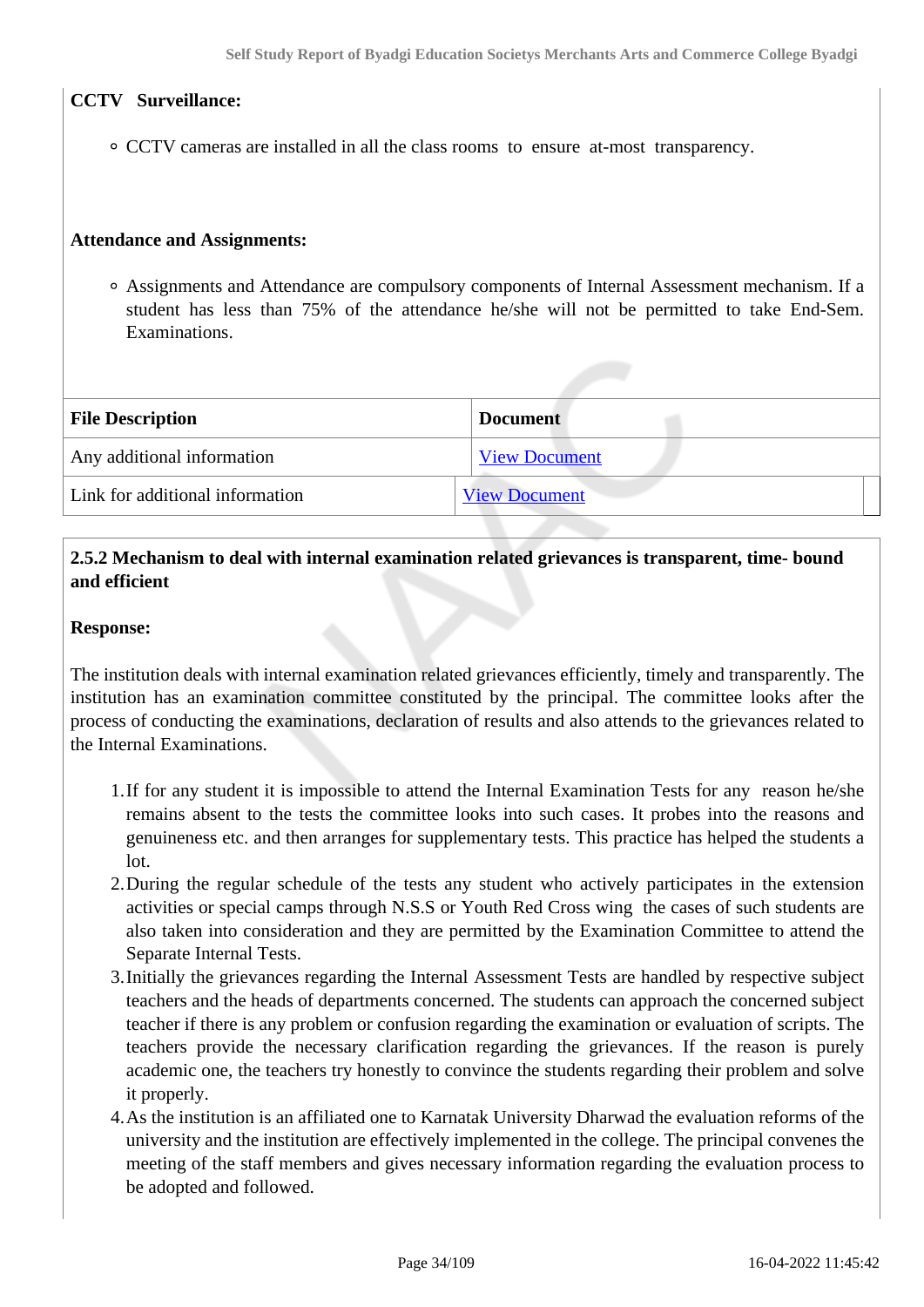- 5.The End Semester Examinations are conducted by the university. In accordance with the guidelines provided the examinations are conducted strictly.
- 6.The grievances regarding those examinations are handled according to the university guidelines. The students' information is forwarded to the university through the institution. The students have been given the opportunity of applying for photocopy of the evaluated answer sheets, re-totaling, Re-evaluation.
- 7.The grievances related to Hall Tickets, results and withholding of the results are resolved quickly by contacting the university authorities.

Thus by attending to the grievances of the students transparently and efficiently the institution has been encouraging the students to face the examinations with enough confidence.

| <b>File Description</b>    | <b>Document</b>      |
|----------------------------|----------------------|
| Any additional information | <b>View Document</b> |

# **2.6 Student Performance and Learning Outcomes**

 **2.6.1 Teachers and students are aware of the stated Programme and course outcomes of the Programmes offered by the institution.**

# **Response:**

The efficiency and success of a teaching programme /the programme offerd by an institution depends very much on the Programme Out Come and Course Out comes. Our institute is an affiliated one. Hence the Programme Out Comes and Course Outcomes are decided by the Board of Studies which is constituted by the governing university i.e. Karnatak University Dharwad, which prescribes the syllabus of various programmes and courses. The teachers of the institute put sincere efforts in materializing and realizing the Programme Outcomes and Course Outcomes. In order to make the teachers and students aware of the Programme and Course Outcomes the institution has evolved a proper strategy which is as follows:

- 1.To generate human beings, to fit themselves in an ideal society to be full of love, affection, sacrifice, selflessness, tolerance and universal brotherhood.
- 2.To generate Noble feeling, Noble thought and Noble deeds.
- 3.To impart education to the rural students of this area and enhance their academic standards.
- 4.To develop character, comradeship, discipline, leadership, secular and patriotic outlook and selfless service among the youths.
- 5.To stress the importance of mental, physical, moral and spiritual growth of the students.
- 6.To enable the students to be socially responsive, to be productive, to be useful citizens and to achieve the required competencies, excellence and employability.

**The students and staffs are made aware of these learning outcomes through**: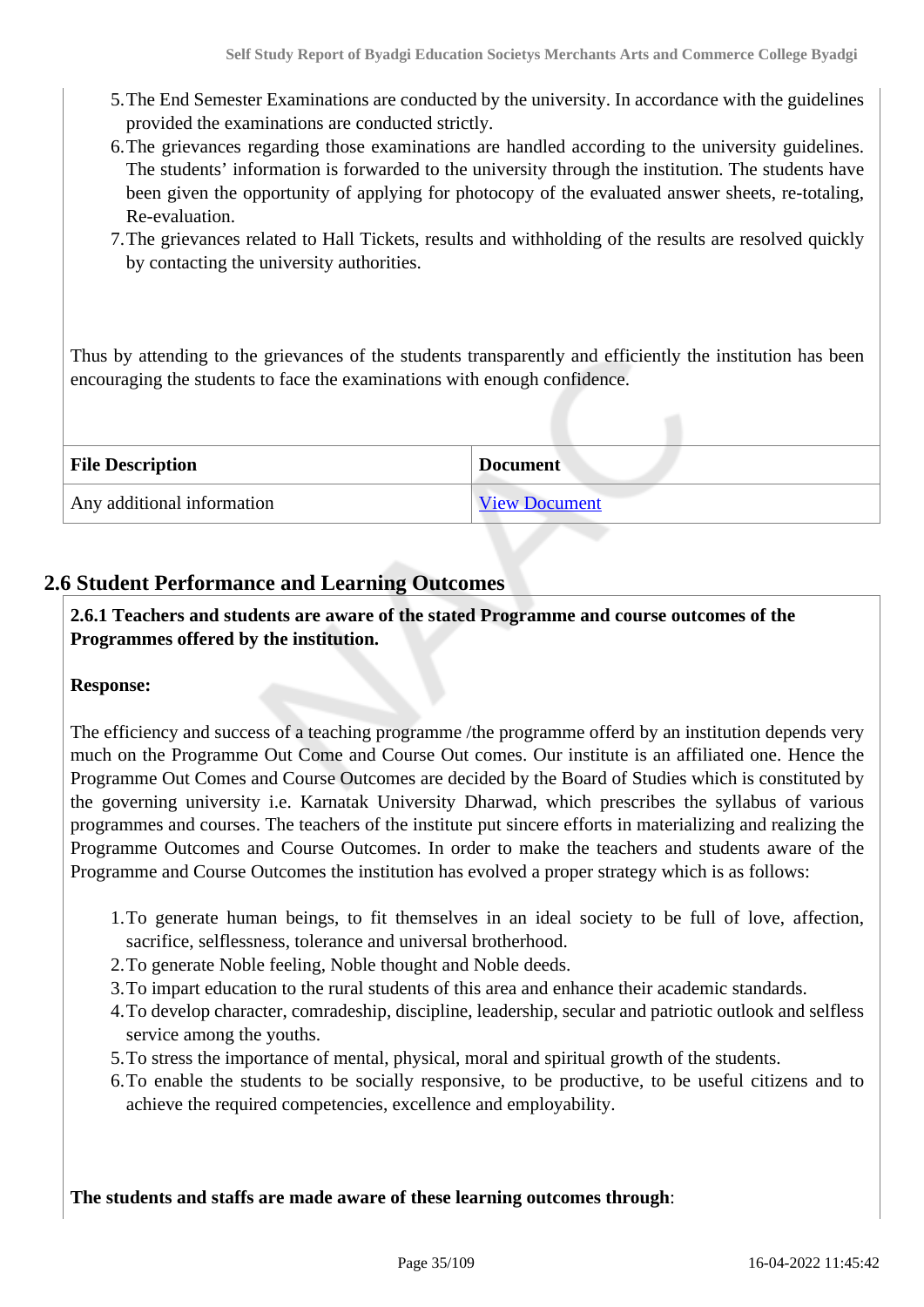- The college prospectus.
- In the interactions with various stake holders.
- The admission committee set up counsels the students and parents that turn up for admission for the first semester soon after the announcement of P.U 2nd year results regarding the Programme Outcomes and Course Outcomes.
- Through the orientation programme organized in the beginning of the year/course.
- The teachers of each course during their teaching hours repeatedly emphasize about the Programme and Course Outcome. This helps the student community to concentrate their efforts in order to realize their goals.
- The Programme and Course Outcomes are also displayed on the college Website: www.besmbydcollege.co.in.
- In order to make the students understand the Programme and Curse Outcomes properly, in some subjects, bridge courses are conducted whenever or wherever necessary in the beginning of the first semester.
- Cultural and spiritual programmes.
- The N.S.S. Activities.
- The Sports Activities

Thus the institution strives sincerely to make the students and teachers aware of the Programme Outcomes and Course Outcomes constantly through various rigorous activities.

| <b>File Description</b>                                | <b>Document</b>      |
|--------------------------------------------------------|----------------------|
| Upload COs for all courses (examples from<br>Glossary) | <b>View Document</b> |
| Paste link for Additional information                  | <b>View Document</b> |

#### **2.6.2 Attainment of programme outcomes and course outcomes are evaluated by the institution.**

#### **Response:**

The institute constantly evaluates the attainment of Programme Outcome and Course Outcomes. Soon after the announcement of the End- Semester Examination results by the university, the attainment of the Programme Outcomes and Course Outcomes. The process of evaluation is carried through direct and indirect methods. This process helps the teachers in identifying the slow Learners, Average Learners and Advanced Learners. The results of the present academic year are compared with that of the results of the previous year/s.

- 1.Measures are taken to improve the quality of academic performance.
- 2.Remedial classes are planned for the slow learners whose performance in the examination needs to be improved.
- 3.Special Grammar Coaching which includes Communication Skills and Interview facing skills are conducted to cater to the needs of the job aspirants after completion of their course.
- 4.The faculty members are motivated constantly to upgrade and enrich themselves to equip well for effective teaching- learning process.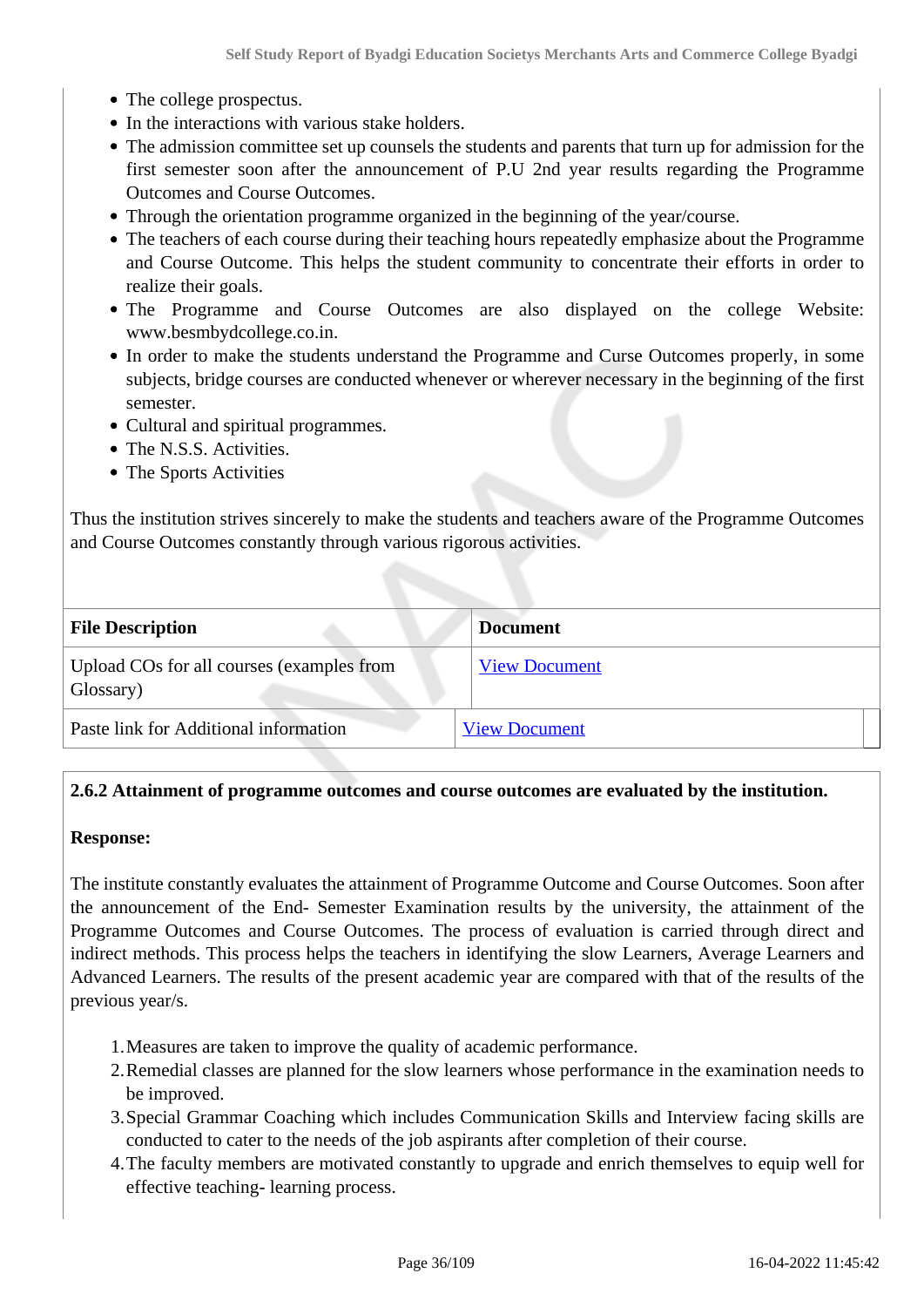- 5.The teachers are deputed for Orientation/Refresher Courses for improvement of teaching strategies.
- 6.The faculty members who are the members on the Board of Studies and Board of Examiners are asked to recommend the modification/revision of syllabus and question paper patterns according to the need of the job- market.
- 7.The management of the institution recruits the faculty on the basis of their qualification, experience and ability to impart of the knowledge to the taughts effectively concentrating on the Programme Outcomes and Course Outcomes.
- 8.Continuous Internal Evaluation is also instrumental in evaluating the Programme Outcomes and Course Outcomes.
- 9.In order to evaluate the Course Outcomes and Programme Outcomes Assignment at all semesters pertaining to each course are given to the students.
- 10.Mini projects are given to the students which are carried out under the guidance/supervision of the subject teacher concerned, for instance some projects are carried out by the Department of Commerce, Kannada, etc.
- 11.Students are encouraged to write articles/papers and present them in the seminars etc.
- 12.The college miscellany caters to the expressive and writing skills of the students.
- 13.Field Surveys are conducted during the N.S.S. special camps.
- 14.Historical study tours are organized.

| <b>File Description</b>               | <b>Document</b>      |
|---------------------------------------|----------------------|
| Upload any additional information     | <b>View Document</b> |
| Paste link for Additional information | <b>View Document</b> |
|                                       |                      |

#### **2.6.3 Average pass percentage of Students during last five years**

**Response:** 77.21

2.6.3.1 **Total number of final year students who passed the university examination year-wise during the last five years**

| 2020-21 | 2019-20 | 2018-19 | 2017-18                   | 2016-17 |
|---------|---------|---------|---------------------------|---------|
| 148     | 147     | 126     | . 5 °<br>1.3 <sub>1</sub> | 109     |

## 2.6.3.2 **Total number of final year students who appeared for the university examination year-wise during the last five years**

| 2020-21 | 2019-20 | 2018-19 | 2017-18 | 2016-17 |
|---------|---------|---------|---------|---------|
| 165     | 186     | 175     | 199     | 157     |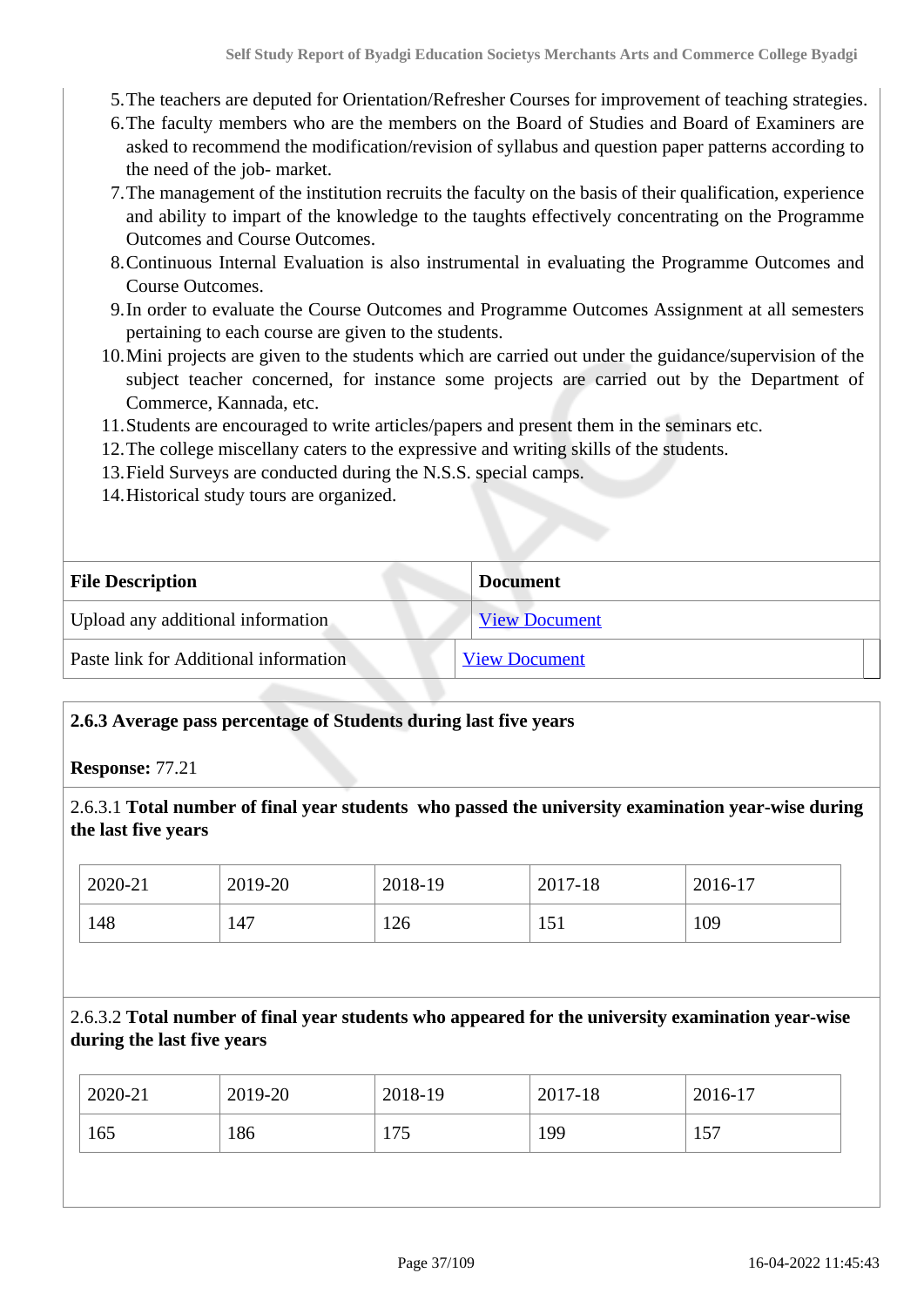| <b>File Description</b>                 | <b>Document</b>      |
|-----------------------------------------|----------------------|
| Upload any additional information       | <b>View Document</b> |
| Institutional data in prescribed format | <b>View Document</b> |
| Paste link for the annual report        | <b>View Document</b> |

# **2.7 Student Satisfaction Survey**

|                         | 2.7.1 Online student satisfaction survey regarding teaching learning process |                      |
|-------------------------|------------------------------------------------------------------------------|----------------------|
| <b>Response: 3.74</b>   |                                                                              |                      |
| <b>File Description</b> |                                                                              | <b>Document</b>      |
| (Data Template)         | Upload database of all currently enrolled students                           | <b>View Document</b> |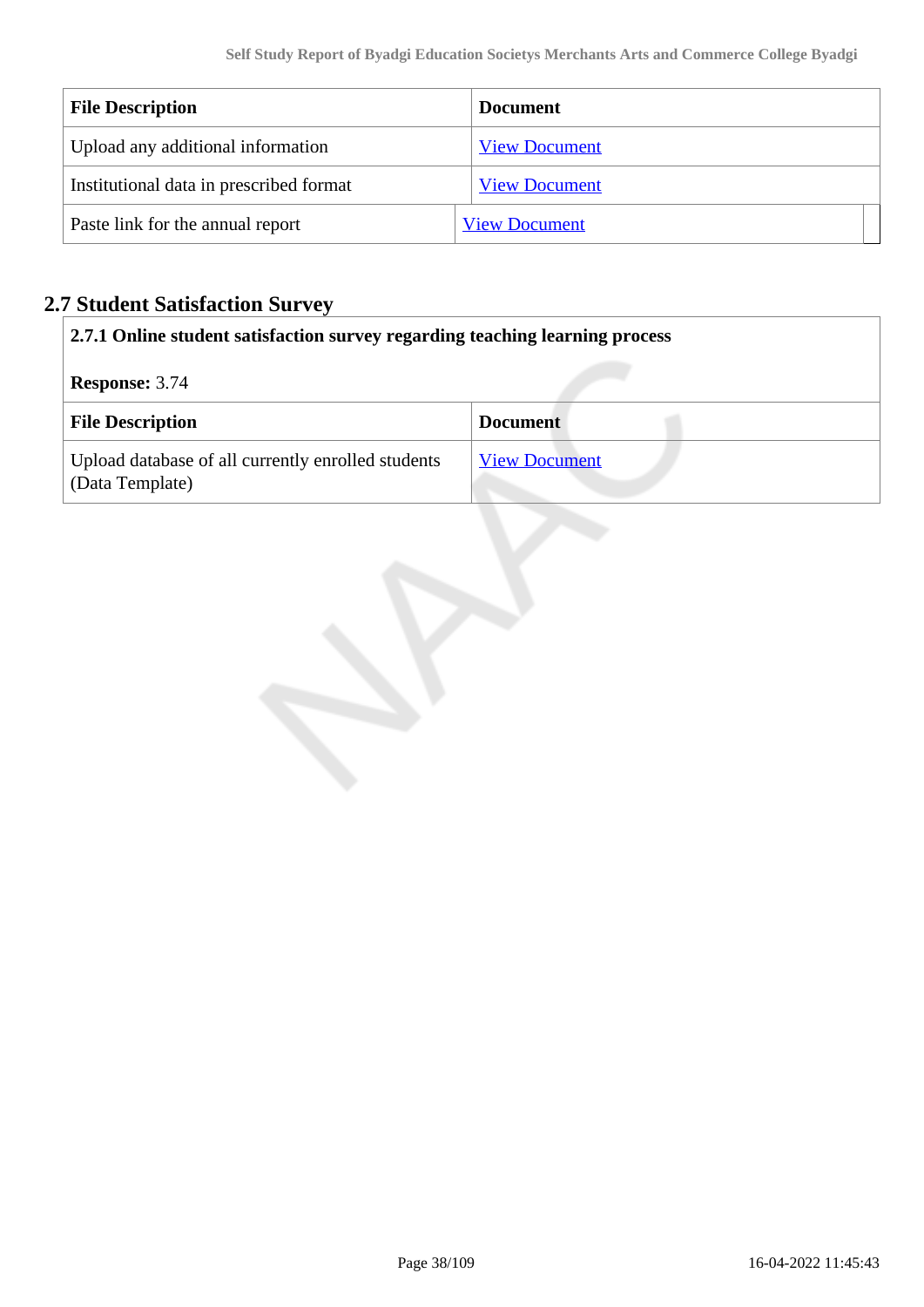# **Criterion 3 - Research, Innovations and Extension**

## **3.1 Resource Mobilization for Research**

 **3.1.1 Grants received from Government and non-governmental agencies for research projects / endowments in the institution during the last five years (INR in Lakhs)** 

**Response:** 0.06

3.1.1.1 **Total Grants from Government and non-governmental agencies for research projects / endowments in the institution during the last five years (INR in Lakhs)**

| $12020 - 21$ | 2019-20 | 2018-19 | 2017-18 | 2016-17 |
|--------------|---------|---------|---------|---------|
|              |         | 0.06    | 0       |         |

| <b>File Description</b>                 | <b>Document</b>      |
|-----------------------------------------|----------------------|
| Institutional data in prescribed format | <b>View Document</b> |

 **3.1.2 Percentage of departments having Research projects funded by government and non government agencies during the last five years**

**Response:** 1.54

3.1.2.1 **Number of departments having Research projects funded by government and nongovernment agencies during the last five years**

| 2020-21 | 2019-20 | 2018-19 | 2017-18        | $2016-17$ |
|---------|---------|---------|----------------|-----------|
|         | U       |         | $\overline{0}$ | ◡         |

## 3.1.2.2 **Number of departments offering academic programes**

| 2020-21 | 2019-20 | 2018-19 | 2017-18 | 2016-17 |
|---------|---------|---------|---------|---------|
| 13      | 13      | 13      | 13      | 13      |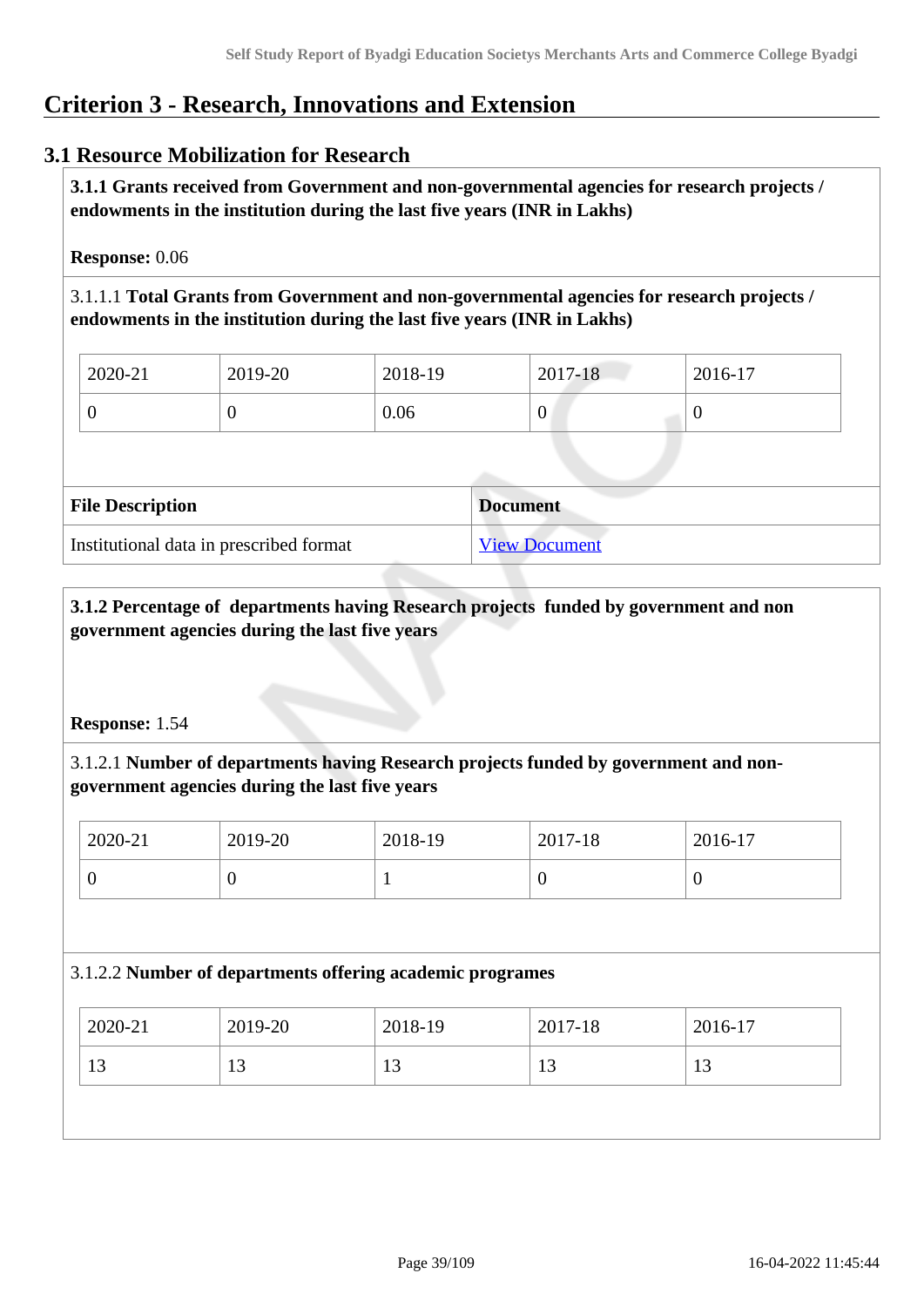| <b>File Description</b>                 | <b>Document</b>      |
|-----------------------------------------|----------------------|
| Supporting document from Funding Agency | <b>View Document</b> |
| Institutional data in prescribed format | <b>View Document</b> |
| Any additional information              | <b>View Document</b> |
| Paste link to funding agency website    | <b>View Document</b> |
|                                         |                      |

 **3.1.3 Number of Seminars/conferences/workshops conducted by the institution during the last five years**

#### **Response:** 5

3.1.3.1 **Total number of Seminars/conferences/workshops conducted by the institution year-wise during last five years** 

| 2020-21 | 2019-20 | 2018-19 | 2017-18 | $2016-17$ |
|---------|---------|---------|---------|-----------|
|         |         |         |         |           |

| <b>File Description</b>                 | <b>Document</b>      |
|-----------------------------------------|----------------------|
| Report of the event                     | <b>View Document</b> |
| Institutional data in prescribed format | <b>View Document</b> |
| Any additional information              | <b>View Document</b> |

## **3.2 Research Publications and Awards**

 **3.2.1 Number of papers published per teacher in the Journals notified on UGC website during the last five years** 

**Response:** 0.14

3.2.1.1 **Number of research papers in the Journals notified on UGC website during the last five years.**

| $ 2020-21 $<br>2019-20<br>2018-19<br>2017-18 | 2016-17 |
|----------------------------------------------|---------|
| U<br>v                                       | υ       |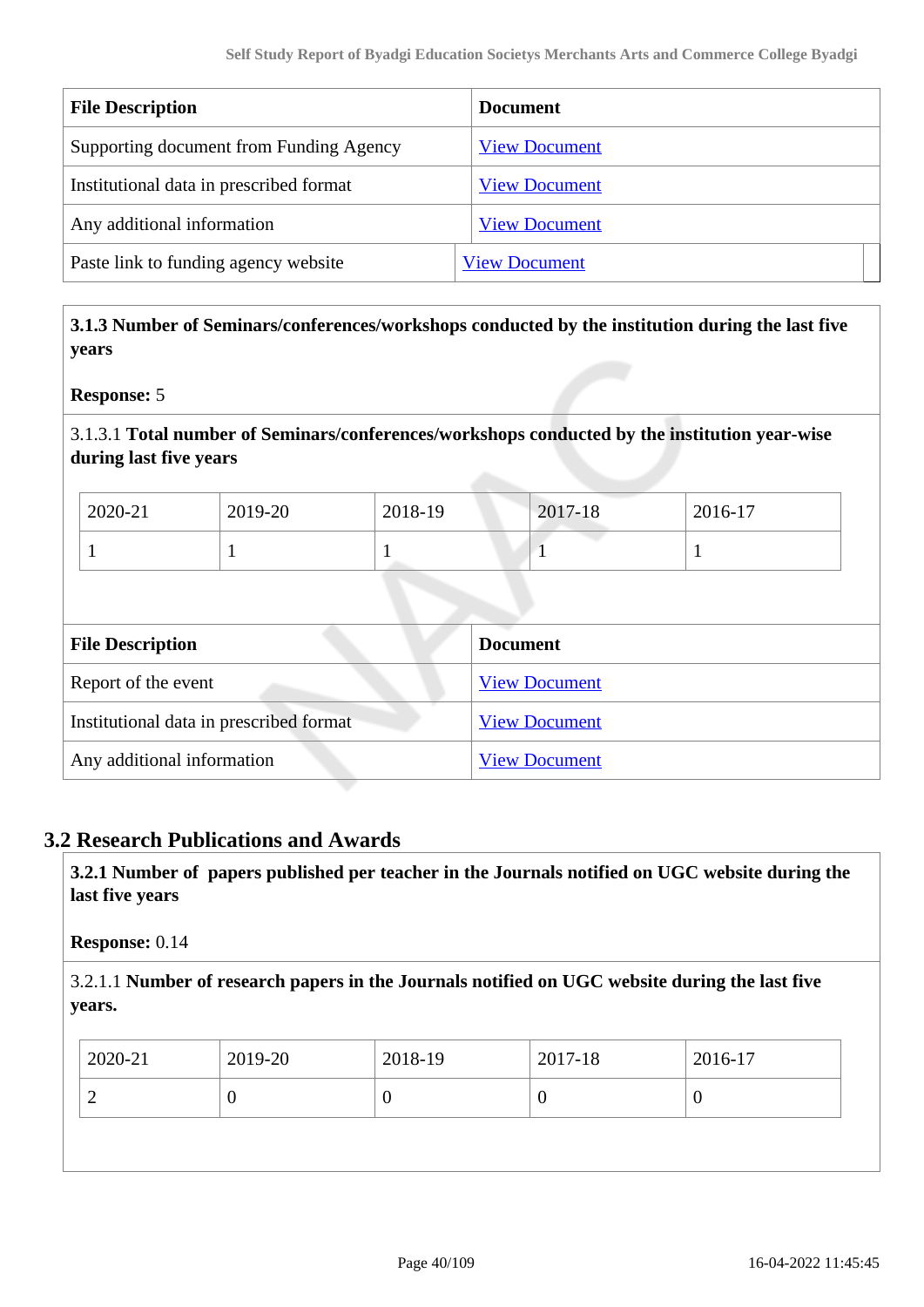| <b>File Description</b>                 | <b>Document</b>      |
|-----------------------------------------|----------------------|
| Institutional data in prescribed format | <b>View Document</b> |
| Any additional information              | <b>View Document</b> |

 **3.2.2 Number of books and chapters in edited volumes/books published and papers published in national/ international conference proceedings per teacher during last five years**

#### **Response:** 0.48

3.2.2.1 **Total number of books and chapters in edited volumes/books published and papers in national/ international conference proceedings year-wise during last five years**

|                         | Institutional data in prescribed format |         |                 | <b>View Document</b> |          |
|-------------------------|-----------------------------------------|---------|-----------------|----------------------|----------|
| <b>File Description</b> |                                         |         | <b>Document</b> |                      |          |
|                         |                                         |         |                 |                      |          |
| 03                      | 01                                      | 02      |                 | 01                   | $\theta$ |
| 2020-21                 | 2019-20                                 | 2018-19 |                 | 2017-18              | 2016-17  |

| Any additional information |  |
|----------------------------|--|
|                            |  |

# **3.3 Extension Activities**

 **3.3.1 Extension activities are carried out in the neighborhood community, sensitizing students to social issues, for their holistic development, and impact thereof during the last five years.**

#### **Response:**

For holistic development of student community and to sensitize students towards social issues institution conducts activities regularly in the neighborhood community. The very vision and mission statements of institution underscore social commitment of the institution. It aims holistic development of personality of students. It aspires to implant sense social commitment among students. To realize this, the institution carries out following extension activities regularly.

- 1.N.S.S. units of college adopt one of the neighboring villages for special camp wherein students are made to know the problems of rural life.
- 2.Students regularly participate in the college neighborhood progarmmes.
- 3.Students regularly participate in the Mega Blood Donation Camp organized by the college annually, in the month of January, by N.S.S. and IMA, YRC, Rotary club, Merchants' Association and other local organizations and Associations.
- 4.Eye-cheek up Camp, Aids Awareness Camp, Tree Plantation programmes are organized by N.S.S. units in jointure with NGOs'.
- 5.N.S.S. units apart from daily activities on the campus and in neighborhood instill in students sense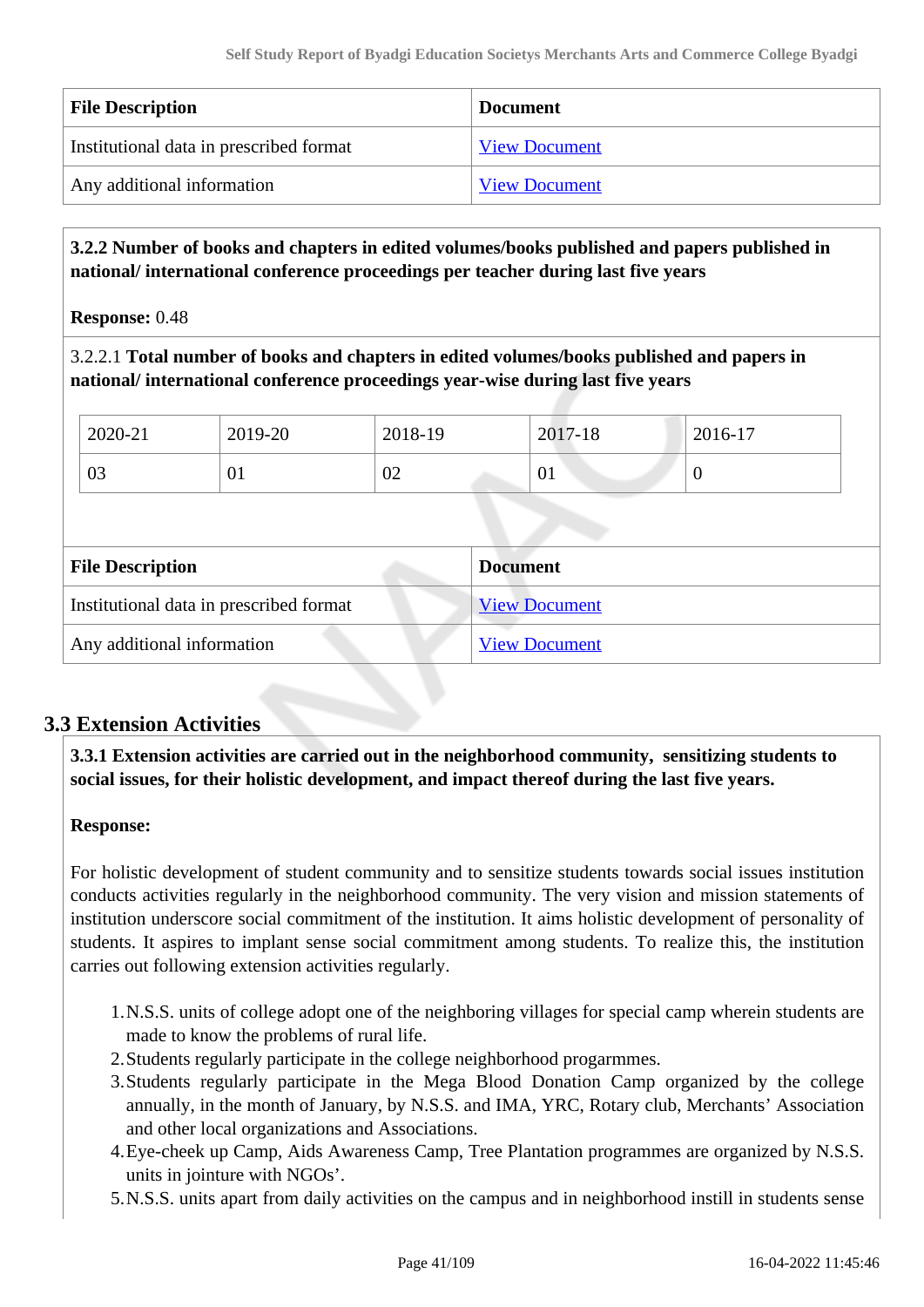of social responsibility. During special camps in the adopted villages volunteers carry out '*Shramadaan'* activities like cleaning drainages, school premises and take up the activities like creating awareness about protection of Historical monuments, Educating village population regarding government facilities and acquainting them with procedure of opening the accounts in Banks etc. A programme on voters' Awareness, Revision of Voter List was organized in the college jointly with Vivekaband.(19-20)

- 6.To create awareness about communal harmony Sadbhavana Day is celebrated by the institution. (N.S.S. and YRC)
- 7.Institution's students lend support to the suffering and ailing ones. They take active participation in the processions launched to mobilize material and monetary support during natural calamities such as the earth quake, flood etc. (18-19 Kodagu and 19-20 Flood)
- 8.In the year 2020-21 (April) volunteers of N.S.S. and YRC organized procession in the adopted village Hirenandihalli to motivate villagers for vaccination against Covid-19 pandemics.
- 9.In the academic year 2019-20 faculty of college extended financial support for the release of book, collection of poems *'Kanasugala Cheela'* written by physically challenged girl **Miss. Madhu Karagi of B.A. I** student of our college.

Such extension programmes have helped students in gaining understanding about following:

- Health and Hygiene
- Preservation of Environment and Nature
- Brotherhood
- Legal awareness
- Mutual understanding and Help
- Co operation
- Living Together and Sharing
- Awareness of problem of rural areas and life there
- Development of leadership qualities
- Awareness of Literacy rate and Socio Economic condition of population in the neighborhood.

Further such extension activities organized by the institution have helped students in cherishing following Values and Skills.

- Communal Harmony.
- Individual health and hygiene.
- Rural development.
- Importance of knowing others, learning about others and Knowledge extension.
- Sense of Liberty and Freedom.
- Problem of Population.
- Sense of Equality.
- Importance of learning to think beyond individual interests and evolve a flair for social welfare.

Need for effective communication skill in practical situation in life.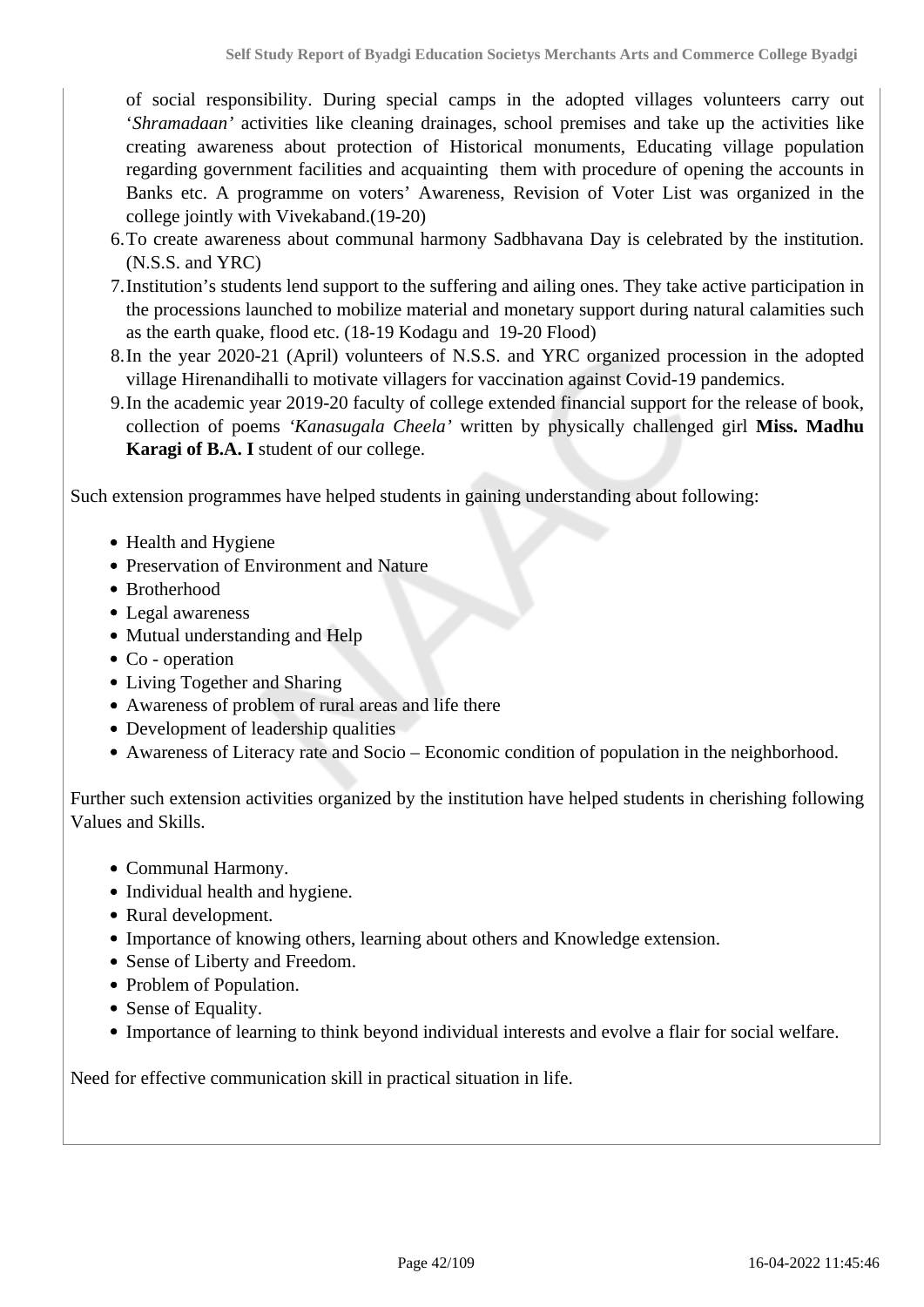| <b>File Description</b>               | <b>Document</b>      |
|---------------------------------------|----------------------|
| Upload any additional information     | <b>View Document</b> |
| Paste link for additional information | <b>View Document</b> |

## **3.3.2 Number of awards and recognitions received for extension activities from government/ government recognised bodies during the last five years**

**Response:** 2

3.3.2.1 **Total number of awards and recognition received for extension activities from Government/ Government recognised bodies year-wise during the last five years.**

| 2020-21 | 2019-20 | 2018-19 | 2017-18          | 2016-17 |
|---------|---------|---------|------------------|---------|
| ∽       |         |         | $\boldsymbol{0}$ |         |

| <b>File Description</b>                 | <b>Document</b>      |
|-----------------------------------------|----------------------|
| Institutional data in prescribed format | <b>View Document</b> |
| Any additional information              | <b>View Document</b> |

## **3.3.3 Number of extension and outreach programs conducted by the institution through NSS/NCC, Government and Government recognised bodies during the last five years**

**Response:** 68

3.3.3.1 **Number of extension and outreach programs conducted by the institution through NSS/NCC, Government and Government recognised bodies during the last five years**

| 2020-21                                 | 2019-20 | 2018-19 |  | 2017-18              | 2016-17 |  |
|-----------------------------------------|---------|---------|--|----------------------|---------|--|
| 9                                       | 14      | 13      |  | 18                   | 14      |  |
|                                         |         |         |  |                      |         |  |
| <b>File Description</b>                 |         |         |  | <b>Document</b>      |         |  |
| Institutional data in prescribed format |         |         |  | <b>View Document</b> |         |  |

 **3.3.4 Average percentage of students participating in extension activities at 3.3.3. above during last five years**

**Response:** 647.21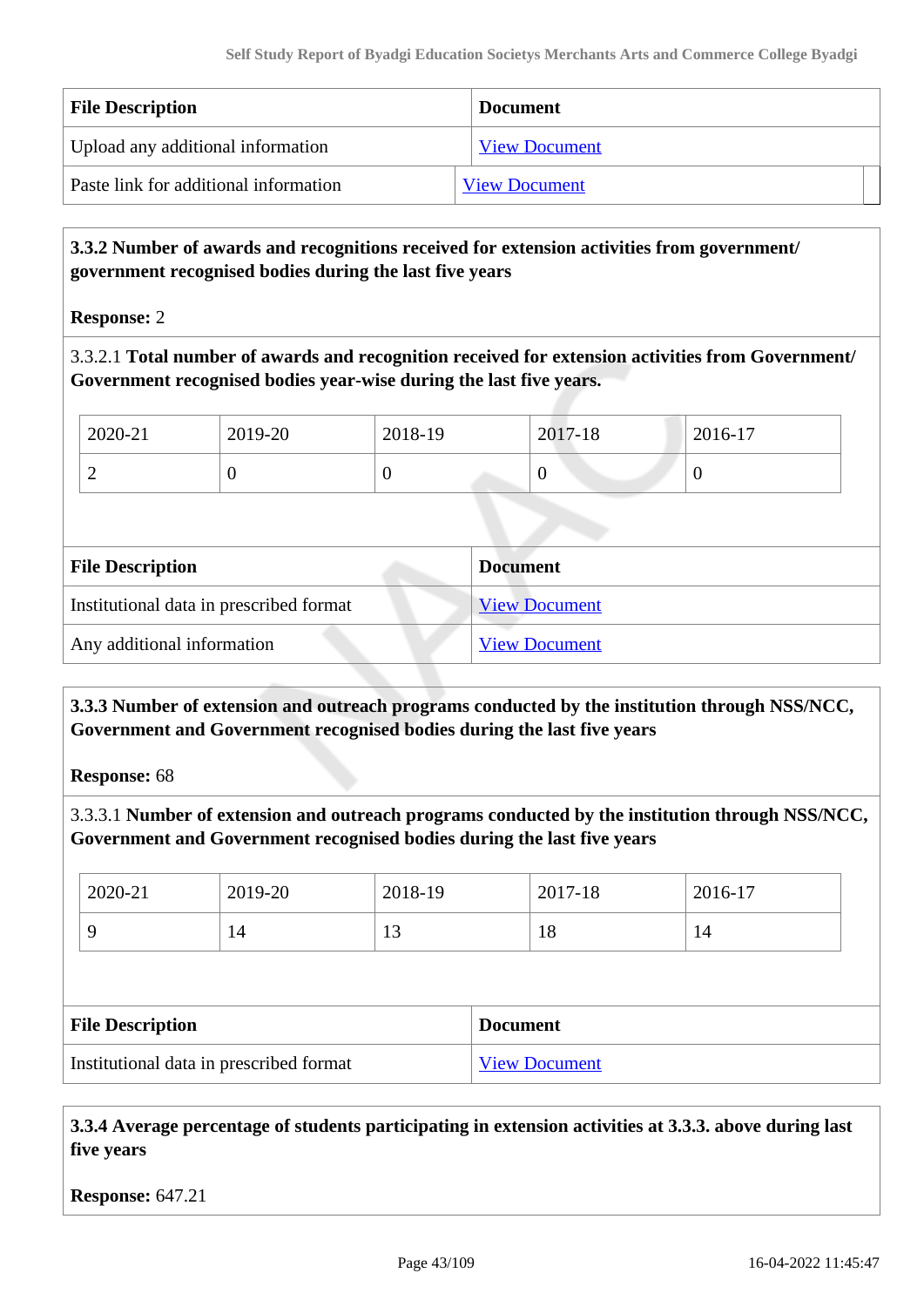## 3.3.4.1 **Total number of Students participating in extension activities conducted in collaboration with industry, community and Non- Government Organizations through NSS/ NCC/ Red Cross/ YRC etc., year-wise during last five years**

| 2020-21                 | 2019-20 | 2018-19 | 2017-18         | 2016-17 |
|-------------------------|---------|---------|-----------------|---------|
| 1125                    | 6070    | 3255    | 5345            | 3860    |
|                         |         |         |                 |         |
|                         |         |         |                 |         |
| <b>File Description</b> |         |         | <b>Document</b> |         |

## **3.4 Collaboration**

 **3.4.1 The Institution has several collaborations/linkages for Faculty exchange, Student exchange, Internship, Field trip, On-job training, research etc during the last five years** 

**Response:** 8

3.4.1.1 **Number of linkages for faculty exchange, student exchange, internship, field trip, on-job training, research etc year-wise during the last five years**

| 2020-21 | 2019-20 | 2018-19                       | 2017-18 | 2016-17 |
|---------|---------|-------------------------------|---------|---------|
| ∽       | ້       | ◠<br>$\overline{\phantom{0}}$ |         |         |

| <b>File Description</b>                 | <b>Document</b>      |
|-----------------------------------------|----------------------|
| Institutional data in prescribed format | <b>View Document</b> |

## **3.4.2 Number of functional MoUs with national and international institutions, universities, industries, corporate houses etc. during the last five years**

**Response:** 2

3.4.2.1 **Number of functional MoUs with Institutions of national, international importance, other universities, industries, corporate houses etc. year-wise during the last five years**

| 2020-21 | 2019-20 | $2018-19$ | 2017-18 | 2016-17 |
|---------|---------|-----------|---------|---------|
|         | U       |           |         |         |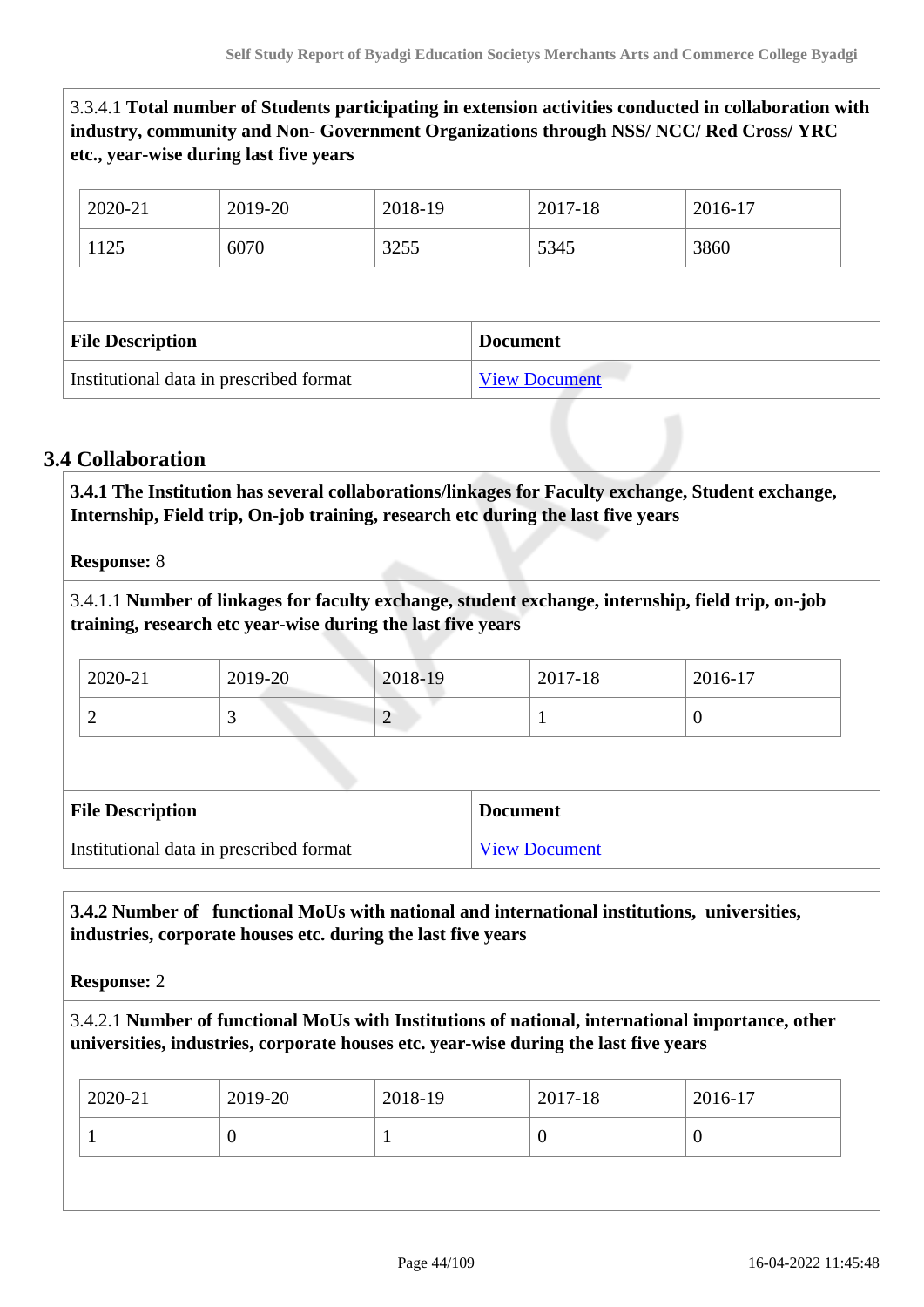| <b>File Description</b>                                               | <b>Document</b>      |
|-----------------------------------------------------------------------|----------------------|
| Institutional data in prescribed format (Data<br>template)            | <b>View Document</b> |
| e-Copies of the MoUs with institution./ industry/<br>corporate houses | <b>View Document</b> |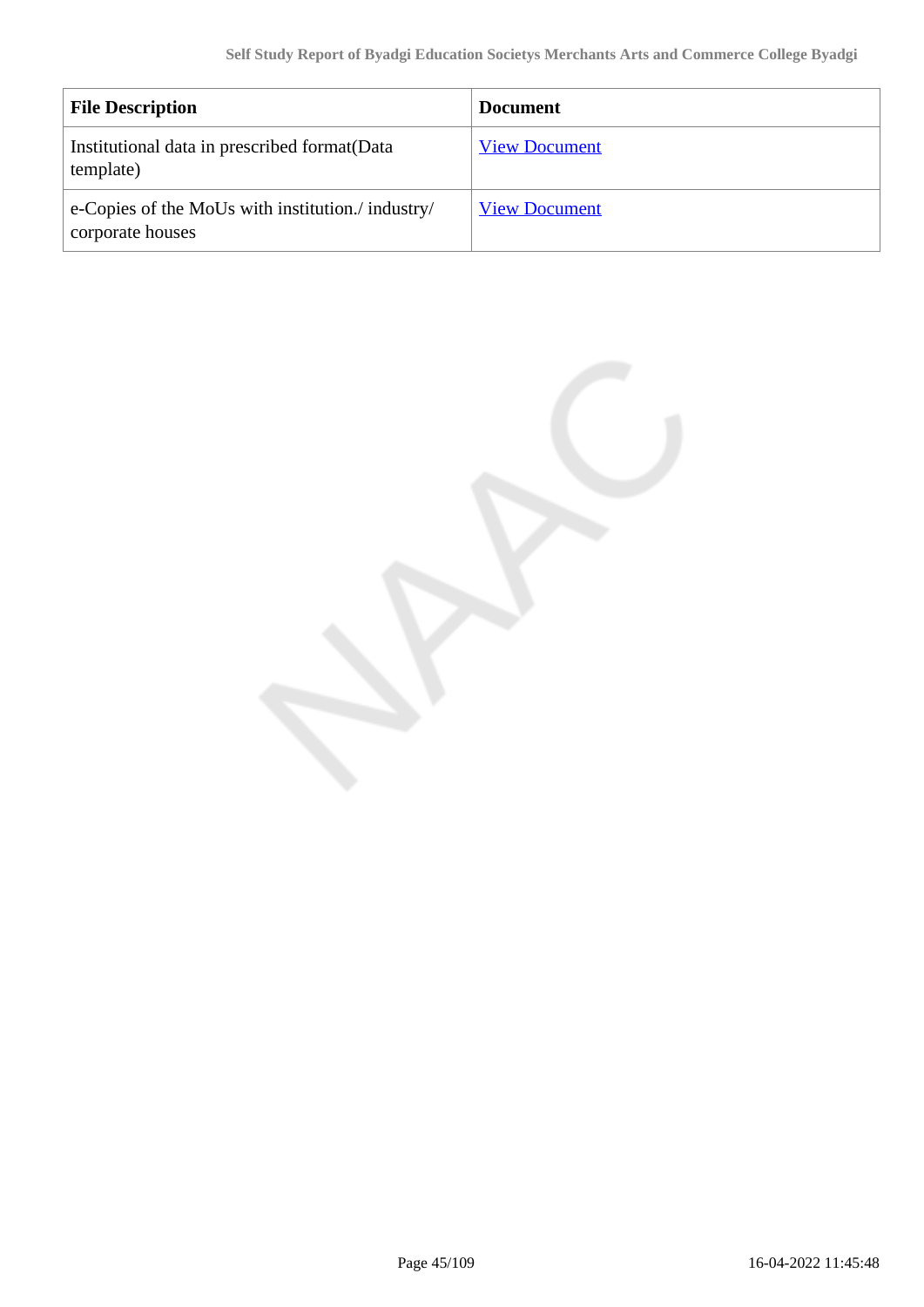# **Criterion 4 - Infrastructure and Learning Resources**

# **4.1 Physical Facilities**

 **4.1.1 The Institution has adequate infrastructure and physical facilities for teaching- learning. viz., classrooms, laboratories, computing equipment etc.** 

## **Response:**

Adequate infrastructure and physical facilities are important aspects in enhancing teaching – learning process of institution. Institution, established in 1984 is located on the quiet area 4.14 acres of land. It has fine academic ambience. Institute offers two undergraduate programmes Arts and Commerce. For creation and augmentation of infrastructure that facilitate the effective teaching-learning college has long term and short term plans. Institution has adequate infrastructure and physical facilities for teaching – learning process in terms of its strength in both programmes. The campus consists of required number of class rooms, computer laboratories spacious office room and vast playground.

#### **Class room facilities:**

13 class rooms are constructed on Ground Floor and First Floor. They are well ventilated spacious with fans and green boards mounted. Of these, 6 class rooms are ICT enabled.

- Class rooms are provided with LAN/Wi-Fi connectivity.
- Teachers use ICT and Smart boards in teaching.
- CCTV cameras are also mounted in all class rooms including Ladies Room.
- Separate Rooms for N.S.S. units and Sports are provided.
- Newly constructed Staff room with cubicles.

## **Laboratory Facilities:**

Computer Laboratories: there are two Computer Laboratories in college, one is main Computer Laboratory and anther is in Ladies' Room which has 10 computers with internet connectivity. Girl students use of them during their gap period and after class hours.

## **Library Facility:**

- Institution is provided with independent library building covering carpet area of 1800 square feet Ground Floor and 1800 square feet First Floor.
- It is well equipped with automation.
- It has a commendable stock of reference books, Text books and books for competitive examinations.
- Based on the feedback the facilities are augmented.
- Library has subscription to N-List and E-library.
- Institutional library has subscription to many academic journals of different subject.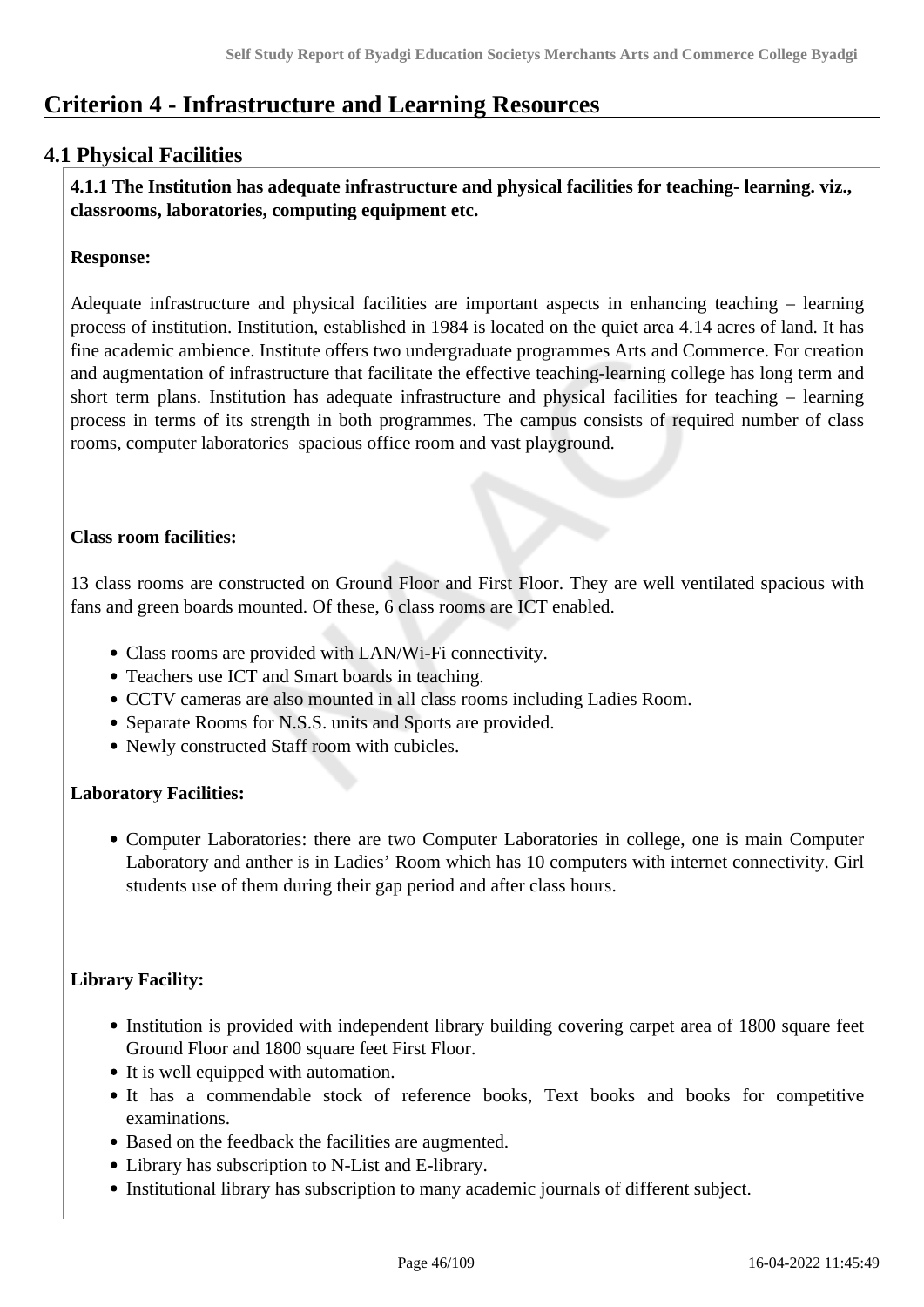- Library has Poor Students Lending Library (P.S.L.L.).
- Further during examination and in the period prior to examination working hours of library are extended to facilitate students.

## **Auditorium / Seminar Hall Facility:**

College celebrated Silver Jubilee in 2009. In the memory of jubilee a vast auditorium with seating capacity of 500 audience is constructed. The hall is mounted with number of fans and LCD projector. It is used to the maximum for co- curricular activities.

## **Other Physical Facilities:**

- Ladies' Room with computers with internet facility and drinking water filter unit.
- Canteen
- Sanitary blocks
- Principal's chamber with well-equipped antechamber
- IOAC office
- Vivekananda Dhyanamandira with statue
- Vehicle parking facility. (For student and staff separately)
- Ramp facility for physically challenged students at entrance.

With proper funding by management, Institution strives to up keep and augment infrastructural facilities for effective teaching – learning process.

| <b>File Description</b>               | <b>Document</b>      |
|---------------------------------------|----------------------|
| Upload any additional information     | <b>View Document</b> |
| Paste link for additional information | <b>View Document</b> |

## **4.1.2 The Institution has adequate facilities for cultural activities, sports, games (indoor, outdoor), gymnasium, yoga centre etc.**

#### **Response:**

The institution has adequate facilities for Cultural activities, Sports, (Indoor and outdoor) gymnasium, Yoga center etc. The institution believes strongly that cultural activities are very essential for the all-round development of personality of the students. Therefore the institution has provided the necessary infrastructural facilities for the conduct of cultural activities regularly on its campus.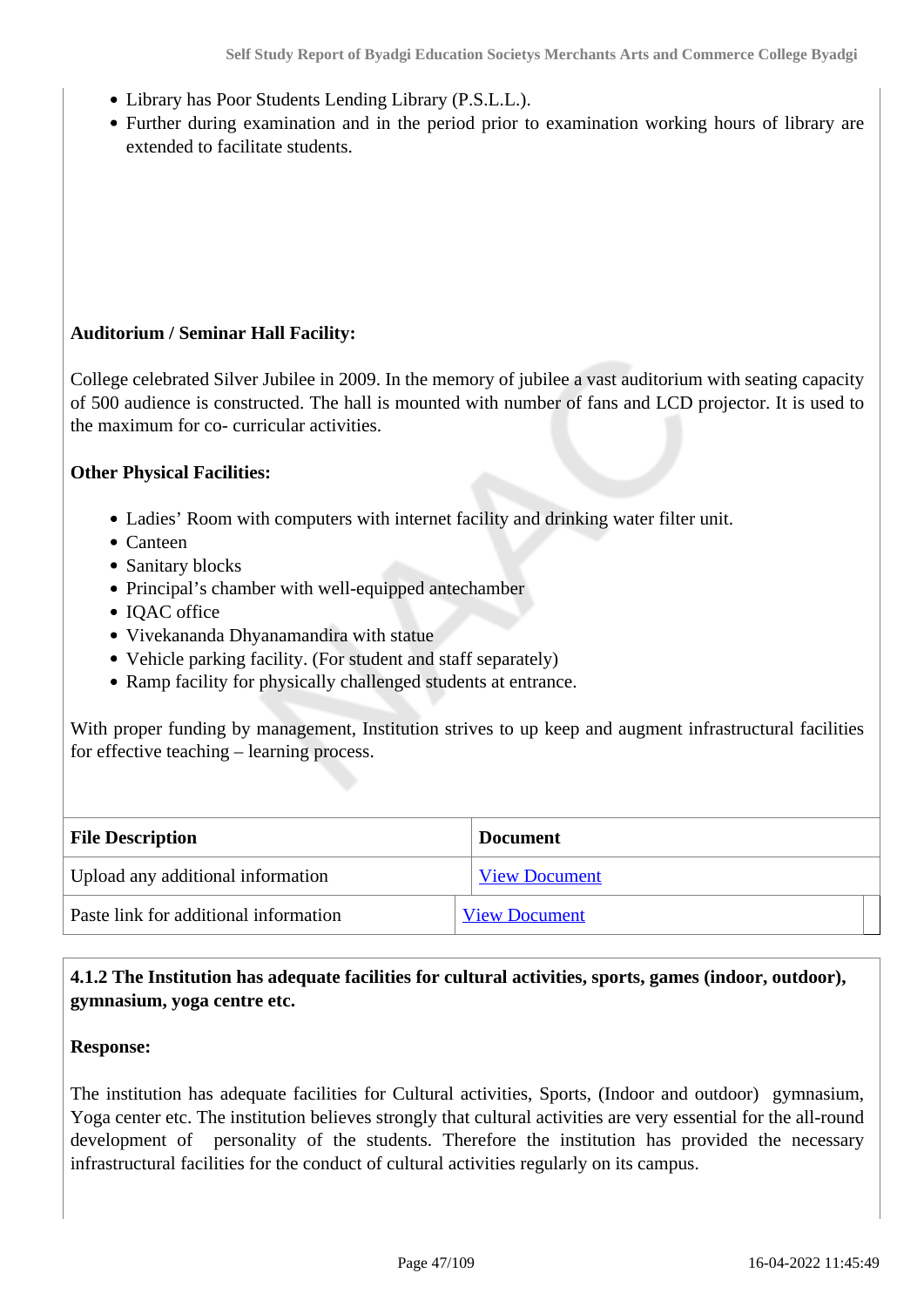## **Cultural activities:**

The institution has the committees like

- 1.Cultural programme Committee.
- 2.Debate Union.
- 3.Ladies' Association.
- 4.College Miscellany.

Constituted by the principal. These committees comprise of a Co-ordinator and Member/s.

Throughout the academic year these committees organize the competions, sometimes at college level, District/ Inter District level, cultural competions independently as well as jointly with the National trusts and Academies. These committees generally organize the following competitions.

#### **Singing Competitions**

- Folk songs (Solo and Group)
- Devotional songs
- Lyrics

#### **Dance Competitions**

- Folk Dance
- Individual as well as Group dance
- Classical dance

#### **Role Play and Drama**

**One – Act play**

#### **Cooking Competitions**

- Sweet items
- Masala items

#### **Rangoli Competitions**

- Free hand Rangoli
- Dot Rangoli

## **Hairstyle Competitions**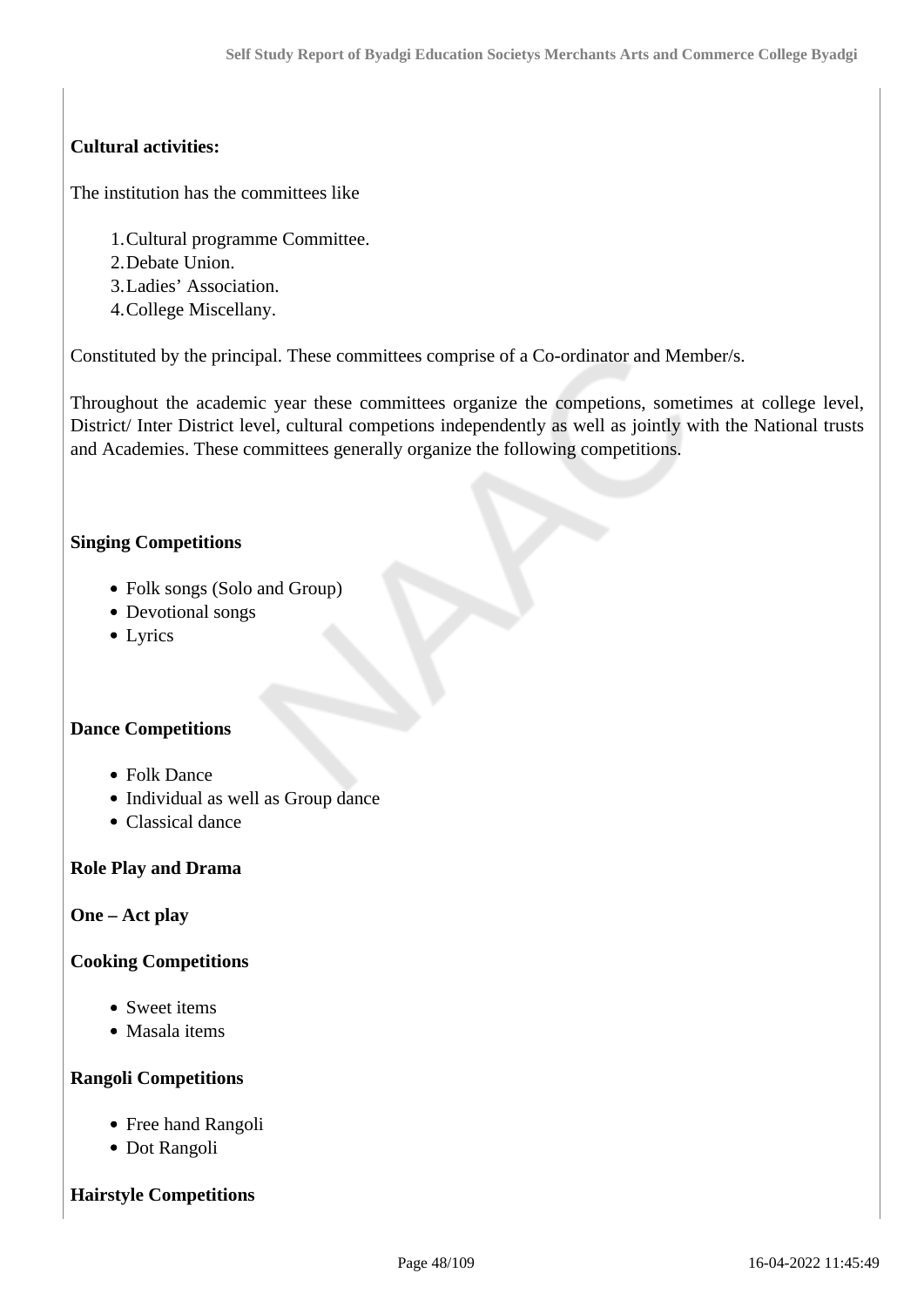## **Mehandi Art**

## **Handicrafts (made of vegetables) exhibition**

## **Old Coins exhibition**

Such competitions are held at college level in the first stage and then the selected students are sent to the higher levels of competitions. Such as zonal, inter–zonal and University level. Our college students have performed well in such competitions and have bagged many prizes.

#### **Facilities:**

- The college has a provided a vast, well ventilated auditorium with sufficient number of fans mounted, projector with a seating capacity for 500 audience.
- The institution has also made a provision for financial support of such participants who participate in the competitions.
- The winners are felicitated with cash prizes.

## **Sports Activities and Competitions:**

There is also a committee formed under Ex-officio chairmanship of the principal. The committee consists of a senior faculty as a co-ordinator with one or more Member/s. The committee directs the physical education director to issue notice regarding the various sports competitions that are organized on the campus, and at Zonal, Inter zonal, University and Inter University level. Our college is famous ever since its establishment for Kabaddi tournaments. Our students have bagged many trophies at various levels. The institution has made provision for sports activities with a motto 'A sound mind in a sound body'. The sports facilities are as follows.

#### **Outdoor:**

- Vast ply ground
- Long / High jump pit
- Badminton courts-2
- Volley ball court with nets tied always
- Kho-Kho court
- Kabbaddi court
- Athletics

#### **Indoor:**

- Chess boards
- Carrom boards for students and staff.

The institution has conducted Zonal Kabaddi competition in 2019-20. The institution makes provision for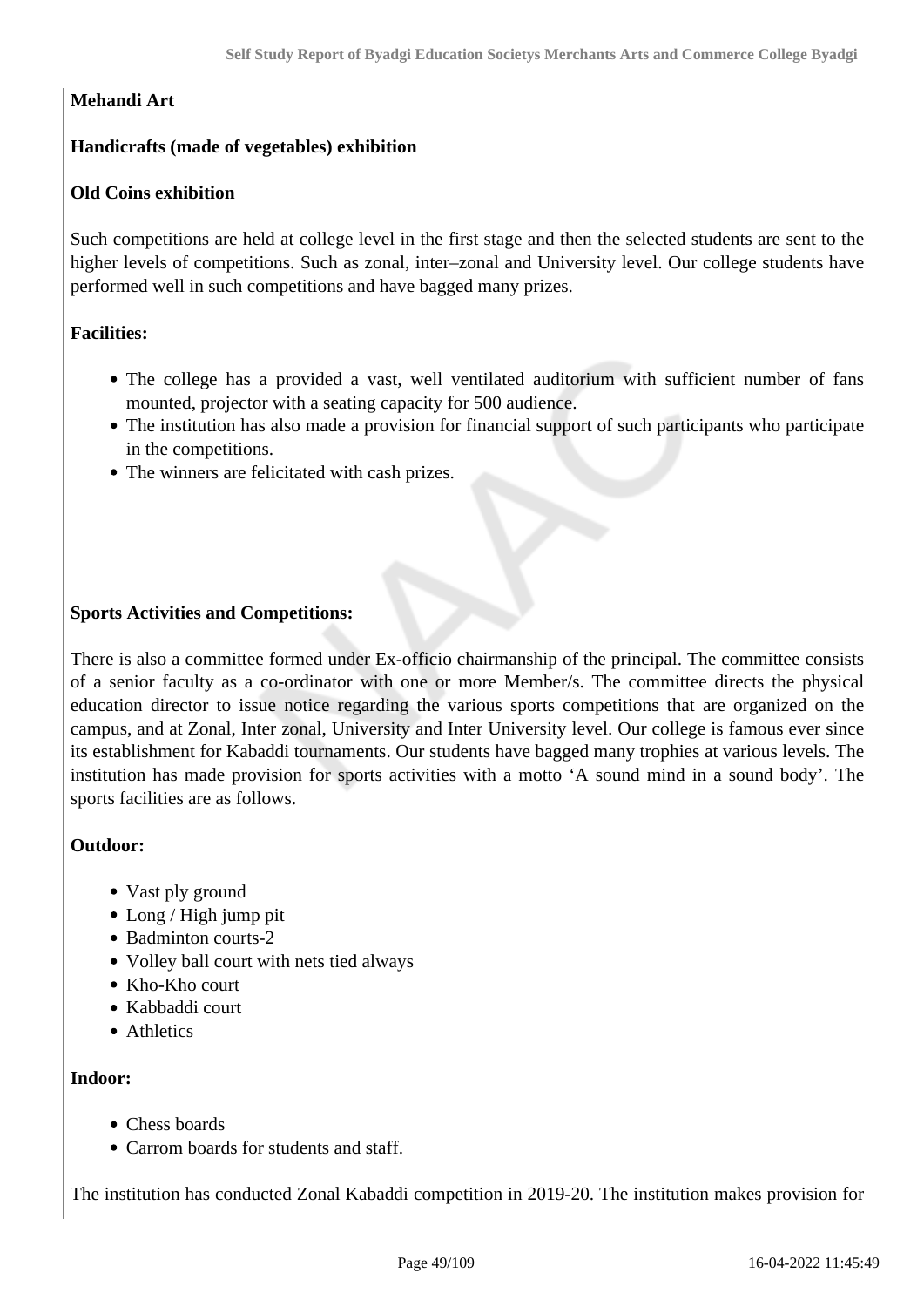financial support to the sports persons by way of:

- Cash prizes
- Sports dress and shoes
- Our staff members provided trophies.

Apart from these sports and cultural activities Sari day and Ethnic Dress Days are observed by the institution to keep the cultural sentiment of the Northern Karnataka vibrant.

| <b>File Description</b>               | <b>Document</b>      |
|---------------------------------------|----------------------|
| Upload any additional information     | <b>View Document</b> |
| Paste link for additional information | <b>View Document</b> |

## **4.1.3 Percentage of classrooms and seminar halls with ICT- enabled facilities such as smart class, LMS, etc.** *(Data for the latest completed academic year)*

**Response:** 23.08

#### 4.1.3.1 **Number of classrooms and seminar halls with ICT facilities**

Response: 3

| <b>File Description</b>                                    | <b>Document</b>      |
|------------------------------------------------------------|----------------------|
| Institutional data in prescribed format (Data<br>template) | <b>View Document</b> |

## **4.1.4 Average percentage of expenditure, excluding salary for infrastructure augmentation during last five years(INR in Lakhs)**

**Response:** 11.46

4.1.4.1 **Expenditure for infrastructure augmentation, excluding salary year-wise during last five years (INR in lakhs)**

| 2020-21 | 2019-20 | 2018-19 | 2017-18 | 2016-17 |
|---------|---------|---------|---------|---------|
| 0.22485 | 1.12142 | 1.64913 | 0.74228 | 0.32830 |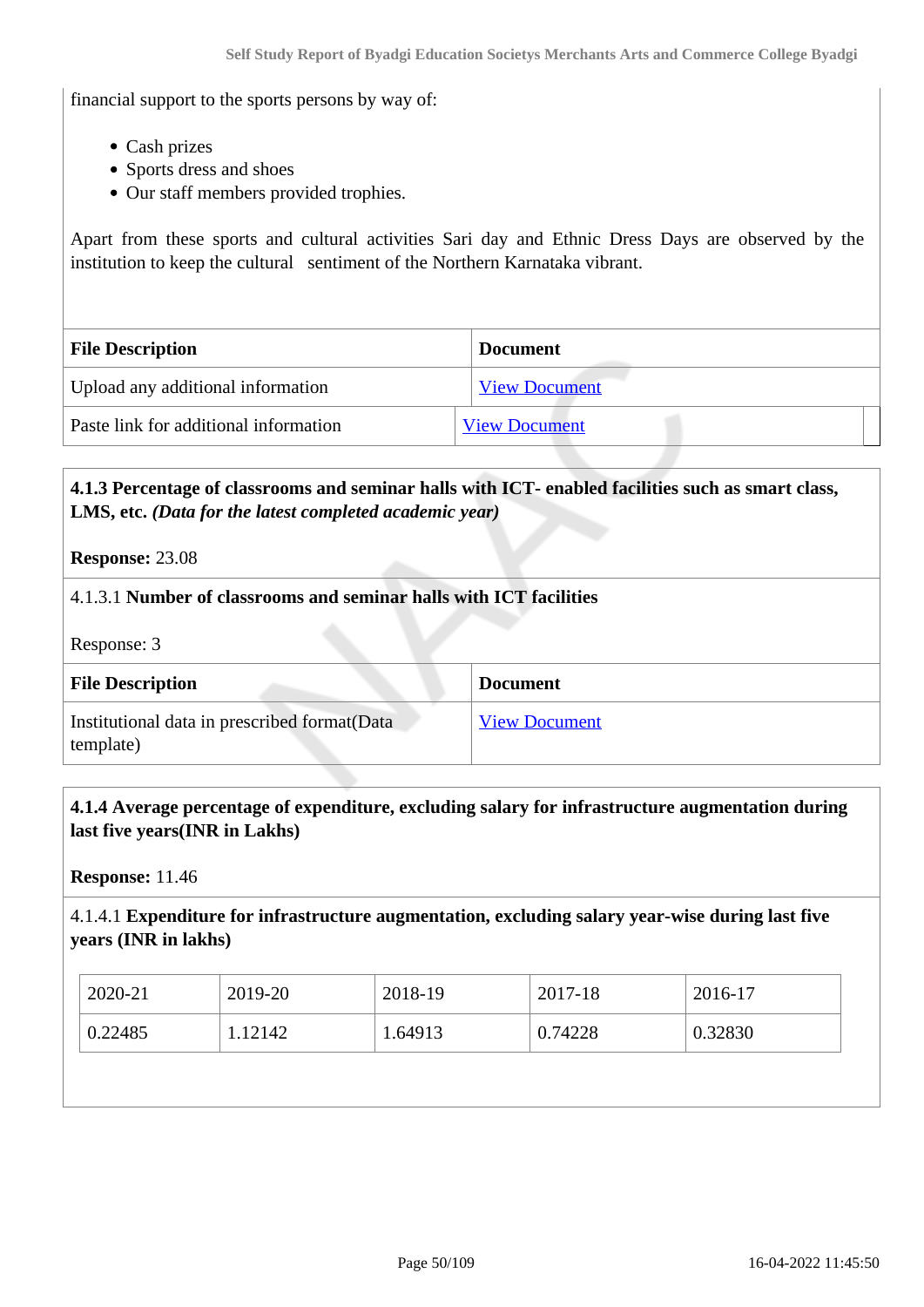| <b>File Description</b>                                    | <b>Document</b>      |
|------------------------------------------------------------|----------------------|
| Upload audited utilization statements                      | <b>View Document</b> |
| Institutional data in prescribed format (Data<br>template) | <b>View Document</b> |

# **4.2 Library as a Learning Resource**

## **4.2.1 Library is automated using Integrated Library Management System (ILMS)**

## **Response:**

Library of an institution is regarded as a repository of learning process. It caters to the learning process of the students and the teaching process of the teachers respectively. The institution has an independent library building erected on the campus. It has been managed by the competent librarian properly. The principal constitutes the library advisory committee. The committee for the academic year 2020-21 is as follows.

## 1.**The library advisory committee:**

| 1. Prof. Prashanth N.S.      | Co-ordinator     |  |
|------------------------------|------------------|--|
| 1. Prof. P.M. Doddamani      | Member           |  |
| 1. Dr. S.P. Pangi            | Member           |  |
| 1. Sri. Santosh Udyogannavar | Member-Secretory |  |

Based on the feedback and recommendations of students and staff, the committee suggests for improvements if any needed and augmentation of learning resources to be included to the infrastructure. Presently the library is partially automated. It holds a commendable stock of reference books and Text books. And the Journals pertaining to different subjects are subscribed / subscription renewed.

It also holds a collection of old and rare books, e- resources and collections of the question papers of the previous examinations.

The following facilities have been provided by the library of the institution to make it user/reader friendly. E-Library management software has the following features.

1.Computer

2.Internet

3.The digitalization of the library is helpful in the easy access of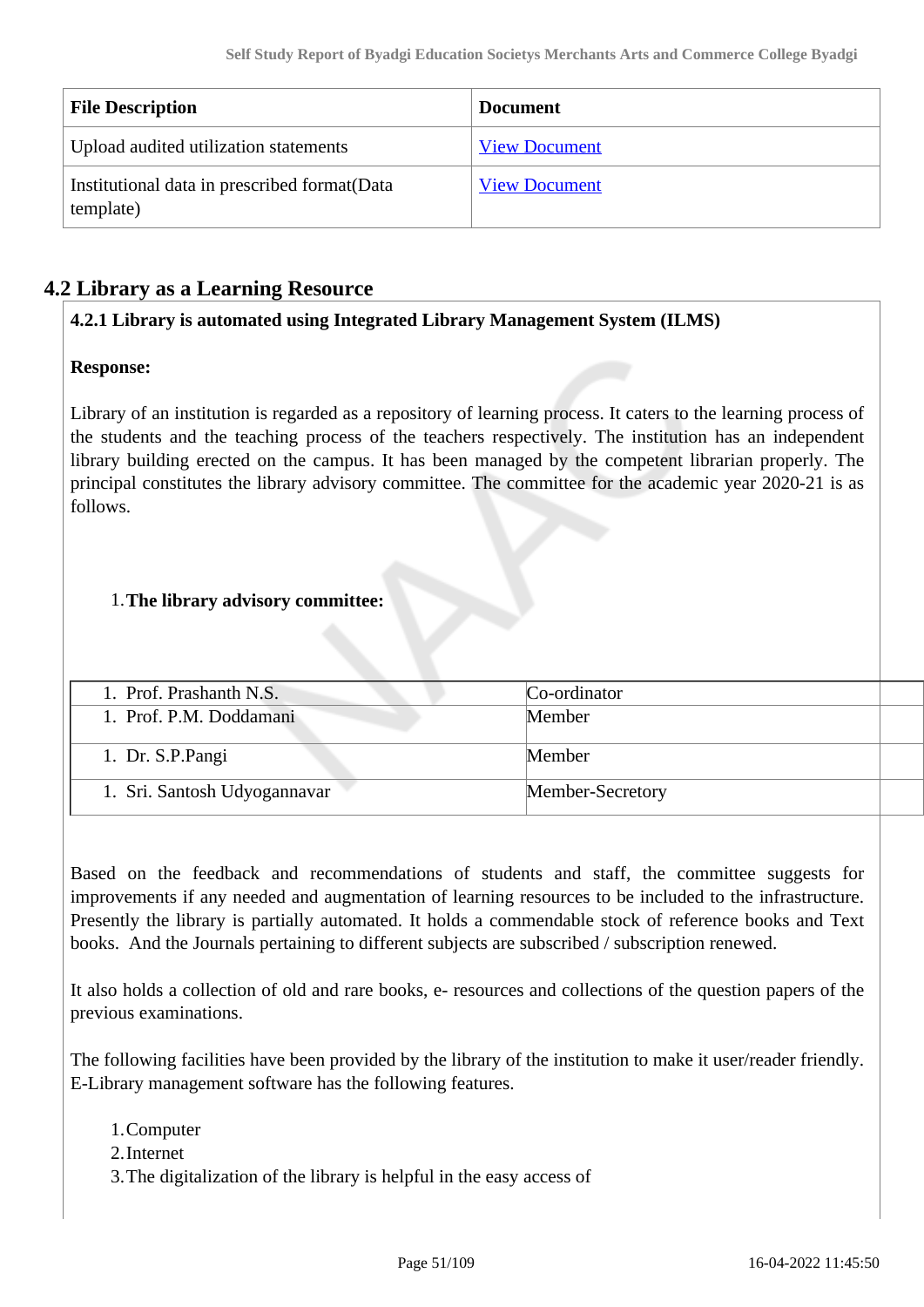- 1.Subject Author wise books.
- 2.Books borrowed.
- 3.Due date of return.
- 4.Penalty to be paid if the books are not returned in time.
- 5.OPAC "Online Public Access Catalog."
- 6.Bar coding generation for books.
- 7.N-List
- 1.Poor students' Lending Library (PSLL)
- 2.To encourage the meritorious students additional one more Book is issued to such students.
- 3.Apart from the books issued against the security of Identity Card each student is given 3 more books up to the end of the academic year.
- 4.The total built up area of the institutions' library is 1800 sq. ft. G.F. and F.F. With the seating capacity for 200 students.
- 5.Library is kept open from 9.00 a.m. to 6.00 p.m. regularly. However before and during the examination days the working hours are extended from 8.00 a.m. to 8.00 p.m.

| Name           | Οİ |  | <b>ILMS</b> Nature of Automation (Fully or Partially) | <b>Year of Automation</b> |  |
|----------------|----|--|-------------------------------------------------------|---------------------------|--|
| Software       |    |  |                                                       |                           |  |
| E-lib software |    |  |                                                       |                           |  |

#### **4.2.2 The institution has subscription for the following e-resources**

- **1.e-journals**
- **2.e-ShodhSindhu**
- **3.Shodhganga Membership**
- **4.e-books**
- **5.Databases**
- **6.Remote access to e-resources**

#### **Response:** E. None of the above

| <b>File Description</b>                                    | <b>Document</b>      |
|------------------------------------------------------------|----------------------|
| Institutional data in prescribed format (Data<br>template) | <b>View Document</b> |

## **4.2.3 Average annual expenditure for purchase of books/e-books and subscription to journals/ejournals during the last five years (INR in Lakhs)**

**Response:** 0.19

#### 4.2.3.1 **Annual expenditure of purchase of books/e-books and subscription to journals/e- journals year wise during last five years (INR in Lakhs)**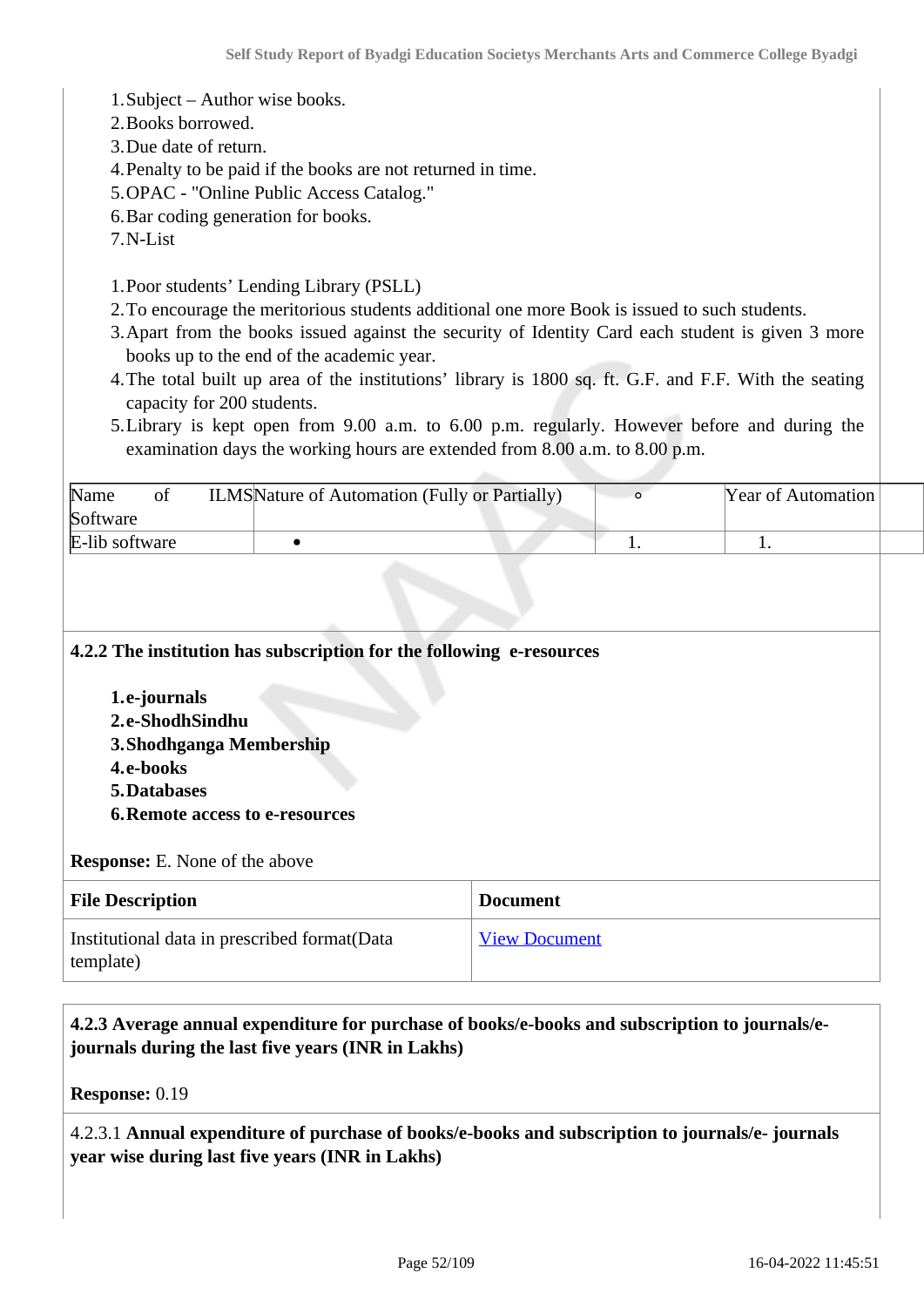| 2020-21<br>0.01900                                         | 2019-20<br>0.11384 | 2018-19<br>0.31488 |                      | 2017-18<br>0.13132 | 2016-17<br>0.37110 |
|------------------------------------------------------------|--------------------|--------------------|----------------------|--------------------|--------------------|
| <b>File Description</b>                                    |                    |                    | <b>Document</b>      |                    |                    |
| Institutional data in prescribed format (Data<br>template) |                    |                    | <b>View Document</b> |                    |                    |
| Audited statements of accounts                             |                    |                    | <b>View Document</b> |                    |                    |

| 4.2.4 Percentage per day usage of library by teachers and students (foot falls and login data for<br>online access) during the latest completed academic year |                      |  |  |
|---------------------------------------------------------------------------------------------------------------------------------------------------------------|----------------------|--|--|
| <b>Response:</b> 10.66                                                                                                                                        |                      |  |  |
| 4.2.4.1 Number of teachers and students using library per day over last one year                                                                              |                      |  |  |
| Response: 68                                                                                                                                                  |                      |  |  |
| <b>File Description</b>                                                                                                                                       | <b>Document</b>      |  |  |
| Details of library usage by teachers and students                                                                                                             | <b>View Document</b> |  |  |

# **4.3 IT Infrastructure**

#### **4.3.1 Institution frequently updates its IT facilities including Wi-Fi**

#### **Response:**

In addition to conventional mode of teaching the institution has adopted the advanced mode of teaching through ITC mode. In view of this the institution has procured well equipped high figuration computers. The internet connectivity with good and necessary bandwidth has been accessible to adequate e-learning resources. A computer laboratory is also set up in the institution with LAN and Wi-Fi facility. Since, the B.Com. Curriculum has computer application subject as one of the compulsory papers from the second semester to the Final semester. The institution has installed necessary software needed to fulfill the syllabi requirement. The students and staff use the internet as learning and teaching resource. The computers are regularly updated with the anti-virus software from time to time.

- 1.Computer laboratory with enough number of computers.
- 2.The computers in the college classes and laboratory and in the library and Ladies room are supplied with UPS back up.
- 3.From time to time anti-virus software is installed.
- 4.LAN connected CCTV cameras are maintained regularly.
- 5.Auditorium has system of LCD mounted projector. In class rooms Smart Boards have been mounted. (6)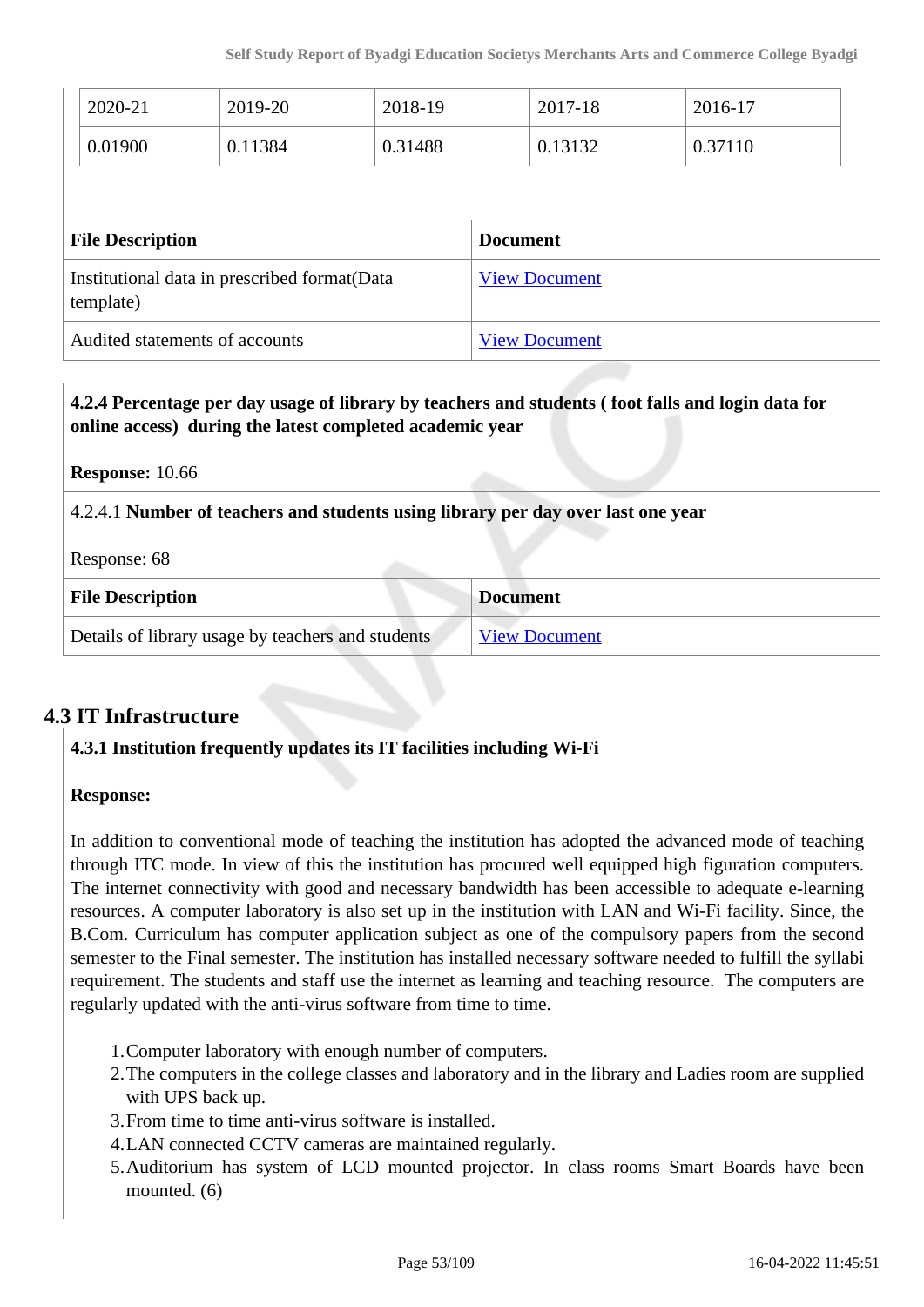- 6.The examination related works are carried out with the help of computers.
- 7.The students' examination forms are filled through online mode.
- 8.Hall tickets are generated through online.
- 9.The students get their result through online mode.

The institution regularly updates the above enumerated IT facilities. The technical persons are invited from time to time and the servicing is carried out for up keeping and maintenance of the IT facilities.

#### **4.3.2 Student - Computer ratio (Data for the latest completed academic year)**

**Response:** 14.51

| <b>File Description</b>           | <b>Document</b>      |
|-----------------------------------|----------------------|
| Upload any additional information | <b>View Document</b> |
| Student – computer ratio          | <b>View Document</b> |

| 4.3.3 Bandwidth of internet connection in the Institution                   |                      |
|-----------------------------------------------------------------------------|----------------------|
| <b>Response: A. ?50 MBPS</b>                                                |                      |
| <b>File Description</b>                                                     | <b>Document</b>      |
| Upload any additional Information                                           | <b>View Document</b> |
| Details of available bandwidth of internet<br>connection in the Institution | <b>View Document</b> |

#### **4.4 Maintenance of Campus Infrastructure**

 **4.4.1 Average percentage of expenditure incurred on maintenance of infrastructure (physical and academic support facilities) excluding salary component during the last five years(INR in Lakhs)**

**Response:** 19.05

4.4.1.1 **Expenditure incurred on maintenance of infrastructure (physical facilities and academic support facilities) excluding salary component year-wise during the last five years (INR in lakhs)**

| 2020-21<br>2019-20 | 2018-19 | 2017-18 | 2016-17 |
|--------------------|---------|---------|---------|
| 1.81144<br>1.89727 | 1.03091 | 1.10512 | 1.27840 |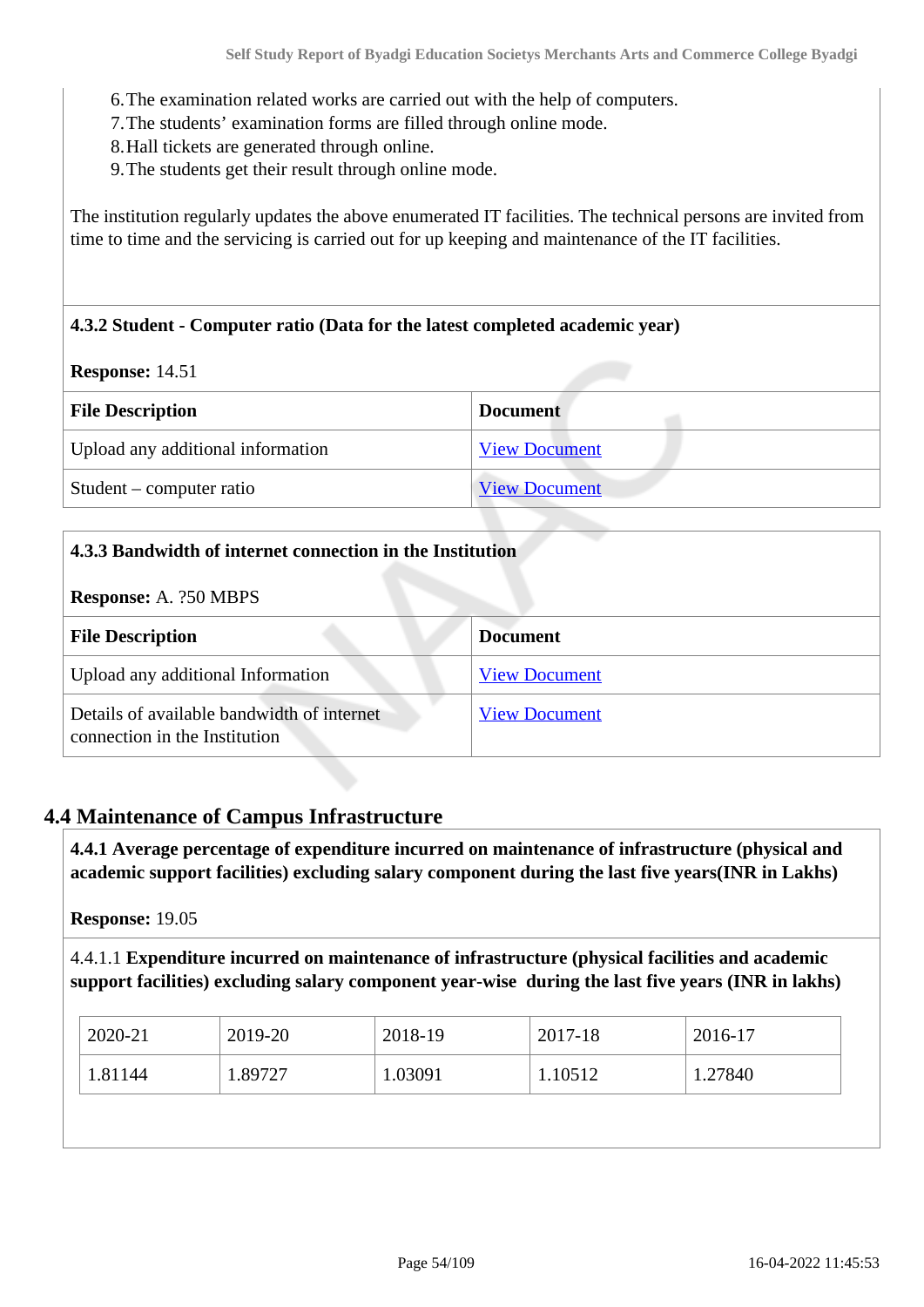| <b>File Description</b>                                    | <b>Document</b>      |
|------------------------------------------------------------|----------------------|
| Institutional data in prescribed format (Data<br>template) | <b>View Document</b> |
| Audited statements of accounts                             | <b>View Document</b> |

 **4.4.2 There are established systems and procedures for maintaining and utilizing physical, academic and support facilities - laboratory, library, sports complex, computers, classrooms etc.**

## **Response:**

Yes. There are established systems and procedures for maintaining and utilizing physical, academic and support facilities laboratory, library, sports complex, computers, class rooms etc. The institution, with the financial support of the management, procures the necessary equipments like sports materials, books and other amenities for the smooth running of the teaching-learning activities on the campus. The institution also regards that the equipments added to the institute must be maintained properly so that they can be utilized for a prolonged period. Hence the institution has been following the system of forming the committees to look into the functioning and maintenance of the aforementioned aspects and facilities. The following committees are formed by the principal for the academic year 2020-21.

#### 1.**Library Advisory Committee**

| 1. Prof. Prashanth.N.S.     |                  |
|-----------------------------|------------------|
| 1. Prof. P.M.Doddamani      |                  |
| 1. Dr. S.P. Pangi           |                  |
| 1. Sri. SantoshUdyogannavar | Member-Secretory |
| .<br>__                     |                  |

#### 1.**Campus Maintenance Committee**

| 1. Prof. P.M.Doddamani  |        |
|-------------------------|--------|
| 1. Prof. Prashanth.N.S. | Member |
| 1. Sri. S.N.Magod       |        |

#### 1.**Sports Committee**

| 1. Prof. C. Shivanandappa | 1. Co-ordinator |
|---------------------------|-----------------|
| 1. Prof. K.M. Katagihalli | 1. Member       |
| 1. Sri. S.N.Magod         | 1. Member       |

#### 1.**Stock Verification Committee**

| 1. Prof. C. Shivanandappa | o |
|---------------------------|---|
| 1. Prof. K.M. Katagihalli |   |
| 1. Sri. Santosh.S.U.      |   |
| 1. Sri. S.N.Magod         |   |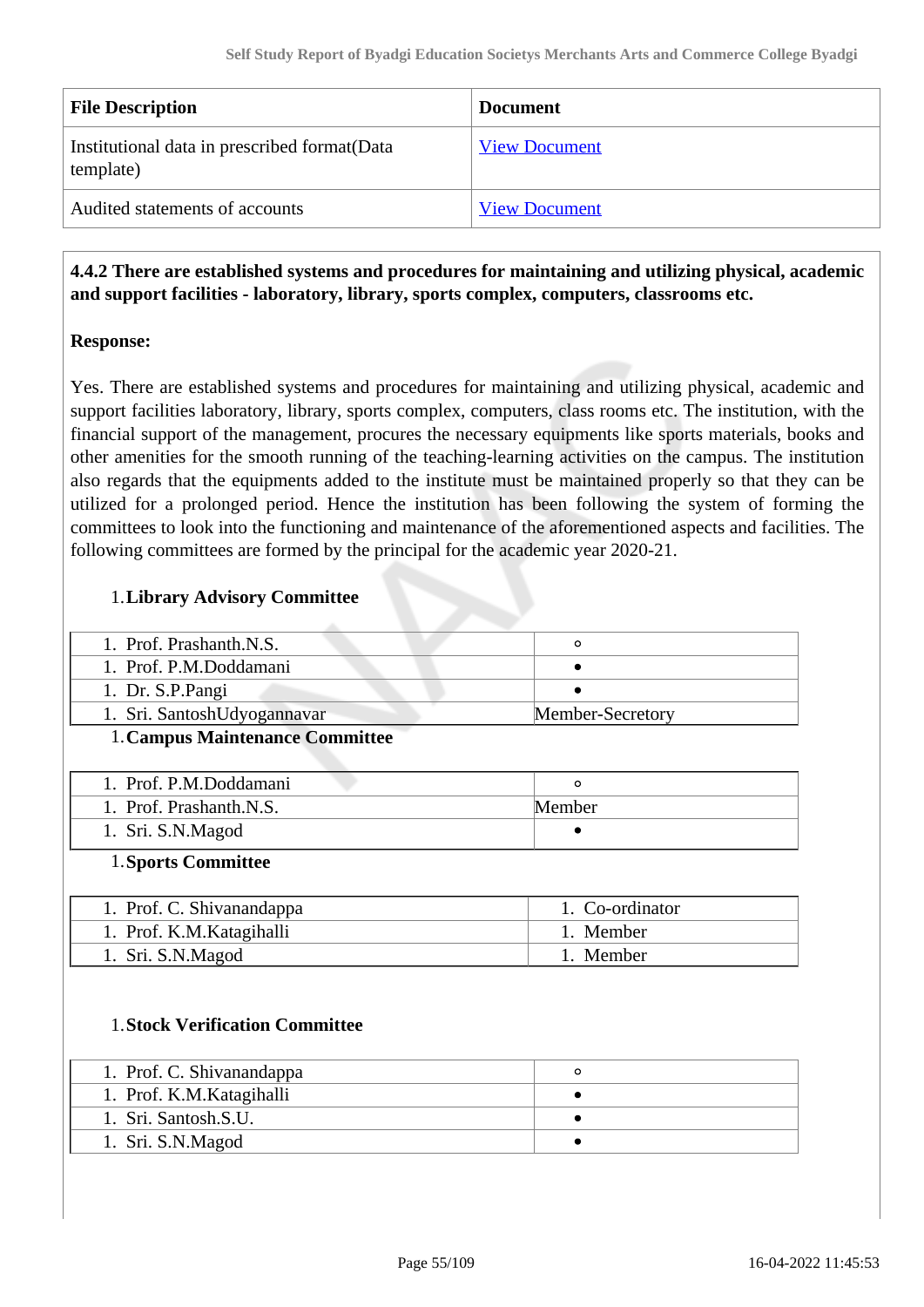## 1.**Library:**

The library advisory committee looks after the smooth functioning of the library as it is the temple of knowledge and heart of the institution. The committee constituted by the principal collects the list of books to be purchased and journal to be subscribed newly and submits them to the principal. The principal arranges for the procurement of the necessary items for the library in consultation with the management.

- 1.The library of the college is well equipped with good number of books and journals.
- 2.It is housed in the built up area of 1800 Sq. ft. Ground floor and First floor. With the seating capacity of 200 students.
- 3.Because of local conditions there is no open access system in the library.
- 4.The library staff issues the books to the students on the counter on demand basis and keeps watch over the materials and books.
- 5.Poor student lending library (P.S.L.L.) facilities are provided to the students.
- 6.Extension of working hours during the examinations is in vogue.
- 7.The library is partially computerized.
- 8.The facility of displaying information about the competitive examination and job opportunities for graduates apart from providing books for competitive examinations.
- 9.Internet, OPAC, N-List, Wi-Fi, bar coding are the other facilities related to IT.
- 10.Separate drinking water purifying unit is installed in the library.

## 1.**Campus:**

The campus maintenance committee looks after the cleanliness of the campus and proper utilization of the facilities made available on the campus. The faculty, time and again, advises and trains the students to utilize and maintain the physical and other academic facilities. The facilities provided are:

- 1.Considering the necessity of instruments, equipments or any other facility the principal in consultation and permission from the management arranges for the purchase or installation of the same.
- 2.In order to facilitate the uninterrupted power supply a power generator set has been installed near the auditorium.
- 3.Drinking water purifying units-4 One near the office, one in the Ladies' rest room, one in the staff room and another in the library respectively have been installed. An agreement is made with the suppliers for timely service and maintenance of the equipments.
- 4.The campus area consists of 4.14 acres. It is surrounded by trees. There are enough numbers of lecture halls, with smart board and fans mounted, playground, separate library building with necessary amenities.
- 5.A few guntas of land with lawn increase the beauty of the campus.
- 6.Auditorium with 500 seating capacity is used for cultural activities, seminars and other programs. It is provided with audio-visual facility and fans.
- 7.Two bore wells are sunk on the campus.
- 8.Well-furnished office and principal's chamber with an ante chamber is provided.
- 9.Rain water harvesting units.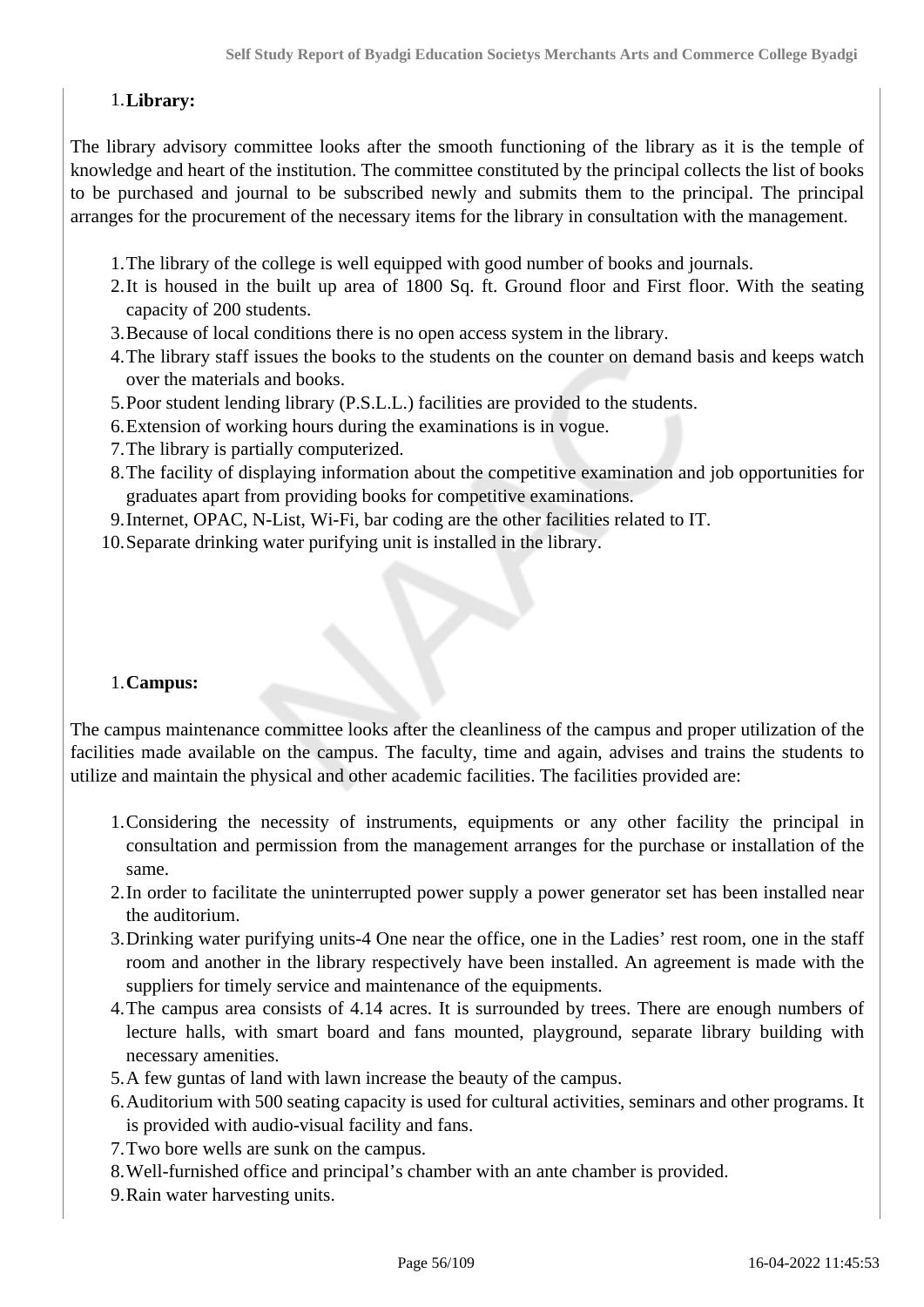- 10.Wormy culture unit.
- 11.Canteen for students and staff.

The committee looks after the maintenance and up keeping of the above mentioned physical facilities the students have been made aware of these facilities and trained in utilizing them properly. They are advised to switch off the fans, lights, taps and computers when not in use. The committee strives hard to keep the campus plastic free as far as possible. Students are using dust bins to maintain cleanliness on the campus.

#### 1.**Sports Committee**

The sports committee arranges for the procurement of sports equipments and other materials. A stock register consisting of the list of materials and other amenities is maintained by the Physical Education Director. It gets verified by the stock verification committee yearly. Thus, the maintenance is looked after.

#### 1.**Stock Verification Committee**

The stock verification committee constituted by the principal takes up the task of physically verifying the stock and infrastructural facilities of Library, Computer Laboratory, Sports section, N.S.S. sections etc. including the other facilities. It makes suggestions for augmentation and up keeping the ones. Accordingly the institution follows the procedures. Thus, there is a strong and sturdy system of supervising the maintenance and utilization of physical academic and support facilities made available by the institution.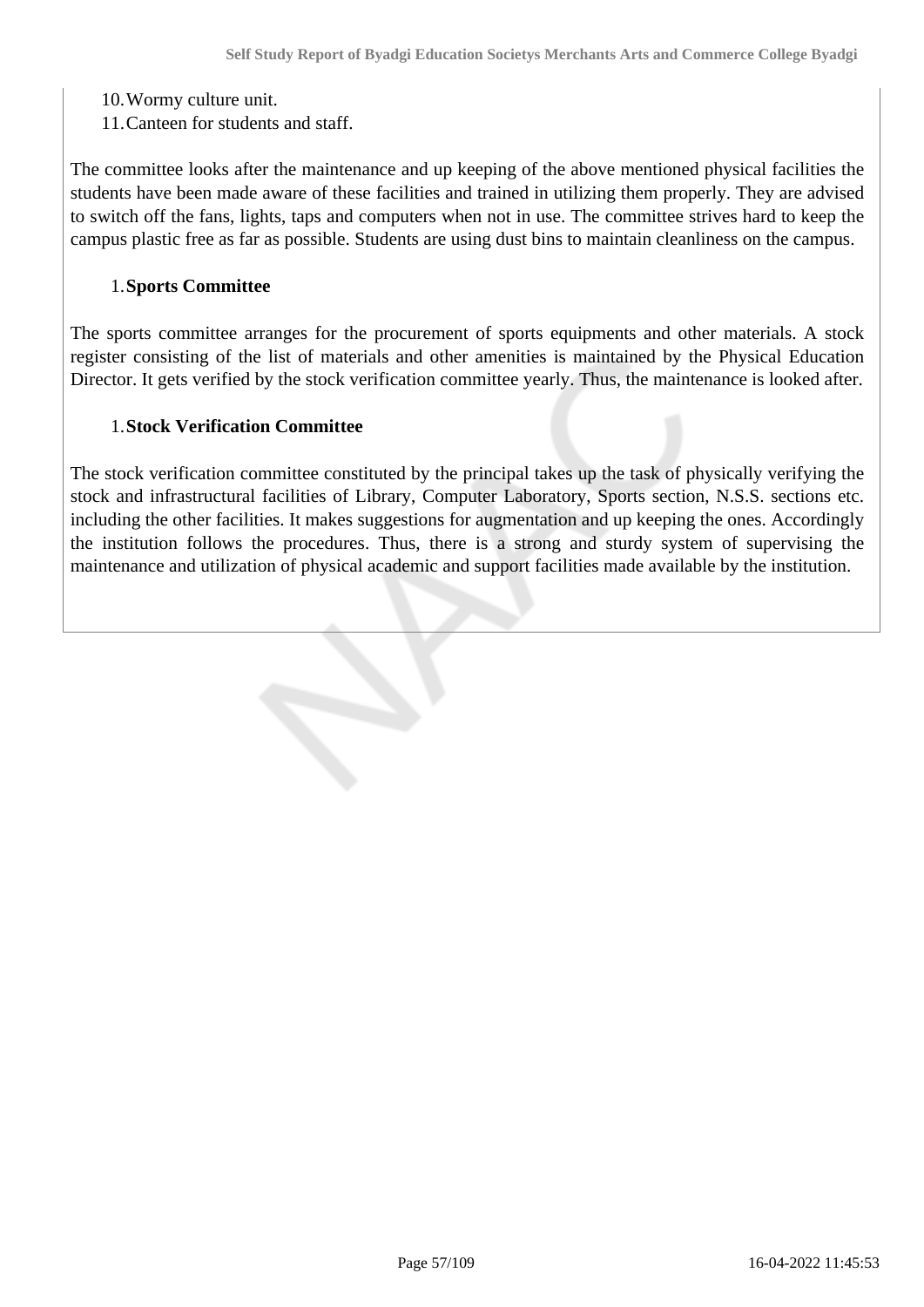# **Criterion 5 - Student Support and Progression**

## **5.1 Student Support**

 **5.1.1 Average percentage of students benefited by scholarships and freeships provided by the Government during last five years** 

**Response:** 50.5

5.1.1.1 **Number of students benefited by scholarships and free ships provided by the institution, Government and non-government bodies, industries, individuals, philanthropists during the last five years (other than students receiving scholarships under the government schemes for reserved categories)** 

| 2020-21 | 2019-20 | 2018-19 | 2017-18 | 2016-17 |
|---------|---------|---------|---------|---------|
|         | 178     | 162     | 607     | 576     |

| <b>File Description</b>                                                         | <b>Document</b>      |
|---------------------------------------------------------------------------------|----------------------|
| upload self attested letter with the list of students<br>sanctioned scholarship | <b>View Document</b> |
| Institutional data in prescribed format                                         | <b>View Document</b> |

 **5.1.2 Average percentage of students benefitted by scholarships, freeships etc. provided by the institution / non- government agencies during the last five years**

**Response:** 0

5.1.2.1 **Number of students benefited by scholarships and free ships provided by the institution, Government and non-government bodies, industries, individuals, philanthropists during the last five years (other than students receiving scholarships under the government schemes for reserved categories)** 

| 2020-21 | 2019-20 | 2018-19 | 2017-18 | 2016-17 |
|---------|---------|---------|---------|---------|
|         | ν       |         |         | ν       |

| <b>File Description</b>                 | <b>Document</b>      |
|-----------------------------------------|----------------------|
| Institutional data in prescribed format | <b>View Document</b> |

 **5.1.3 Capacity building and skills enhancement initiatives taken by the institution include the following**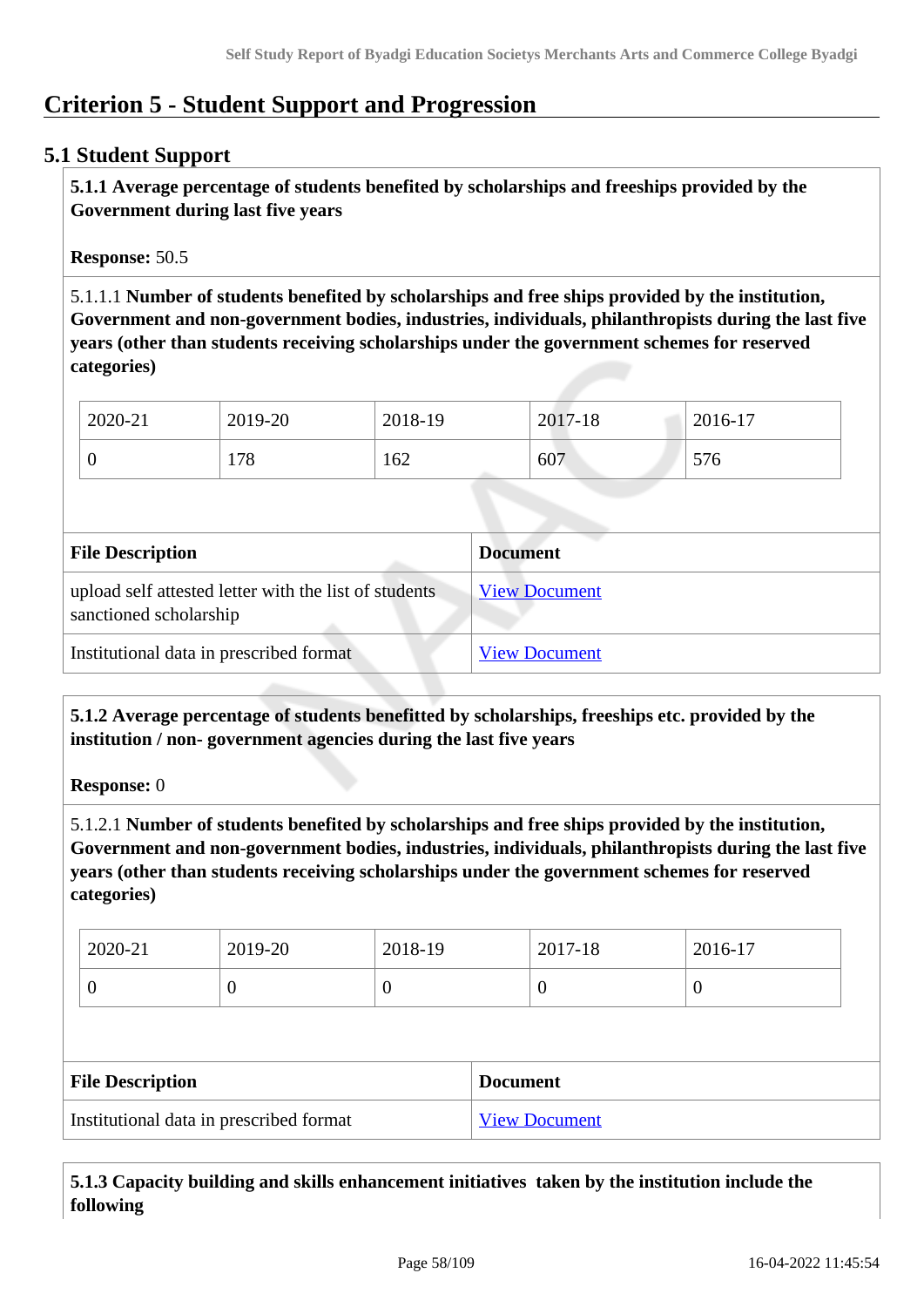#### **1.Soft skills**

#### **2.Language and communication skills**

**3.Life skills (Yoga, physical fitness, health and hygiene)**

**4.ICT/computing skills**

#### **Response:** B. 3 of the above

| <b>File Description</b>                 | <b>Document</b>      |
|-----------------------------------------|----------------------|
| Institutional data in prescribed format | <b>View Document</b> |

## **5.1.4 Average percentage of students benefitted by guidance for competitive examinations and career counselling offered by the Institution during the last five years**

**Response:** 0

5.1.4.1 **Number of students benefitted by guidance for competitive examinations and career counselling offered by the institution year wise during last five years**

| 2020-21 | 2019-20 | 2018-19 | 2017-18 | 2016-17 |
|---------|---------|---------|---------|---------|
|         | ◡       |         | ν       |         |

| <b>File Description</b>                 | <b>Document</b>      |
|-----------------------------------------|----------------------|
| Institutional data in prescribed format | <b>View Document</b> |

 **5.1.5 The Institution has a transparent mechanism for timely redressal of student grievances including sexual harassment and ragging cases**

- **1.Implementation of guidelines of statutory/regulatory bodies**
- **2.Organisation wide awareness and undertakings on policies with zero tolerance**
- **3.Mechanisms for submission of online/offline students' grievances**
- **4.Timely redressal of the grievances through appropriate committees**

#### **Response:** E. None of the above

| <b>File Description</b>                                                                                                            | <b>Document</b>      |
|------------------------------------------------------------------------------------------------------------------------------------|----------------------|
| Upload any additional information                                                                                                  | <b>View Document</b> |
| Minutes of the meetings of student redressal<br>committee, prevention of sexual harassment<br>committee and Anti Ragging committee | <b>View Document</b> |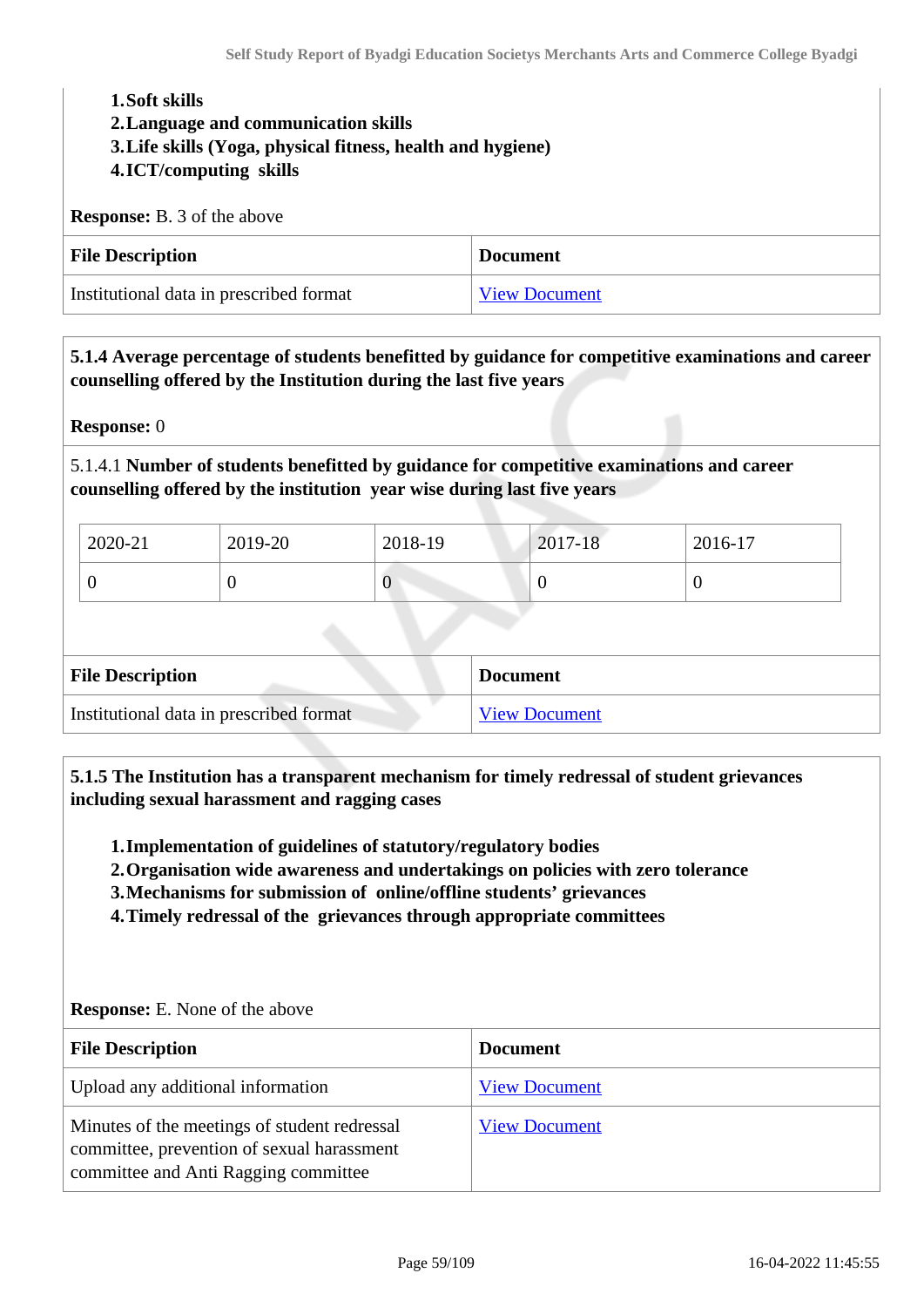## **5.2 Student Progression**

### **5.2.1 Average percentage of placement of outgoing students during the last five years**

#### **Response:** 8.81

## 5.2.1.1 **Number of outgoing students placed year - wise during the last five years.**

| 2020-21 | 2019-20    | 2018-19 | 2017-18      | 2016-17 |
|---------|------------|---------|--------------|---------|
|         | າ ເ<br>ل ک | 10      | $\cap$<br>∠∠ |         |

| <b>File Description</b>                 | <b>Document</b>      |
|-----------------------------------------|----------------------|
| Self attested list of students placed   | <b>View Document</b> |
| Institutional data in prescribed format | <b>View Document</b> |

## **5.2.2 Average percentage of students progressing to higher education during the last five years**

#### **Response:** 4.73

#### 5.2.2.1 **Number of outgoing student progressing to higher education.**

Response: 7

| <b>File Description</b>                 | <b>Document</b>      |
|-----------------------------------------|----------------------|
| Institutional data in prescribed format | <b>View Document</b> |

### **5.2.3 Average percentage of students qualifying in state/national/ international level examinations during the last five years (eg: JAM/CLAT/GATE/ GMAT/CAT/GRE/ TOEFL/ Civil Services/State government examinations)**

**Response:** 0

## 5.2.3.1 **Number of students qualifying in state/ national/ international level examinations (eg: JAM/CLAT/NET/ SLET/ GATE/ GMAT/CAT/GRE/ TOEFL/ Civil Services/ State government examinations) year wise during last five years**

| 2020-21 | 2019-20 | 2018-19 | 2017-18 | 2016-17 |
|---------|---------|---------|---------|---------|
|         | U       | ν       |         | 0       |

#### 5.2.3.2 **Number of students appearing in state/ national/ international level examinations (eg:**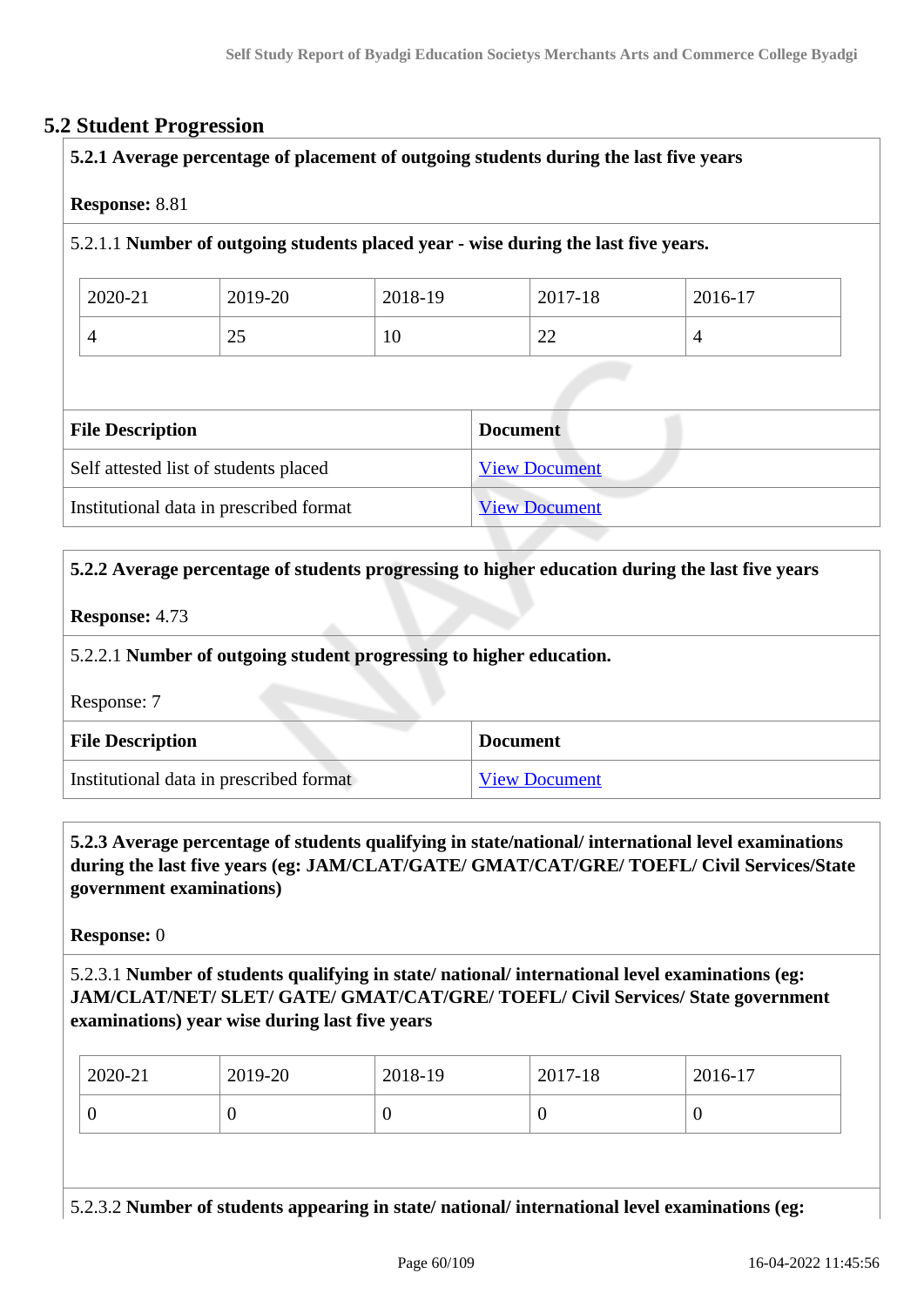|                                         | examinations) year-wise during last five years |          |                 |                      | JAM/CLAT/NET/ SLET/ GATE/ GMAT/CAT, GRE/ TOFEL/ Civil Services/ State government |  |
|-----------------------------------------|------------------------------------------------|----------|-----------------|----------------------|----------------------------------------------------------------------------------|--|
| 2020-21                                 | 2019-20                                        | 2018-19  |                 | 2017-18              | 2016-17                                                                          |  |
| 0                                       | $\Omega$                                       | $\Omega$ |                 | $\Omega$             | $\overline{0}$                                                                   |  |
|                                         |                                                |          |                 |                      |                                                                                  |  |
| <b>File Description</b>                 |                                                |          | <b>Document</b> |                      |                                                                                  |  |
| Institutional data in prescribed format |                                                |          |                 | <b>View Document</b> |                                                                                  |  |

# **5.3 Student Participation and Activities**

 **5.3.1 Number of awards/medals won by students for outstanding performance in sports/cultural activities at inter-university/state/national / international level (award for a team event should be counted as one) during the last five years.**

**Response:** 1

5.3.1.1 **Number of awards/medals for outstanding performance in sports/cultural activities at university/state/national / international level (award for a team event should be counted as one) yearwise during the last five years.**

| 2020-21 | 2019-20 | 2018-19 | 2017-18 | 2016-17 |
|---------|---------|---------|---------|---------|
| ν       | v       |         | U       |         |

| <b>File Description</b>                    | <b>Document</b>      |
|--------------------------------------------|----------------------|
| Institutional data in prescribed format    | <b>View Document</b> |
| e-copies of award letters and certificates | <b>View Document</b> |

 **5.3.2 Institution facilitates students' representation and engagement in various administrative, cocurricular and extracurricular activities (student council/ students representation on various bodies as per established processes and norms )**

## **Response:**

The institution believes strongly in democratic values. Ever since its inception, the institution has been facilitating the students' representation and engagement on various bodies following the duly established procedures and norms, such as co-curricular and extra-curricular activities. The institution does not have student council or student union. But the students are made the members of various committees on the basis of merit. The students are given enough space to get involved in various activities of the institution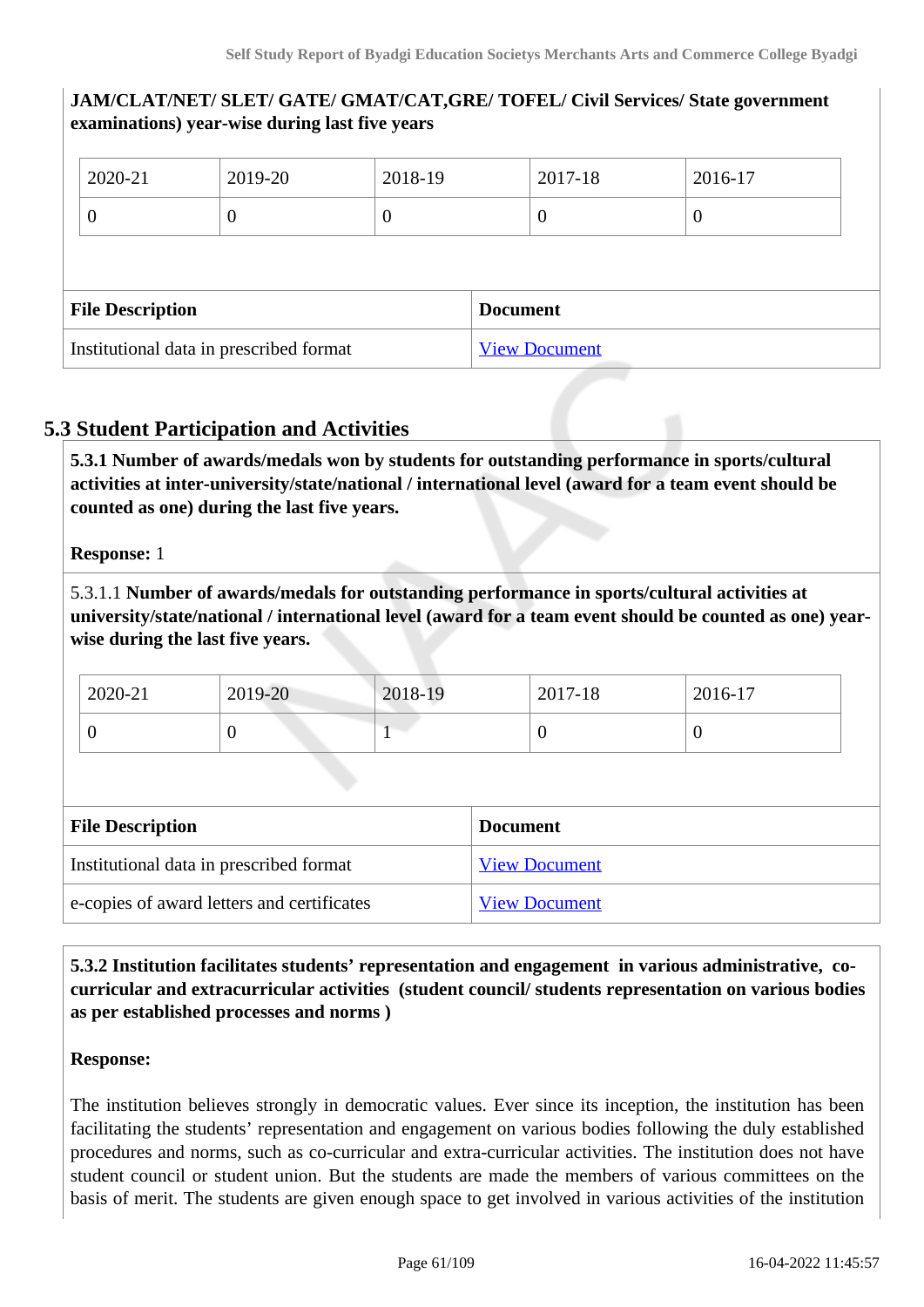actively. There are various academic and administrative committees formed in the institution to carry out the co-curricular and extra- curricular activities successfully with students' representation on them. The principal entrusts the members of the staff with the co-ordination responsibility of various programmes and activities. The members of the staff entrusted with such responsibility choose the talented and meritorious students to provide student representation in such activities. The students selected thus help the teacher coordinator in smooth conduct of the activities. The committees formed for the academic year 2020-21 are as follows.

## **The academic and administrative committees and their activities:**

- 1.**Admission Help Desk/Committee.**
- 2.**Examination Committee**
- 3.**Cultural committee:**
- 4.**Alumni Association and Research Committee:**
- 5. **Library Advisory Committee:**
- 6. **Sports Committee:**
- 7.**N.S.S. Advisory Committee:**
- 8.**Ladies' Association:**
- 9.**Anti-Ragging Committee:**
- 10.**Anti-Sexual Harassment cell:**
- 11. **SC/ST Students' Grievance Redressal Cell:**
- 12. **Campus Maintenance Committee:**

Apart from these committees other committees perform their duties properly with the representation and involvement of the students to enable to develop the personality of the students in an all-round way.

| <b>File Description</b>               | <b>Document</b>      |  |
|---------------------------------------|----------------------|--|
| Upload any additional information     | <b>View Document</b> |  |
| Paste link for additional information | <b>View Document</b> |  |

 **5.3.3 Average number of sports and cultural events/competitions in which students of the Institution participated during last five years (organised by the institution/other institutions)**

**Response:** 3.4

5.3.3.1 **Number of sports and cultural events/competitions in which students of the Institution participated year-wise during last five years**

|    | 2019-20<br>2018-19<br>2016-17<br>2017-18 |
|----|------------------------------------------|
| 04 | 04<br>05<br>04                           |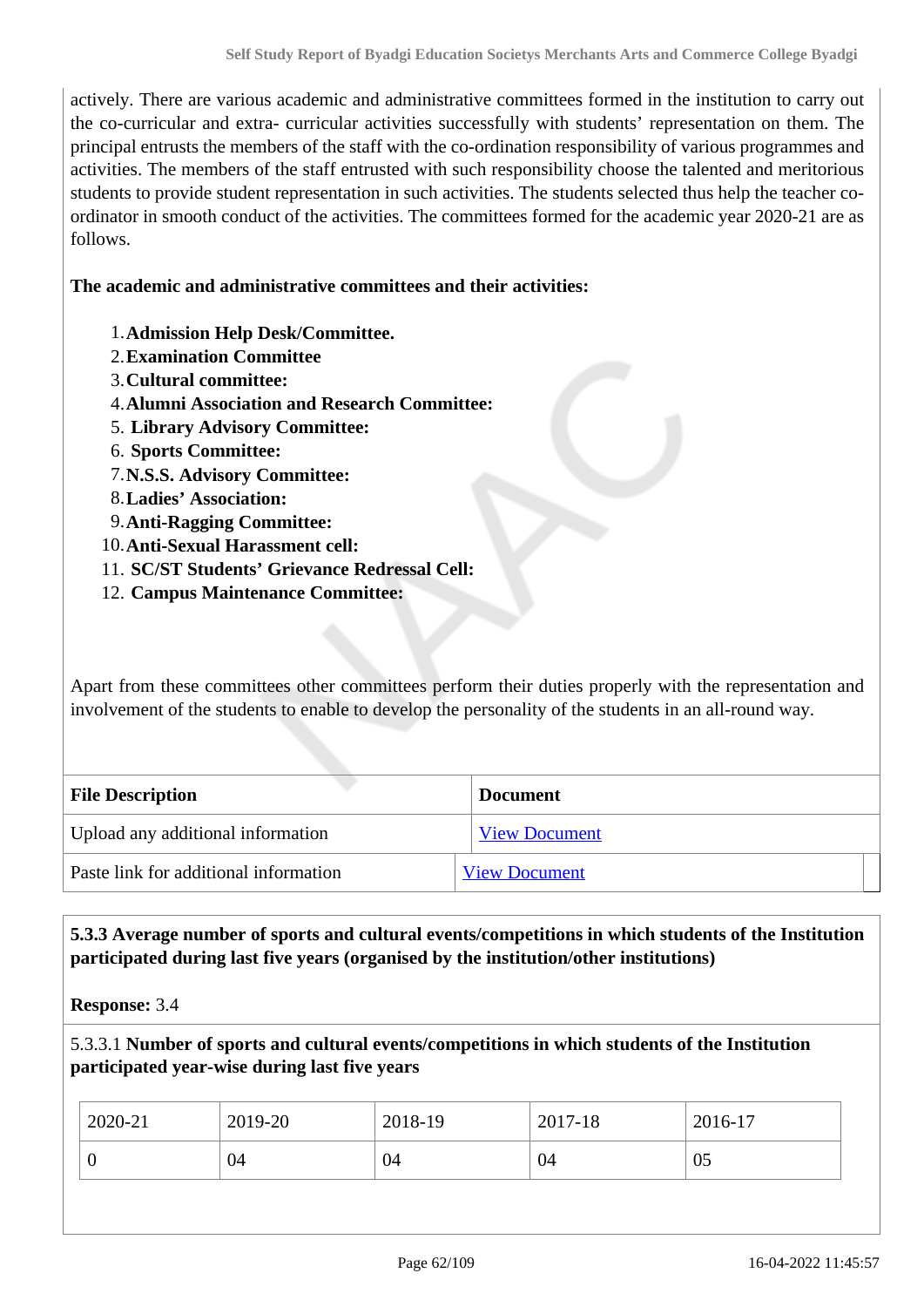| <b>File Description</b>                 | <b>Document</b>      |
|-----------------------------------------|----------------------|
| Upload any additional information       | <b>View Document</b> |
| Report of the event                     | <b>View Document</b> |
| Institutional data in prescribed format | <b>View Document</b> |

# **5.4 Alumni Engagement**

 **5.4.1 There is a registered Alumni Association that contributes significantly to the development of the institution through financial and/or other support services**

## **Response:**

The role a good Alumni Association that contributes significantly to the development of the institution through financial and/or other support services is quite vital one. The institution has a functional Alumni association which meets periodically to augment the academic ambience. It also holds dialogue with the faculty of the institution regarding employment opportunities and the scope for higher education. It has been rendering yeomen service and also extending full support for the development of the institution for which it is appreciated and honored immensely. The following are the activities carried out by the Alumni Association in support of the institution which involve financial as well as non-financial points.

The members of the Alumni Association have taken active participation in the community service programme mentioned hereunder.

- 1.Vanamahotsava.
- 2.Blood Donation Camp.
- 3.Annual Special Camp of the N.S.S. Units.
- 4.The Alumni Association have encouraged and assisted the girl students in various competitions like Mehandi Art, Rangoli, Hair Style etc. conducted by the Ladies' Association of the institution.
- 5.The Alumni have planned to complete construction of Dhyana Mandira on the college campus as a part of which the bust of Swami Vivekananda is installed and a shelter is provided.
- 6.The Alumni also visit the institution at regular period/interval and arrange the training programmes, Workshops for the students usually for the final year students.
- 7.The Alumni lends financial support and sponsorship to the Seminars and Conferences whenever organized in the institution.
- 8.The Alumni also award cash prizes for the highest scores in the examinations.

 The institution has maintained a very good link with the students of the college who marched successfully out into the society and motivates them to make repeated visits to their alma mater.

| <b>File Description</b>               | <b>Document</b>      |
|---------------------------------------|----------------------|
| Upload any additional information     | <b>View Document</b> |
| Paste link for additional information | <b>View Document</b> |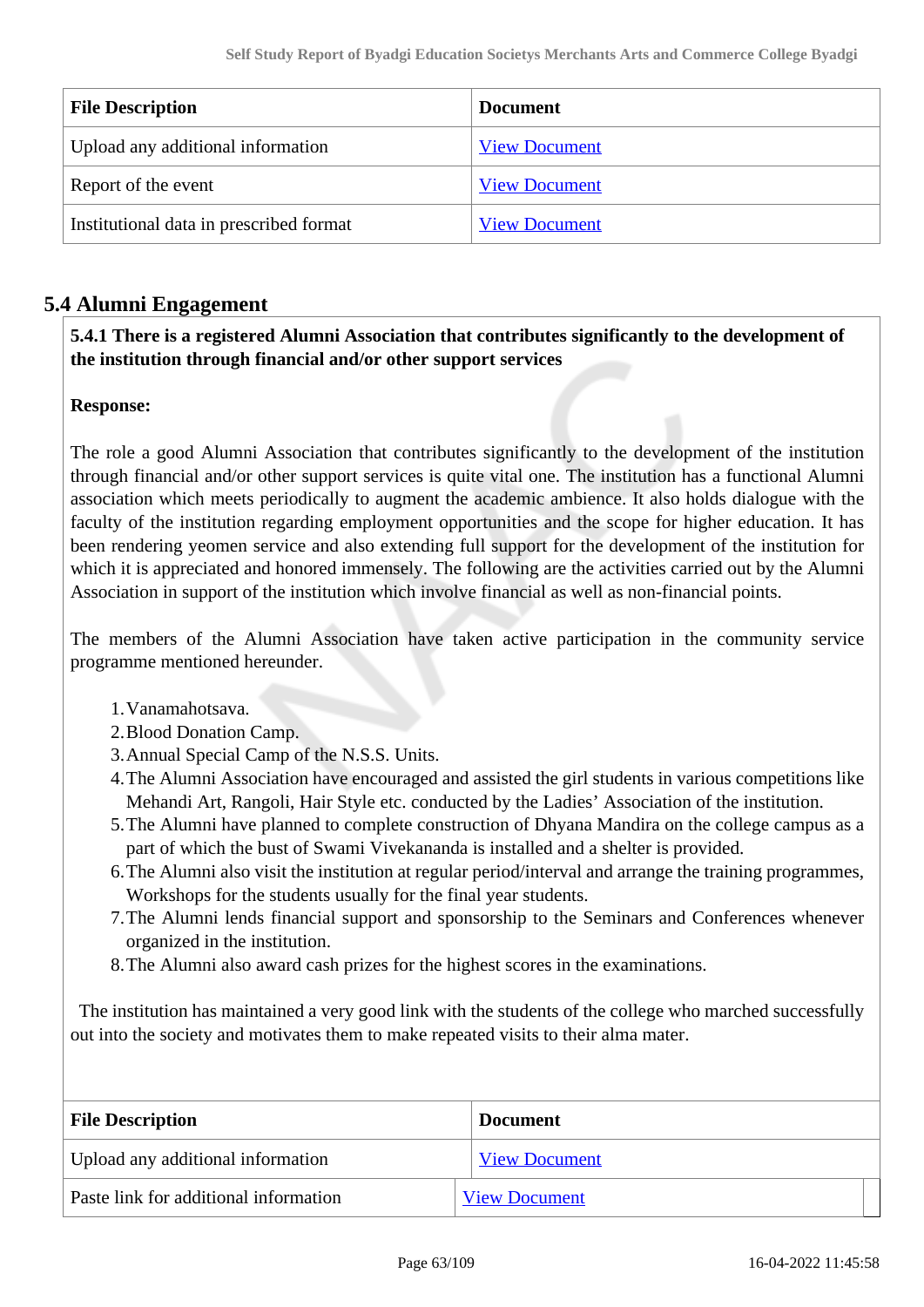| 5.4.2 Alumni contribution during the last five years (INR in lakhs) |                      |  |  |
|---------------------------------------------------------------------|----------------------|--|--|
| <b>Response:</b> E. $<$ 1 Lakhs                                     |                      |  |  |
| <b>File Description</b><br><b>Document</b>                          |                      |  |  |
| Upload any additional information                                   | <b>View Document</b> |  |  |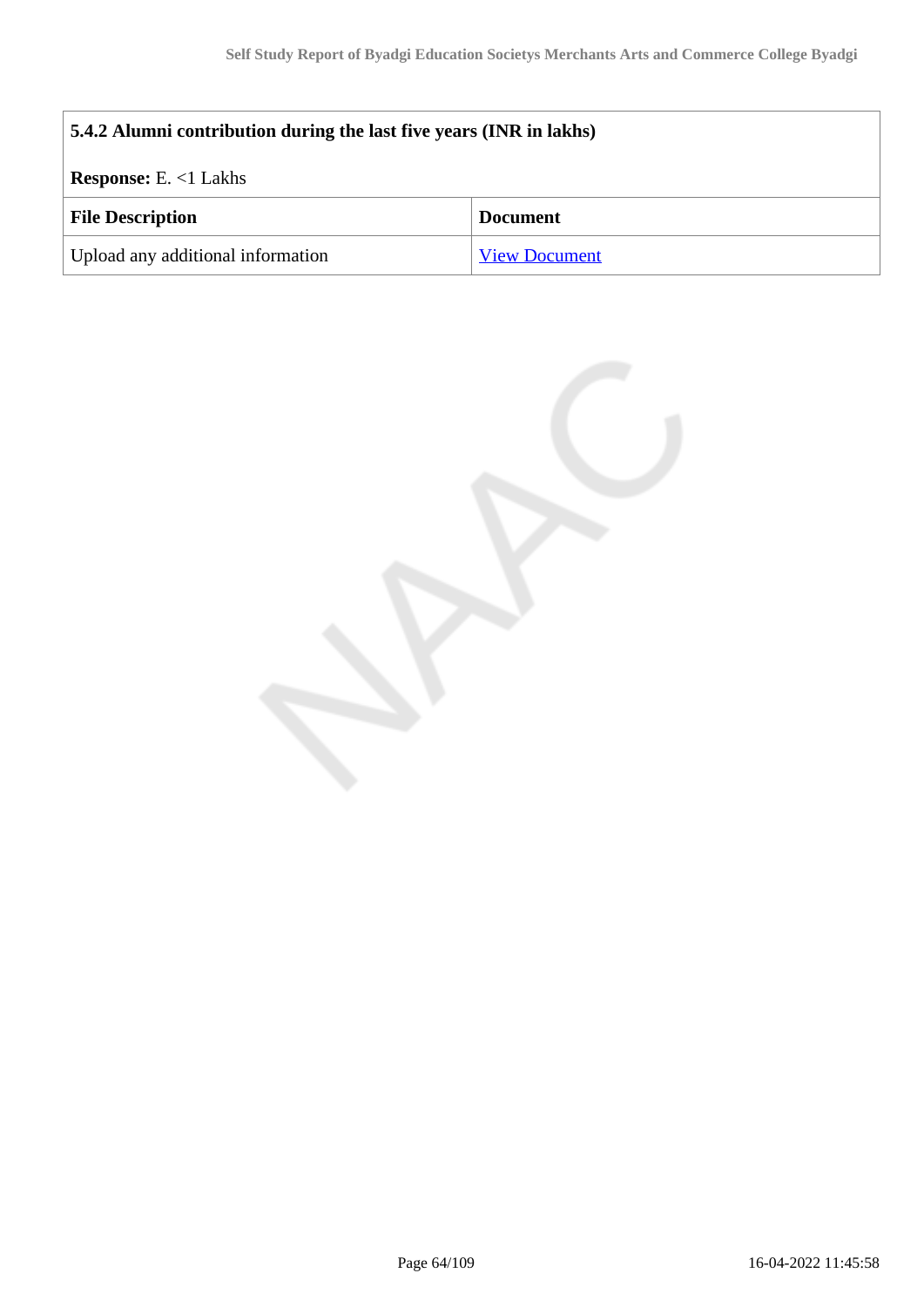# **Criterion 6 - Governance, Leadership and Management**

## **6.1 Institutional Vision and Leadership**

 **6.1.1 The governance of the institution is reflective of and in tune with the vision and mission of the institution**

#### **Response:**

Yes the governance of the institution is reflective of and in tune with the vision and mission of the institution.

#### **Our vision:**

To generate human beings to fit themselves in an ideal society to be full of love, affection, affinity, sacrifice, selflessness, tolerance and universal brotherhood.

#### **Our mission:**

To generate noble feelings, noble thoughts and noble deeds.

The mission of the institution is "To enable all students to be socially responsible, productive, useful citizens and to achieve the prescribed competencies and excellence." Merchants' Arts and Commerce College, Byadgi is run by the Byadgi Education Society which was established in the year 1981. The object of the institution is to provide quality Higher Education to the poor students of the rural area. The B.E. Society comprises of the enlightened, influential business persons with a vision for better life for the posterity through the quality based Higher Education in the area. The members of the society believe that all students irrespective of their caste, creed, category or locality are entitled to achieve their higher educational goals and ambitions. Hence it has been encouraging the principal of the institution, ever since its inception to serve the locality with quality education through mural activities, series of lectures, tournaments, seminars, workshops and other programmes for upbringing the moral, cultural, physical and spiritual health of the students that seek admission in this institution. The faculty members are free to make suggestion to the management for the improvement of quality in education in the institution. This kind of participative aspect has helped a lot in decision making strategy of management that supports highly in materializing the vision, mission and objectives of the institution.

| <b>File Description</b>               | <b>Document</b>      |  |
|---------------------------------------|----------------------|--|
| Upload any additional information     | <b>View Document</b> |  |
| Paste link for additional information | <b>View Document</b> |  |

## **6.1.2 The effective leadership is visible in various institutional practices such as decentralization and participative management**

**Response:**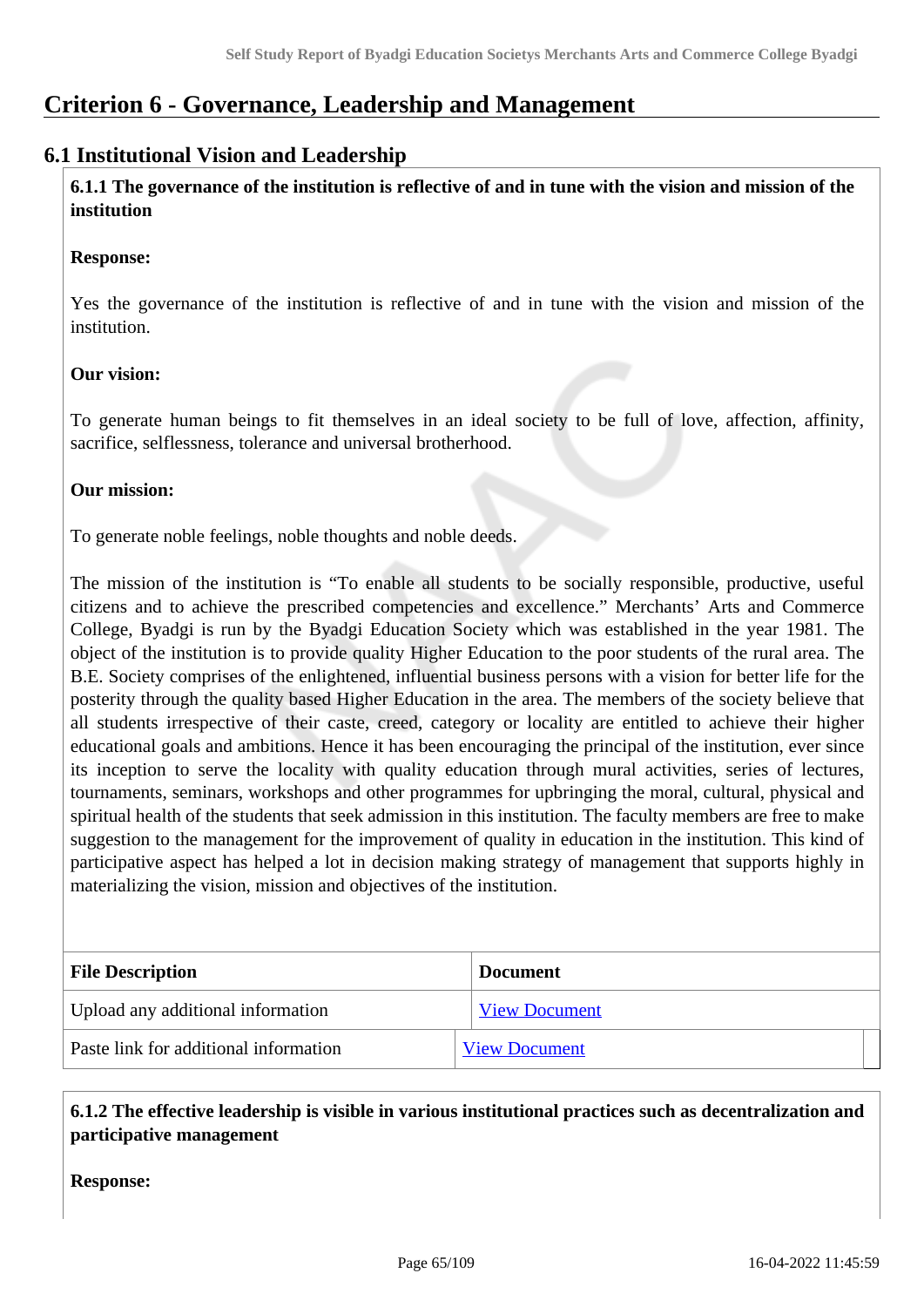The effective leadership is visible in various institutional practices. The institution believes strongly in democratic values. As a result it has adopted the practice of decentralization and participative management system in its administrative, academic and other activities. Due representation to the teachers, students and stake holders is assigned. This practice has helped the institution a lot in realizing its vision, mission and goals.

The principal as the ahead of the institution takes decisions on the day–to-day academic and administrative matters of the institution in line with the policies and guidelines of the management. He is the member secretary of the Governing council and the Chief Executive Authority and hence the leader of the institutional team. Very important decisions are taken by the management or managing committee of Byadgi Education Society based on the vision and mission of the college and overall guidelines that are laid down.

 The staff council and the IQAC in their advisory capacity assist the principal in carrying out his responsibility and academic initiatives and are involved in decision making. The principal, is also assisted by the Heads of the Departments, who look after the day-to-day academic and administrative affairs of the institution. Several specific committees comprising of faculty members and student representatives function throughout the year under the guidance and control of the principal. The Co-curricular, sports and cultural activities are organized by various committees.

The administrative machinery of the college is democratic and decentralized. The principal delegates the responsibilities to the Departments. The decisions are made at the level of the staff and ratified by the principal and the management.

The IQAC of the institution is active and functions throughout the year making suggestions about the short comings and improvements, to the departments and other wings of administration. The IQAC consists of the faculty representatives and the outside members who are aware of the quality processes.

The students are made to take the responsibility of organizing various functions, programmes and activities in the college. The co-ordinators of the different committees guide and support the students to run the programme on their own. The students take the leadership in conducting N.S.S. regular activities and special camps thus the leadership quality is developed through decentralization of responsibilities among the students too.

| <b>File Description</b>               | <b>Document</b>      |  |
|---------------------------------------|----------------------|--|
| Upload any additional information     | <b>View Document</b> |  |
| Paste link for additional information | <b>View Document</b> |  |

# **6.2 Strategy Development and Deployment**

# **6.2.1 The institutional Strategic / Perspective plan is effectively deployed**

**Response:**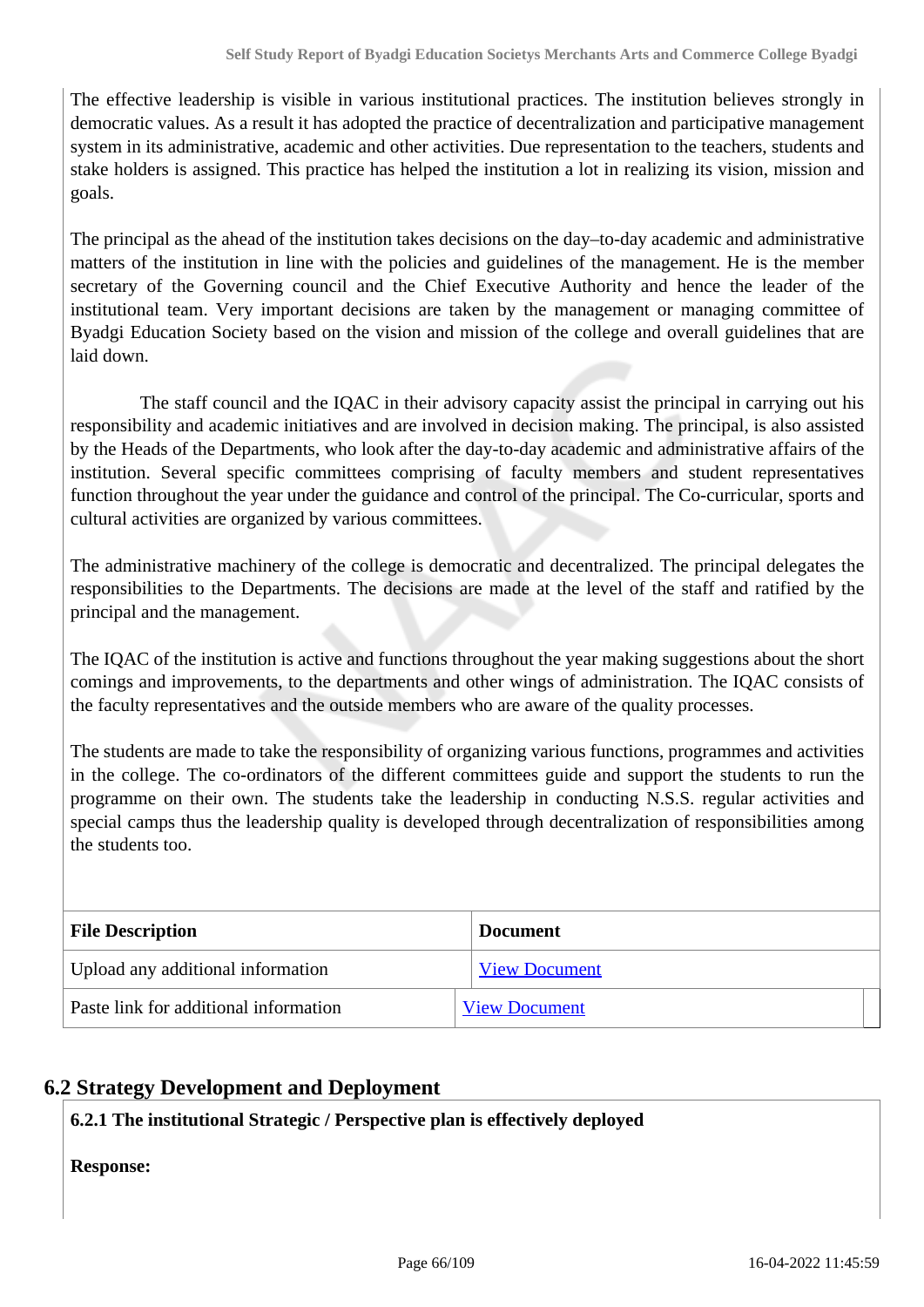To streamline academic and infrastructural the institution and strengthen institutional competence to realize higher education ideals and suit global job market needs, suitable short term and long term prospective plans are made and deployed. Plans are chalked out in co-ordination with committees constituted by the principal, IQAC and management.

Following are the important short term and long term plans.

- 1.To improve infrastructural facilities.
- 2.To improve IT infrastructure.
- 3.To improve Library facilities.
- 4.To encourage faculty to take up research.

## **PLANS IMPLEMENTED:**

1.

- An appeal for M.P Fund was made, and got constructed a class room on the First Floor.
- Fans for all class rooms were mounted.
- To strengthen security and safety measures the number of CCTV cameras are increased and got existing ones repaired.
- Installation of projector to auditorium.
- Replacement of inverter.
- 100 chairs were purchased for auditorium.
- 235 desks of new model were added to class room.
- District Level job mela was organized college.
- Organized Mega Blood Donation Camp.
- Sate Level workshop on GST was organized in association with Alumni.
- "Skill Karanataka" work shop on Personality Development for SC and ST students organized.
- Organization of University Level Lyric Competition.
- Undertook to construct new class room with the M.L.C. Grant.

#### **2018-19:**

- Sought government permission for recruitment, 3 posts filled up.
- Organized Health Awareness Programme for students.
- Organized Cultural Programmes.
- Organized One Day Training Programme for non- teaching staff.
- Skill development programmefor Final year students.
- Organized Mega Blood Donation Camp jointly with IMA.
- Law Awareness Programme jointly with Judiciary Deportment.
- Voters' Awareness Programme in view of General Elections.
- Gender Sensitization Programme organized.
- Organized National Level Seminar on Regional Imbalance and Redressal in honor of Dr. D.M.Nanjundappa.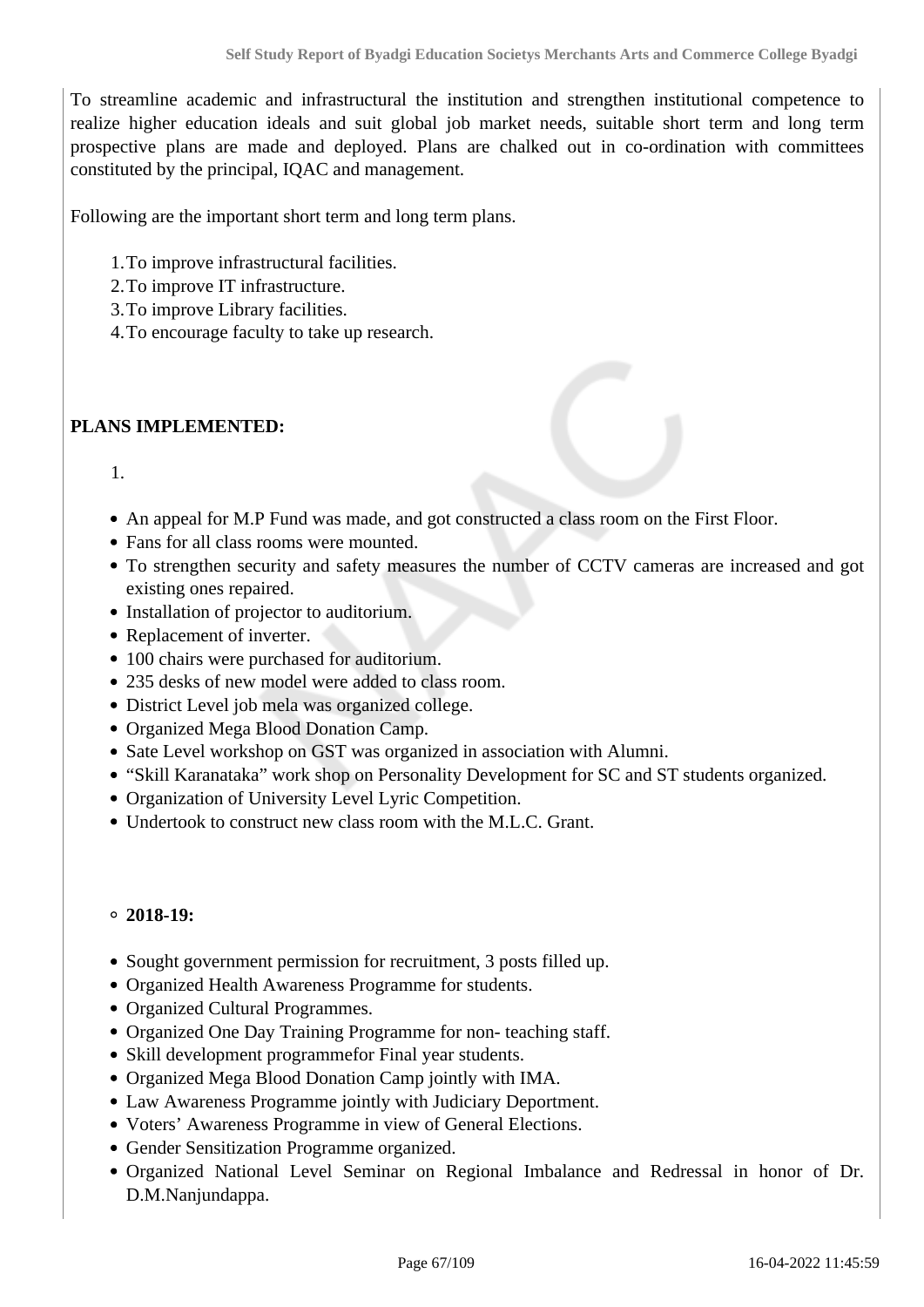- Additional class room on First Floor was constructed.
- Construction work of Ante chamber and renovation work of Auditorium were undertaken.
- Under took to construct well equipped staff room with cubicles.

#### **2019-20:**

- A provision for furniture Ante- chamber was made.
- Purchased and added 05 computers and 01 projector.
- Organized Workshop for Final year students.
- Organized Cultural Programmes.
- Ramp facility for physically challenged provided
- "Skill Karanataka" Skill Development Programme for final year students.
- Fixed Flooring tiles in corridor of first floor.
- Organized Blood Donation Camp.
- Additional toilets constructed for N.S.S office and sports room.
- Organized K.U Zonal and Inter Zonal Kabaddi Tournament.
- Undertook construction of sheet shelter to bust of Swami Vivekananda.

#### 1.

- Blood Donation Camp organized.
- Road Safety and Traffic Programme jointly with the Police Deportment organized.
- Gender sensitization programme-Demonstration of Self-Protective Measures for Women by 'Varada Police Force', Haveri- Department of Police.
- Organised Covid-19 Vaccination Drive for students for three days in the month of July (from 01/07/20121-03/07/2021).

#### **FUTURE PLANS:**

- Renovation of college canteen.
- Fixing Pavers at necessary areas in the campus.
- Appeal for management to start Pre- University courses college.

Throughout the year activities pertaining to plans are on the run. Plans like organization of 'Swachchata Pakwada', 'Law and Legal Awareness', 'Blood Donation Camp', N.S.S Special Camp and Cultural programmes are conducted to materialize the plans chalked out.

| <b>File Description</b>                                   | <b>Document</b>      |
|-----------------------------------------------------------|----------------------|
| Upload any additional information                         | <b>View Document</b> |
| Strategic Plan and deployment documents on the<br>website | <b>View Document</b> |
| Paste link for additional information                     | <b>View Document</b> |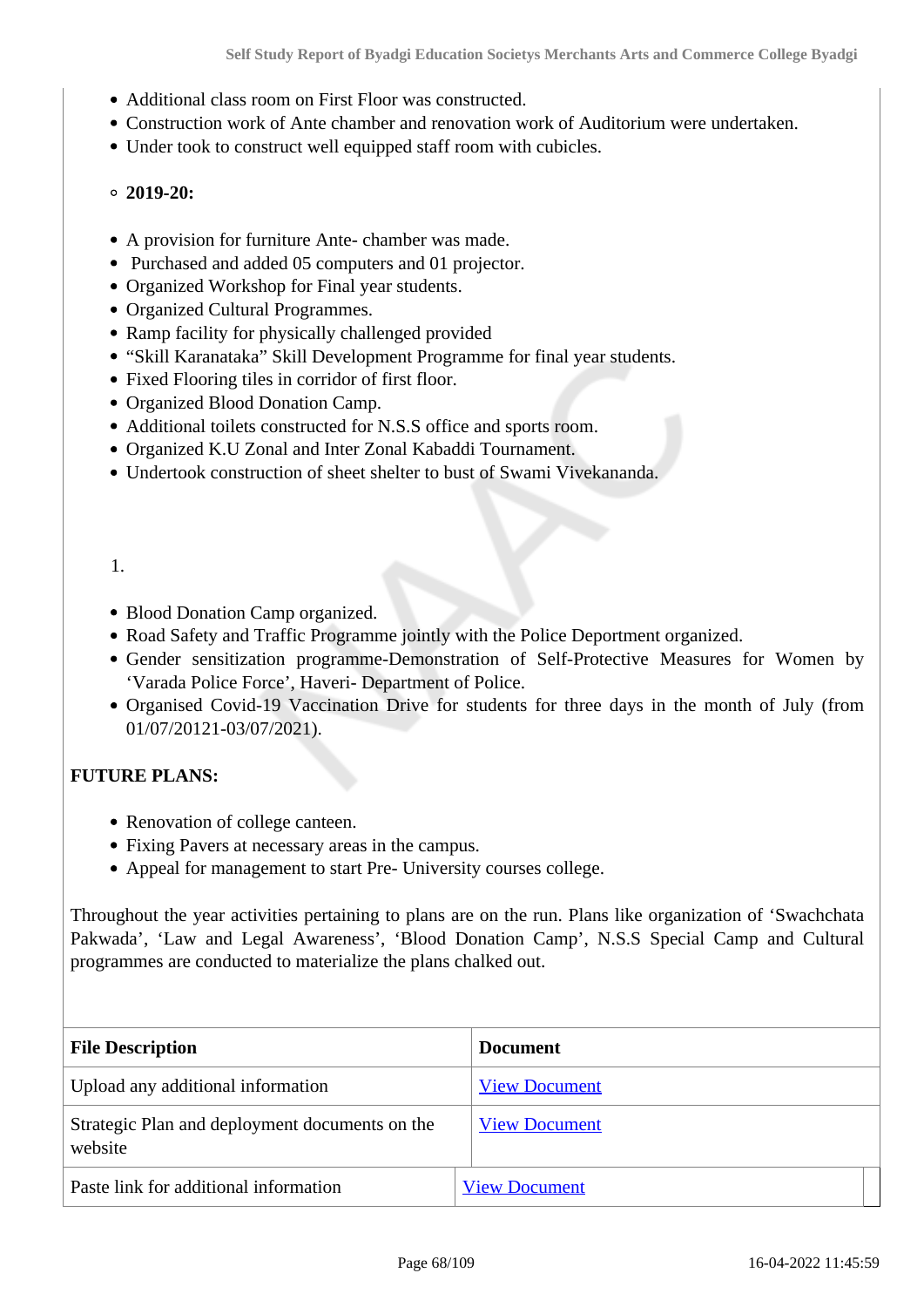**6.2.2 The functioning of the institutional bodies is effective and efficient as visible from policies, administrative setup, appointment, service rules and procedures, etc.**

## **Response:**

The functioning of the institutional bodies is very effective and efficient. It is clearly reflected and visible from the policies, administrative set up, appointment, service rules and procedures. The Merchants' Arts and Commerce College Byadgi is run by the Byadgi Education Society. It is headed by the president who is supported and assisted by the general Body, Secretary of the society and the Governing council. The principal is the member Secretary of the Governing Council and the Chief Executive Authority. Important decisions are taken by the Management Committee of Byadgi Education Society based on the vision and mission of the college and overall guidelines that are laid down thereof. The institution has efficient Coordinating and monitoring mechanism through its Board of Management of Byadgi Education society and Department of Collegiate Education, Government of Karnataka and also Karnatak University Dharwad. The staff council and the IQAC in their capacities assist the principal in discharging his duties and responsibilities. He is also assisted by the Heads of Departments who look after the day-to-day academic and administrative affairs of the institution. Several specific committees comprising of faculty members and student representatives function properly throughout the academic year under the guidance and control of the principal. This can be summed up as.

## **Management--Principal--Staff Council--IQAC--Committees**

## **Committees Constituted:**

- 1.Admission Committee.
- 2.Examination Committee.
- 3.Ladies' Association.
- 4.Library Advisory Committee.
- 5.Stock Verification Committee.
- 6.Anti-Ragging Committee.
- 7.SC/ST Students' Grievance Redressal committee.

## **Suggestion Box:**

Suggestion box is kept in the library. The complaints lodged and suggestions made are collected and taken into consideration, discussed by the Grievance Committee and suitable solutions are initiated.

## **Grievances of Staff:**

The college has a staff secretary who takes the grievances of teaching, Non-teaching and temporary staff. The staff secretary takes utmost care and attention with support of the principal and senior staff members to settle the issues at the grass root level.

## **IQAC:**

IQAC plays a pivotal role in the institution. It helps the principal in overall administrative process as well as in conducting the curricular, co-curricular and extra-curricular activities. It helps the principal in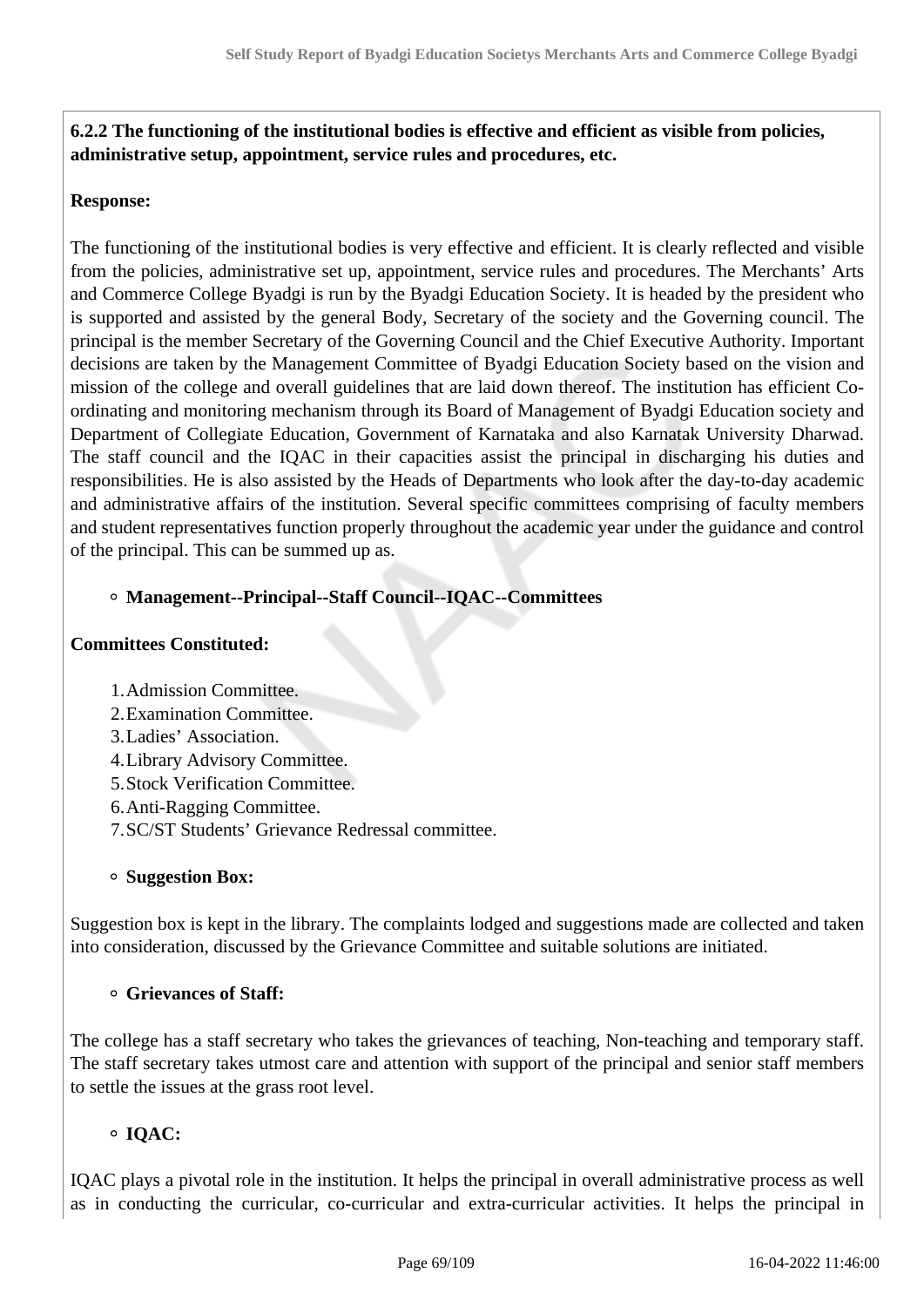planning the calendar of events and implementation. It prepares the AQAR, to submit to the NAAC annually.

#### **Appointment, Service rules and procedures:**

As the college is aided one by the Government of Karnataka it adheres to the rules and policies brought into effect by the government from time to time. The policies of the University as well as U.G.C. guidelines are the bench marks in recruitment, promotion and also regulation of services.

| <b>File Description</b>                       | <b>Document</b>      |
|-----------------------------------------------|----------------------|
| Upload any additional information             | <b>View Document</b> |
| Paste link for additional information         | <b>View Document</b> |
| Link to Organogram of the Institution webpage | <b>View Document</b> |

# **6.2.3 Implementation of e-governance in areas of operation**

- **1.Administration**
- **2.Finance and Accounts**
- **3.Student Admission and Support**
- **4.Examination**

**Response:** E. None of the above

| <b>File Description</b>                                    | <b>Document</b>      |
|------------------------------------------------------------|----------------------|
| Screen shots of user interfaces                            | <b>View Document</b> |
| Institutional data in prescribed format (Data<br>template) | <b>View Document</b> |

## **6.3 Faculty Empowerment Strategies**

**6.3.1 The institution has effective welfare measures for teaching and non-teaching staff**

#### **Response:**

Welfare measures and good working conditions increase the efficiency of the staff. Our esteemed Management has introduced the Welfare measures for teaching and non-teaching staff.

#### **Welfare measures for teaching staff**

- 1.Good atmosphere to carry out the academic activities.
- 2.Well-furnished staff room newly built with cubicles and drinking water purifying unit and internet connectivity.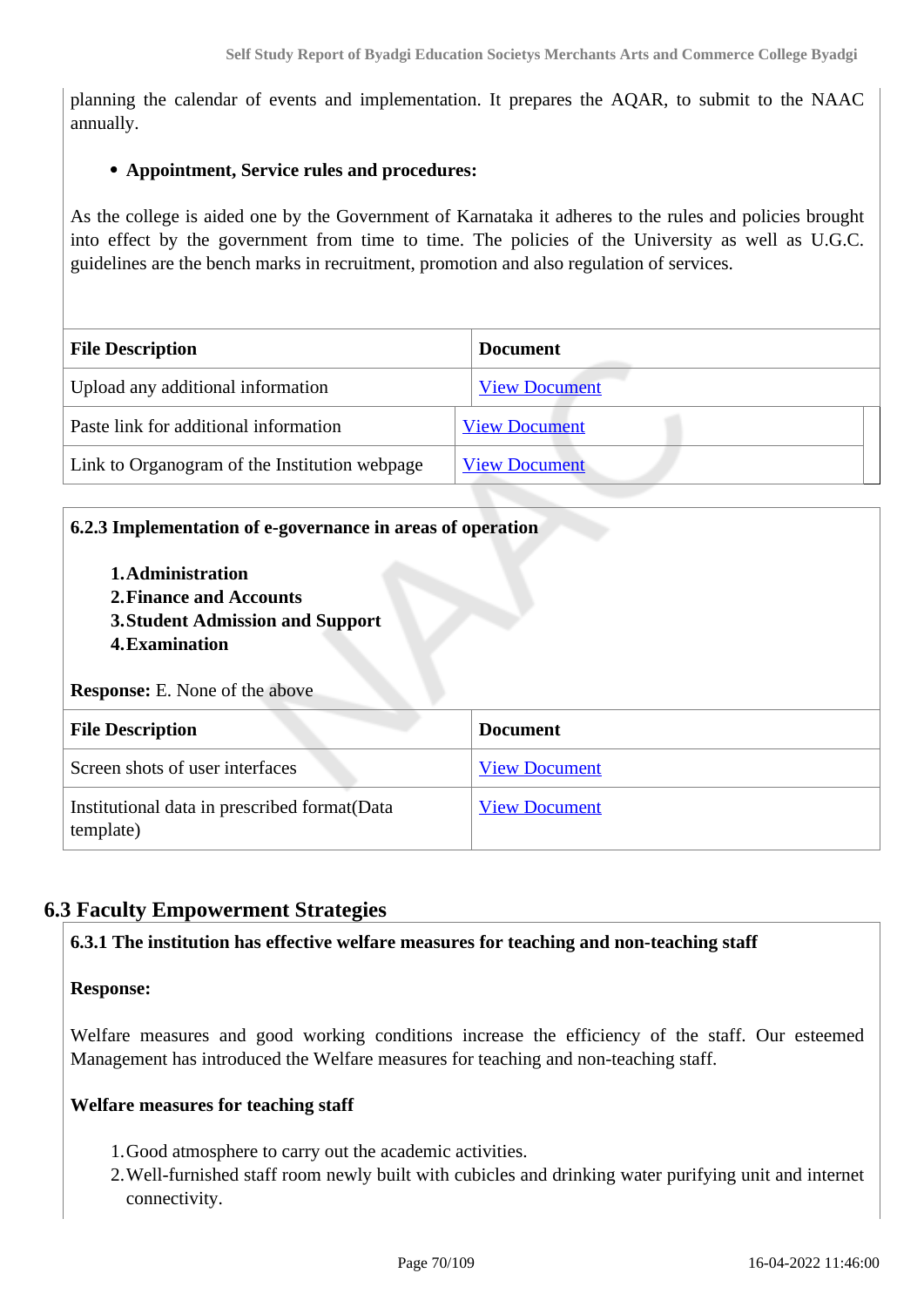- 3.Well-equipped library with good number of books.
- 4.Well maintained office with co-operative secretarial staff.
- 5.Vehicle parking facility exclusively for staff.
- 6.Canteen facility at subsidised rates.
- 7.Sanctioning incremental and promotional benefits as and when due and within stipulated period of time.
- 8.Encashment of Earned Leave.
- 9.Eencouraging and Supporting the faculty for Development Programs
- 10.Scope for teacher/ faculty Exchange Program.
- 11.Provident Fund facility for temporary staff.
- 12.Continuation of service every year for part time faculty.
- 13.Encouraging the staff towards research activities through financial support for participating faculty ( in seminar / conference )
- 14.Awarding cash prizes for recognisable and outstanding achievements in their respective fields.
- 15.Provision of fee concession for the children of staff members who study in the Primary and High Schools run by the management.
- 16.Health centre.

#### **Welfare measures for non-teaching staff.**

- 1.Well-furnished office room.
- 2.Provision of uniform facility for the peons.
- 3.Drinking water purifier unit near the office.
- 4.Vehicle parking facility.
- 5.Canteen at subsidised rate.
- 6.Health centre.
- 7.Internet facility to quicken the work.
- 8.Awarding cash prizes for achievements in their respective fields.
- 9.Fee concession for their children in the Primary and High School run by the management.
- 10.Training provision for updating the knowledge.
- 11.Earned Leave encashment facility.
- 12.Promotional and incremental facilities provided without any delay.

## **Other welfare measures common of both staff.**

- Family Benefit Fund scheme.
- Group Insurance Scheme.
- Felicitation and retirement party arranged for retired staff in recognition of their committed service.
- Special increment for Small Family Norms (S.F.N)
- Felicitation on special achievements.

| <b>File Description</b>               | <b>Document</b>      |  |
|---------------------------------------|----------------------|--|
| Upload any additional information     | <b>View Document</b> |  |
| Paste link for additional information | <b>View Document</b> |  |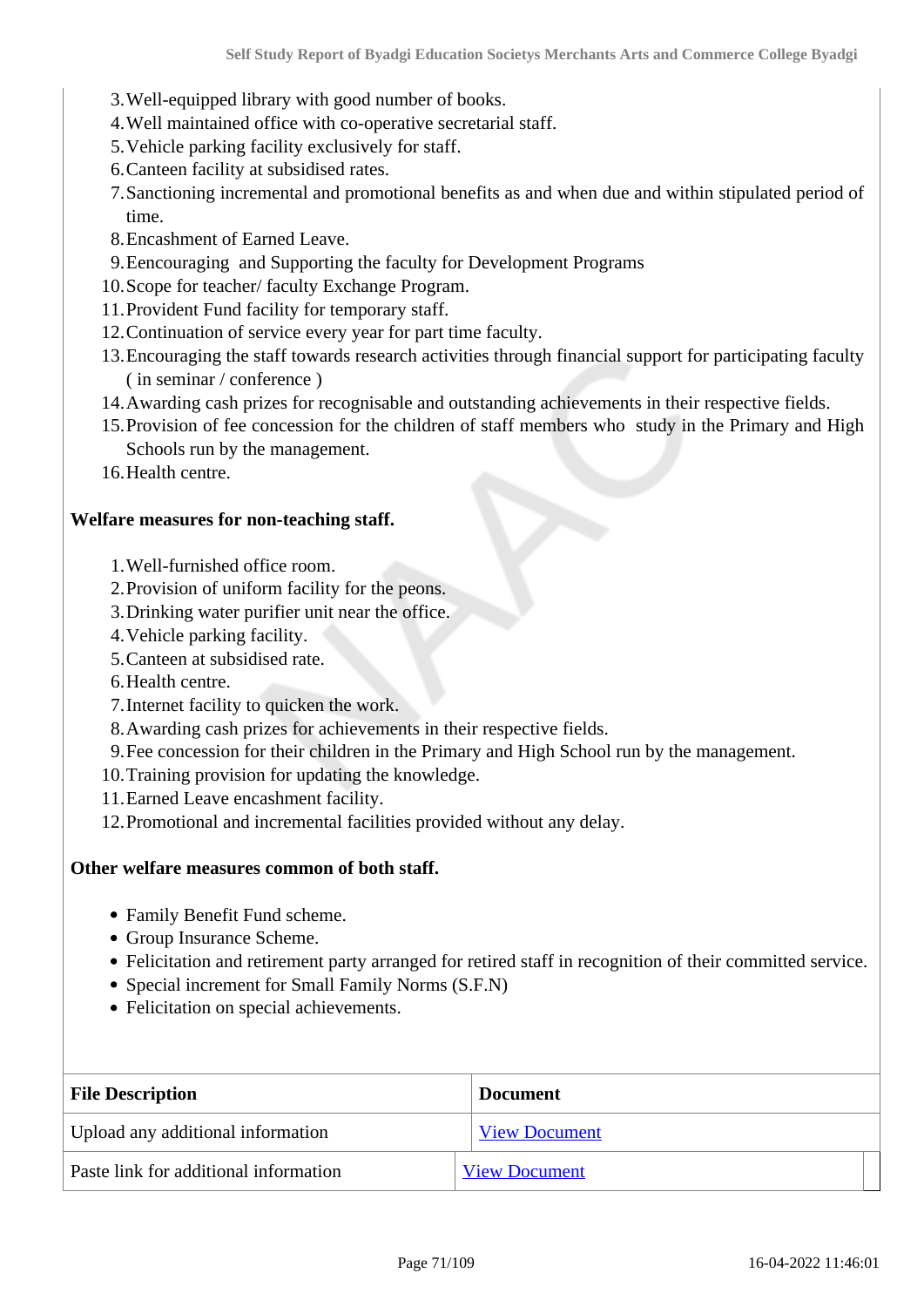## **6.3.2 Average percentage of teachers provided with financial support to attend conferences / workshops and towards membership fee of professional bodies during the last five years.**

**Response:** 16.25

## 6.3.2.1 **Number of teachers provided with financial support to attend conferences/workshops and towards membership fee of professional bodies year wise during the last five years**

| 2020-21  | 2019-20  | 2018-19 | 2017-18 | 2016-17 |
|----------|----------|---------|---------|---------|
| <b>_</b> | <b>~</b> | ັ       | ິ       |         |

| <b>File Description</b>                                    | <b>Document</b>      |
|------------------------------------------------------------|----------------------|
| Institutional data in prescribed format (Data<br>template) | <b>View Document</b> |

 **6.3.3 Average number of professional development /administrative training programs organized by the institution for teaching and non teaching staff during the last five years**

**Response:** 0.2

6.3.3.1 **Total number of professional development /administrative training Programmes organized by the institution for teaching and non teaching staff year-wise during the last five years**

| 2020-21 | 2019-20 | 2018-19 | 2017-18 | 2016-17 |
|---------|---------|---------|---------|---------|
| ິ       |         |         | ◡       |         |

| <b>File Description</b>                                    | <b>Document</b>      |
|------------------------------------------------------------|----------------------|
| Institutional data in prescribed format (Data<br>template) | <b>View Document</b> |

 **6.3.4 Average percentage of teachers undergoing online/ face-to-face Faculty Development Programmes (FDP)during the last five years (Professional Development Programmes, Orientation / Induction Programmes, Refresher Course, Short Term Course ).**

**Response:** 3.93

6.3.4.1 **Total number of teachers attending professional development Programmes viz., Orientation / Induction Programme, Refresher Course, Short Term Course year-wise during the last five years**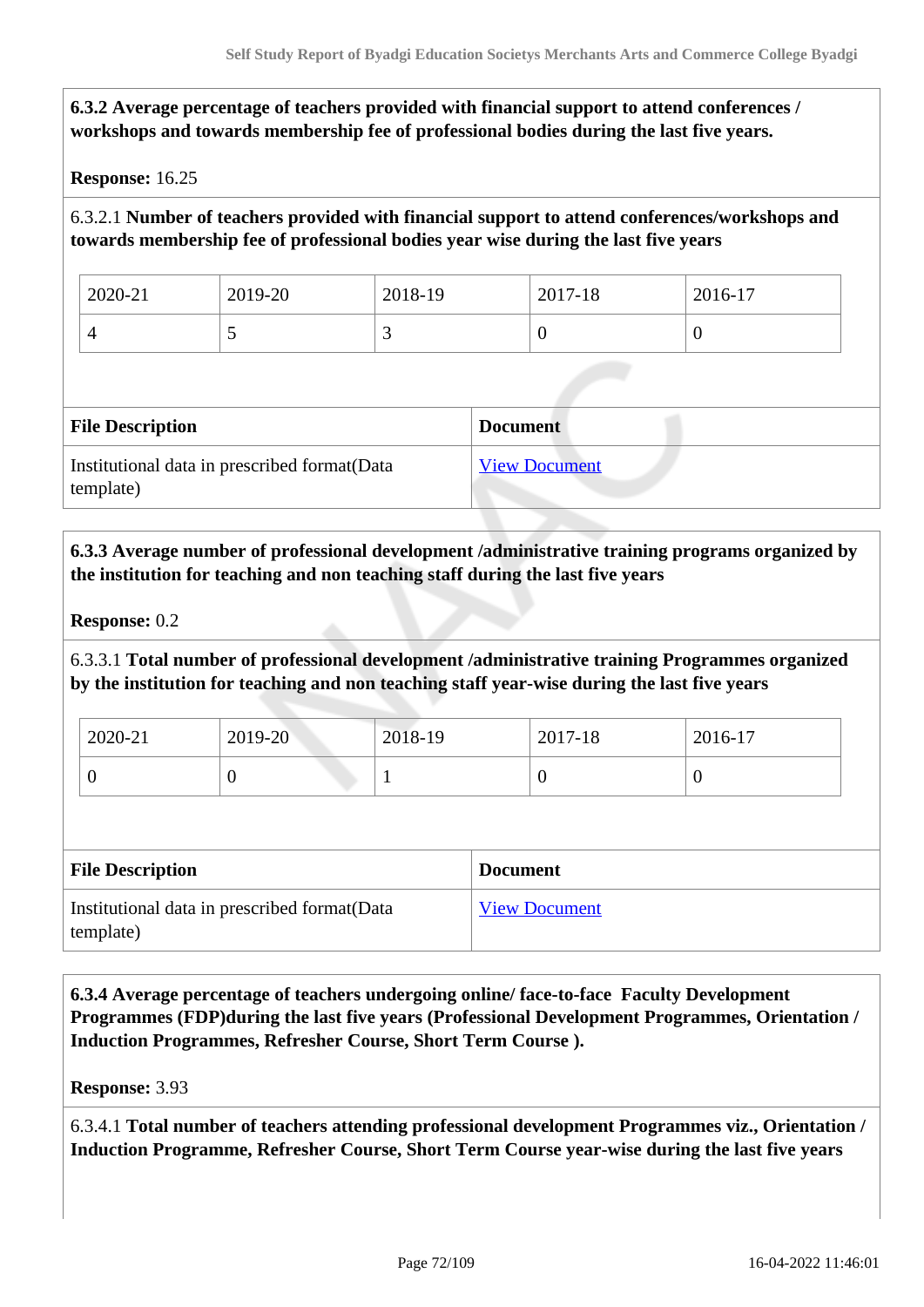| 2020-21                 | 2019-20                           | 2018-19        |                      | 2017-18 | 2016-17          |  |
|-------------------------|-----------------------------------|----------------|----------------------|---------|------------------|--|
|                         | $\overline{2}$                    | $\overline{0}$ | $\boldsymbol{0}$     |         | $\boldsymbol{0}$ |  |
|                         |                                   |                |                      |         |                  |  |
|                         |                                   |                |                      |         |                  |  |
| <b>File Description</b> |                                   |                | <b>Document</b>      |         |                  |  |
|                         | Upload any additional information |                | <b>View Document</b> |         |                  |  |

## **6.3.5 Institutions Performance Appraisal System for teaching and non-teaching staff**

### **Response:**

The institution has maintained the system of performance appraisal. The system has helped the teaching and non-teaching staff in improving the quality of service and quality of education impact in the institution. The system of appraisal for teaching and non-teaching staff is as enumerated under.

- 1.Student Feedback based appraisal.
- 2.Alumni Feedback based appraisal.
- 3.Parent Association feedback appraisal.
- Student Feedback based appraisal: at the end of the academic year usually student feedback process is carried out and the performance of the teaching and non-teaching staff gets reviewed. Necessary appraisal is done based on the feedback.
- Alumni Feedback based appraisal: feedback from the Alumni is collected and based on the feedback given measures for appraisal are taken.
- Parent Association feedback appraisal: feedback from Association of the Parents is collected in the meetings held. Suitable measures for appraisal are initiated by the institution.

 Thus the appraisal reports of the teaching and non-teaching staff are used to identify their strength and aid them in promotional and incremental benefits.

| <b>File Description</b>               | <b>Document</b>      |
|---------------------------------------|----------------------|
| Upload any additional information     | <b>View Document</b> |
| Paste link for additional information | <b>View Document</b> |

## **6.4 Financial Management and Resource Mobilization**

**6.4.1 Institution conducts internal and external financial audits regularly**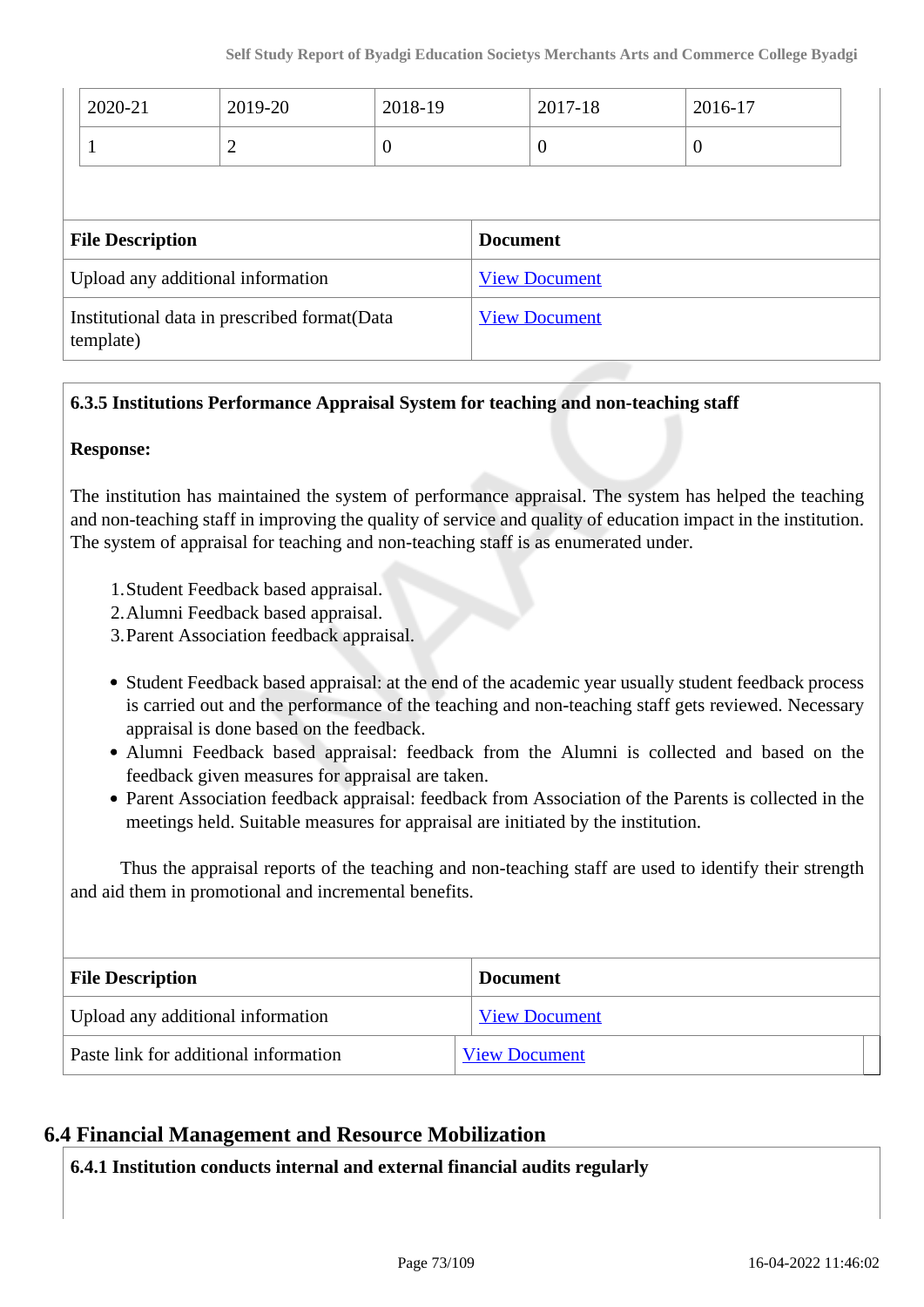### **Response:**

The institution has internal and external audit mechanism in order to maintain transparency in financial transactions. The track of records of financial matter is properly maintained in the form of ledgers and receipts etc.by the office. Principal frequently monitors and sees to the process of updating of financial status of the institution. Proper documentation and billing are systematically recorded and maintained.

**Internal audit**: The Internal Financial Audit is carried out regularly usually in the month of April or soon after the closure of the academic year. The governing Council of the institution has appointed a competent Auditor for the process of Internal Audit. This Internal Financial Audit is carried out by "Murashillin Associates" Hubballi. During their visit they verify fees receipts of admission and examinations and acquittance register and other financial receipts and payments accounts. The compliance report of the Internal Audit is submitted to the office of Joint Director of Collegiate Education Dharwad for information and consideration.

**External audit**: The External Financial Audit it is carried out by the Joint Director Collegiate Education Dharwad and the Director Collegiate Education Bangalore. The personnel arrive from the respective offices from time to time. During their visit they verify the muster roll (biometric) attendance registers, Diaries maintained by the teaching faculty. Register or registers of the programs conducted in the college. They also verify time table, library books, fees collected, number of students admitted to the college, scholarship amount sanctioned, distributed, staff workload and related matters.

| <b>File Description</b>               | <b>Document</b>      |  |
|---------------------------------------|----------------------|--|
| Upload any additional information     | <b>View Document</b> |  |
| Paste link for additional information | <b>View Document</b> |  |

## **6.4.2 Funds / Grants received from non-government bodies, individuals, philanthropers during the last five years (not covered in Criterion III)**

**Response:** 2.64

6.4.2.1 **Total Grants received from non-government bodies, individuals, Philanthropers year-wise during the last five years (INR in Lakhs)**

|                                                        | 2016-17 |
|--------------------------------------------------------|---------|
| 70<br>つよ<br>1.16<br>.41<br>ر ر.<br>$\cdot$ $\sim$<br>ν |         |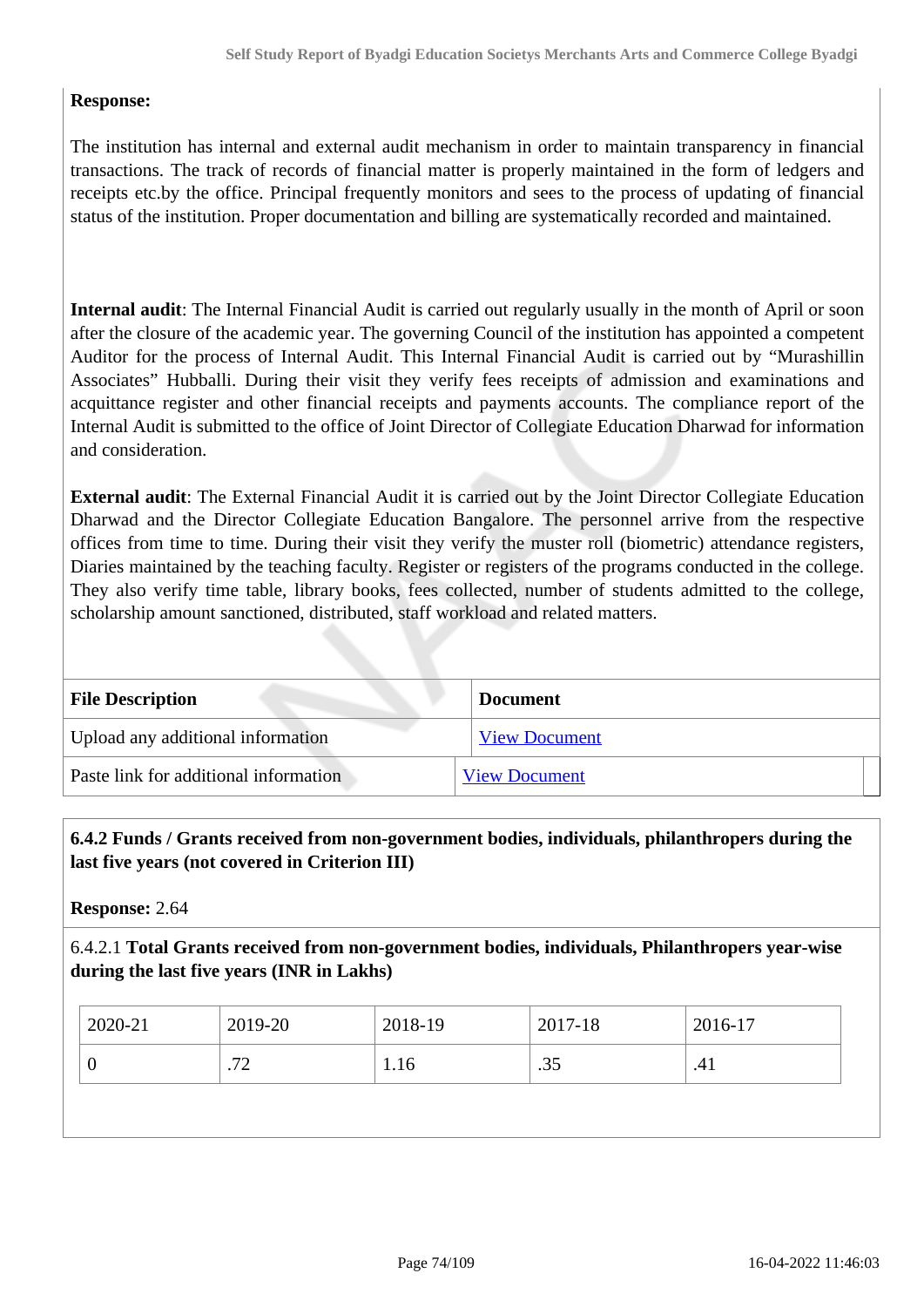| <b>File Description</b>                                    | <b>Document</b>      |
|------------------------------------------------------------|----------------------|
| Institutional data in prescribed format (Data<br>template) | <b>View Document</b> |

#### **6.4.3 Institutional strategies for mobilisation of funds and the optimal utilisation of resources**

#### **Response:**

The financial resources of the institution are partly dependent on the funding from the management and government funding by way of salary grants scholarships etc. The principal prepares the annual budget and presents it before the management during the meeting and seeks approvals. The management duly sanctions the necessary funds which are optimally utilised for the purpose of teaching learning activities, maintenance of building and expenditure towards curricular, co-curricular and sports activities. Apart from this, for the special programs or activities like tournaments, seminars etc., funds are raised from the individuals, philanthropists and donors and also alumni Association.

Following are the resources that the institution mobilizes funds from

- Salary grant from the government.
- Scholarships and concessions from the government and Trusts like Jindal Trust etc.
- Financial support from the UGC for infrastructure augmentation.
- Financial support from management for the salary of the staff of the part time teachers.
- Financial support from other sources, alumni, donors, philanthropists and sponsorships.
- Cash prizes for the meritorious students who score the highest marks in the End Semester Examination and exhibit extraordinary achievements (contributed by teachers /staff)

The institution ensures the optimal utilisation of the resources through proper planning and in compliance with the committees constituted.

| <b>File Description</b>               | <b>Document</b>      |
|---------------------------------------|----------------------|
| Upload any additional information     | <b>View Document</b> |
| Paste link for additional information | <b>View Document</b> |

## **6.5 Internal Quality Assurance System**

 **6.5.1 Internal Quality Assurance Cell (IQAC) has contributed significantly for institutionalizing the quality assurance strategies and processes**

### **Response:**

For the sustenance, assurance, and enhancement of quality culture of education and to maintain the momentum of quality Consciousness as per the guidelines of the University Grants Commission an Internal Quality Assurance Cell (IQAC) has been Established In the institution (8-12-2004). Ever since its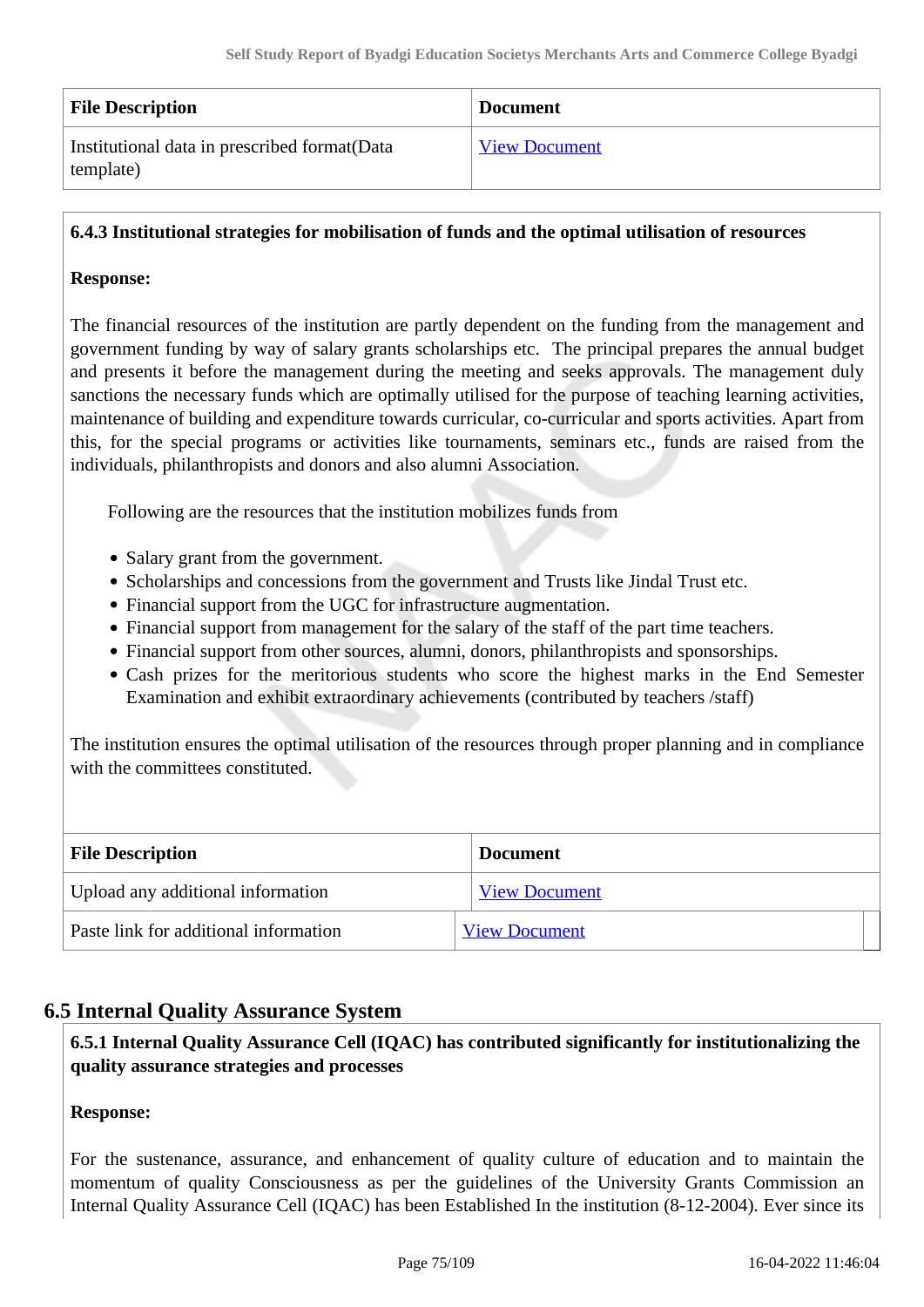establishment IQAC has been Functional and dynamic in the college. It holds meetings quarterly, (4 meetings) in an academic year. Various things regarding the activities and plans with regard to quality assurance and institutionalization of the quality are discussed in the meetings. It has been striving hard sincerely to achieve improvements and success in all working areas of the institution. It is trying to connect the stake holders namely students, teachers, alumni, management and parents and funding agencies meaningfully. Promoting research culture among the teachers and students is the motto of the IQAC. Efforts are also being made to develop the students through the certificate course like 'Vachana kammata'

 The following are activities, strategies and processes evolved by the IQAC to institutionalize the quality assurance.

- 1.Suggestions for Infrastructural augmentation.
- 2.Encouraging and guiding the faculty members to conduct Bridge courses and remedial classes for non- commerce and Non arts stream students.
- 3.Monitoring the extension and outreach programs.
- 4.Monitoring the evaluation of curricular and co-curricular activities.
- 5.Introducing the best practices.
- 6.Motivating the teachers to take up research. As a result two teachers have register for Ph. D degree.
- 7.In the post accreditation period (3rd cycle) with the recommendations of IQAC following Infrastructure have been Strengthened
- New class rooms  $-2$
- Antechamber 1
- Well-equipped staff room  $-1$
- Extension of CCTV camera line and installation of projector in the auditorium.
- 235 new desks purchased and added to class rooms.
- 500 chairs for auditorium.

1.Teachers have attended many seminars and conferences and have presented papers therein.

- 2.Some of the teachers have published good papers in the reputed journals.
- 3.Some of the teachers have published books of international level.
- 4.Many institutional level workshops have been conducted.
- 5.One **State Level Workshop on GST** conducted (2017-18).
- 6.One **National Level Seminar on Regional Imbalance and Redressal** in honour of Dr. D.M. Nanjundappa (2018-19).
- 7.University Level Lyrics Competition
- 8.Annual Blood Donation Camps -5.
- 9.Gender Sensitization Programmes annually. (5)
- 10.Conducted **Zonal and Inter –Zonal Kabaddi Tournament** (2019-20)
- 11.Obtained feedback from stake holders.
- 1.Students
- 2.Parents
- 3.Alumni

On various aspects of the institution viz. on teachers, library, teaching, learning and evaluation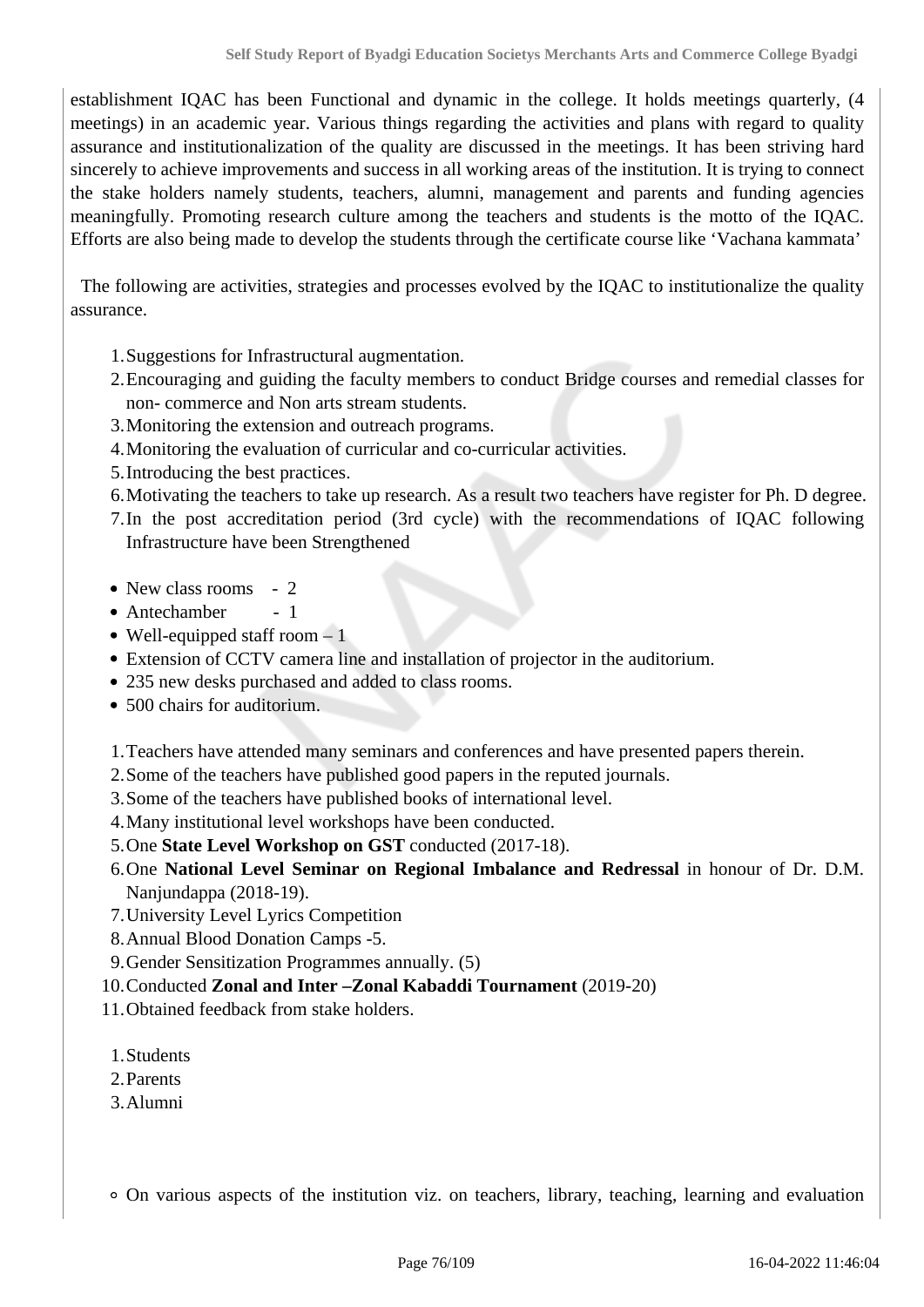facilities, infrastructure etc. This has helped in-

- Improvement in teaching learning process
- Improvement in students strength
- Good success of students in examinations
- Increased participation of students in cultural extra-curricular activities.

| <b>File Description</b>               | <b>Document</b>      |
|---------------------------------------|----------------------|
| Upload any additional information     | <b>View Document</b> |
| Paste link for additional information | <b>View Document</b> |

 **6.5.2 The institution reviews its teaching learning process, structures & methodologies of operations and learning outcomes at periodic intervals through IQAC set up as per norms and recorded the incremental improvement in various activities ( For first cycle - Incremental improvements made for the preceding five years with regard to quality For second and subsequent cycles - Incremental improvements made for the preceding five years with regard to quality and post accreditation quality initiatives )** 

#### **Response:**

Institution regards academic outcome as an important aspect IQAC has devised strategies to review the teaching learning process, structures and methodologies of operations and learning outcomes. Institution has evolved three tier system of review of Teaching learning process and outcomes.

- Institutional
- Departmental
- Faculty individual

### **Institutional Level :**

- 1.Soon after reopening of the college principal convenes meeting and structures committees. He entrusts committees with action and responsibilities. IQAC in the mean while sees that the prospectus is distributed.
- 2.Prepares Annual plan of action.
- 3.Insists on mapping of POs, PSOs and COs at the beginning of the program to give specific direction methodologies to be evloved and adopted in teaching and evaluation.
- 4.Emphasizes practice of conducting Remedial and Bridge Courses.
- 5.Ensures proper conduct of Internal Examinations, evaluation and uploading of marks onto University portal.
- 6.Insists teachers on holding dialogue with parents and share their observations about students.
- 7.Collects feedback on teaching and course content.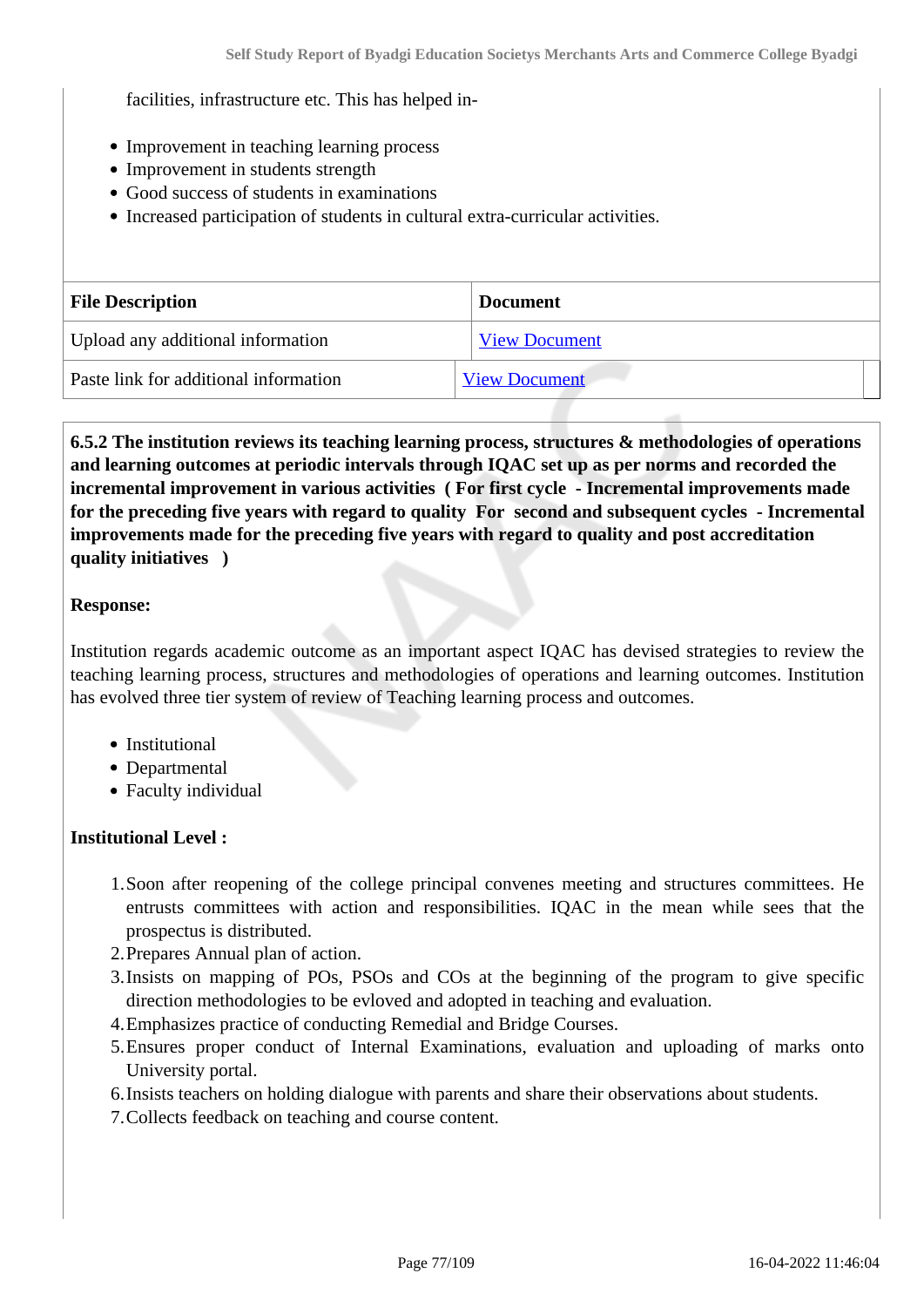## **Departmental Level :**

- 1.The preparation of action plan / by departments according to guidelines of I Q A C.
- 2.Heads of departments and principal review Diaries written by the faculty.
- 3.Review of progress of academic and co-curricular activities.
- 4.Review of project works and seminars by students.

## **Faculty / Individual Level :**

- 1.Keeping faculty informed about feedback given by students.
- 2.Asking teachers to prepare lesson plan.
- 3.Analysis of learning students outcome.
- 4.Informing parents regarding the progress of students.

Incremental and long-term plans and implementation are listed under. Important ones are enlisted.

## **2017-18**

- 1.Appeal for M.P. fund was made classroom on first floor is built.
- 2.Fans have been mounted.
- 3.New CCTV cameras are installed.
- 4.Auditorium is provided with new projector.
- 5.Replacement of inverter.
- 6.Hundred chairs purchased for auditorium.
- 7.235 desks of new model added.
- 8.District Level Job Mala organized.
- 9.Mega Blood Donation Camp organised.
- 10.State Level Workshop on GST in Association with Alumni.
- 11.University Level Lyric Competition.
- 12.Started to construct new classroom with M.L.C. Grant.

### **2018-19**

- 1.On the permission of the government for recruitment 3 posts of teaching staff have been filled.
- 2.Organised Health Awareness Programme.
- 3.One Day Training Program for non-teaching staff.
- 4.Mega Blood Donation Camp organized.
- 5.Law Awareness Program with Judiciary Department.
- 6.Voter's Awareness Programme in view of General Elections.
- 7.Gender Sensitization Program.
- 8.Organised National Level Seminar on "Regional Imbalance".
- 9.Constructed class room on the First Floor with management funding.
- 10.Got the Ante-Chamber constructed.
- 11.Constructed the well-furnished staff room.

### **2019-20**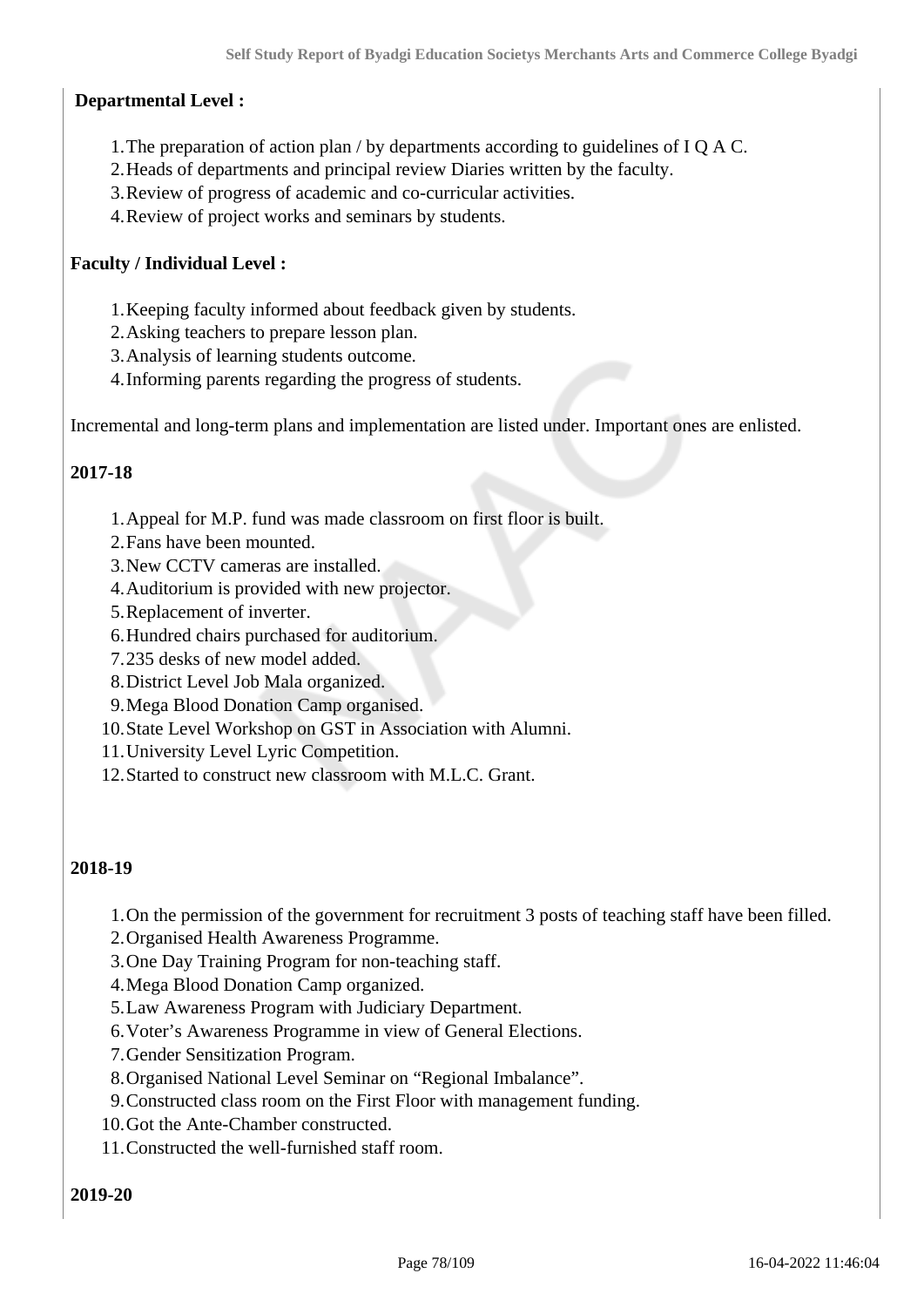1.Provision for furniture to the Ante Chamber was made.

2.Purchase 05 computers.

3.Purchased and fixed 2 projectors for the classrooms.

4.Fixed flooring tiles in the corridor of the First Floor of main building.

5.Organised Mega Blood Donation Camp.

6.Provided the ramp facility for the differently abled students.

7.Organised Zonal and International Kabaddi Tournament.

8.Constructed additional toilets near the NSS office and sports room.

9.Provided the bust of Swami Vivekananda with Shelter with alumni contribution.

10.Organised Workshops and "Skill Karnataka" Program for the Final year students.

11.Organised cultural programs and competitions for girl students.

### **2020-21**

1.Entered into an MOU with Deshpande Foundation Hubballi.

2.Organised Mega Blood Donation Camp.

- 3.Inaugurated Scouts and Ranger units in the institution.
- 4.Organised Road Safety and Traffic Rules Awareness Program jointly with the Police Department.
- 5.Gender Sensitization Program demonstration of self-protective measures for women by "Varada Police Force" Haveri, Police Department.
- 6.Procession by NSS units and YRC volunteers for vaccination awareness against covid-19 disease.
- 7.Organized Covid-19 Vaccination Drive with Health Department from 01/07/2021 to 03/07/2021.

#### **Apart from the above mentioned points:**

- 1.Our college students have won many prizes in the youth festivals organised by the Universities and they have been sent to present papers in the seminars conducted by other institutions.
- 2.Many students have joined to higher education after completion of graduation every year.
- 3.Some students have taken up professional courses like M.B.A., B.Ed., and L.L.B. etc. every year.
- 4.Student exchange Teacher exchange programs and Guest / Special Lectures are on the run throughout every academic year.

**Note:** Due to Covid-19 pandemic disease this year activities could not be organised regularly. Yet attempts have been made in compliance with the rules and SOP regulations issued by the Government from time to time sincerely.

| <b>File Description</b>               | <b>Document</b>      |
|---------------------------------------|----------------------|
| Upload any additional information     | <b>View Document</b> |
| Paste link for additional information | <b>View Document</b> |

### **6.5.3 Quality assurance initiatives of the institution include:**

**1.Regular meeting of Internal Quality Assurance Cell (IQAC); Feedback collected, analysed and used for improvements**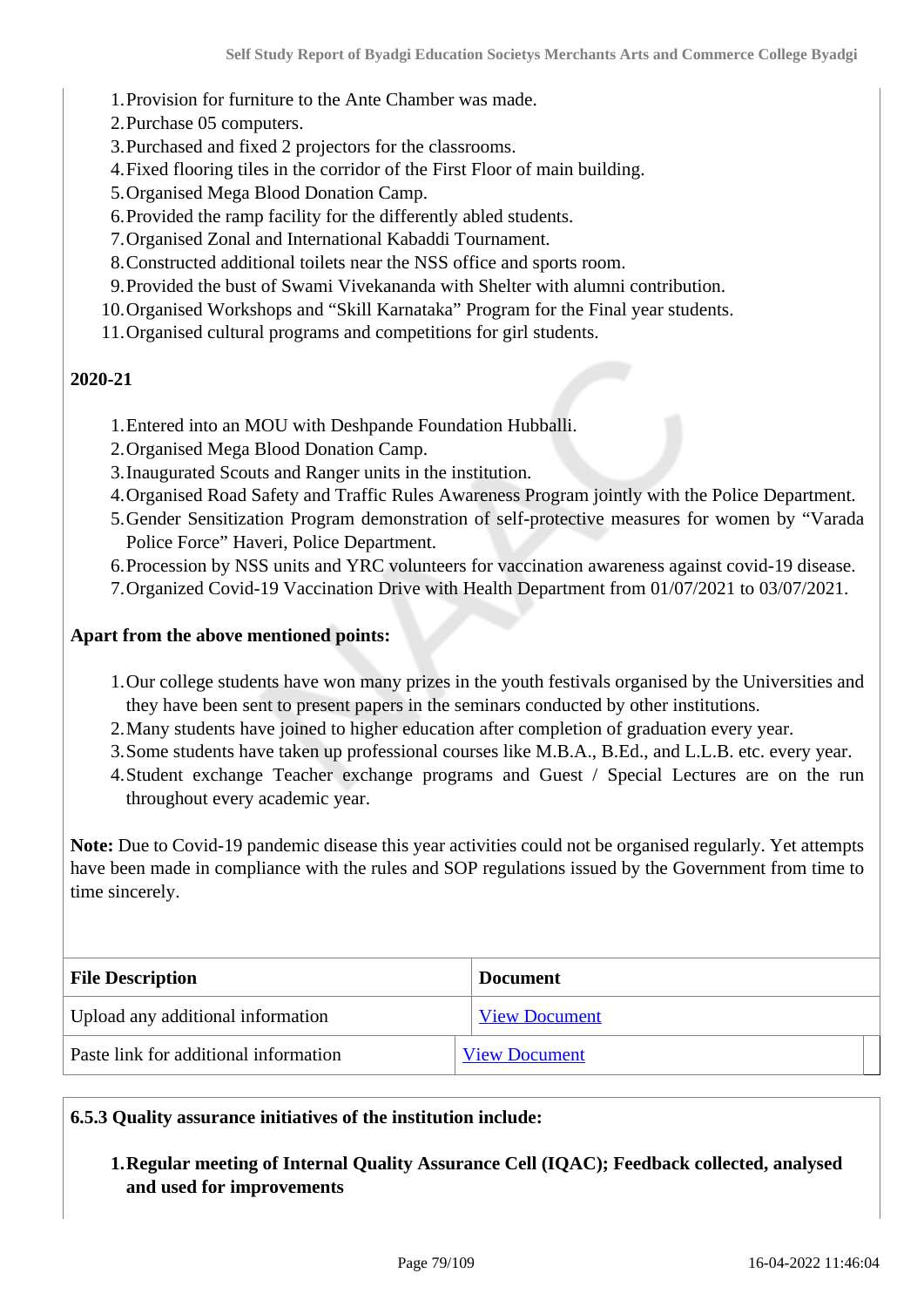- **2.Collaborative quality intitiatives with other institution(s)**
- **3.Participation in NIRF**
- **4.any other quality audit recognized by state, national or international agencies (ISO Certification, NBA)**

**Response:** C. 2 of the above

| <b>File Description</b>                                     | <b>Document</b>      |
|-------------------------------------------------------------|----------------------|
| Upload e-copies of the accreditations and<br>certifications | <b>View Document</b> |
| Institutional data in prescribed format (Data<br>template)  | <b>View Document</b> |
| Paste web link of Annual reports of Institution             | <b>View Document</b> |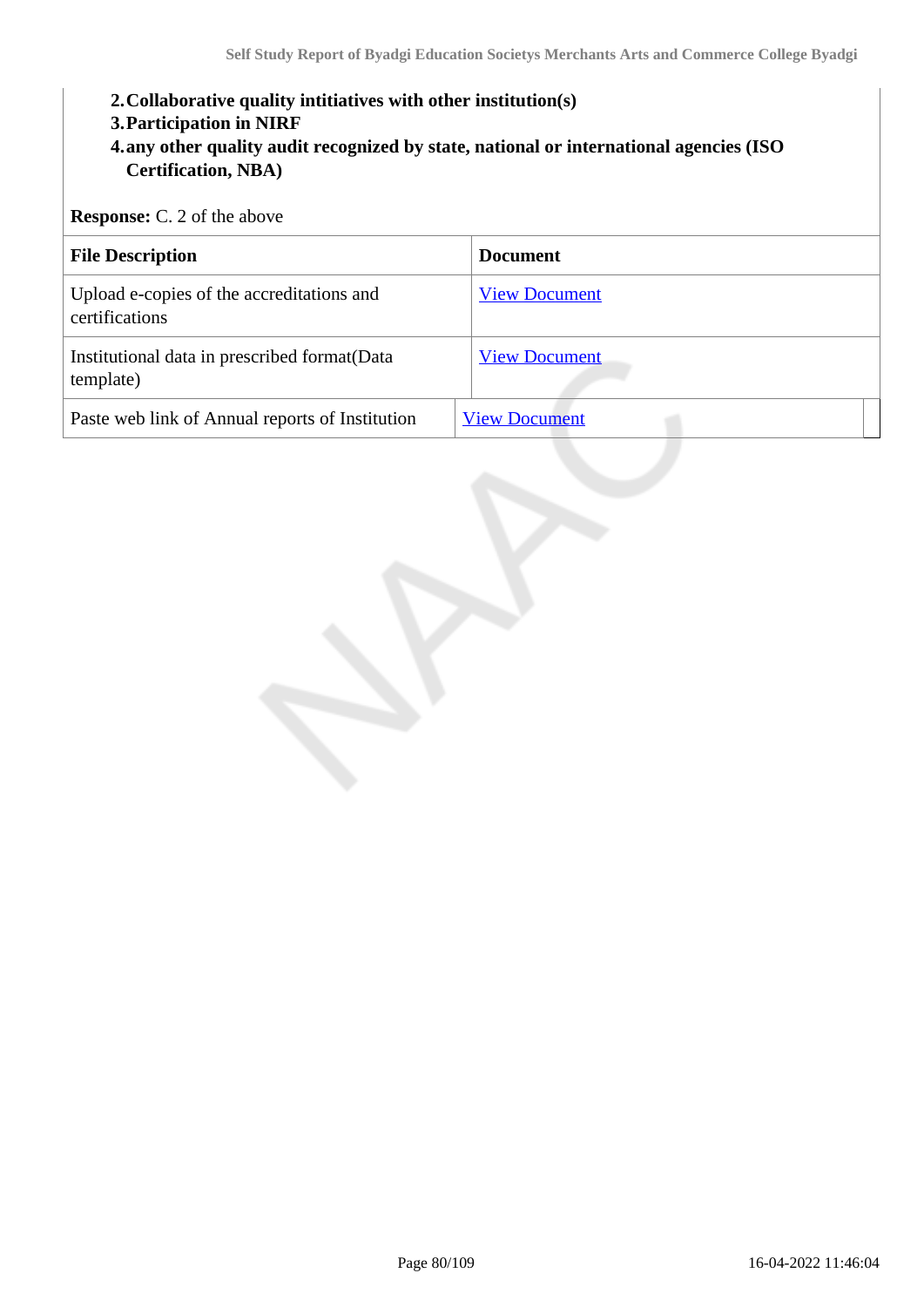# **Criterion 7 - Institutional Values and Best Practices**

## **7.1 Institutional Values and Social Responsibilities**

 **7.1.1 Measures initiated by the Institution for the promotion of gender equity during the last five years.**

## **Response:**

To realize goal of education which underscores gender equity following programmes are held.

- 1.Equal treatment for girl boy students.
- 2.Ensuring equality for students about rights and duties.
- 3.Eradication of discrimination among students.

To bring above into practice institution puts all efforts. The Ladies's Association functions actively. It conducts programmes to promote gender equity. The following are activities.

## **2017-18**

- 1.26-8-2017 Programme on Awareness Against Sexual Harassment organized. S.B.Patil, presided over the Function. Police Dept. Personnel addressed students regarding self protection.
- 2.09-10-2017 Programme on "World Mental Health Day" organized Dr. Vijaya Kumar of Government Hospital enlightened girls students.
- 3.18-1-2018. Special lecture on Sanity and Health awareness among Girls-Students organized by Ladies' Association. Dr. Alka Ajit addressed students.
- 4.31-1-2018 Yoga Month observed college in Association with Chillies Merchants' Recreation Assocaiton Byadgi. Bheemanna, Yoga master, trained participants.
- 5.08-3-2018 International Women's Day celebrated. Competitions for girl-students in Rangoli, Mehandi and cooking were conducted.
- 6.22-3-2018 Closing function of the Ladies Association of the college organized. Girijadevi, enlightened students regarding Gender Equity.

## **2018-19**

- 1.07-8-2018 Programme on Floriculture organized by Ladies' Association. Shivananda addressed students and distributed seeds packets.
- 2.08-08-2018 Cultural Association organized Devotional Song Competition for girl-students.
- 3.26-1-2019 Republic Day celebrated college. Bhavani of B.A-3 delivered speech on the life and works of Dr. B. R. Ambedkar and Constitution of India.
- 4.06-02-2019 Ladies'Association College organized Sari day and other competitions for girl students (Rangoli, Meandi, Art, and Cooking).
- 5.15-3-2019 Closing Function of the Ladies' Association college organized. Dr. Vijayalaxmi Hiremath and Prof. Smt. Vasantha B. Kalyani of Hubballi were Chief guests. They delivered speech on Contemporary issues and Problems of Working Women.

**2019-20**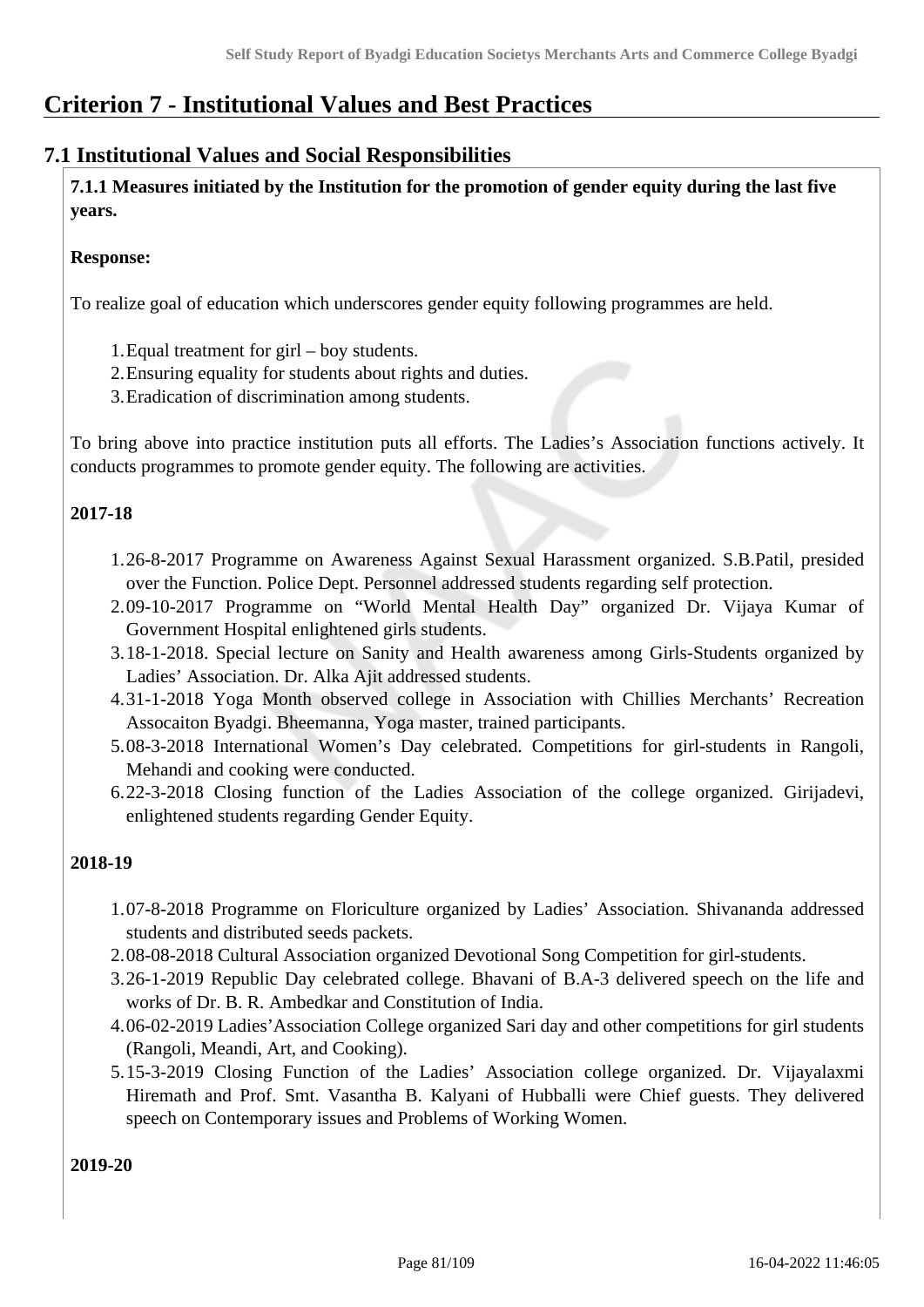- 1.08-7-2019 'One Day Workshop on Gandhian Values' at Haveri organized. Our students participated and presented views.
- 2.06-9-2019 Speech and Debate Competition for Girl-students organized college. Following students bagged prizes.

Speech Competition

- 1.Sangeetha Bennur-First Prize.
- 2.Ranjitha Muchchatti Second Prize.

Debate Competition:

- 1.Kavya Nelogal –First Prize.
- 2.Ranjitha Muchchatti Third Prize.
- 1.14-9-2019 Programme on 'Spiritual and Human Values for College Students' organized jointly with Brahma Kumari's Ishwareeya Vishwavidyalaya. Bharati enlightened students.
- 2.24-1-2020 competitions for girl students organized college by Ladies'. Association Maheshwari, addressed students. She emphasized handicraft mastery.
- 3.31-1-2020 Awareness against Sexual Harassment programme organized with Police Department. Personnel Police Department enlightened students.
- 4.26-2-2020 programme of book release (*Kanasugala Cheela*), by student Madhu, physically challenged student organized. Maruti Shidlapur released the book.

## **2020-21**

1.15-8-2020 Felicitation to Corona Warriors -ASHA workers.

2.18-12-2020 Quiz and Essay Competition for girl students: 15 students participated. Prize winners:

Essay Competition:

- 1.Tejashwini-First Prize
- 2.Sushma-Second Prize

Quiz:

- 1.Akshata- winner.
- 1.30-01-2021 Harassment against Women and Children Programme organized with Police Department. 350 girl students were benefited.
- 2.02-02-2021 Programmme on Road Safety Measures organized with the Police Department. Basavaraj Circle Police Inspector Byadgi and Pujar Head Constable Byadgi enlightened participants.
- 3.08-3-2021 International Women's Day celebrated College. Prof.Korishettar of the college enlightened students.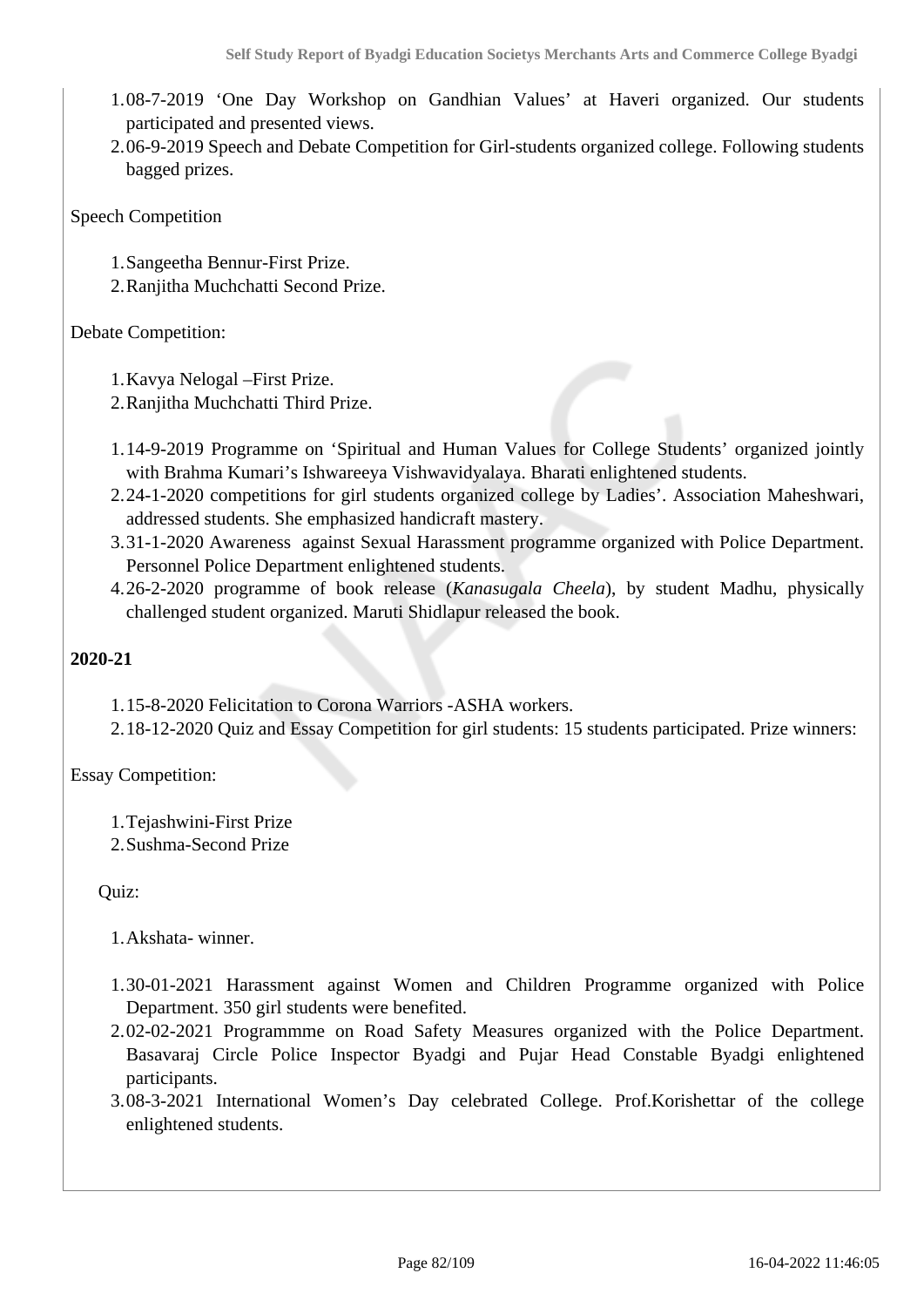| <b>File Description</b>                                                                                                                                                                    | <b>Document</b>      |  |
|--------------------------------------------------------------------------------------------------------------------------------------------------------------------------------------------|----------------------|--|
| Specific facilities provided for women in terms<br>of: a. Safety and security b. Counselling c.<br>Common Rooms d. Day care center for young<br>children e. Any other relevant information | <b>View Document</b> |  |
| Annual gender sensitization action plan                                                                                                                                                    | <b>View Document</b> |  |

## **7.1.2 The Institution has facilities for alternate sources of energy and energy conservation measures**

- **1.Solar energy**
- **2.Biogas plant**
- **3.Wheeling to the Grid**
- **4.Sensor-based energy conservation**
- **5.Use of LED bulbs/ power efficient equipment**

**Response:** D. 1 of the above

| <b>File Description</b>        | <b>Document</b>      |
|--------------------------------|----------------------|
| <b>Geotagged Photographs</b>   | <b>View Document</b> |
| Any other relevant information | <b>View Document</b> |

## **7.1.3 Describe the facilities in the Institution for the management of the following types of degradable and non-degradable waste (within 500 words)**

- **Solid waste management**
- **Liquid waste management**
- **Biomedical waste management**
- **E-waste management**
- **Waste recycling system**
- **Hazardous chemicals and radioactive waste management**

#### **Response:**

The institution makes all possible efforts to keep the atmosphere and campus clean and neatly managed. A good environment creates good atmosphere and healthy mood for teaching-learning activities. In the Orientation Programme for the freshers the newly enrolled students are given clear information about the cleanliness to be maintained on the campus. They are introduced to the 3 R's formula – Reduce, Reuse and Recycle the waste adopted by the institution.

### 1.**Solid Waste Management**

The dead leaves fallen from the teak trees, which are planted on the campus and the leaves of other trees are collected and then dumped into the wormy culture units installed in the campus.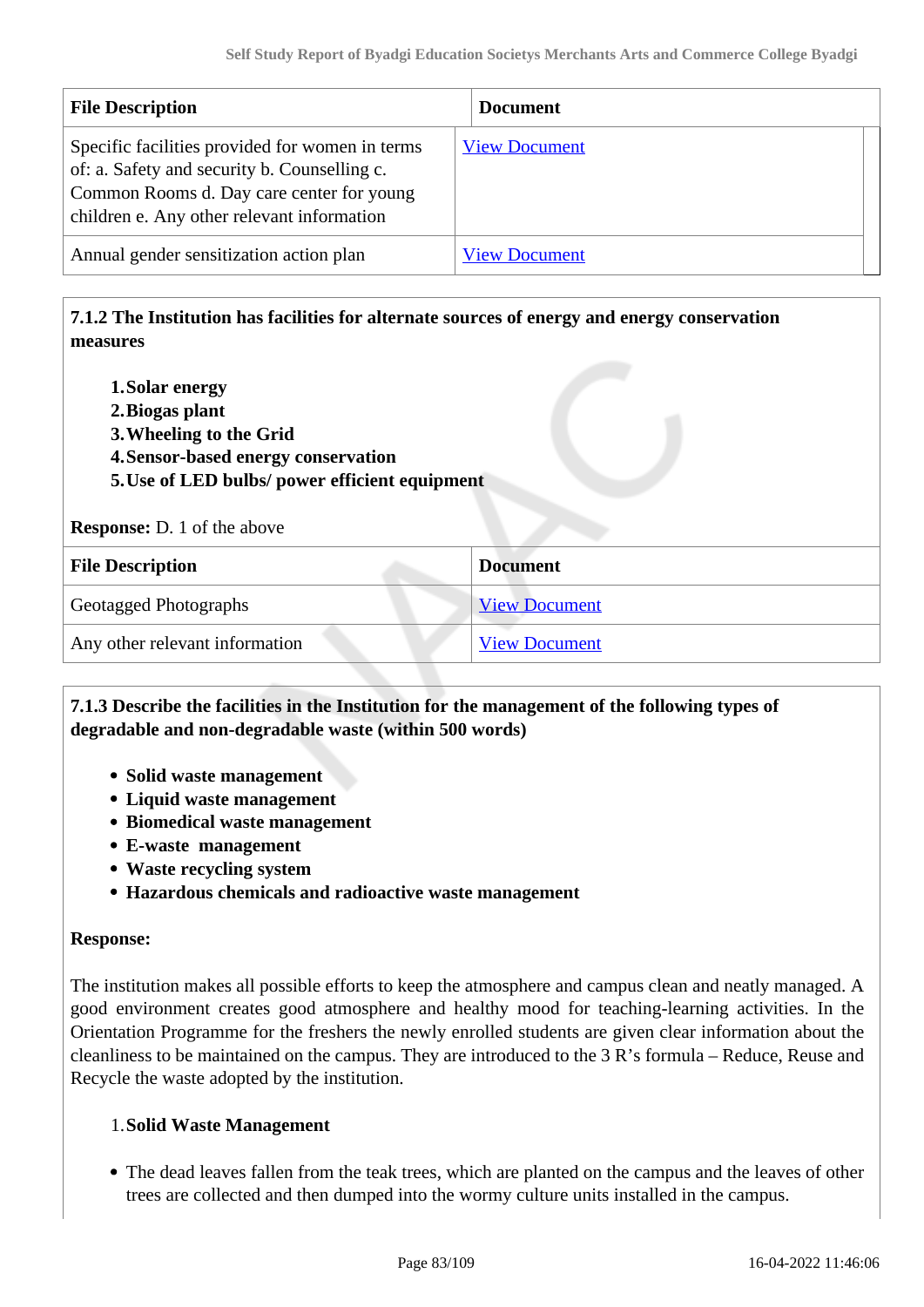- Apart from this, pits are dug and the solid waste is dumped into these and then covered by soil. After some months the same compost manure is used for the garden and trees on the campus.
- Dust bins are placed in the corridor, near the office, Staff room and in the library. The students are asked to deposit the solid waste into them often the Campus maintenance Committee supervises these dust bins.
- Municipality Vehicles are also some times asked to carry away the waste.

## 1.**E-Waste Management:**

Since the E-waste parts are insoluble and inconvertible they get littered on the surface of the earth if left not managed properly. Enough education regarding the management of such E-waste is essential. Hence the Institute arranges Programmes to create awareness about E-waste management among the students.

- The Computers and the parts related to them like printers, cartridges and other electronic items which are beyond repair and reuse are weeded off with due permission of the management. The computers with low configurations are sent to the schools run by our own Society
- The UPS batteries are recharged timely.

## 1.**Waste Recycling System**:

The solid waste (leaves, papers etc.) is dumped into the pits and wormy culture units. Then it is reused as manure by the N.S.S units. Attempts are made to maintain the campus plastic free.

| <b>File Description</b>                 | <b>Document</b>      |  |
|-----------------------------------------|----------------------|--|
| Geotagged photographs of the facilities | <b>View Document</b> |  |
| Any other relevant information          | <b>View Document</b> |  |

### **7.1.4 Water conservation facilities available in the Institution:**

- **1.Rain water harvesting**
- **2.Borewell /Open well recharge**
- **3.Construction of tanks and bunds**
- **4.Waste water recycling**
- **5.Maintenance of water bodies and distribution system in the campus**

### **Response:** C. 2 of the above

| <b>File Description</b>                          | <b>Document</b>      |
|--------------------------------------------------|----------------------|
| Geotagged photographs / videos of the facilities | <b>View Document</b> |

### **7.1.5 Green campus initiatives include:**

## **1.Restricted entry of automobiles**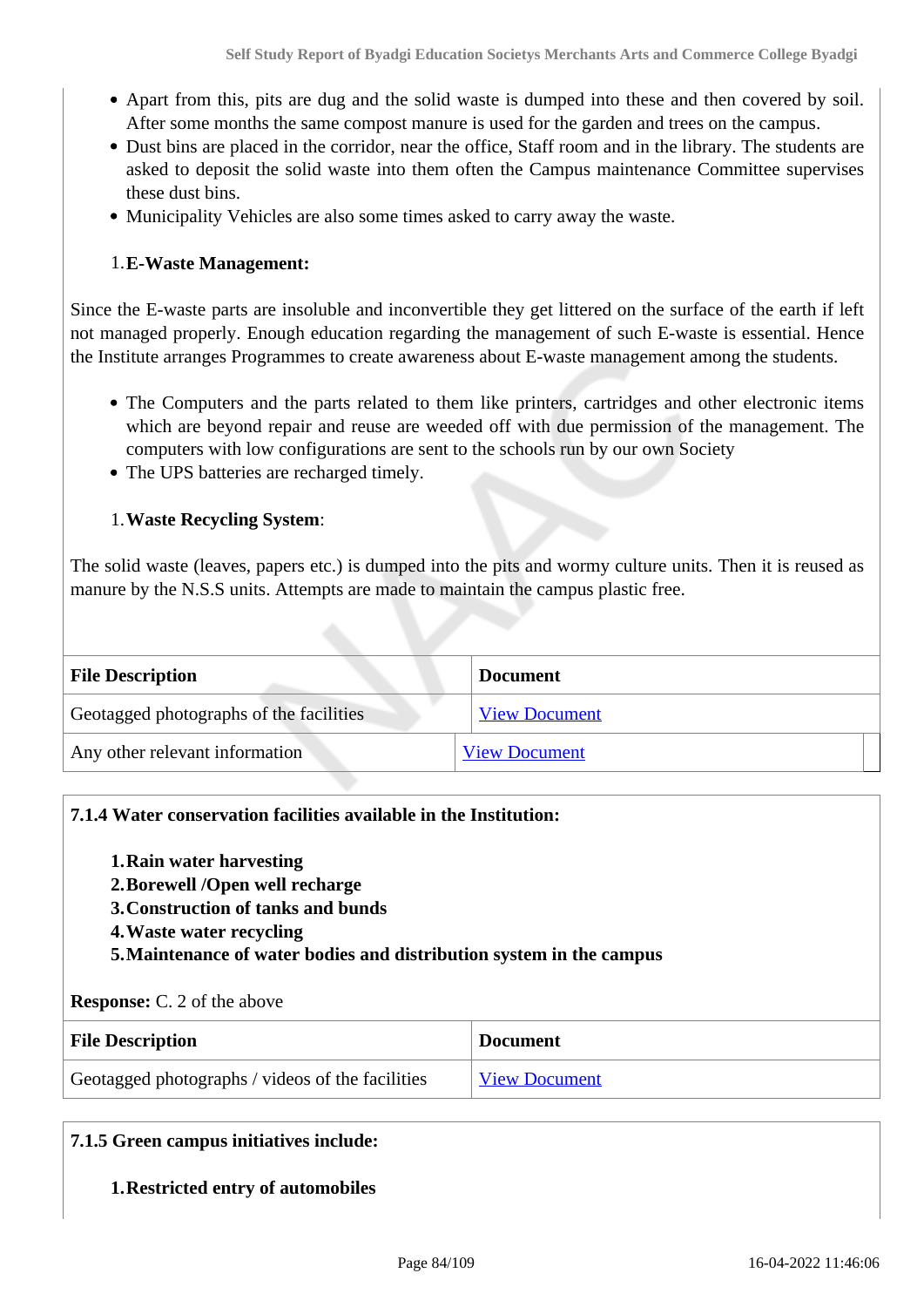- **2.Use of Bicycles/ Battery powered vehicles**
- **3.Pedestrian Friendly pathways**
- **4.Ban on use of Plastic**
- **5.landscaping with trees and plants**

#### **Response:** C. 2 of the above

| <b>File Description</b>                     | <b>Document</b>      |  |  |
|---------------------------------------------|----------------------|--|--|
| Geotagged photos / videos of the facilities | <b>View Document</b> |  |  |
| Any other relevant documents                | <b>View Document</b> |  |  |

 **7.1.6 Quality audits on environment and energy are regularly undertaken by the Institution and any awards received for such green campus initiatives:**

- **1.Green audit**
- **2.Energy audit**
- **3.Environment audit**
- **4.Clean and green campus recognitions / awards**
- **5.Beyond the campus environmental promotion activities**

**Response:** D.1 of the above

| <b>File Description</b>                                                      | <b>Document</b>      |
|------------------------------------------------------------------------------|----------------------|
| Reports on environment and energy audits<br>submitted by the auditing agency | <b>View Document</b> |
| Any other relevant information                                               | <b>View Document</b> |

### **7.1.7 The Institution has disabled-friendly, barrier free environment**

- **1.Built environment with ramps/lifts for easy access to classrooms.**
- **2.Divyangjan friendly washrooms**
- **3.Signage including tactile path, lights, display boards and signposts**
- **4.Assistive technology and facilities for Divyangjan accessible website, screen-reading software, mechanized equipment**
- **5.Provision for enquiry and information : Human assistance, reader, scribe, soft copies of reading material, screen reading**

| <b>Response:</b> C. 2 of the above |  |  |  |  |  |
|------------------------------------|--|--|--|--|--|
|------------------------------------|--|--|--|--|--|

| <b>File Description</b>                                                     | <b>Document</b>      |
|-----------------------------------------------------------------------------|----------------------|
| Policy documents and information brochures on the<br>support to be provided | <b>View Document</b> |
| Geotagged photographs / videos of the facilities                            | <b>View Document</b> |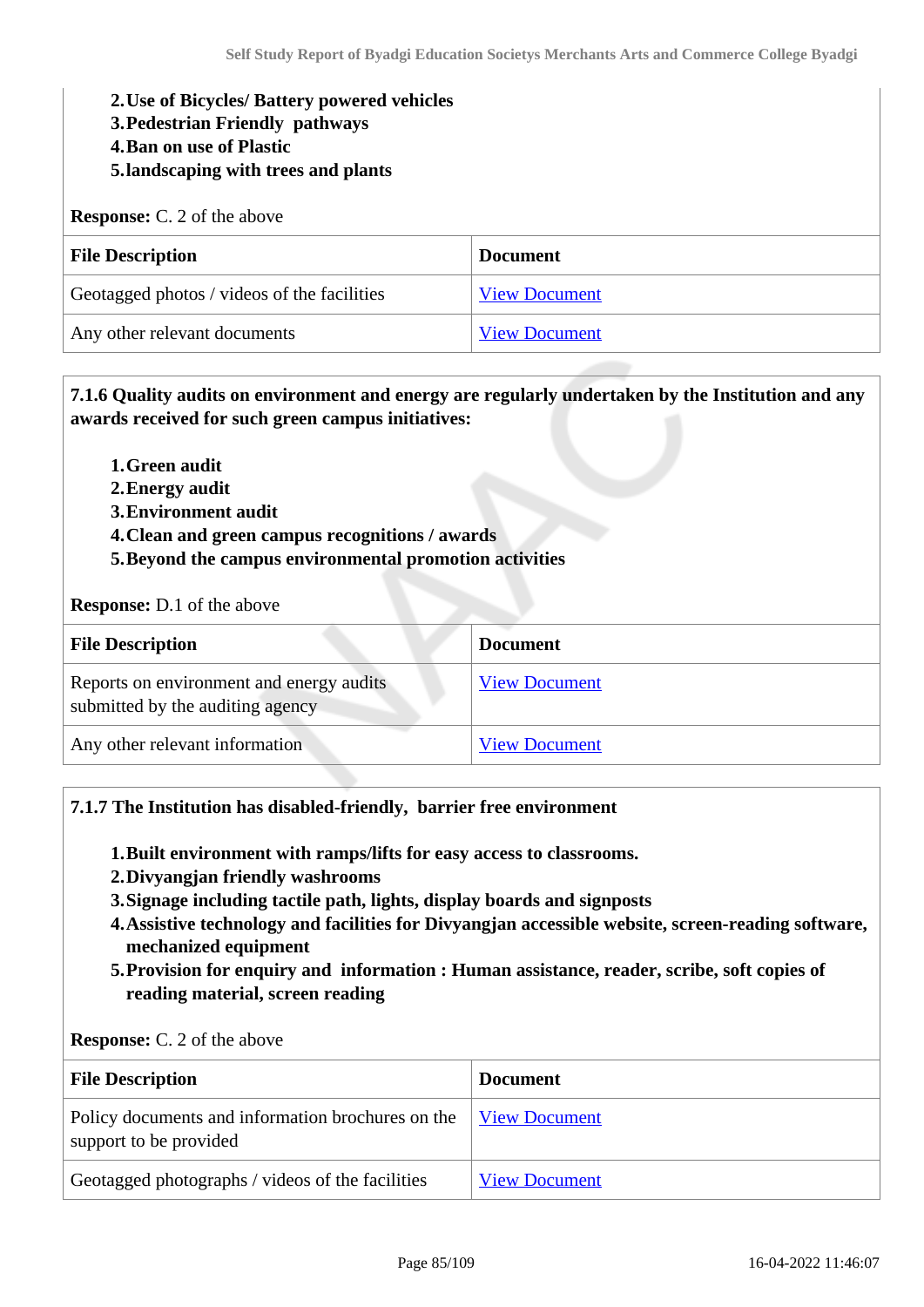**7.1.8 Describe the Institutional efforts/initiatives in providing an inclusive environment i.e., tolerance and harmony towards cultural, regional, linguistic, communal socioeconomic and other diversities (within 500 words).**

#### **Response:**

The institution sincerely exercises its efforts and initiatives in providing an inclusive environment i.e., tolerance and harmony towards cultural, regional, linguistic, communal, socioeconomic and other diversities. The strategy employed by the institution in this regard is as follows:

- 1.In order to develop the spirit of tolerance and harmony realization of spiritual and human values is very important. The institute regularly organizes the Programmes, wherein the Swamijis and holy personalities from the local mutts, Swami Vivekanand Ashrama Ranebennur, Iswariya Viswavidyalaya branches enlighten the students and advise them as to how to maintain good cultural and tolerant attitude and live in harmony with the society members.
- 2.A Certificate Course in Vachana Kammata is an integral part of the academic activities of the college ever since beginning. The course content intends to infuse the values taught, propagated and practised by the Shranas (the mystic saints of the 12th century A.D) who dreamed of an egalitarian Society, based on equality and Kayaka concept.
- 3.The college observes ethnic day every year usually in the months of February or March in order to keep the indigenous cultural consciousness vibrant among the students.
- 4.I order to develop pride among the students regarding the heritage and culture of the region the historical monuments are installed and preserved on the campus. Usually the Department of History holds a Special Lecture annually by inviting some eminent historian.
- 5.The N.S.S. units and the Y.R.C. of the college collect funds by taking the volunteers in procession to support the population hit by the natural calamities like flood, earth quake etc. such amount collected is sent to the Chief Minister's Relief Fund through cheque.
- 6.Throughout the year cultural competitions are conducted. Our college students have participated in the unifests and youth festivals and have bagged prizes too.
- 7.On the 20th of August in every year Sadbhavanaday (Diwas) is celebrated to develop harmonious attitude among the students.
- 8.National Integrity Day is celebrated on the 19th November of every year to develop the awareness of unity in diversity and the sense of belongingness and oneness among the students.
- 9.International Women's Day on the 8th March of every year is celebrated by the Ladies' Association of College.
- 10.N.S.S. units and Y.R.C. motivate the rural folk to enroll their children to school. They also carry out Socio-Economic Survey during the Special Camps.
- 11.The girl students hold many programmes that reflect the regional diversities in dress pattern, cooking, dance, songs etc.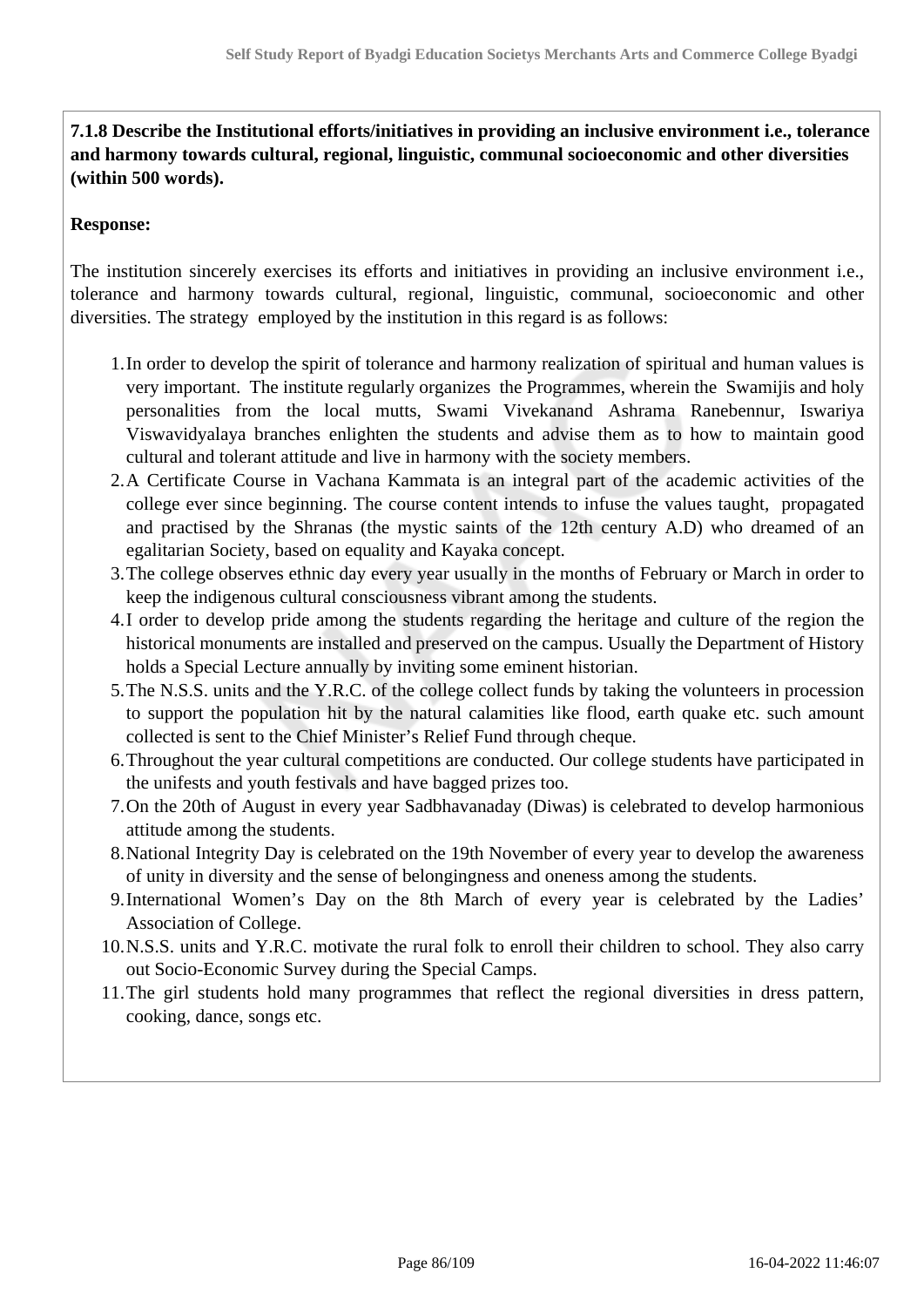| <b>File Description</b>                                                                                                                | <b>Document</b>      |
|----------------------------------------------------------------------------------------------------------------------------------------|----------------------|
| Any other relevant information.                                                                                                        | <b>View Document</b> |
| Supporting documents on the information<br>provided (as reflected in the administrative and<br>academic activities of the Institution) | <b>View Document</b> |

## **7.1.9 Sensitization of students and employees of the Institution to the constitutional obligations: values, rights, duties and responsibilities of citizens (within 500 words).**

### **Response:**

The Institution believes strongly in saying "one must not ask what the nation has given/done to me rather than what I can give/ do to my nation". With this motto the institution undertakes the programmes that sensitize the students and employees to the constitutional obligations; values, rights, duties and responsibilities of citizens. The N.S.S. units, Y.R.C wing, Scouts and Guides conduct the activities regularly. The volunteers of these units under the guidance and involvement of the teaching staff guided the public as well as the student community. The under listed are some of the measures taken in sensitizing the students and employees of the institution towards constitutional obligations.

- 1.Indian Constitution, Human Rights and Environment studies subjects are taught at different semesters as mandatory papers.
- 2.Road Safety Awareness Programmes.
- 3.Programmes On Posco by Ladies' Association.
- 4.Cleanliness Awarenss Programmes.
- 5.Special Lectures by experts.
- 6.Celebration of Voters' Day.
- 7.Enrollment of Young voters.
- 8.Programmme on Revision of Voters' List.
- 9.Young Voters Registration Jatha.
- 10.Celebration of National Integrity Week.
- 11.Consumer Rights Awareness Programme.
- 12.Programme on C.A.A. campaign.
- 13.Programme on Voting Awareness and use of E.V.Ms.
- 14.Programme on Citizens' Right to Protection Act.

| <b>File Description</b>                                                                                    | <b>Document</b>      |
|------------------------------------------------------------------------------------------------------------|----------------------|
| Any other relevant information                                                                             | <b>View Document</b> |
| Details of activities that inculcate values;<br>necessary to render students in to responsible<br>citizens | <b>View Document</b> |

## **7.1.10 The Institution has a prescribed code of conduct for students, teachers, administrators and**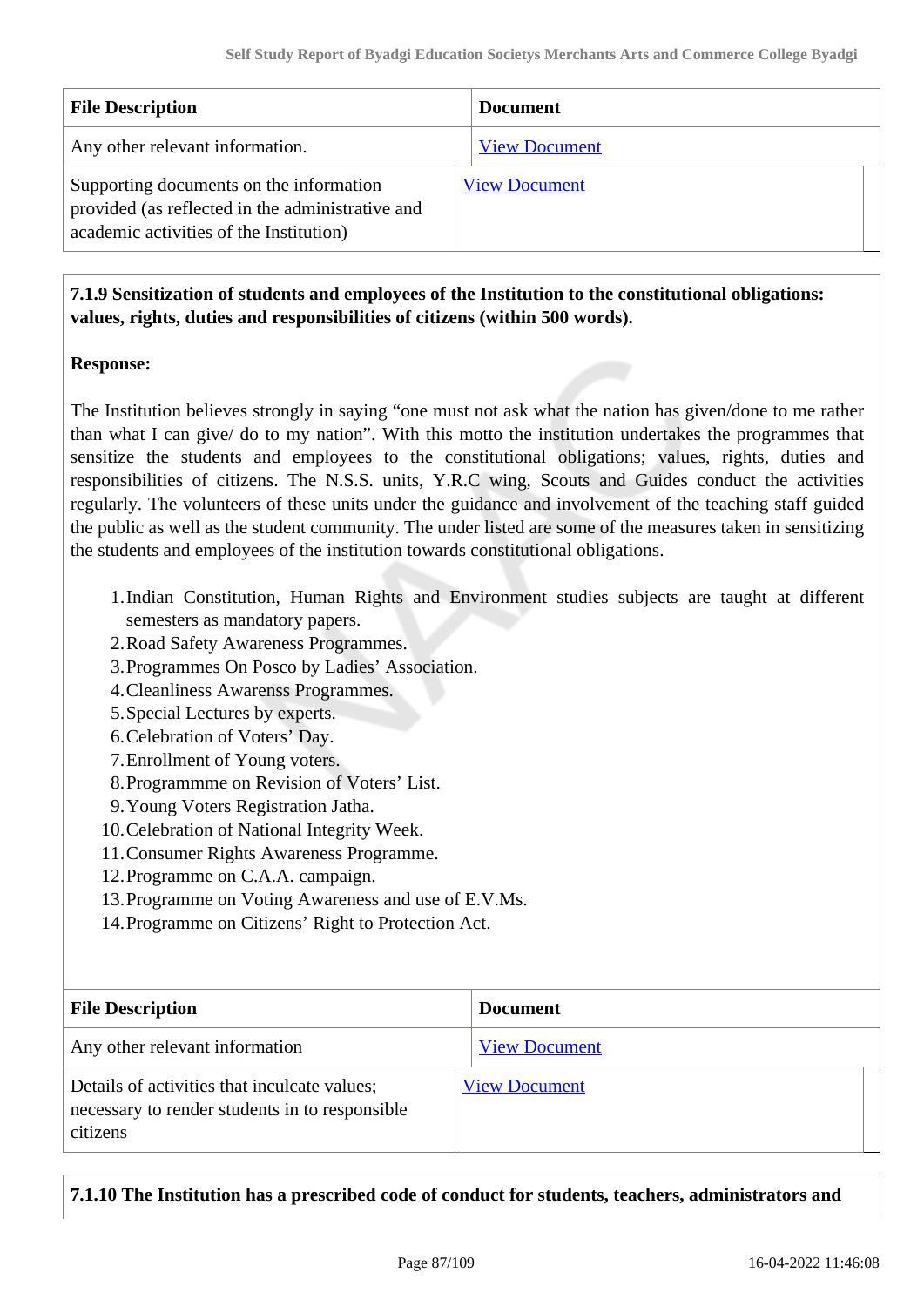## **other staff and conducts periodic programmes in this regard.**

- **1.The Code of Conduct is displayed on the website**
- **2.There is a committee to monitor adherence to the Code of Conduct**
- **3.Institution organizes professional ethics programmes for students, teachers, administrators and other staff**
- **4.Annual awareness programmes on Code of Conduct are organized**

#### **Response:** D. 1 of the above

| <b>File Description</b>        | <b>Document</b>      |  |  |  |
|--------------------------------|----------------------|--|--|--|
| Code of ethics policy document | <b>View Document</b> |  |  |  |

## **7.1.11 Institution celebrates / organizes national and international commemorative days, events and festivals (within 500 words).**

### **Response:**

Acquainting the students with the knowledge of past, heritage of the nation and the important events that gave a definite and positive turn to the history of our nation is an important responsibility of each and every educational institution. Our ancestors have contributed a lot to make the lives of their followers happy by way of sacrifice in their own way. In order to implant the values and qualities like unity, patriotism and love and honour for our past masters the institution organizes various National Festivals, Birth and Death Anniversaries of the great personalities of our nation throughout the year. The institution organizes and observes National and International Commemorative days and events and festivals. As part of celebration special lectures, discussion, exhibition and various completions are held.

 The institution celebrates/organizes following National and International commemorative days, events and festivals.

- International Yoga Day on 21st June.
- Independence Day on 15th Aug.
- Sadbhavana Day on 20th August.
- Teachers' Day 5th September.
- N.S.S. Day 24th September.
- Gandhi Jayanti/LalBahuddur Shastri Jayanti 2nd Oct.
- Rajyostava 1st November.
- International Aids Day.
- Swami Vivekanand-Jayanti ( Natinal Youth Day) 12th January.
- Republic Day 26th January.
- International Women's Day, 8th March.
- Dr. B.R. Ambedkar / Babu JagajeevanRam Jayanti. 14th April.
- Labours' Day 1st May.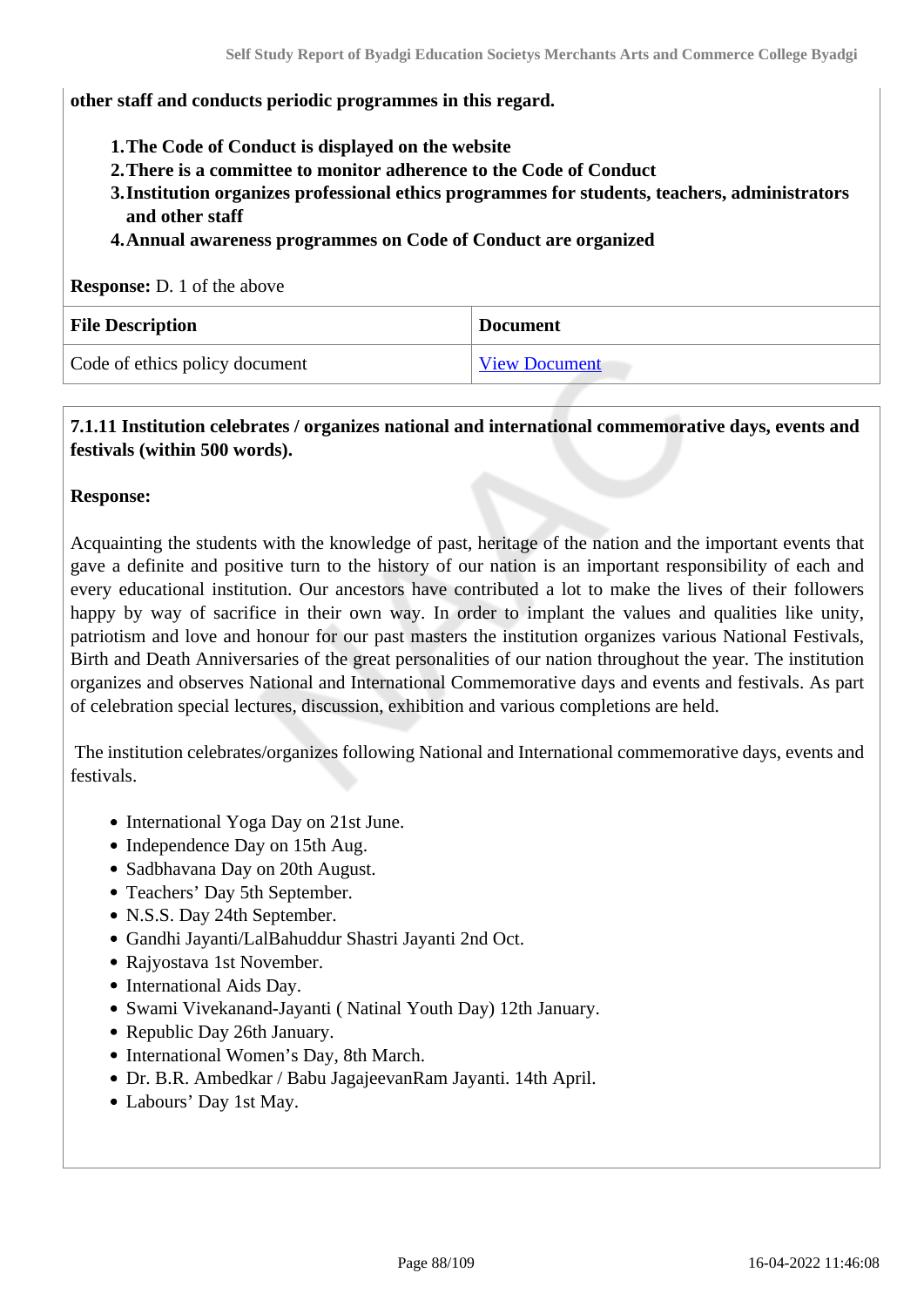| <b>File Description</b>                                                               | <b>Document</b>      |  |  |
|---------------------------------------------------------------------------------------|----------------------|--|--|
| Geotagged photographs of some of the events                                           | <b>View Document</b> |  |  |
| Any other relevant information                                                        | <b>View Document</b> |  |  |
| Annual report of the celebrations and<br>commemorative events for the last five years | <b>View Document</b> |  |  |

## **7.2 Best Practices**

## **7.2.1 Describe two best practices successfully implemented by the Institution as per NAAC format provided in the Manual.**

## **Response:**

Institution is situated in Semi- Urban area. Most of the students who seek admission into the college are from the surrounding villages. They are from rural, agrarian poor background. To cater to the needs of such students and developing their personalities in an all-round way the institution puts in all efforts sincerely. Consequently the institution has adopted the following best practices.

1.

2. Socio-Economic –Educational Survey.

1.Thought for the Day.

2.Book Talk.

- 3.Installation and Maintenance of Historical Monuments on the Campus.
- 4.Student Exchange Programme.
- 5.Teacher Exchange Programme.
- 6.Remedial Classes.
- 7.Project Works by students.
- 8.Talk Before the statue.

Further based on the responses of the stakeholders and the surrounding circumstances the institution has recognized the under mentioned practices as unique ones. The same has been elaborated as per the NAAC prescribed format and made it available on the college website-for information and reference of the stakeholders.

### **BEST PRACTICE-I**

### 1.**Title of the best practices:**

**Cash Prize Award**: The institution has maintained the Best Practice of awarding cash prizes to the students who score the highest marks in each subject in the University Semester End Examination and also to the students who exhibit their talent and performance in sports activities cultural programmes, best use of the library. The teaching, non-teaching staff members' alumni and even some of the members of the managing committee of the institution have instituted cash prizes. The practice has been on the run since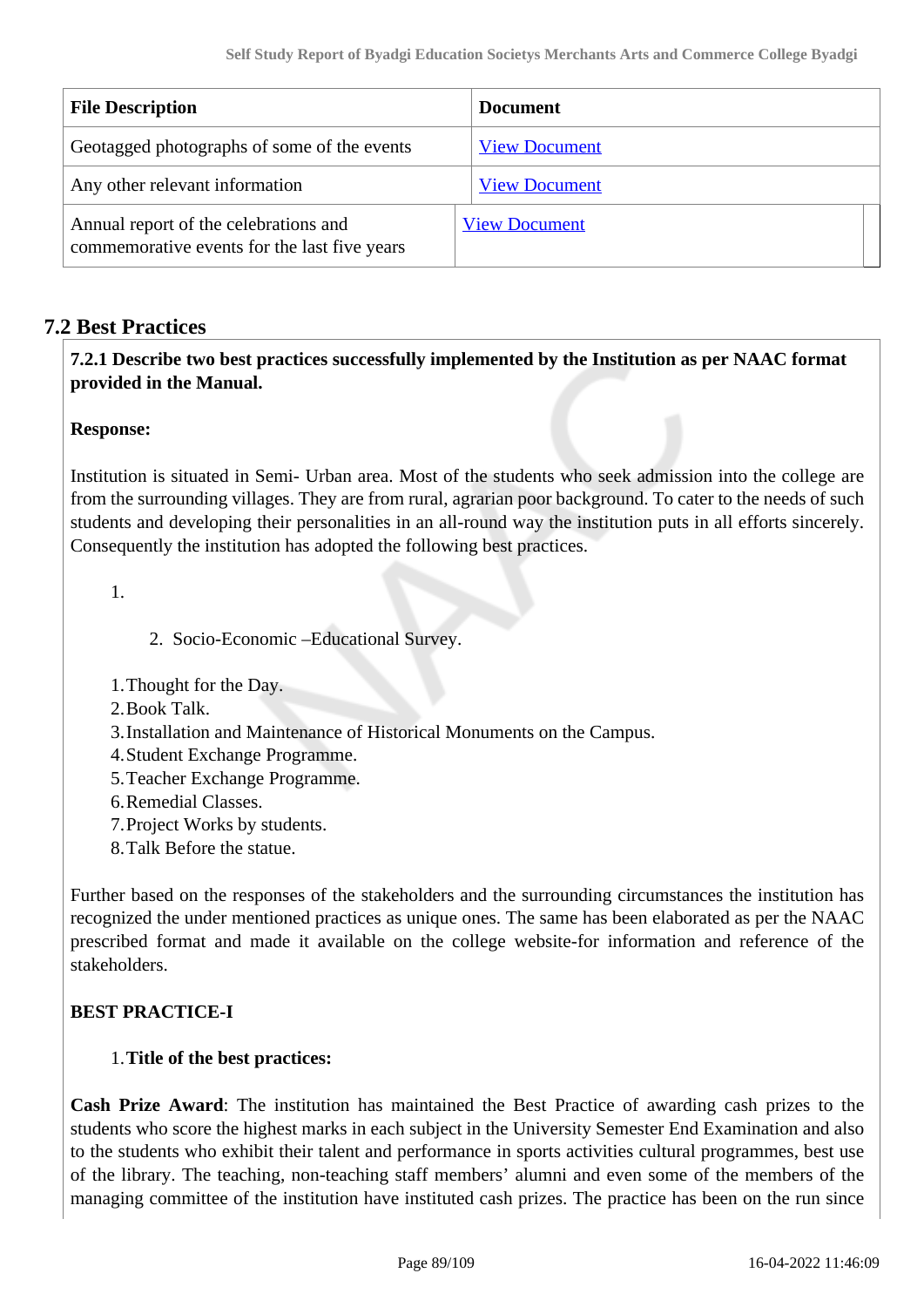the academic year-2005-06.

## 1.**Objective of the Best Practice:**

- To attract the students of rural areas.
- To nourish the talents of the students.
- To support the poor students at least partially.
- To encourage the students to score more marks and take active participation in co-curricular activities.
- To encourage the students to study well.
- To help the students to continue their higher education-through financial support by way of cash prizes.

## 1.**The context:**

The institution is situated in the Taluka headquarters. The Byadgi Taluk is socially and economically very backward-area in Haveri district. The students who sought admission into the college were most often from the rural agrarian background, belonging to scheduled castes, scheduled tribes, backward classes and tribes. There was high dropout rate and most of the students used to discontinue their education and were rendered unable pursue the higher education due to the dire poverty.

 In the staff meeting with the principal the problem of dropout was discussed. The staff members came forward with the opinion that the economic backwardness was the main reason for the students to discontinue their education. Hence the principal suggested that such students with good talents could be supported by providing financial support somehow. Therefore the teaching staff members decided to institute and award cash prizes to the students who are meritorious but poor. Later the alumni, nonteaching staff and some members of the managing committee also joined their hands in the programme.

## 1.**The Practice:**

One of the members of the teaching staff, Prof. S.D. BalajiRao, who was nominated unanimously as the coordinator is given the responsibility of collecting the cash from all the donors every year and to maintain the accounts and records. Every year on the Annual Day cash prizes are being awarded to the students who score the highest and exhibit extra-ordinary talent.

After the retirement of Prof. S.D.BalajiRao, Prof. K.M.Kattagihalli of Dept. of Commerce is shouldering the responsibility of collecting the cash and distributing it to the students and monitoring records.

### 1.**Evidence of success:**

After introducing the practice of awarding the cash prizes the dropout rate is reduced in recent years. Many poor but meritorious students who have received cash prizes have pursued higher education and are settled with good jobs.

It has also been noticed that the students have been studious and scoring the highest marks. Even some students are scoring good percent of marks in certain subjects. There is a healthy competition among the students to bag the cash prizes by scoring maximum marks in their optional subjects.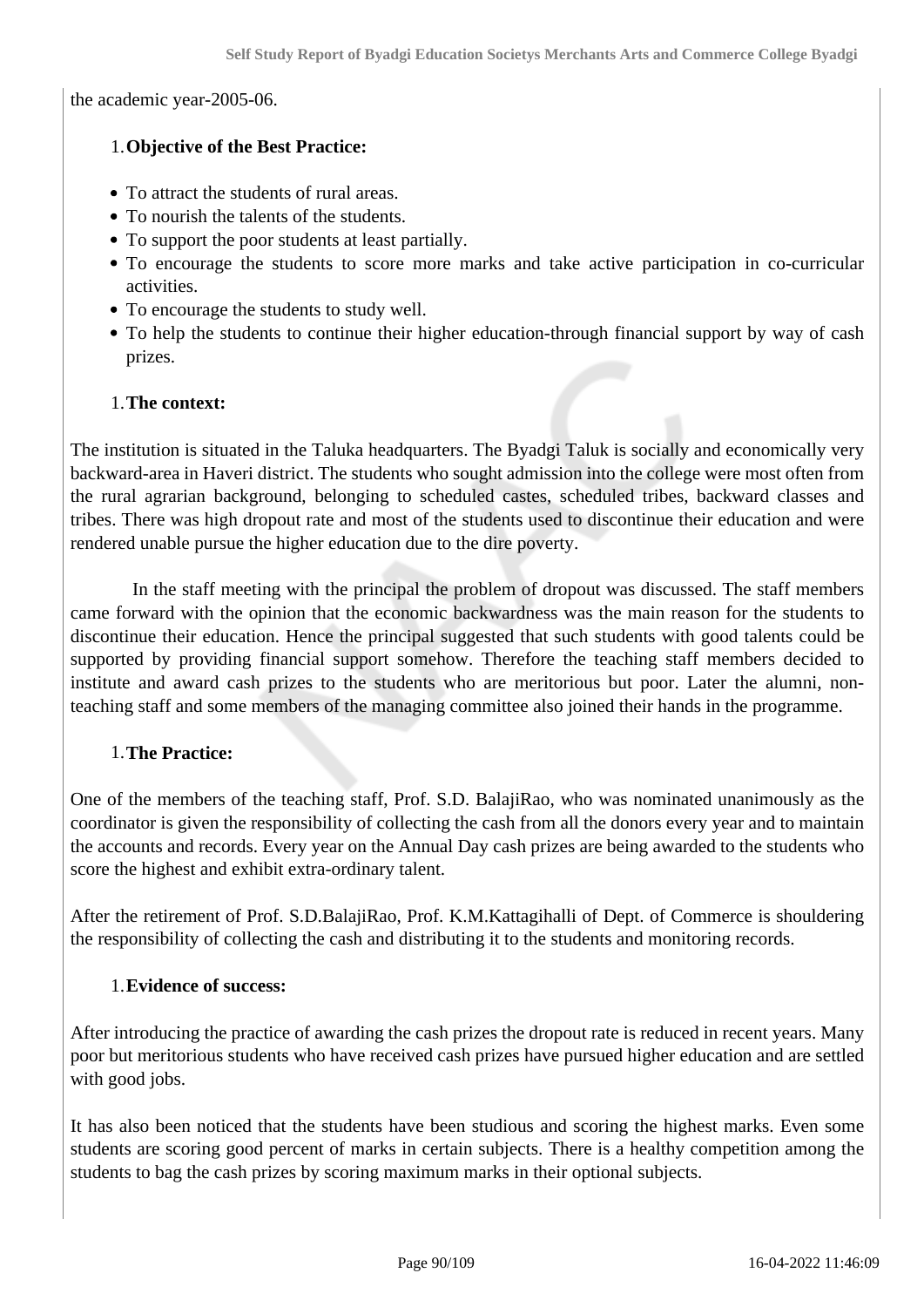## 1.**Problems encountered and resources required:**

So far no problems are faced in carrying out this practice and in collecting the amount from the donors to award Cash Prizes to the students. The donors voluntarily come forward to contribute their share of amount. Even some of the staff members have motivated the public and alumni to institute Cash Prizes. Some people who are inspired by this practice have deposited certain sum of amount as fixed deposit in the bank and the interest is used to award the Cash Prizes.

In the beginning the amount of the cash prizes given by each staff member was nominal. Further it was increased by them on their own. In the coming days it is envisaged to increase the number of donors and the amount of Cash Prize and to award the students with cash prizes who excel themselves in co-curricular activities like sports and cultural events.

### **Best Practice –II**

### 1.**Title of the Practice**:

**Installation and Conservation of Historical Monuments on the College Campus:** The Institution has maintained the best practice of installation and conservation of Old statues and some historical monuments on the college campus. This practice has been praised and appreciated by the NAAC peer teams that visited the college during the earlier cycles.

### 1.**Objectives of the practice:**

- To create awareness about the statues and historical monuments among the students.
- To create and develop culture consciousness among the students.
- To develop the sense about and importance of history.
- To illustrate the importance of sources, especially archaeological sources while studying history.
- To acquaint the students with ancient practices and antiquarian rituals. For instance Samadhi/hero stones/great women's stone (*Nishadhis/Veeragallu/mahasati Kallu*) etc.
- To create the knowledge about the concept of beauty in the past.
- To implant awareness and pride about past glory and heritage.
- To rouse the interest among the students in the influence of mythology on our national/regional art and culture.

### 1.**The context:**

The institution though situated in the taluka headquarters is fed the most by the student population from the surrounding villages. The villages being populated by the agrarian community have no sense of history and heritage. While conducting special N.S.S. camps in the surrounding villages, in the early years of the establishment of the college it was noticed that the statues inscriptions, Hero stones (*Veeragallu)* and great women stones and many other and idols were ignored absolutely. They were observed. The inscriptions were used as washing rumps by village women, they were larded with oil and applied *vibhuti* and *kunkum* and consequently the script was getting slowly blurred. The N.S.S volunteers washed and made them neat. Further some statues were thrown out in the out skirts of the village where thorny bushes had grown around them. Then a meeting with the head men of the village was held and with their consent some have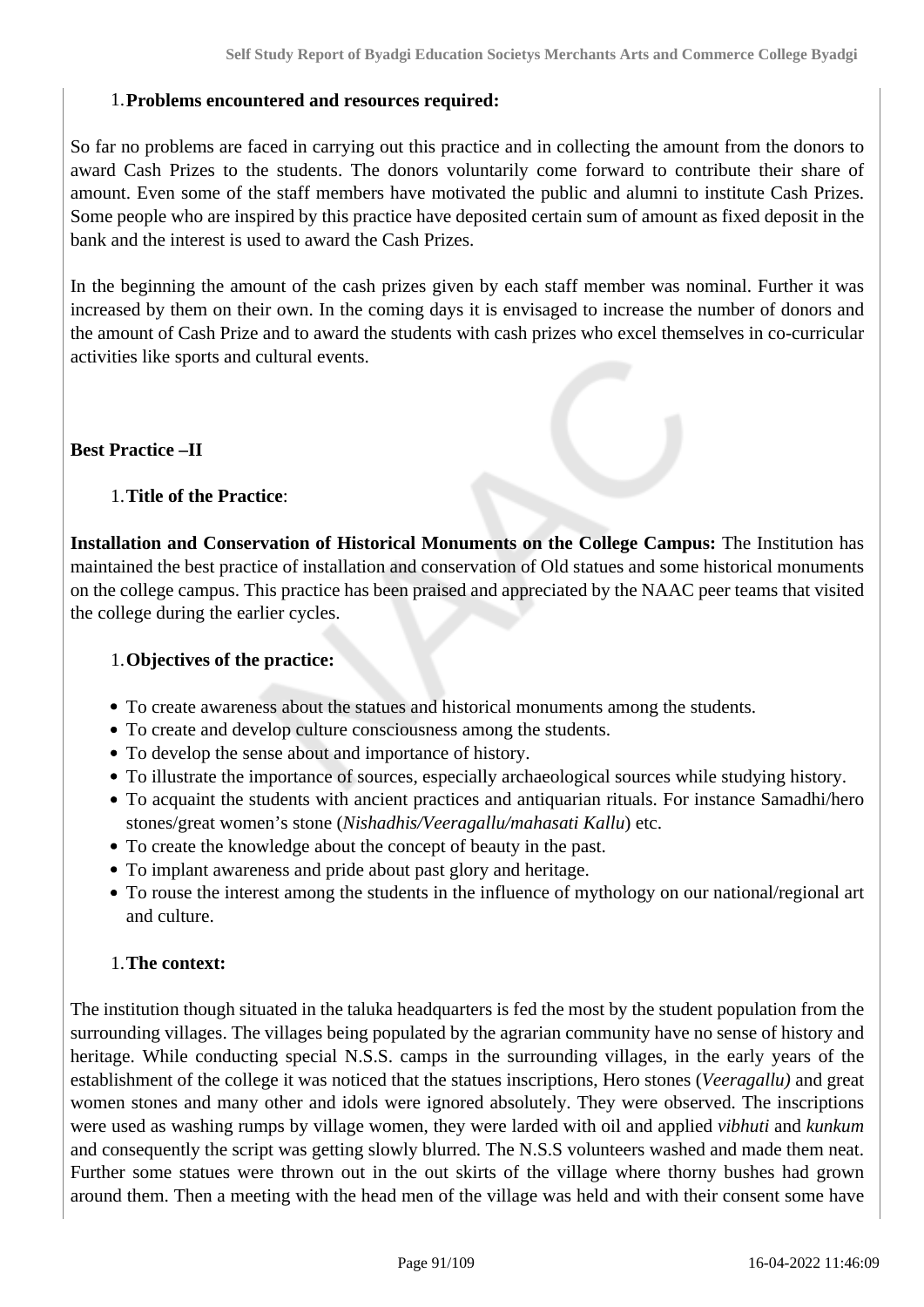been brought and installed on the college campus to materialize the above listed objectives.

## 1.**The Practice:**

The statues, some in good condition and some more in broken condition are brought and arranged on a pedestal in line. There are some inscriptions pertaining to donations, attacks and capture of cows. Some are of hero stones andGreat Woman's stones. When brought they were not in good conditions. The history professor of the period Prof. G.V. Kulkarni brought them with the support of the Management, Principal and some of the members of teaching staff. All in all 37 imagesare installed on the college campus. The Department of History –Professor and students clean them from time to time. The professor brings the students out of the class to these statues periodically or when there is a need and explains the topic effectively. Thus the practice has been proved effective and useful in making the students understand the particular topic or concepts.

## 1.**Evidence of success:**

The introduction of the practice has been appreciated by many Gram Panchayat members. The students after completion of their studies, who have become politicians in their villages have stooped to clean the inscriptions and statues installed in the vicinities of temples or other places in their villages. They have also been motivating their followers to do the same while narrating their experiences and memory of doing such activities during their stay in the college. In this way the practice has motivated many and has been instrumental in creating awareness about the maintenance and importance of historical monuments and statues of ancient times.

### 1.**Problems encountered and resources required:**

So far no problems have been encountered after installation of the statues and monuments and inscriptions. Only in the initial stage there was a problem of convincing the villagers in carrying the above said statues, inscriptions and monuments out their places. But once convinced, they themselves arranged for the transportation of the same to the college campus. They lent their own tractors and lent a hand of support in lifting and installing them on the campus. In the earlier period with minimum investment of financial resources they have been established on the plat forms and pedestals. Now they are cleaned with water periodically. There is no financial burden on the part of the institution in practicing this particular culture on the campus. In addition it has added to the beauty of the campus and proved beneficial to the students.

| <b>File Description</b>                      | <b>Document</b>      |  |  |
|----------------------------------------------|----------------------|--|--|
| Any other relevant information               | <b>View Document</b> |  |  |
| Best practices in the Institutional web site | <b>View Document</b> |  |  |

## **7.3 Institutional Distinctiveness**

 **7.3.1 Portray the performance of the Institution in one area distinctive to its priority and thrust within 1000 words**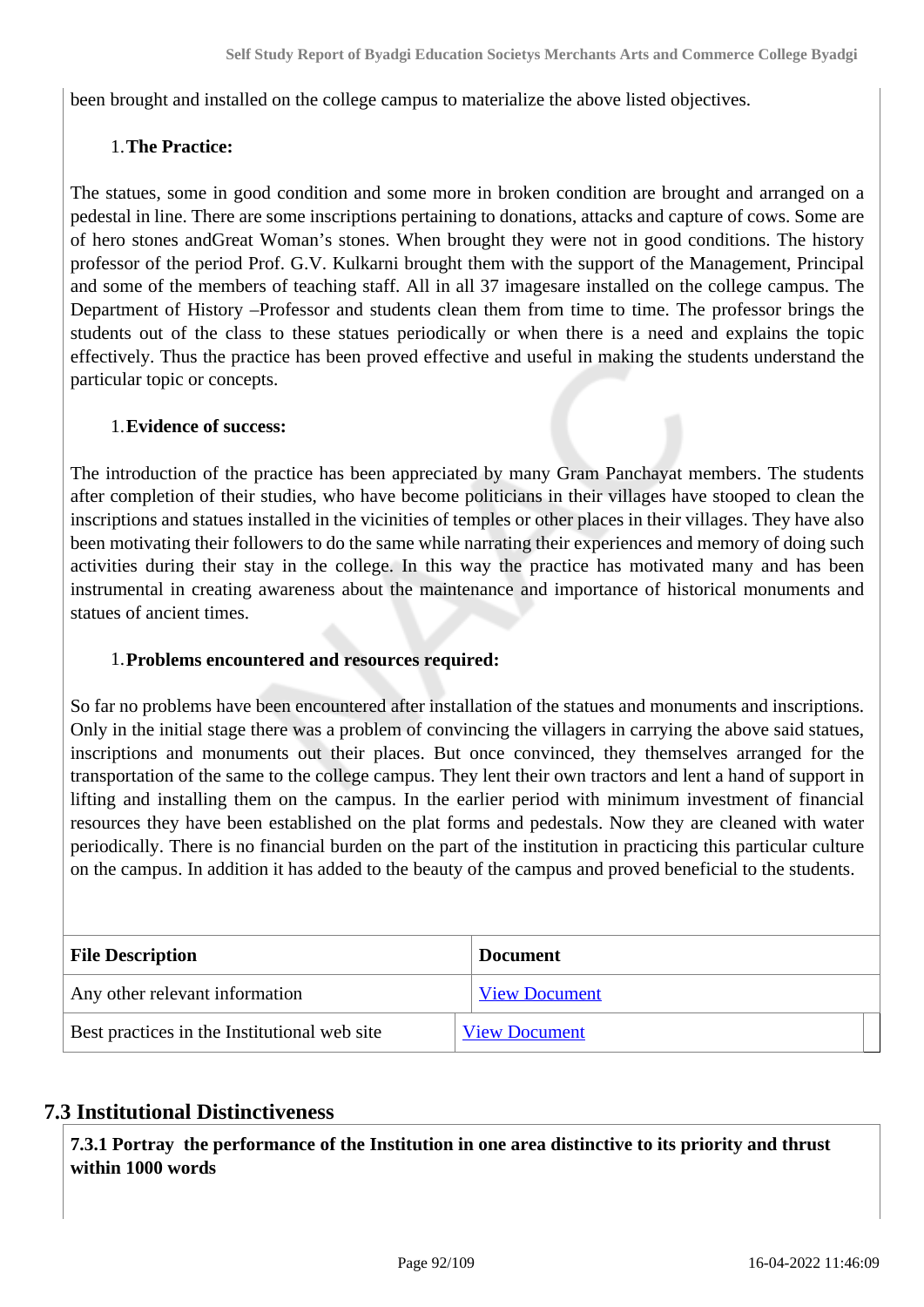## **Response:**

The vision of our institution is "to generate HUMAN BEINGS to fit themselves in an IDEAL SOCIETY to be full of love, affection, sacrifice, selflessness, tolerance and universal brotherhood". Our Institute believes strongly in remaining committed to its vision. All possible efforts are being made continuously to materialize the vision. Being situated in the semi-urban area most of the students, who seek admission into our institute, are from the surrounding rural areas. Among such students majority are girl students. In fact before the establishment of our college the girl students of this area were forced to go to far off places like Hubballi, Dharwad, Davanagere etc. realizing this need our esteemed management came forward with an idea of establishing a college catering to the needs of female aspirants in the field of education. Ever since its inception our college has been performing well. Consequently in all the three cycles of the NAAC accreditation our college has been accredited with 'B' grade. (CGPA of 2.41 in the last third circle). Dr. S.G. Vaidya of department of English of the institute has been honoured by Shikshanajnana monthly, with *Jnana Sanjeevini Award (2017),* by Kannada Sahitya Parishad with the **Presidentship of 5thTaluka Level Kannda Literary Conference** held at Chikkabasuru of Byadgi taluka (2019); with '*Adyapaka bhushan'* Award (2019), by Karnataka Rajya Mahavidyalaya Shikshaka Sangh, with the **Presidentship of Karnataka Vaibhava State Level Conference** (2019) held at Ranebennur, Organized by Parivarthana a unit of Prajna Pravaha India and with *Kanaka Gourava Puraskar(2020)* by the Chief Minister government of Karnataka for his outstanding contribution to the field of education and literature.

 The institution is endowed with all the necessary amenities and infrastructure for curricular and cocurricular activities. The motto of the institution is *" Bahujana Hitaya Bahujana Sukhaya*" (Welfare of all and Happiness of all). To realize the motto the college puts in all, its sincere efforts concentrating on the qualitative performance and the holistic development of the personality of the students. The college constantly organizes the programmes in such a way that motivate the students (boys and girls) to shoulder their social responsibilities various gender sensitization programmes to give wide scope for girl students are organized regularly.

 There is a Ladies' Association in the college which is specially established for the overall development of girls' personality. Prof. Smt. C.S. Korishettar was the co-ordinator till the last year. From this academic year Prof. Smt. Jyoti Hiremath has assumed the charge. The coordinator of the association provides counseling to the girl-students. The Association also organized various competitions for girl students, Guest Lectures –relating to the area of gender sensitization especially. The coordinator also reddresses the cases of Sexual Harassment, if any, to the girl students. During the recent years no such case is reported.

 The poor students hailing from the rural areas are given special attention and counselling by our staff members to make them good human beings to fit themselves well in an ideal society. Many of our students have completed their degrees with a commendable success. Some of them have become successful tradesmen, entrepreneurs, lawyers, honest judges and faithful government employees. It is a matter of pleasure to document the fact here that all such students make regular visit to their college. They have instituted many cash prizes apart from arranging workshops and other career oriented programmes for the final year students. They contribute commendably in organizing Social Service Oriented Programmes like

- 1.Mega Blood Donation camp.
- 2.Fund Raising for Suffering Population. In the cases of Flood and Earth Quake.
- 3.Cultural Programmes/Sports Programmmes etc.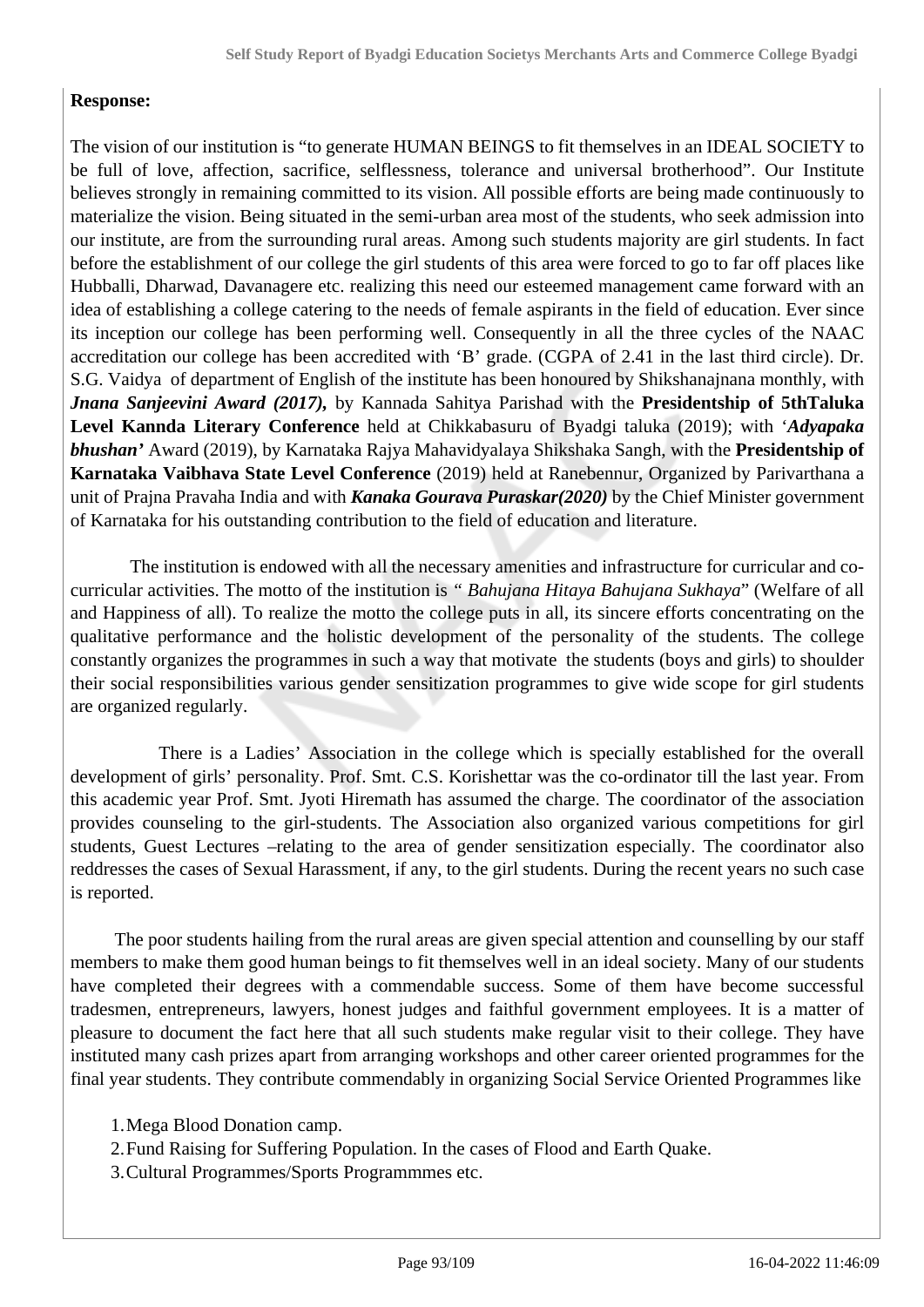| <b>File Description</b>                      | <b>Document</b>      |
|----------------------------------------------|----------------------|
| Appropriate web in the Institutional website | <b>View Document</b> |
| Any other relevant information               | <b>View Document</b> |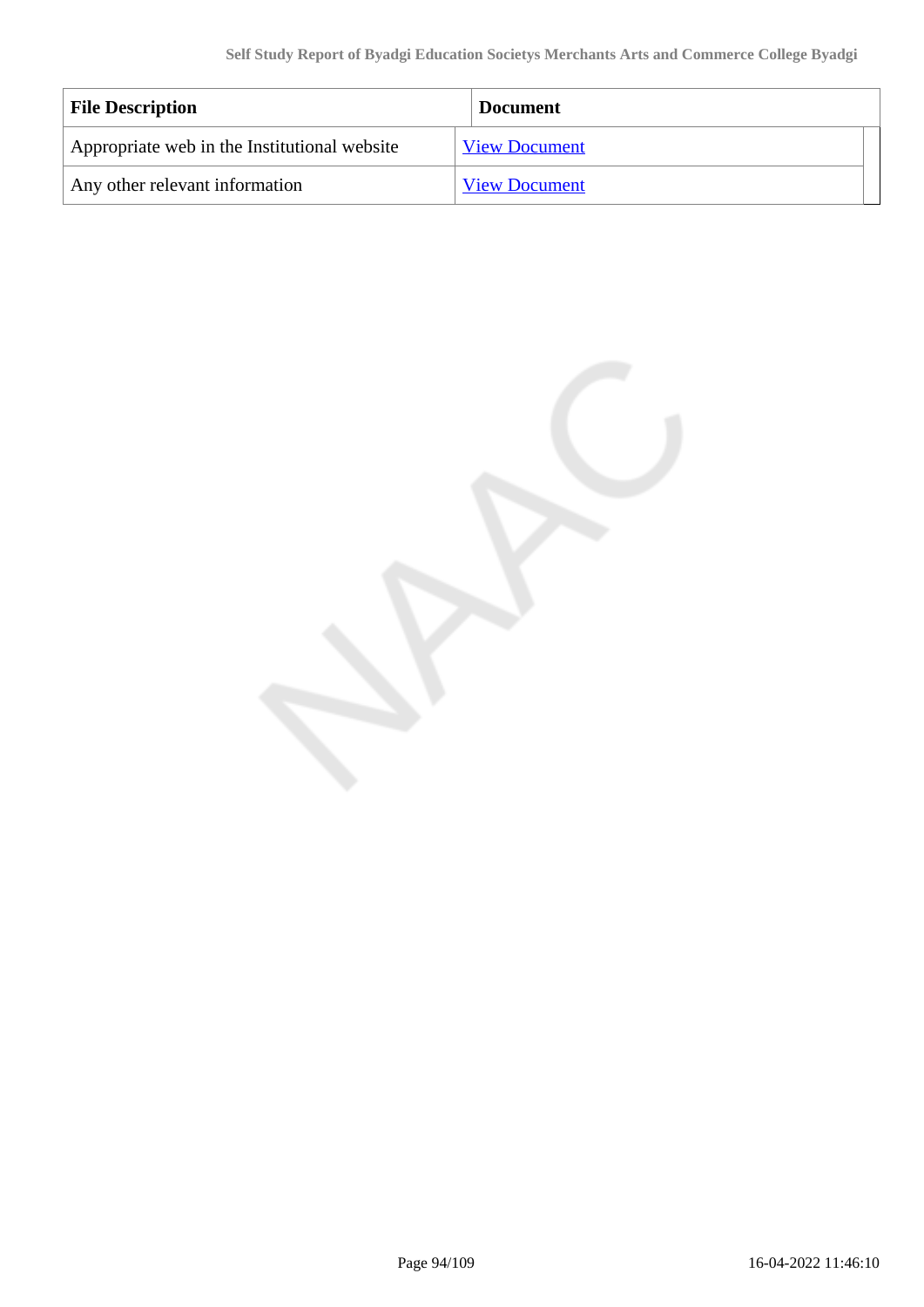# **5. CONCLUSION**

## **Additional Information :**

- 1. Due to Covid-19 Pandemic the academic year 2020-21 started rather late after the lifting of lock down in the month of August, As a result the admission process got delayed and the examinations also were held rather late in the month of November-2020.
- 2. From Septermber-2020 to 16th November-2020 the classes were held on online mode. From 17th November 2020 offline classes were commenced and were on the run till 31st March 2021.
- 3. The end Semester examinations which were due in the month of April 2021 did not commence because of the strike by K.S.R.T.C. workers and then spread of Covid-19 second wave and lockdown.
- 4. However the institution has put sincere efforts in imparting information and education to its students who are from rural area. As many students complained of their lagging behind in understanding the lessons and topics discussed on online mode due to net problem and other technical difficulties the lessons were re-discussed and made clear by engaging special classes.
- 5. The co-curricular activities as far as possible were conducted following the covid-19 guidelines imposed by the Govt. and Commissioner Collegiate Education Bengaluru.
- 6. The Rowers and Rangers wings were inaugurated on 17-2-2021 Dr. S.P.Pangi and Prof. Smt. Jyoti Hiremath have been given the charge of the units respectively.

# **Concluding Remarks :**

B.E.S.M. College Byadgi was started in the year 1984. Since beginning it has been striving to provide quality education to the rural economically backward students with a vision of generating human beings to fit themselves in an ideal society to be full of love, affection, affinity, tolerance and other human qualities, and to develop their personality and make them achieve the required competencies and employability. The college has been accredited with the 'B' grade consecutively in the previous three cycles. Establishment of IQAC was taken up. On 8th December 2004. It has been very active and alert in sustaining the quality of education.

 All the staff members have worked efficiently for the all round development of the Institution with the full cooperation of the Principal and Management. The role of IQAC is really appreciable in the promotion of quality education in the institution. The recommendations of the IQAC made in tune with the recommendations made by the Peer Team during the visit have been implemented in the last four years.

With the support of the Management and co-operation of the staff and stakeholders, college has been giving the quality education and has been putting all efforts sincerely to enhance the quality of education. Now the institution is going for accreditation to the 4th cycle successfully. This shows the fact that the institution is interested in sustaining and enhancing its commitment for providing quality education in the area.

 The content of the SSR is prepared according to the prescribed manual. The revised manual is user friendly. The institution is indebted to the NAAC office for the guidance and support whenever sought. The process of preparation of self-study report is experienced as an enlightening one. Each and every staff member has realized the quality initiatives needed for a college very well and also the systematic mode of maintaining the records to claim documental credibility and evidence. Seeking the guidance of the NAAC always to enrich quality in Higher Education as per the U.G.C guidelines we are happy to submit the self-study report containing supportive documents prepared as per our knowledge and capabilities.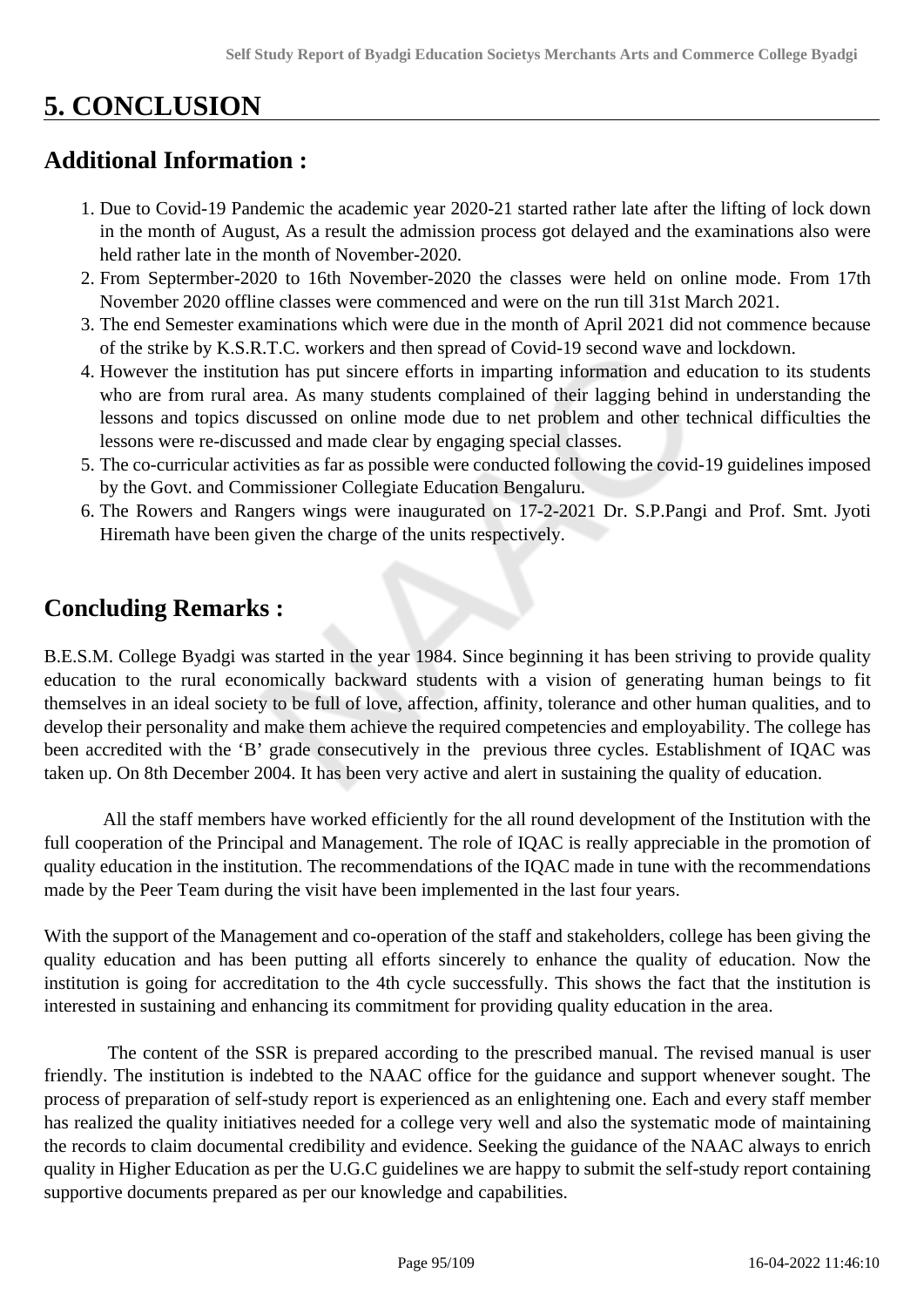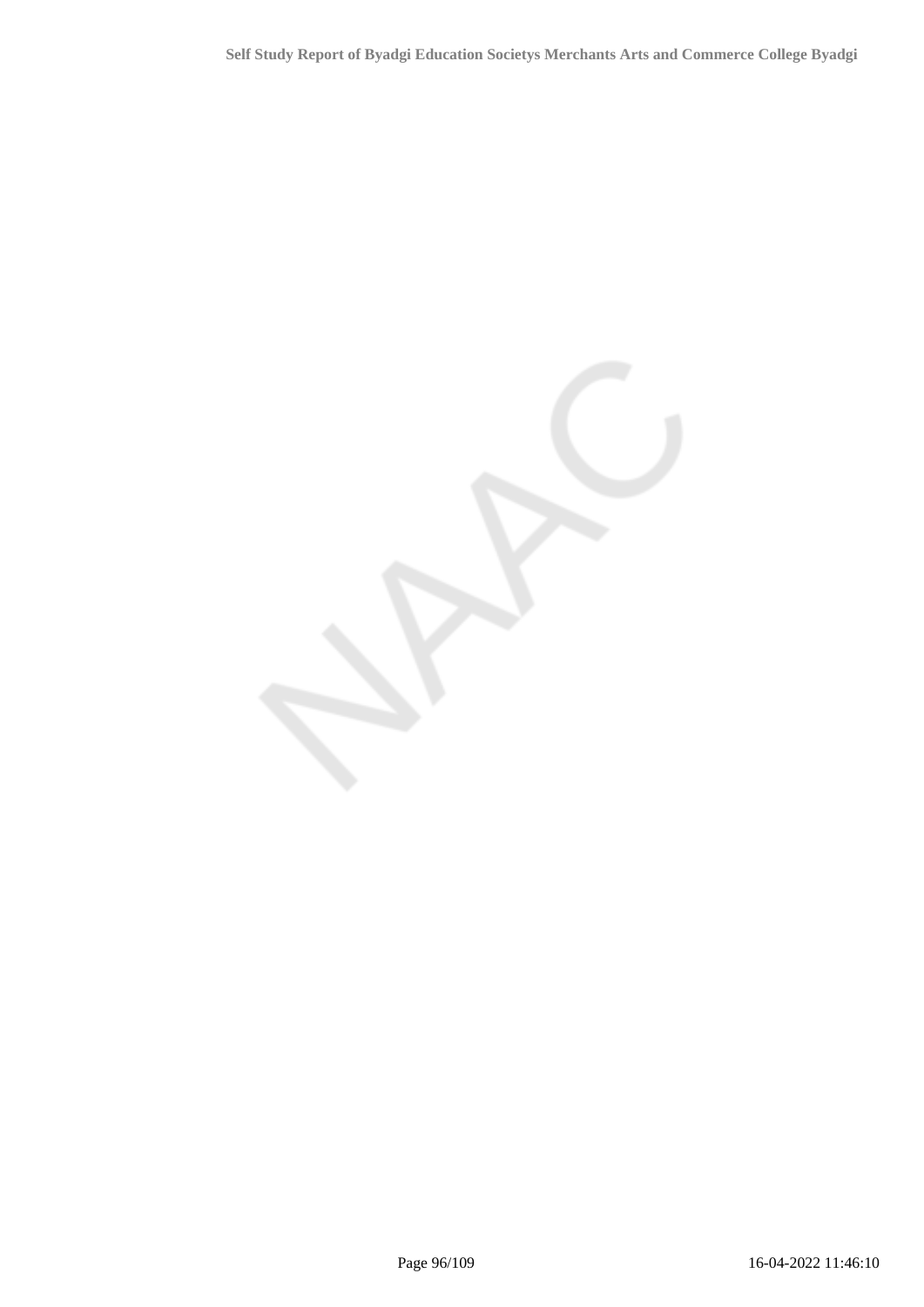# **6.ANNEXURE**

#### **1.Metrics Level Deviations**

|       | Metric ID Sub Questions and Answers before and after DVV Verification                                                                                                                                    |                                                  |                                 |                |         |                |                                                                                              |
|-------|----------------------------------------------------------------------------------------------------------------------------------------------------------------------------------------------------------|--------------------------------------------------|---------------------------------|----------------|---------|----------------|----------------------------------------------------------------------------------------------|
| 1.2.1 | Percentage of Programmes in which Choice Based Credit System (CBCS)/ elective                                                                                                                            |                                                  |                                 |                |         |                |                                                                                              |
|       | course system has been implemented                                                                                                                                                                       |                                                  |                                 |                |         |                |                                                                                              |
|       | 1.2.1.1. Number of Programmes in which CBCS/ Elective course system implemented.<br>Answer before DVV Verification : 13<br>Answer after DVV Verification: 2                                              |                                                  |                                 |                |         |                |                                                                                              |
| 1.3.2 | Average percentage of courses that include experiential learning through project work/field<br>work/internship during last five years                                                                    |                                                  |                                 |                |         |                |                                                                                              |
|       |                                                                                                                                                                                                          | work/internship year-wise during last five years | Answer before DVV Verification: |                |         |                | 1.3.2.1. Number of courses that include experiential learning through project work/field     |
|       |                                                                                                                                                                                                          | 2020-21                                          | 2019-20                         | 2018-19        | 2017-18 | 2016-17        |                                                                                              |
|       |                                                                                                                                                                                                          | 3                                                | 3                               | 3              | 3       | $\overline{3}$ |                                                                                              |
|       |                                                                                                                                                                                                          |                                                  | Answer After DVV Verification : |                |         |                |                                                                                              |
|       |                                                                                                                                                                                                          | 2020-21                                          | 2019-20                         | 2018-19        | 2017-18 | 2016-17        |                                                                                              |
|       |                                                                                                                                                                                                          | $\overline{2}$                                   | $\overline{2}$                  | $\overline{2}$ | 2       | 2              |                                                                                              |
|       | Remark : Observation accepted, Input edited accordingly.                                                                                                                                                 |                                                  |                                 |                |         |                |                                                                                              |
| 1.3.3 |                                                                                                                                                                                                          | completed academic year                          |                                 |                |         |                | Percentage of students undertaking project work/field work/ internships (Data for the latest |
|       | 1.3.3.1. Number of students undertaking project work/field work / internships<br>Answer before DVV Verification : 63<br>Answer after DVV Verification: 64                                                |                                                  |                                 |                |         |                |                                                                                              |
| 2.1.2 | Average percentage of seats filled against reserved categories (SC, ST, OBC, Divyangjan, etc.<br>as per applicable reservation policy ) during the last five years (exclusive of supernumerary<br>seats) |                                                  |                                 |                |         |                |                                                                                              |
|       | 2.1.2.1. Number of actual students admitted from the reserved categories year wise during<br>last five years<br>Answer before DVV Verification:                                                          |                                                  |                                 |                |         |                |                                                                                              |
|       |                                                                                                                                                                                                          | 2020-21                                          | 2019-20                         | 2018-19        | 2017-18 | 2016-17        |                                                                                              |
|       | 589<br>614<br>576<br>607<br>576                                                                                                                                                                          |                                                  |                                 |                |         |                |                                                                                              |
|       | <b>Answer After DVV Verification:</b>                                                                                                                                                                    |                                                  |                                 |                |         |                |                                                                                              |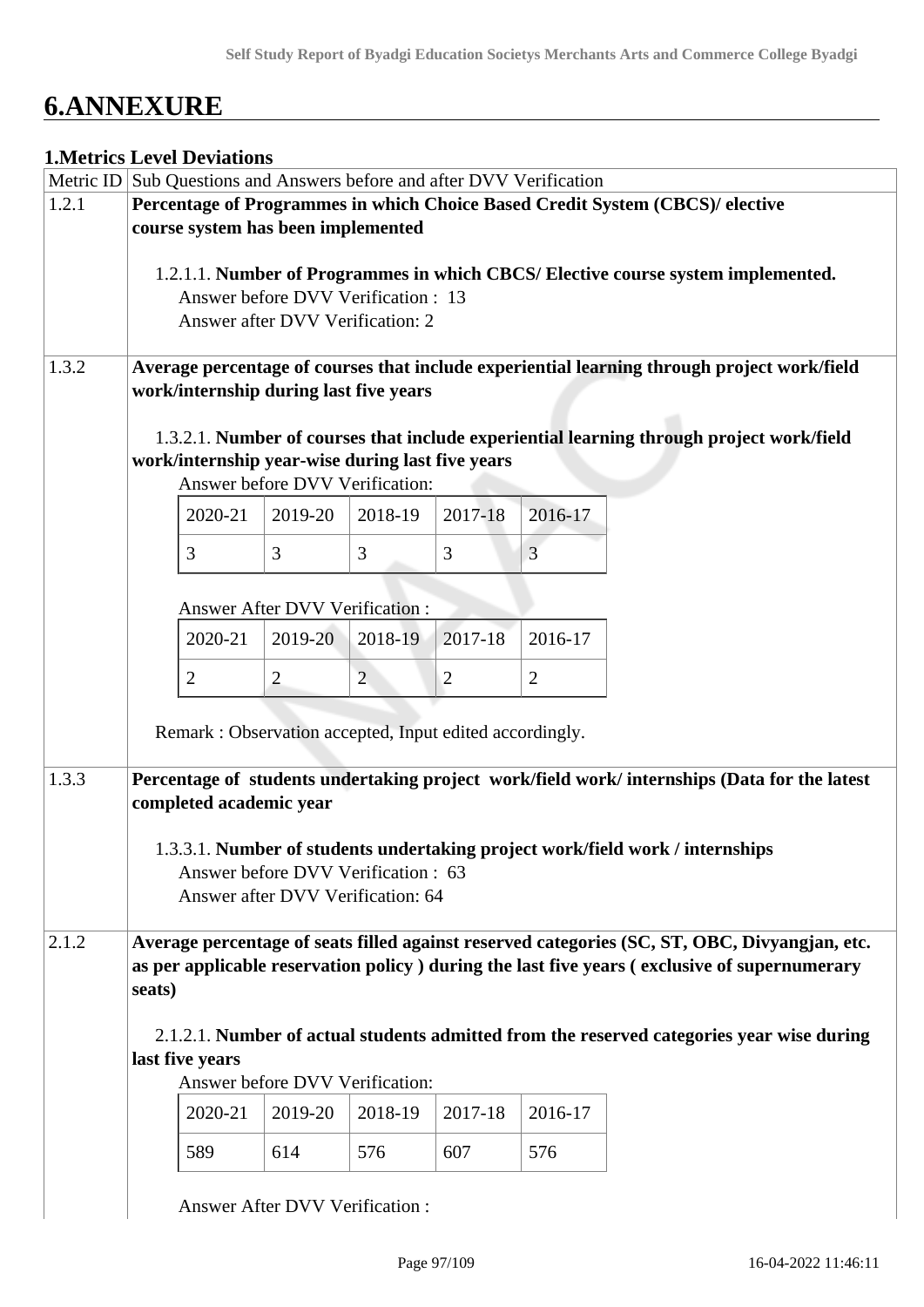|       | 2020-21                                                                                        | 2019-20                                                                   | 2018-19        | 2017-18                                                                                                                                                                                                                                          | 2016-17        |
|-------|------------------------------------------------------------------------------------------------|---------------------------------------------------------------------------|----------------|--------------------------------------------------------------------------------------------------------------------------------------------------------------------------------------------------------------------------------------------------|----------------|
|       | 589                                                                                            | 614                                                                       | 576            | 581                                                                                                                                                                                                                                              | 550            |
|       |                                                                                                |                                                                           |                | Remark: Observation accepted, Input edited accordingly.                                                                                                                                                                                          |                |
| 2.3.3 | academic year)<br>2.3.3.1. Number of mentors                                                   |                                                                           |                | Ratio of students to mentor for academic and other related issues (Data for the latest completed                                                                                                                                                 |                |
|       |                                                                                                | Answer before DVV Verification : 9<br>Answer after DVV Verification: 8    |                |                                                                                                                                                                                                                                                  |                |
| 2.4.2 |                                                                                                |                                                                           |                | Remark : Input edited as per the clarification documents<br>Average percentage of full time teachers with Ph. D. / D.M. / M.Ch. / D.N.B Superspeciality /<br>D.Sc. / D.Litt. during the last five years (consider only highest degree for count) |                |
|       |                                                                                                | Answer before DVV Verification:                                           |                | 2.4.2.1. Number of full time teachers with <i>Ph. D. / D.M. / M.Ch. / D.N.B Superspeciality</i> /<br>D.Sc. / D.Litt. year wise during the last five years                                                                                        |                |
|       | 2020-21                                                                                        | 2019-20                                                                   | 2018-19        | 2017-18                                                                                                                                                                                                                                          | 2016-17        |
|       | 2                                                                                              | 3                                                                         | $\overline{2}$ | $\overline{2}$                                                                                                                                                                                                                                   | $\overline{2}$ |
|       |                                                                                                | <b>Answer After DVV Verification:</b>                                     |                |                                                                                                                                                                                                                                                  |                |
|       | 2020-21                                                                                        | 2019-20                                                                   | 2018-19        | 2017-18                                                                                                                                                                                                                                          | 2016-17        |
|       | $\overline{2}$                                                                                 | 3                                                                         | $\overline{c}$ | 2                                                                                                                                                                                                                                                | $\overline{2}$ |
| 2.4.3 | completed academic year in number of years)<br>2.4.3.1. Total experience of full-time teachers | Answer before DVV Verification: 200<br>Answer after DVV Verification: 203 |                | Average teaching experience of full time teachers in the same institution (Data for the latest                                                                                                                                                   |                |
| 2.6.3 |                                                                                                |                                                                           |                | Remark : Input edited as per the clarification documents.                                                                                                                                                                                        |                |
|       | wise during the last five years                                                                | Answer before DVV Verification:                                           |                | Average pass percentage of Students during last five years<br>2.6.3.1. Total number of final year students who passed the university examination year-                                                                                           |                |
|       | 2020-21                                                                                        | 2019-20                                                                   | 2018-19        | 2017-18                                                                                                                                                                                                                                          | 2016-17        |
|       | 148                                                                                            | 147                                                                       | 126            | 162                                                                                                                                                                                                                                              | 109            |
|       |                                                                                                |                                                                           |                |                                                                                                                                                                                                                                                  |                |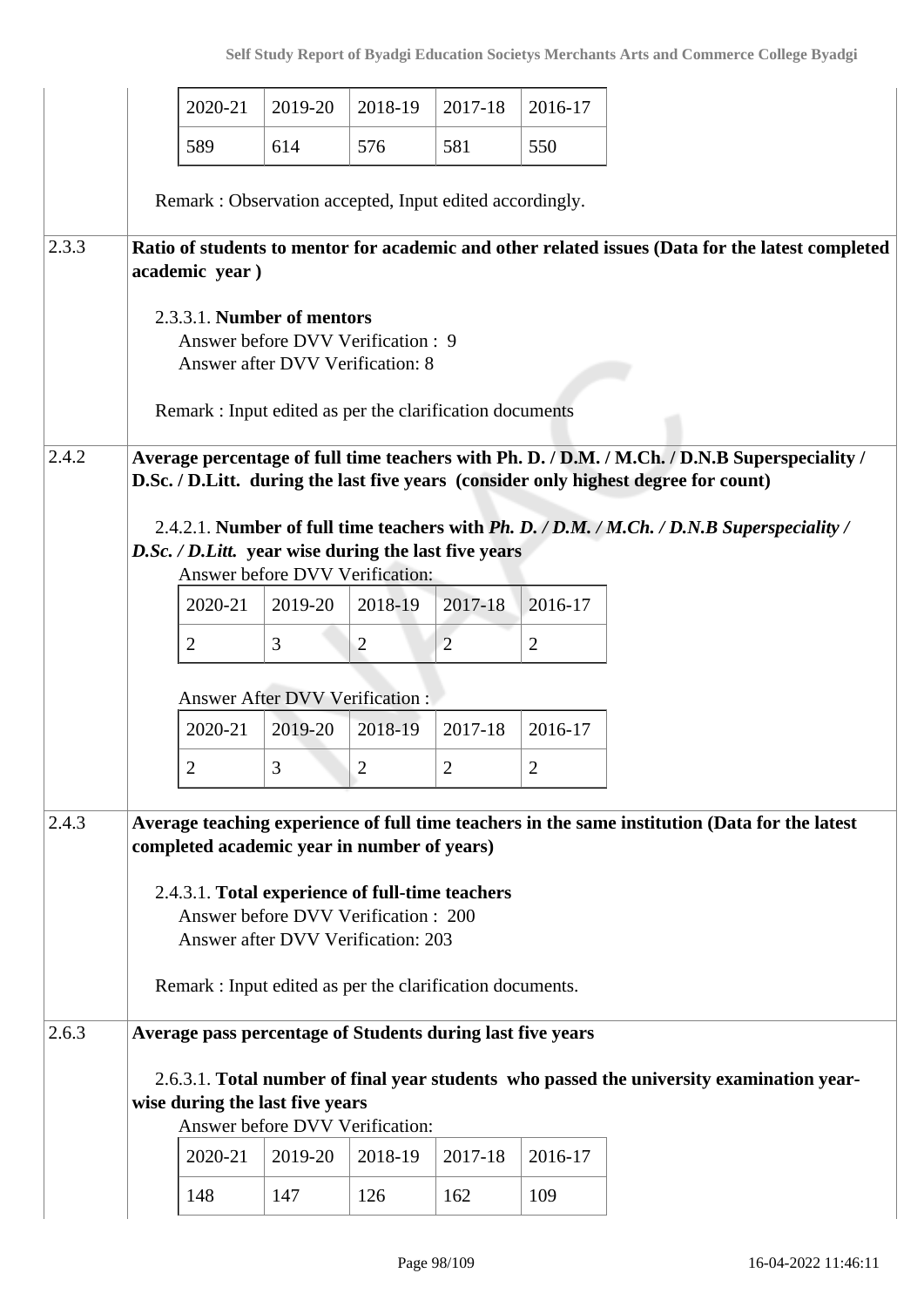|       |                                      | <b>Answer After DVV Verification:</b>     |                |                |                |                                                                                                                                                                            |
|-------|--------------------------------------|-------------------------------------------|----------------|----------------|----------------|----------------------------------------------------------------------------------------------------------------------------------------------------------------------------|
|       | 2020-21                              | 2019-20                                   | 2018-19        | 2017-18        | 2016-17        |                                                                                                                                                                            |
|       | 148                                  | 147                                       | 126            | 151            | 109            |                                                                                                                                                                            |
|       | year-wise during the last five years |                                           |                |                |                | 2.6.3.2. Total number of final year students who appeared for the university examination                                                                                   |
|       |                                      | Answer before DVV Verification:           |                |                |                |                                                                                                                                                                            |
|       | 2020-21                              | 2019-20                                   | 2018-19        | 2017-18        | 2016-17        |                                                                                                                                                                            |
|       | 165                                  | 186                                       | 175            | 187            | 157            |                                                                                                                                                                            |
|       |                                      | <b>Answer After DVV Verification:</b>     |                |                |                |                                                                                                                                                                            |
|       | 2020-21                              | 2019-20                                   | 2018-19        | 2017-18        | 2016-17        |                                                                                                                                                                            |
|       | 165                                  | 186                                       | 175            | 199            | 157            |                                                                                                                                                                            |
|       |                                      |                                           |                |                |                |                                                                                                                                                                            |
| 3.1.1 |                                      |                                           |                |                |                | Grants received from Government and non-governmental agencies for research projects /<br>endowments in the institution during the last five years (INR in Lakhs)           |
|       |                                      |                                           |                |                |                |                                                                                                                                                                            |
|       |                                      |                                           |                |                |                | 3.1.1.1. Total Grants from Government and non-governmental agencies for research                                                                                           |
|       |                                      | Answer before DVV Verification:           |                |                |                | projects / endowments in the institution during the last five years (INR in Lakhs)                                                                                         |
|       | 2020-21                              | 2019-20                                   | 2018-19        | 2017-18        | 2016-17        |                                                                                                                                                                            |
|       | $\mathbf{0}$                         | $\overline{0}$                            | 0.06           | $\overline{0}$ | $\overline{0}$ |                                                                                                                                                                            |
|       |                                      | Answer After DVV Verification:            |                |                |                |                                                                                                                                                                            |
|       | 2020-21                              | 2019-20                                   | 2018-19        | 2017-18        | 2016-17        |                                                                                                                                                                            |
|       | $\overline{0}$                       | $\boldsymbol{0}$                          | 0.06           | $\mathbf{0}$   | $\overline{0}$ |                                                                                                                                                                            |
|       |                                      |                                           |                |                |                |                                                                                                                                                                            |
| 3.2.2 |                                      |                                           |                |                |                | Number of books and chapters in edited volumes/books published and papers published in<br>national/international conference proceedings per teacher during last five years |
|       |                                      |                                           |                |                |                |                                                                                                                                                                            |
|       |                                      |                                           |                |                |                | 3.2.2.1. Total number of books and chapters in edited volumes/books published and papers                                                                                   |
|       |                                      | Answer before DVV Verification:           |                |                |                | in national/international conference proceedings year-wise during last five years                                                                                          |
|       | 2020-21                              | 2019-20                                   | 2018-19        | 2017-18        | 2016-17        |                                                                                                                                                                            |
|       | $\overline{0}$                       | $\overline{2}$                            | $\overline{2}$ | $\mathbf{1}$   | $\overline{0}$ |                                                                                                                                                                            |
|       |                                      |                                           |                |                |                |                                                                                                                                                                            |
|       | 2020-21                              | Answer After DVV Verification:<br>2019-20 | 2018-19        | 2017-18        | 2016-17        |                                                                                                                                                                            |
|       | 03                                   | 01                                        | 02             | 01             | $\overline{0}$ |                                                                                                                                                                            |
|       |                                      |                                           |                |                |                |                                                                                                                                                                            |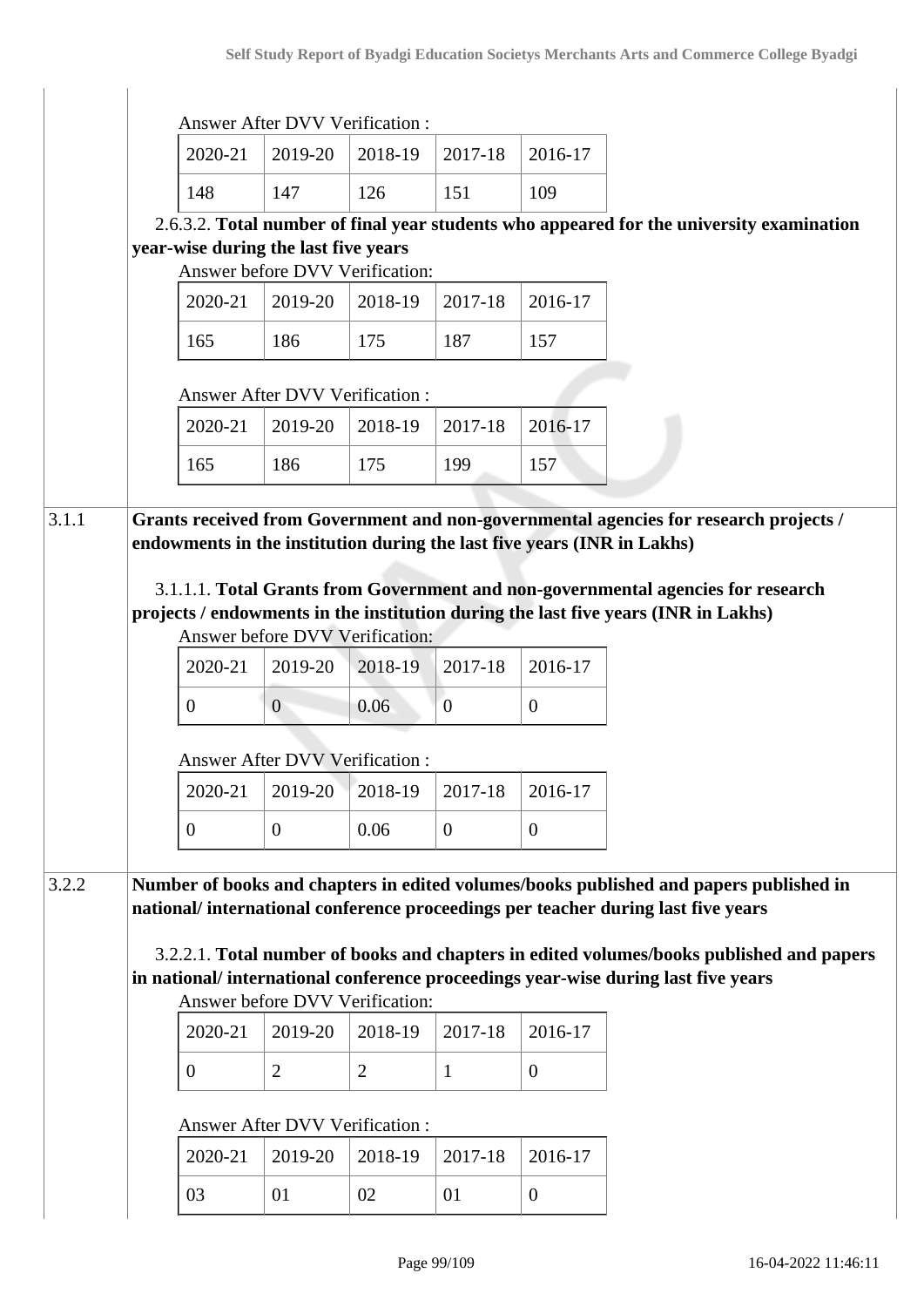| 3.3.2 |            | government recognised bodies during the last five years |                                           |                                 |              |                                                            | Number of awards and recognitions received for extension activities from government/                                                                                       |
|-------|------------|---------------------------------------------------------|-------------------------------------------|---------------------------------|--------------|------------------------------------------------------------|----------------------------------------------------------------------------------------------------------------------------------------------------------------------------|
|       |            |                                                         |                                           | Answer before DVV Verification: |              |                                                            | 3.3.2.1. Total number of awards and recognition received for extension activities from<br>Government/ Government recognised bodies year-wise during the last five years.   |
|       |            | 2020-21                                                 | 2019-20                                   | 2018-19                         | 2017-18      | 2016-17                                                    |                                                                                                                                                                            |
|       |            | $\overline{0}$                                          | $\mathbf{1}$                              | 1                               | $\mathbf{0}$ | $\overline{0}$                                             |                                                                                                                                                                            |
|       |            |                                                         |                                           |                                 |              |                                                            |                                                                                                                                                                            |
|       |            | 2020-21                                                 | Answer After DVV Verification:<br>2019-20 | 2018-19                         | 2017-18      | 2016-17                                                    |                                                                                                                                                                            |
|       |            | $\overline{2}$                                          | $\mathbf{0}$                              | $\mathbf{0}$                    | $\mathbf{0}$ | $\overline{0}$                                             |                                                                                                                                                                            |
|       |            |                                                         |                                           |                                 |              |                                                            |                                                                                                                                                                            |
| 3.3.3 |            |                                                         |                                           |                                 |              |                                                            | Number of extension and outreach programs conducted by the institution through NSS/NCC,<br>Government and Government recognised bodies during the last five years          |
|       |            |                                                         |                                           |                                 |              |                                                            |                                                                                                                                                                            |
|       |            |                                                         |                                           |                                 |              |                                                            | 3.3.3.1. Number of extension and outreach programs conducted by the institution through<br>NSS/NCC, Government and Government recognised bodies during the last five years |
|       |            |                                                         |                                           | Answer before DVV Verification: |              |                                                            |                                                                                                                                                                            |
|       |            | 2020-21                                                 | 2019-20                                   | 2018-19                         | 2017-18      | 2016-17                                                    |                                                                                                                                                                            |
|       |            | 9                                                       | 14                                        | 13                              | 18           | 14                                                         |                                                                                                                                                                            |
|       |            |                                                         | Answer After DVV Verification :           |                                 |              |                                                            |                                                                                                                                                                            |
|       |            | 2020-21                                                 | 2019-20                                   | 2018-19                         | 2017-18      | 2016-17                                                    |                                                                                                                                                                            |
|       |            | 9                                                       | 14                                        | 13                              | 18           | 14                                                         |                                                                                                                                                                            |
| 3.3.4 |            |                                                         |                                           |                                 |              |                                                            | Average percentage of students participating in extension activities at 3.3.3. above during last                                                                           |
|       | five years |                                                         |                                           |                                 |              |                                                            |                                                                                                                                                                            |
|       |            |                                                         |                                           |                                 |              |                                                            | 3.3.4.1. Total number of Students participating in extension activities conducted in                                                                                       |
|       |            |                                                         |                                           |                                 |              |                                                            | collaboration with industry, community and Non- Government Organizations through NSS/                                                                                      |
|       |            |                                                         |                                           | Answer before DVV Verification: |              | NCC/ Red Cross/ YRC etc., year-wise during last five years |                                                                                                                                                                            |
|       |            | 2020-21                                                 | 2019-20                                   | 2018-19                         | 2017-18      | 2016-17                                                    |                                                                                                                                                                            |
|       |            | 1125                                                    | 6070                                      | 3255                            | 5345         | 00                                                         |                                                                                                                                                                            |
|       |            |                                                         |                                           |                                 |              |                                                            |                                                                                                                                                                            |
|       |            |                                                         | Answer After DVV Verification:            |                                 |              |                                                            |                                                                                                                                                                            |
|       |            | 2020-21                                                 | 2019-20                                   | 2018-19                         | 2017-18      | 2016-17                                                    |                                                                                                                                                                            |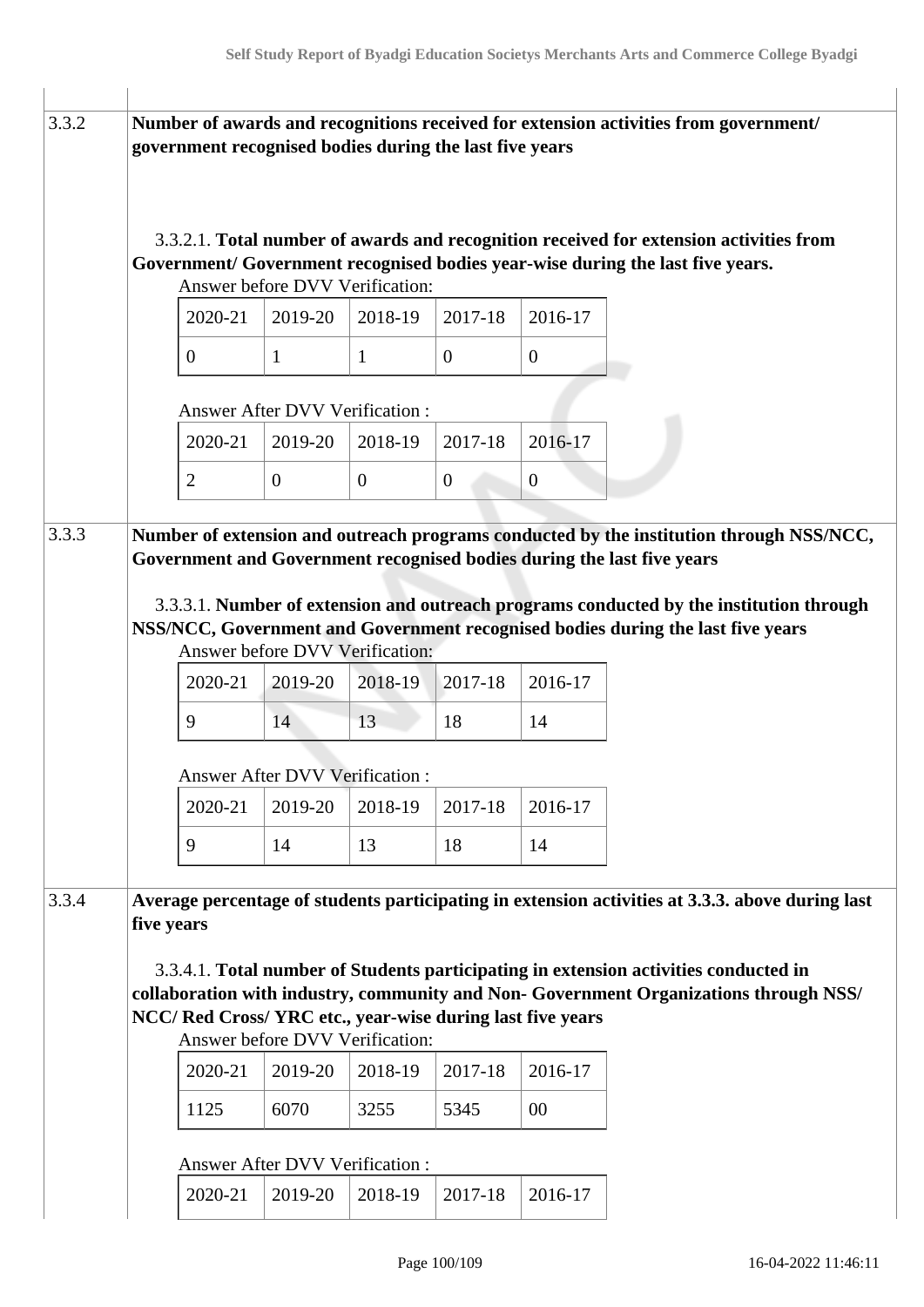|       | 1125                                                                                                                                                                                                                                                                                                                                                  | 6070                                                                   | 3255           | 5345           | 3860           |
|-------|-------------------------------------------------------------------------------------------------------------------------------------------------------------------------------------------------------------------------------------------------------------------------------------------------------------------------------------------------------|------------------------------------------------------------------------|----------------|----------------|----------------|
|       | Remark: Observation accepted, Input edited accepted.                                                                                                                                                                                                                                                                                                  |                                                                        |                |                |                |
| 3.4.1 | The Institution has several collaborations/linkages for Faculty exchange, Student exchange,<br>Internship, Field trip, On-job training, research etc during the last five years<br>3.4.1.1. Number of linkages for faculty exchange, student exchange, internship, field trip, on-<br>job training, research etc year-wise during the last five years |                                                                        |                |                |                |
|       |                                                                                                                                                                                                                                                                                                                                                       | Answer before DVV Verification:                                        |                |                |                |
|       | 2020-21                                                                                                                                                                                                                                                                                                                                               | 2019-20                                                                | 2018-19        | 2017-18        | 2016-17        |
|       | 1                                                                                                                                                                                                                                                                                                                                                     | $\overline{2}$                                                         | $\overline{2}$ | $\theta$       | $\overline{0}$ |
|       |                                                                                                                                                                                                                                                                                                                                                       | <b>Answer After DVV Verification:</b>                                  |                |                |                |
|       | 2020-21                                                                                                                                                                                                                                                                                                                                               | 2019-20                                                                | 2018-19        | 2017-18        | 2016-17        |
|       | $\overline{2}$                                                                                                                                                                                                                                                                                                                                        | 3                                                                      | 2              | 1              | $\overline{0}$ |
|       |                                                                                                                                                                                                                                                                                                                                                       |                                                                        |                |                |                |
|       | 3.4.2.1. Number of functional MoUs with Institutions of national, international importance,<br>other universities, industries, corporate houses etc. year-wise during the last five years                                                                                                                                                             | Answer before DVV Verification:                                        |                |                |                |
|       | 2020-21                                                                                                                                                                                                                                                                                                                                               | 2019-20                                                                | 2018-19        | 2017-18        | 2016-17        |
|       | 1                                                                                                                                                                                                                                                                                                                                                     | 2                                                                      | 2              | 2              | $\overline{2}$ |
|       |                                                                                                                                                                                                                                                                                                                                                       | <b>Answer After DVV Verification:</b>                                  |                |                |                |
|       | 2020-21                                                                                                                                                                                                                                                                                                                                               | 2019-20                                                                | 2018-19        | 2017-18        | 2016-17        |
|       | 1                                                                                                                                                                                                                                                                                                                                                     | $\overline{0}$                                                         | $\mathbf{1}$   | $\overline{0}$ | $\overline{0}$ |
| 4.1.3 | Percentage of classrooms and seminar halls with ICT- enabled facilities such as smart class,<br>LMS, etc. (Data for the latest completed academic year)<br>4.1.3.1. Number of classrooms and seminar halls with ICT facilities<br>Remark: Observation accepted, Input edited accepted.                                                                | Answer before DVV Verification : 7<br>Answer after DVV Verification: 3 |                |                |                |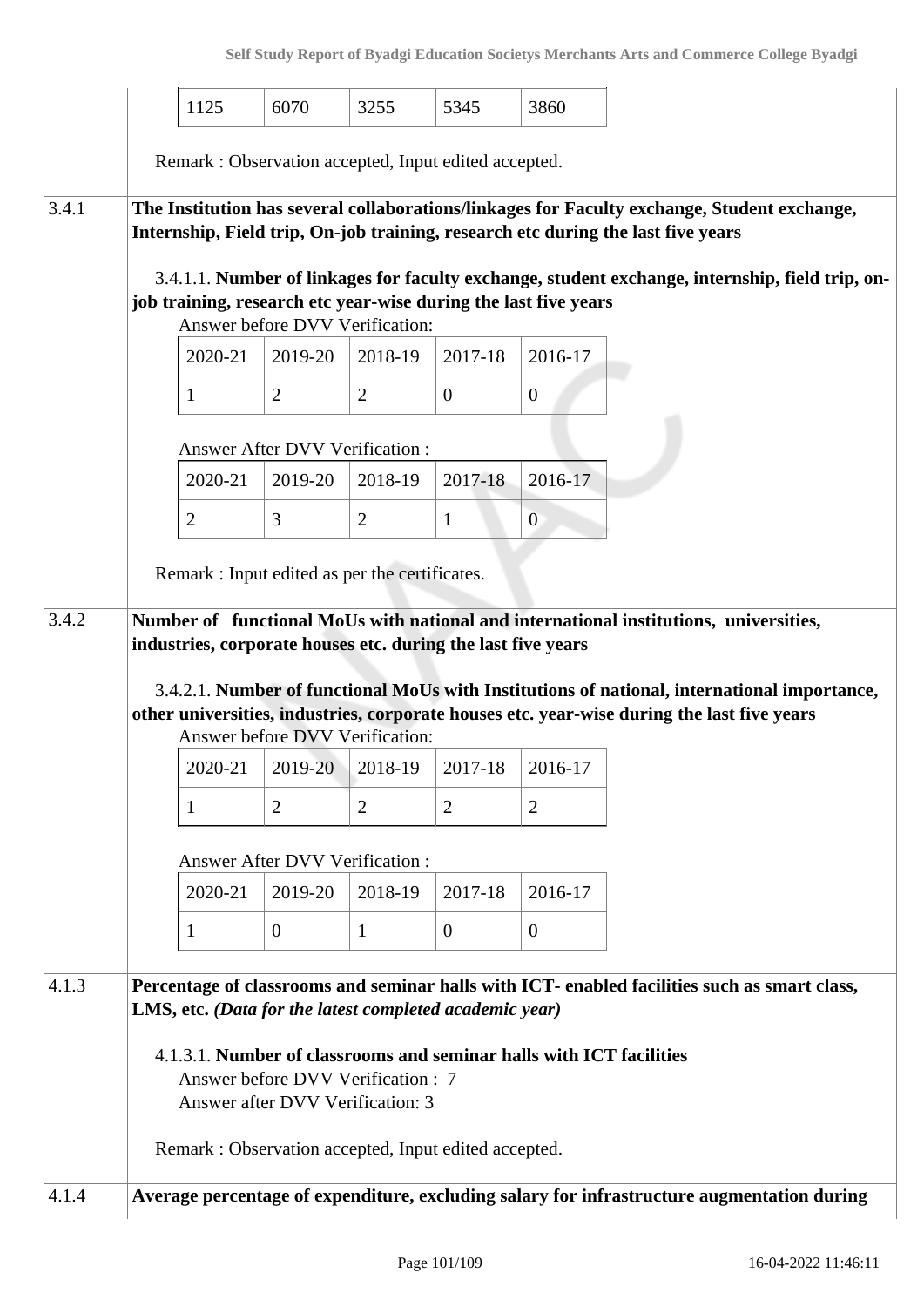## **last five years(INR in Lakhs)**

## 4.1.4.1. **Expenditure for infrastructure augmentation, excluding salary year-wise during last five years (INR in lakhs)**

## or before DVV Verification:

|       |                            | Answer before DVV Verification:                          |         |         |                                                                                             |  |                                                                                          |
|-------|----------------------------|----------------------------------------------------------|---------|---------|---------------------------------------------------------------------------------------------|--|------------------------------------------------------------------------------------------|
|       | 2020-21                    | 2019-20                                                  | 2018-19 | 2017-18 | 2016-17                                                                                     |  |                                                                                          |
|       | 5.5                        | 9                                                        | 9.3     | 3.5     | 8.5                                                                                         |  |                                                                                          |
|       |                            | Answer After DVV Verification :                          |         |         |                                                                                             |  |                                                                                          |
|       | 2020-21                    | 2019-20                                                  | 2018-19 | 2017-18 | 2016-17                                                                                     |  |                                                                                          |
|       | 0.22485                    | 1.12142                                                  | 1.64913 | 0.74228 | 0.32830                                                                                     |  |                                                                                          |
|       |                            | Remark: Observation accepted, Input edited accepted.     |         |         |                                                                                             |  |                                                                                          |
| 4.2.2 |                            |                                                          |         |         | The institution has subscription for the following e-resources                              |  |                                                                                          |
|       | 1. e-journals              |                                                          |         |         |                                                                                             |  |                                                                                          |
|       | 2. e-ShodhSindhu           |                                                          |         |         |                                                                                             |  |                                                                                          |
|       |                            | 3. Shodhganga Membership                                 |         |         |                                                                                             |  |                                                                                          |
|       | 4. e-books<br>5. Databases |                                                          |         |         |                                                                                             |  |                                                                                          |
|       |                            | 6. Remote access to e-resources                          |         |         |                                                                                             |  |                                                                                          |
|       |                            |                                                          |         |         |                                                                                             |  |                                                                                          |
|       |                            | Answer After DVV Verification: E. None of the above      |         |         | Answer before DVV Verification : C. Any 2 of the above                                      |  |                                                                                          |
|       |                            | Remark : Observation accepted, Input edited accepted.    |         |         |                                                                                             |  |                                                                                          |
|       |                            |                                                          |         |         |                                                                                             |  |                                                                                          |
| 4.2.3 |                            |                                                          |         |         | Average annual expenditure for purchase of books/e-books and subscription to journals/e-    |  |                                                                                          |
|       |                            | journals during the last five years (INR in Lakhs)       |         |         |                                                                                             |  |                                                                                          |
|       |                            |                                                          |         |         |                                                                                             |  | 4.2.3.1. Annual expenditure of purchase of books/e-books and subscription to journals/e- |
|       |                            | journals year wise during last five years (INR in Lakhs) |         |         |                                                                                             |  |                                                                                          |
|       |                            | Answer before DVV Verification:                          |         |         |                                                                                             |  |                                                                                          |
|       | 2020-21                    | 2019-20                                                  | 2018-19 | 2017-18 | 2016-17                                                                                     |  |                                                                                          |
|       | .50127                     | .5993                                                    | .5613   | .6987   | .7195                                                                                       |  |                                                                                          |
|       |                            | Answer After DVV Verification:                           |         |         |                                                                                             |  |                                                                                          |
|       | 2020-21                    | 2019-20                                                  | 2018-19 | 2017-18 | 2016-17                                                                                     |  |                                                                                          |
|       | 0.01900                    | 0.11384                                                  | 0.31488 | 0.13132 | 0.37110                                                                                     |  |                                                                                          |
|       |                            |                                                          |         |         |                                                                                             |  |                                                                                          |
|       |                            | Remark: Observation accepted, Input edited accepted.     |         |         |                                                                                             |  |                                                                                          |
| 4.2.4 |                            |                                                          |         |         | Percentage per day usage of library by teachers and students (foot falls and login data for |  |                                                                                          |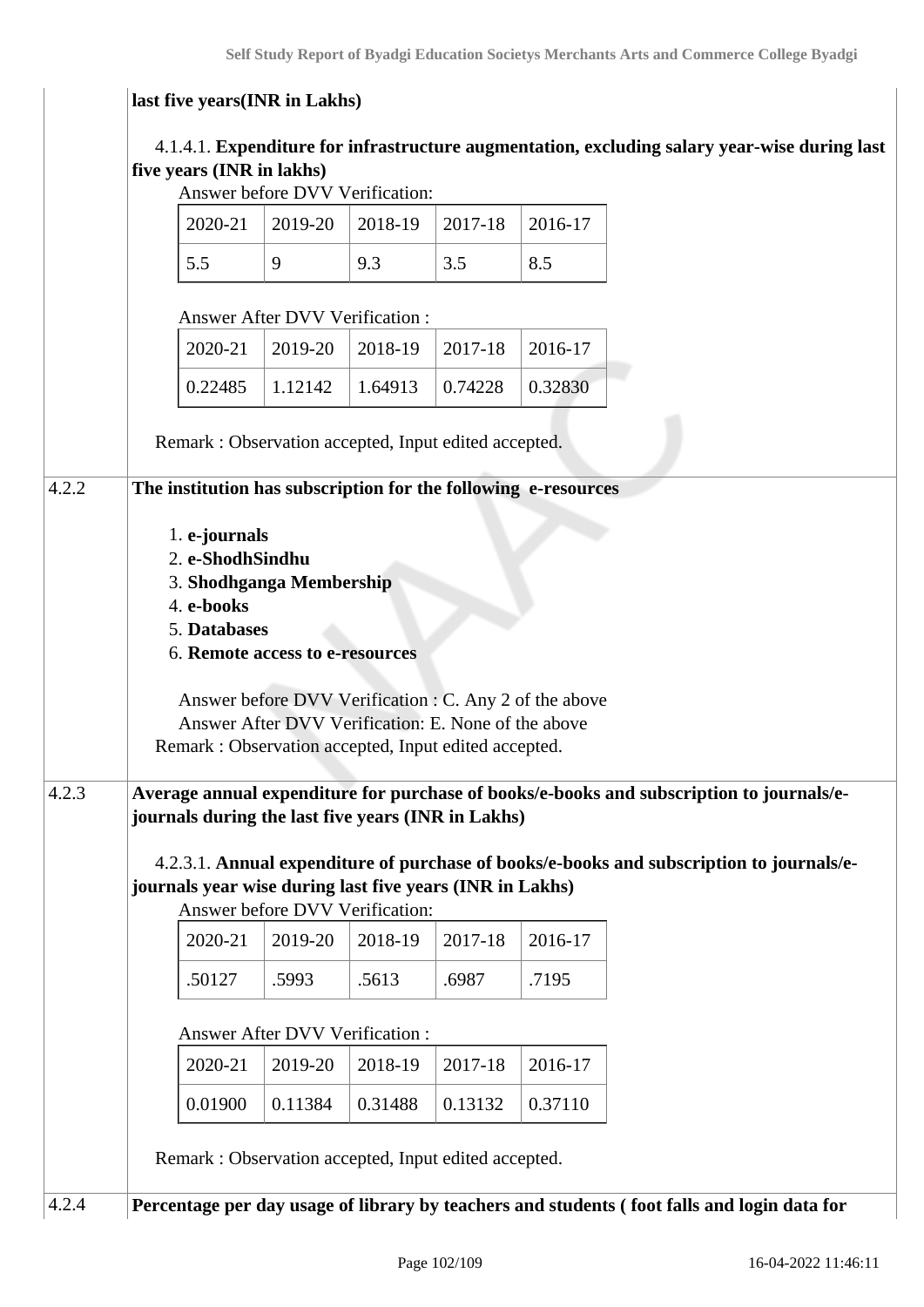|       |        | online access) during the latest completed academic year   |                                                                                                    |         |         |         |                                                                                                                                                                                                                                                                                                                                                                                   |
|-------|--------|------------------------------------------------------------|----------------------------------------------------------------------------------------------------|---------|---------|---------|-----------------------------------------------------------------------------------------------------------------------------------------------------------------------------------------------------------------------------------------------------------------------------------------------------------------------------------------------------------------------------------|
|       |        |                                                            | Answer before DVV Verification : 356<br>Answer after DVV Verification: 68                          |         |         |         | 4.2.4.1. Number of teachers and students using library per day over last one year                                                                                                                                                                                                                                                                                                 |
|       |        | Remark: Observation accepted, Input edited accepted.       |                                                                                                    |         |         |         |                                                                                                                                                                                                                                                                                                                                                                                   |
| 4.3.3 |        | <b>Bandwidth of internet connection in the Institution</b> |                                                                                                    |         |         |         |                                                                                                                                                                                                                                                                                                                                                                                   |
|       |        | Remark: Observation accepted, Input edited accepted.       | Answer before DVV Verification : D. 5 MBPS – 10 MBPS<br>Answer After DVV Verification: A. 250 MBPS |         |         |         |                                                                                                                                                                                                                                                                                                                                                                                   |
| 4.4.1 | Lakhs) | (INR in lakhs)                                             |                                                                                                    |         |         |         | Average percentage of expenditure incurred on maintenance of infrastructure (physical and<br>academic support facilities) excluding salary component during the last five years(INR in<br>4.4.1.1. Expenditure incurred on maintenance of infrastructure (physical facilities and<br>academic support facilities) excluding salary component year-wise during the last five years |
|       |        |                                                            | Answer before DVV Verification:                                                                    |         |         |         |                                                                                                                                                                                                                                                                                                                                                                                   |
|       |        | 2020-21                                                    | 2019-20                                                                                            | 2018-19 | 2017-18 | 2016-17 |                                                                                                                                                                                                                                                                                                                                                                                   |
|       |        | 5.4                                                        | 9                                                                                                  | 9.3     | 3.5     | 8.5     |                                                                                                                                                                                                                                                                                                                                                                                   |
|       |        |                                                            | <b>Answer After DVV Verification:</b>                                                              |         |         |         |                                                                                                                                                                                                                                                                                                                                                                                   |
|       |        | 2020-21                                                    | 2019-20                                                                                            | 2018-19 | 2017-18 | 2016-17 |                                                                                                                                                                                                                                                                                                                                                                                   |
|       |        | 1.81144                                                    | 1.89727                                                                                            | 1.03091 | 1.10512 | 1.27840 |                                                                                                                                                                                                                                                                                                                                                                                   |
|       |        | Remark: Observation accepted, Input edited accepted.       |                                                                                                    |         |         |         |                                                                                                                                                                                                                                                                                                                                                                                   |
| 5.1.1 |        | Government during last five years                          |                                                                                                    |         |         |         | Average percentage of students benefited by scholarships and freeships provided by the                                                                                                                                                                                                                                                                                            |
|       |        | schemes for reserved categories)                           |                                                                                                    |         |         |         | 5.1.1.1. Number of students benefited by scholarships and free ships provided by the<br>institution, Government and non-government bodies, industries, individuals, philanthropists<br>during the last five years (other than students receiving scholarships under the government                                                                                                |
|       |        |                                                            | Answer before DVV Verification:                                                                    |         |         |         |                                                                                                                                                                                                                                                                                                                                                                                   |
|       |        | 2020-21                                                    | 2019-20                                                                                            | 2018-19 | 2017-18 | 2016-17 |                                                                                                                                                                                                                                                                                                                                                                                   |
|       |        | $\mathbf{0}$                                               | 614                                                                                                | 576     | 607     | 576     |                                                                                                                                                                                                                                                                                                                                                                                   |
|       |        |                                                            | Answer After DVV Verification:                                                                     |         |         |         |                                                                                                                                                                                                                                                                                                                                                                                   |
|       |        | 2020-21                                                    | 2019-20                                                                                            | 2018-19 | 2017-18 | 2016-17 |                                                                                                                                                                                                                                                                                                                                                                                   |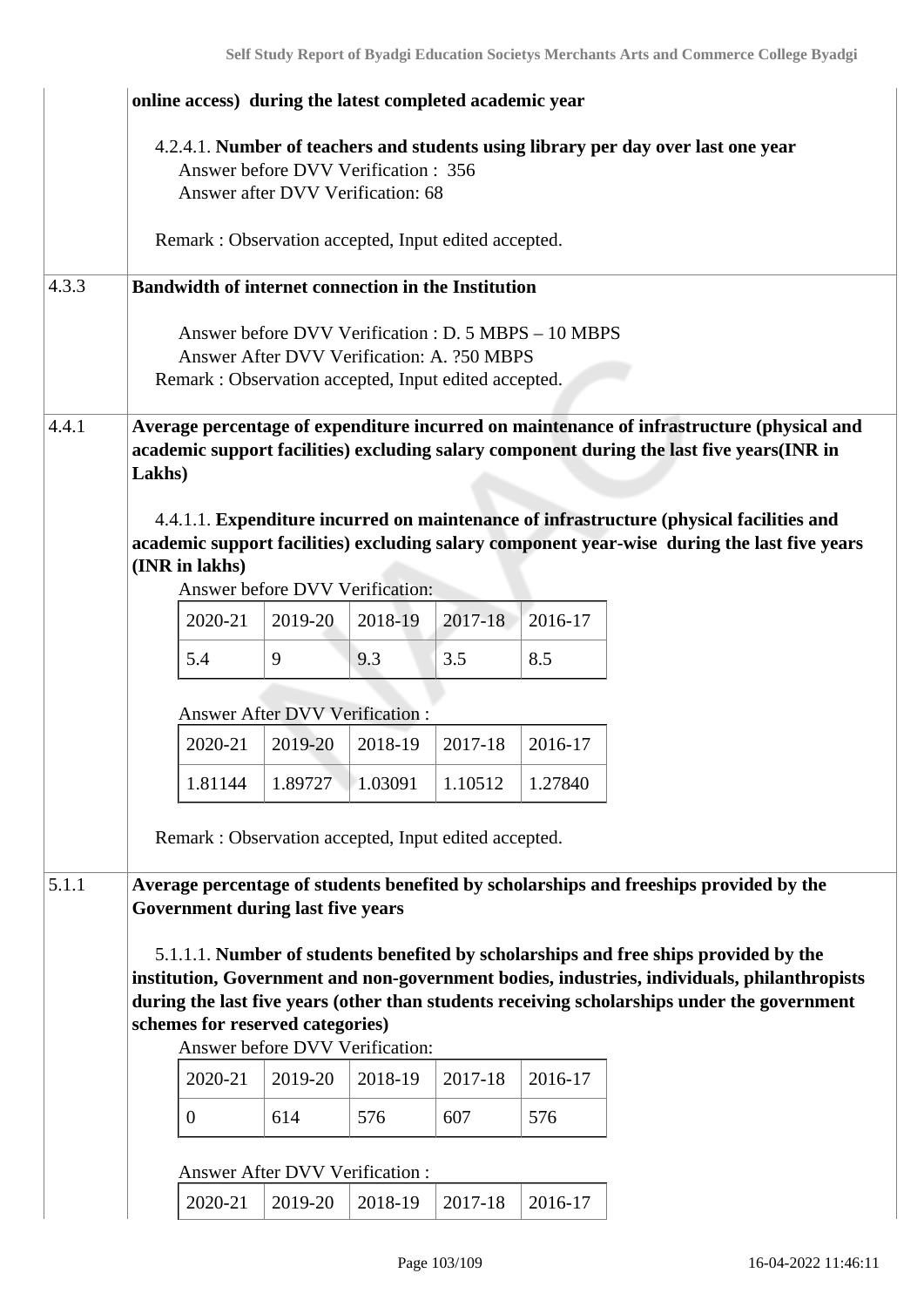|       | $\boldsymbol{0}$                                                                                                | 178                                                                     | 162            | 607                                                                                                       | 576            |                                                                                                                                                                                                                                                                                                                          |
|-------|-----------------------------------------------------------------------------------------------------------------|-------------------------------------------------------------------------|----------------|-----------------------------------------------------------------------------------------------------------|----------------|--------------------------------------------------------------------------------------------------------------------------------------------------------------------------------------------------------------------------------------------------------------------------------------------------------------------------|
|       | Remark : Observation accepted, Input edited accepted.                                                           |                                                                         |                |                                                                                                           |                |                                                                                                                                                                                                                                                                                                                          |
| 5.1.4 | counselling offered by the Institution during the last five years                                               |                                                                         |                |                                                                                                           |                | Average percentage of students benefitted by guidance for competitive examinations and career<br>5.1.4.1. Number of students benefitted by guidance for competitive examinations and career                                                                                                                              |
|       | counselling offered by the institution year wise during last five years                                         | Answer before DVV Verification:                                         |                |                                                                                                           |                |                                                                                                                                                                                                                                                                                                                          |
|       | 2020-21                                                                                                         | 2019-20                                                                 | 2018-19        | 2017-18                                                                                                   | 2016-17        |                                                                                                                                                                                                                                                                                                                          |
|       | 310                                                                                                             | 290                                                                     | 170            | 340                                                                                                       | 50             |                                                                                                                                                                                                                                                                                                                          |
|       |                                                                                                                 | <b>Answer After DVV Verification:</b>                                   |                |                                                                                                           |                |                                                                                                                                                                                                                                                                                                                          |
|       | 2020-21                                                                                                         | 2019-20                                                                 | 2018-19        | 2017-18                                                                                                   | 2016-17        |                                                                                                                                                                                                                                                                                                                          |
|       | $\theta$                                                                                                        | $\overline{0}$                                                          | $\overline{0}$ | $\overline{0}$                                                                                            | $\overline{0}$ |                                                                                                                                                                                                                                                                                                                          |
|       | Remark: Observation accepted, Input edited accepted.                                                            |                                                                         |                |                                                                                                           |                |                                                                                                                                                                                                                                                                                                                          |
| 5.1.5 | including sexual harassment and ragging cases<br>1. Implementation of guidelines of statutory/regulatory bodies |                                                                         |                |                                                                                                           |                | The Institution has a transparent mechanism for timely redressal of student grievances<br>2. Organisation wide awareness and undertakings on policies with zero tolerance<br>3. Mechanisms for submission of online/offline students' grievances<br>4. Timely redressal of the grievances through appropriate committees |
|       | Remark: Observation accepted, Input edited accepted.                                                            |                                                                         |                | Answer before DVV Verification : D. 1 of the above<br>Answer After DVV Verification: E. None of the above |                |                                                                                                                                                                                                                                                                                                                          |
| 5.2.2 |                                                                                                                 |                                                                         |                |                                                                                                           |                | Average percentage of students progressing to higher education during the last five years                                                                                                                                                                                                                                |
|       | 5.2.2.1. Number of outgoing student progressing to higher education.                                            | Answer before DVV Verification : 59<br>Answer after DVV Verification: 7 |                |                                                                                                           |                |                                                                                                                                                                                                                                                                                                                          |
|       | Remark: Observation accepted, Input edited accepted.                                                            |                                                                         |                |                                                                                                           |                |                                                                                                                                                                                                                                                                                                                          |
| 5.3.1 | be counted as one) during the last five years.                                                                  |                                                                         |                |                                                                                                           |                | Number of awards/medals won by students for outstanding performance in sports/cultural<br>activities at inter-university/state/national / international level (award for a team event should                                                                                                                             |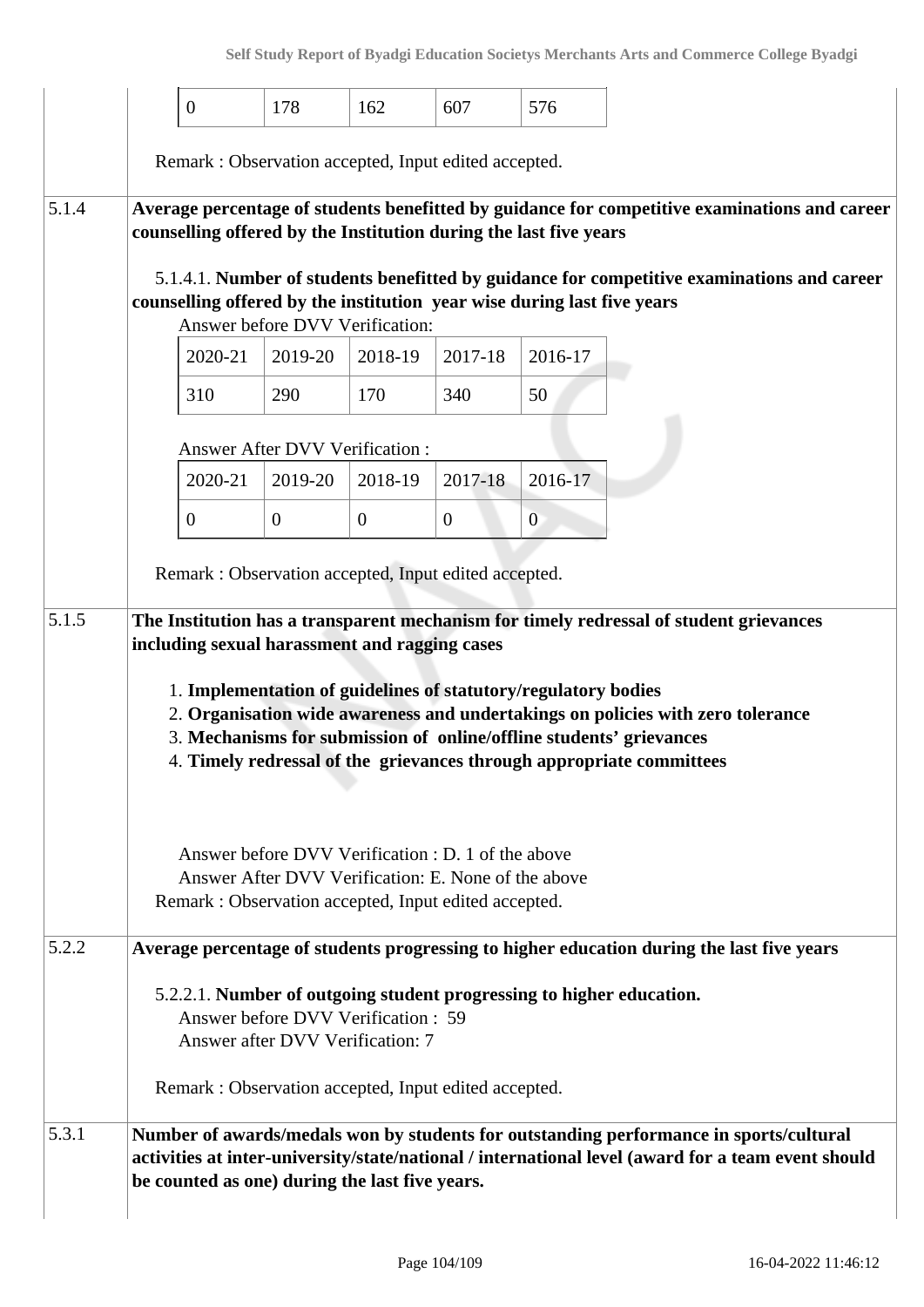|       |                                                                       |                                       |              |                                                     |                | 5.3.1.1. Number of awards/medals for outstanding performance in sports/cultural activities                                                                                              |  |
|-------|-----------------------------------------------------------------------|---------------------------------------|--------------|-----------------------------------------------------|----------------|-----------------------------------------------------------------------------------------------------------------------------------------------------------------------------------------|--|
|       | one) year-wise during the last five years.                            |                                       |              |                                                     |                | at university/state/national / international level (award for a team event should be counted as                                                                                         |  |
|       |                                                                       | Answer before DVV Verification:       |              |                                                     |                |                                                                                                                                                                                         |  |
|       | 2020-21                                                               | 2019-20                               | 2018-19      | 2017-18                                             | 2016-17        |                                                                                                                                                                                         |  |
|       | $\boldsymbol{0}$                                                      | 17                                    | 18           | $\overline{7}$                                      | 8              |                                                                                                                                                                                         |  |
|       |                                                                       | Answer After DVV Verification :       |              |                                                     |                |                                                                                                                                                                                         |  |
|       | 2020-21                                                               | 2019-20                               | 2018-19      | 2017-18                                             | 2016-17        |                                                                                                                                                                                         |  |
|       | $\overline{0}$                                                        | $\overline{0}$                        | $\mathbf{1}$ | $\overline{0}$                                      | $\overline{0}$ |                                                                                                                                                                                         |  |
|       | Remark: Observation accepted, Input edited accepted.                  |                                       |              |                                                     |                |                                                                                                                                                                                         |  |
| 5.3.3 |                                                                       |                                       |              |                                                     |                | Average number of sports and cultural events/competitions in which students of the Institution<br>participated during last five years (organised by the institution/other institutions) |  |
|       |                                                                       |                                       |              |                                                     |                |                                                                                                                                                                                         |  |
|       |                                                                       |                                       |              |                                                     |                | 5.3.3.1. Number of sports and cultural events/competitions in which students of the                                                                                                     |  |
|       | Institution participated year-wise during last five years             |                                       |              |                                                     |                |                                                                                                                                                                                         |  |
|       |                                                                       | Answer before DVV Verification:       |              |                                                     |                |                                                                                                                                                                                         |  |
|       | 2020-21                                                               | 2019-20                               | 2018-19      | 2017-18                                             | 2016-17        |                                                                                                                                                                                         |  |
|       | $\overline{0}$                                                        | 26                                    | 27           | 17                                                  | 18             |                                                                                                                                                                                         |  |
|       |                                                                       | <b>Answer After DVV Verification:</b> |              |                                                     |                |                                                                                                                                                                                         |  |
|       | 2020-21                                                               | 2019-20                               | 2018-19      | 2017-18                                             | 2016-17        |                                                                                                                                                                                         |  |
|       | $\overline{0}$                                                        | 04                                    | 04           | 04                                                  | 05             |                                                                                                                                                                                         |  |
| 6.2.3 | Implementation of e-governance in areas of operation                  |                                       |              |                                                     |                |                                                                                                                                                                                         |  |
|       | 1. Administration                                                     |                                       |              |                                                     |                |                                                                                                                                                                                         |  |
|       | 2. Finance and Accounts                                               |                                       |              |                                                     |                |                                                                                                                                                                                         |  |
|       | <b>3. Student Admission and Support</b>                               |                                       |              |                                                     |                |                                                                                                                                                                                         |  |
|       | 4. Examination                                                        |                                       |              |                                                     |                |                                                                                                                                                                                         |  |
|       |                                                                       |                                       |              | Answer before DVV Verification : B. 3 of the above  |                |                                                                                                                                                                                         |  |
|       |                                                                       |                                       |              | Answer After DVV Verification: E. None of the above |                |                                                                                                                                                                                         |  |
| 6.3.2 |                                                                       |                                       |              |                                                     |                | Average percentage of teachers provided with financial support to attend conferences /<br>workshops and towards membership fee of professional bodies during the last five years.       |  |
|       | 6.3.2.1. Number of teachers provided with financial support to attend |                                       |              |                                                     |                |                                                                                                                                                                                         |  |
|       |                                                                       |                                       |              |                                                     |                | conferences/workshops and towards membership fee of professional bodies year wise during                                                                                                |  |
|       | the last five years                                                   |                                       |              |                                                     |                |                                                                                                                                                                                         |  |
|       |                                                                       | Answer before DVV Verification:       |              |                                                     |                |                                                                                                                                                                                         |  |
|       |                                                                       |                                       |              |                                                     |                |                                                                                                                                                                                         |  |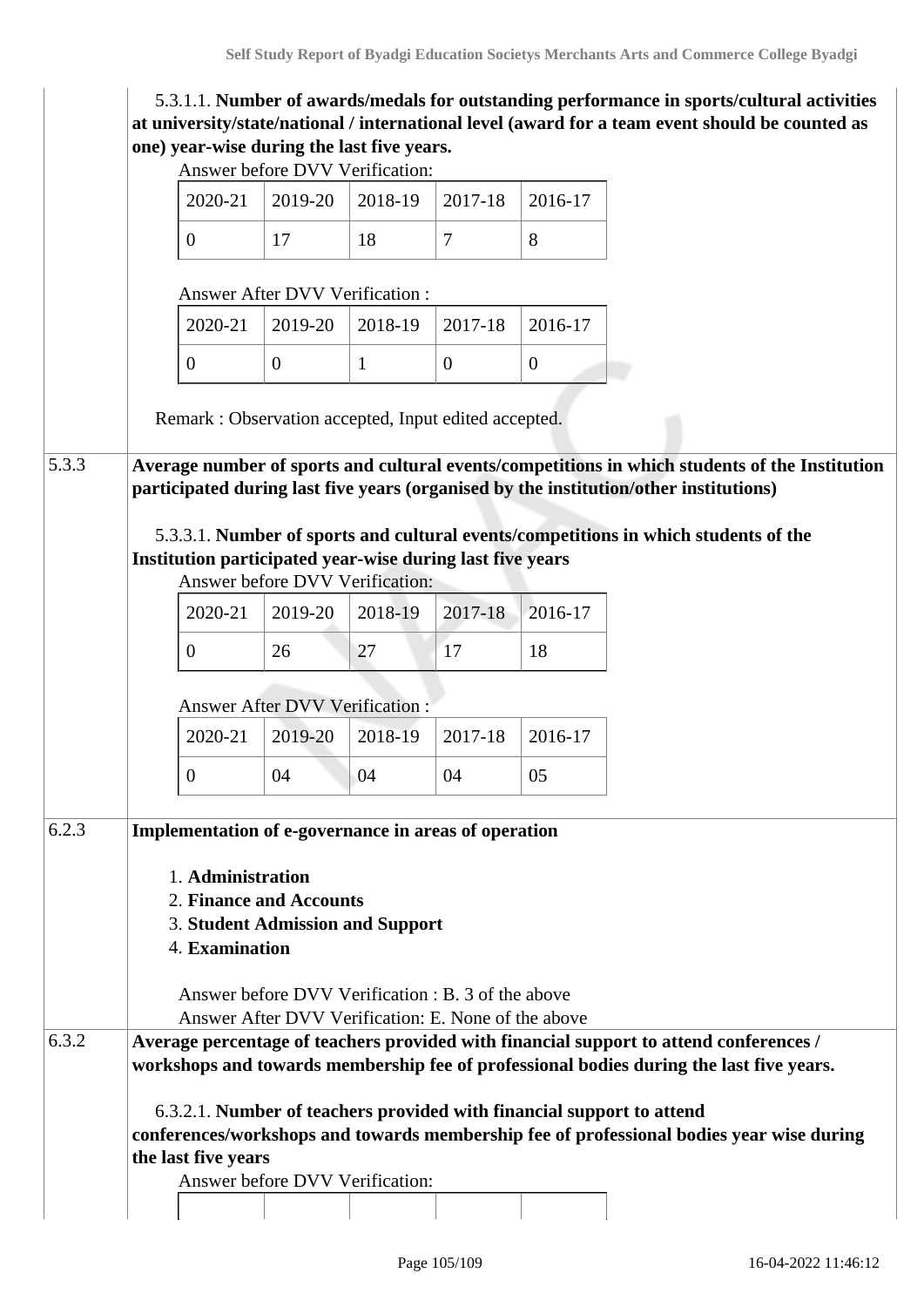**Self Study Report of Byadgi Education Societys Merchants Arts and Commerce College Byadgi**

|       | 2020-21                                                                                                                                                                                                                  | 2019-20                               | 2018-19          | 2017-18                                          | 2016-17                                                       |                                                                                                                                                                                                                                                                                                                                                                                                                                         |
|-------|--------------------------------------------------------------------------------------------------------------------------------------------------------------------------------------------------------------------------|---------------------------------------|------------------|--------------------------------------------------|---------------------------------------------------------------|-----------------------------------------------------------------------------------------------------------------------------------------------------------------------------------------------------------------------------------------------------------------------------------------------------------------------------------------------------------------------------------------------------------------------------------------|
|       | $\overline{0}$                                                                                                                                                                                                           | $\overline{4}$                        | 5                | 3                                                | $\mathbf{1}$                                                  |                                                                                                                                                                                                                                                                                                                                                                                                                                         |
|       |                                                                                                                                                                                                                          |                                       |                  |                                                  |                                                               |                                                                                                                                                                                                                                                                                                                                                                                                                                         |
|       |                                                                                                                                                                                                                          | <b>Answer After DVV Verification:</b> |                  |                                                  |                                                               |                                                                                                                                                                                                                                                                                                                                                                                                                                         |
|       | 2020-21                                                                                                                                                                                                                  | 2019-20                               | 2018-19          | 2017-18                                          | 2016-17                                                       |                                                                                                                                                                                                                                                                                                                                                                                                                                         |
|       | $\overline{4}$                                                                                                                                                                                                           | $\mathfrak{S}$                        | 3                | $\overline{0}$                                   | $\overline{0}$                                                |                                                                                                                                                                                                                                                                                                                                                                                                                                         |
| 6.3.4 | the last five years                                                                                                                                                                                                      | Answer before DVV Verification:       |                  |                                                  |                                                               | Average percentage of teachers undergoing online/face-to-face Faculty Development<br>Programmes (FDP) during the last five years (Professional Development Programmes,<br>Orientation / Induction Programmes, Refresher Course, Short Term Course).<br>6.3.4.1. Total number of teachers attending professional development Programmes viz.,<br>Orientation / Induction Programme, Refresher Course, Short Term Course year-wise during |
|       | 2020-21                                                                                                                                                                                                                  | 2019-20                               | 2018-19          | 2017-18                                          | 2016-17                                                       |                                                                                                                                                                                                                                                                                                                                                                                                                                         |
|       | $\overline{0}$                                                                                                                                                                                                           | 2                                     | $\boldsymbol{0}$ | $\overline{0}$                                   | $\overline{0}$                                                |                                                                                                                                                                                                                                                                                                                                                                                                                                         |
|       |                                                                                                                                                                                                                          |                                       |                  |                                                  |                                                               |                                                                                                                                                                                                                                                                                                                                                                                                                                         |
|       |                                                                                                                                                                                                                          | <b>Answer After DVV Verification:</b> |                  |                                                  |                                                               |                                                                                                                                                                                                                                                                                                                                                                                                                                         |
|       | 2020-21                                                                                                                                                                                                                  | 2019-20                               | 2018-19          | 2017-18                                          | 2016-17                                                       |                                                                                                                                                                                                                                                                                                                                                                                                                                         |
|       | $\mathbf{1}$                                                                                                                                                                                                             | $\overline{2}$                        | $\overline{0}$   | $\overline{0}$                                   | $\overline{0}$                                                |                                                                                                                                                                                                                                                                                                                                                                                                                                         |
| 7.1.4 | Water conservation facilities available in the Institution:                                                                                                                                                              |                                       |                  |                                                  |                                                               |                                                                                                                                                                                                                                                                                                                                                                                                                                         |
| 7.1.5 | 1. Rain water harvesting<br>2. Borewell /Open well recharge<br>3. Construction of tanks and bunds<br>4. Waste water recycling<br>Answer before DVV Verification : B. 3 of the above<br>Green campus initiatives include: |                                       |                  | Answer After DVV Verification: C. 2 of the above |                                                               | 5. Maintenance of water bodies and distribution system in the campus                                                                                                                                                                                                                                                                                                                                                                    |
|       | 1. Restricted entry of automobiles<br>2. Use of Bicycles/ Battery powered vehicles<br>3. Pedestrian Friendly pathways<br>4. Ban on use of Plastic<br>5. landscaping with trees and plants                                |                                       |                  |                                                  | Answer before DVV Verification : A. Any 4 or All of the above |                                                                                                                                                                                                                                                                                                                                                                                                                                         |
| 7.1.6 |                                                                                                                                                                                                                          |                                       |                  | Answer After DVV Verification: C. 2 of the above |                                                               | Quality audits on environment and energy are regularly undertaken by the Institution and any                                                                                                                                                                                                                                                                                                                                            |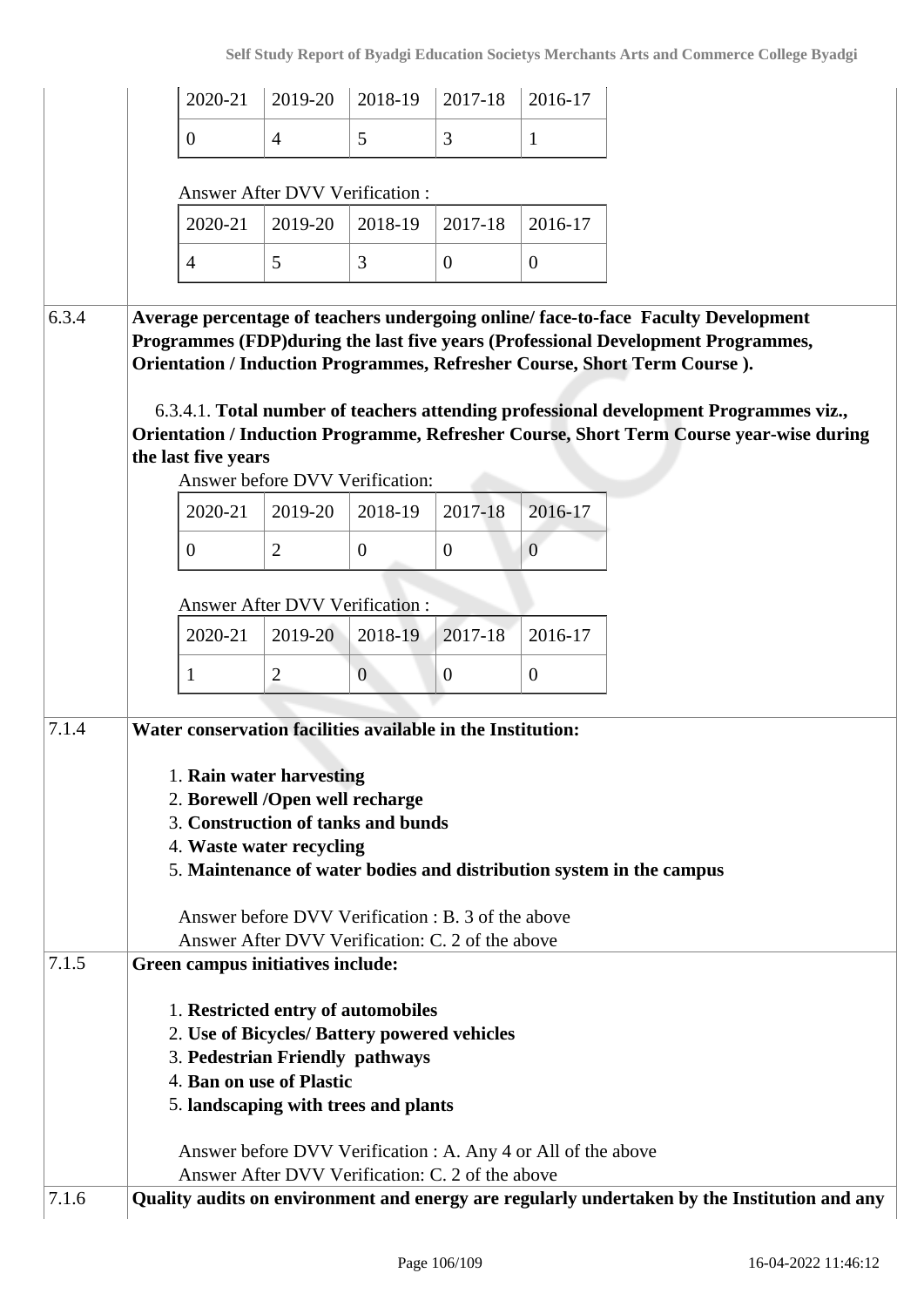|        | awards received for such green campus initiatives:                                          |
|--------|---------------------------------------------------------------------------------------------|
|        | 1. Green audit                                                                              |
|        | 2. Energy audit                                                                             |
|        | 3. Environment audit                                                                        |
|        | 4. Clean and green campus recognitions / awards                                             |
|        | 5. Beyond the campus environmental promotion activities                                     |
|        | Answer before DVV Verification : C. 2 of the above                                          |
|        | Answer After DVV Verification: D.1 of the above                                             |
| 7.1.7  | The Institution has disabled-friendly, barrier free environment                             |
|        | 1. Built environment with ramps/lifts for easy access to classrooms.                        |
|        | 2. Divyangjan friendly washrooms                                                            |
|        | 3. Signage including tactile path, lights, display boards and signposts                     |
|        | 4. Assistive technology and facilities for Divyangjan accessible website, screen-reading    |
|        | software, mechanized equipment                                                              |
|        | 5. Provision for enquiry and information : Human assistance, reader, scribe, soft copies of |
|        | reading material, screen reading                                                            |
|        | Answer before DVV Verification : A. Any 4 or all of the above                               |
|        | Answer After DVV Verification: C. 2 of the above                                            |
|        | Remark : Observation accepted, Input edited accepted.                                       |
| 7.1.10 | The Institution has a prescribed code of conduct for students, teachers, administrators and |
|        | other staff and conducts periodic programmes in this regard.                                |
|        | 1. The Code of Conduct is displayed on the website                                          |
|        | 2. There is a committee to monitor adherence to the Code of Conduct                         |
|        | 3. Institution organizes professional ethics programmes for students, teachers,             |
|        | administrators and other staff                                                              |
|        | 4. Annual awareness programmes on Code of Conduct are organized                             |
|        | Answer before DVV Verification : B. 3 of the above                                          |
|        | Answer After DVV Verification: D. 1 of the above                                            |
|        | Remark: Observation accepted, Input edited accepted.                                        |
|        |                                                                                             |

## **2.Extended Profile Deviations**

| ID  | <b>Extended Questions</b> |                                                          |         |             |         |
|-----|---------------------------|----------------------------------------------------------|---------|-------------|---------|
| 1.2 |                           | Number of programs offered year-wise for last five years |         |             |         |
|     |                           | Answer before DVV Verification:                          |         |             |         |
|     | $ 2020-21$                | 2019-20                                                  | 2018-19 | $ 2017-18 $ | 2016-17 |
|     | 13                        | 13                                                       | 13      | 13          | 13      |

Answer After DVV Verification: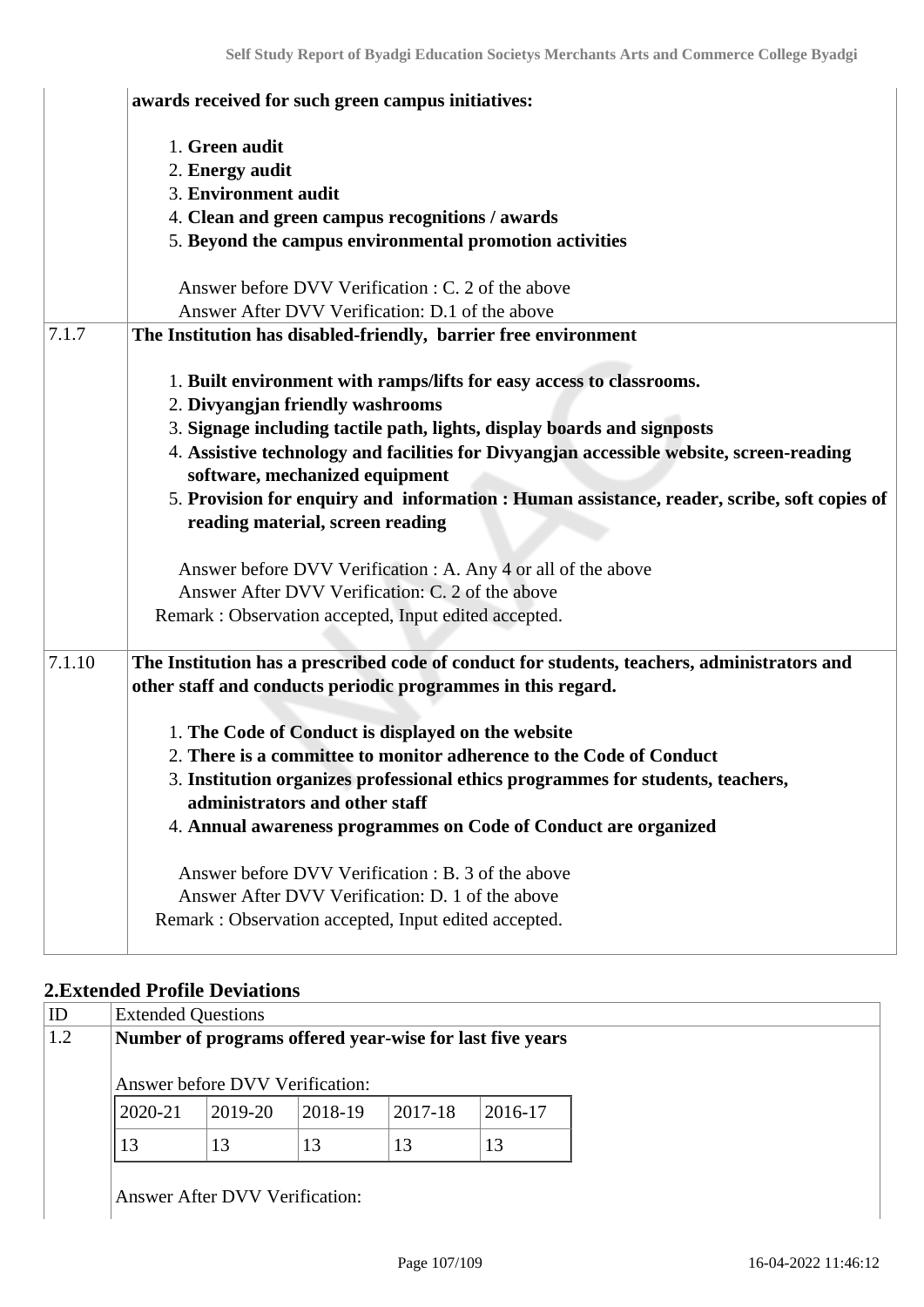|     | 2020-21         | 2019-20                                                                                     | 2018-19 | 2017-18 | 2016-17 |  |  |  |  |  |  |  |
|-----|-----------------|---------------------------------------------------------------------------------------------|---------|---------|---------|--|--|--|--|--|--|--|
|     | 5               | 5                                                                                           | 5       | 5       | 5       |  |  |  |  |  |  |  |
|     |                 |                                                                                             |         |         |         |  |  |  |  |  |  |  |
| 2.1 |                 | Number of students year-wise during last five years                                         |         |         |         |  |  |  |  |  |  |  |
|     |                 | Answer before DVV Verification:                                                             |         |         |         |  |  |  |  |  |  |  |
|     | 2020-21         | 2019-20                                                                                     | 2018-19 | 2017-18 | 2016-17 |  |  |  |  |  |  |  |
|     | 624             | 621                                                                                         | 589     | 625     | 610     |  |  |  |  |  |  |  |
|     |                 | <b>Answer After DVV Verification:</b>                                                       |         |         |         |  |  |  |  |  |  |  |
|     | 2020-21         | 2019-20                                                                                     | 2018-19 | 2017-18 | 2016-17 |  |  |  |  |  |  |  |
|     | 624             | 621                                                                                         | 589     | 608     | 597     |  |  |  |  |  |  |  |
|     |                 |                                                                                             |         |         |         |  |  |  |  |  |  |  |
| 2.2 |                 | Number of seats earmarked for reserved category as per GOI/State Govt rule year-wise during |         |         |         |  |  |  |  |  |  |  |
|     | last five years |                                                                                             |         |         |         |  |  |  |  |  |  |  |
|     |                 | Answer before DVV Verification:                                                             |         |         |         |  |  |  |  |  |  |  |
|     | 2020-21         | 2019-20                                                                                     | 2018-19 | 2017-18 | 2016-17 |  |  |  |  |  |  |  |
|     | 365             | 365                                                                                         | 365     | 365     | 365     |  |  |  |  |  |  |  |
|     |                 |                                                                                             |         |         |         |  |  |  |  |  |  |  |
|     |                 | <b>Answer After DVV Verification:</b>                                                       |         |         |         |  |  |  |  |  |  |  |
|     | 2020-21         | 2019-20                                                                                     | 2018-19 | 2017-18 | 2016-17 |  |  |  |  |  |  |  |
|     | 942             | 942                                                                                         | 942     | 942     | 942     |  |  |  |  |  |  |  |
| 2.3 |                 |                                                                                             |         |         |         |  |  |  |  |  |  |  |
|     |                 | Number of outgoing / final year students year-wise during last five years                   |         |         |         |  |  |  |  |  |  |  |
|     |                 | Answer before DVV Verification:                                                             |         |         |         |  |  |  |  |  |  |  |
|     | 2020-21         | 2019-20                                                                                     | 2018-19 | 2017-18 | 2016-17 |  |  |  |  |  |  |  |
|     | 157             | 194                                                                                         | 184     | 196     | 167     |  |  |  |  |  |  |  |
|     |                 | Answer After DVV Verification:                                                              |         |         |         |  |  |  |  |  |  |  |
|     | 2020-21         | 2019-20                                                                                     | 2018-19 | 2017-18 | 2016-17 |  |  |  |  |  |  |  |
|     | 148             | 147                                                                                         | 126     | 173     | 109     |  |  |  |  |  |  |  |
|     |                 |                                                                                             |         |         |         |  |  |  |  |  |  |  |
| 3.1 |                 | Number of full time teachers year-wise during the last five years                           |         |         |         |  |  |  |  |  |  |  |
|     |                 | Answer before DVV Verification:                                                             |         |         |         |  |  |  |  |  |  |  |
|     | 2020-21         | 2019-20                                                                                     | 2018-19 | 2017-18 | 2016-17 |  |  |  |  |  |  |  |
|     | 09              | 11                                                                                          | 09      | 10      | 13      |  |  |  |  |  |  |  |
|     |                 |                                                                                             |         |         |         |  |  |  |  |  |  |  |
|     |                 | Answer After DVV Verification:                                                              |         |         |         |  |  |  |  |  |  |  |
|     |                 |                                                                                             |         |         |         |  |  |  |  |  |  |  |
|     |                 |                                                                                             |         |         |         |  |  |  |  |  |  |  |